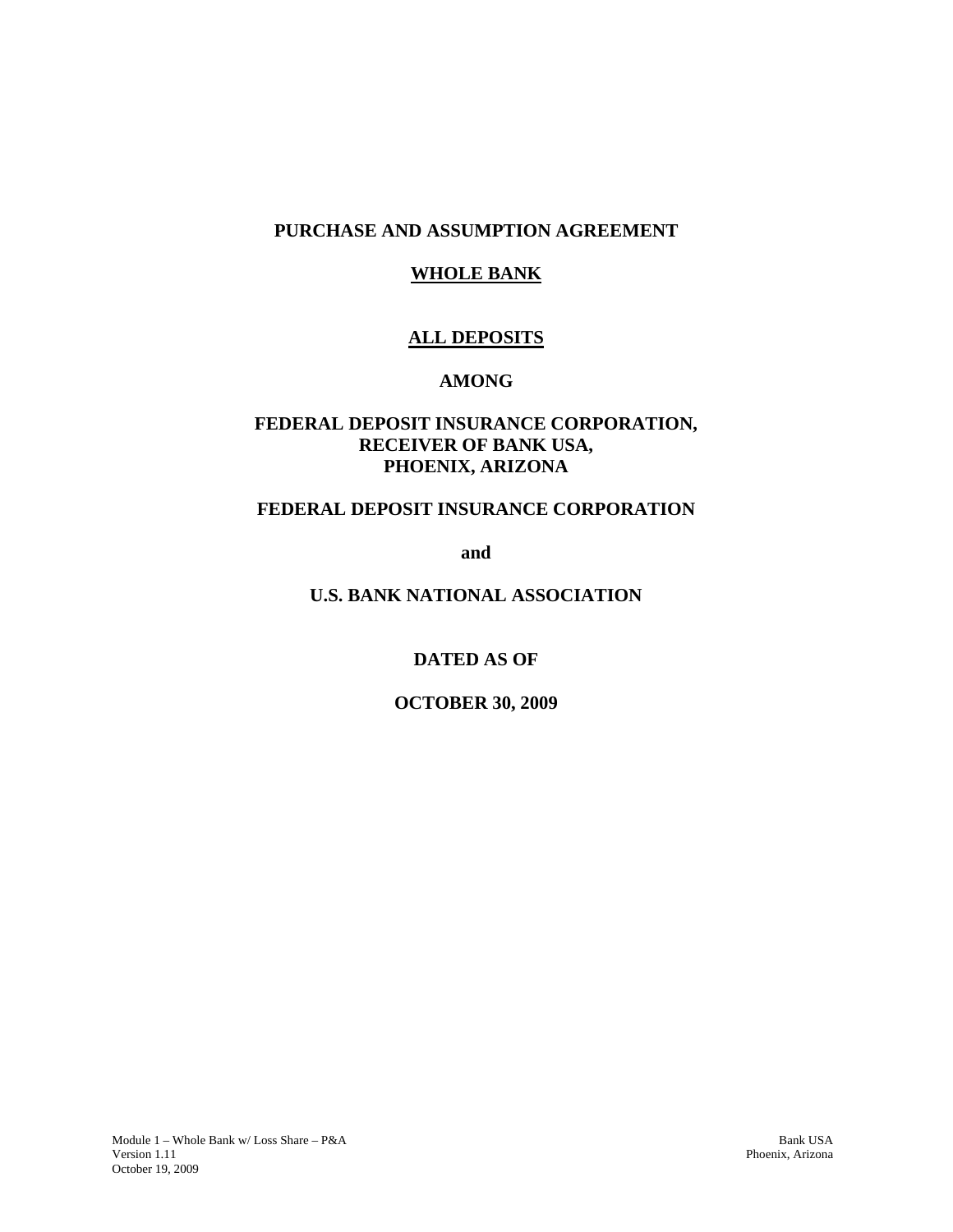# **TABLE OF CONTENTS**

| <b>TABLE OF CONTENTS</b> |                                                       |  |  |  |
|--------------------------|-------------------------------------------------------|--|--|--|
| <b>ARTICLE I</b>         |                                                       |  |  |  |
| <b>ARTICLE II</b>        |                                                       |  |  |  |
| 2.1                      |                                                       |  |  |  |
| 2.2                      |                                                       |  |  |  |
| 2.3                      |                                                       |  |  |  |
| 2.4                      |                                                       |  |  |  |
| <b>ARTICLE III</b>       |                                                       |  |  |  |
| 3.1                      |                                                       |  |  |  |
| 3.2                      |                                                       |  |  |  |
| 3.3                      | Manner of Conveyance; Limited Warranty;               |  |  |  |
|                          |                                                       |  |  |  |
| 3.4                      |                                                       |  |  |  |
| 3.5                      |                                                       |  |  |  |
| 3.6                      |                                                       |  |  |  |
| <b>ARTICLE IV</b>        | <b>ASSUMPTION OF CERTAIN DUTIES AND OBLIGATIONS16</b> |  |  |  |
| 4.1                      |                                                       |  |  |  |
| 4.2                      |                                                       |  |  |  |
| 4.3                      |                                                       |  |  |  |
| 4.4                      |                                                       |  |  |  |
| 4.5                      |                                                       |  |  |  |
| 4.6                      |                                                       |  |  |  |
| 4.7                      | Agreement with Respect to Leased Data                 |  |  |  |
|                          |                                                       |  |  |  |
| 4.8                      | <b>Agreement with Respect to Certain</b>              |  |  |  |
|                          |                                                       |  |  |  |
| 4.9                      |                                                       |  |  |  |
| 4.10                     |                                                       |  |  |  |
| 4.11                     |                                                       |  |  |  |
| 4.12                     | Agreement with Respect to Continuation of Group       |  |  |  |
|                          |                                                       |  |  |  |
| 4.13                     | Agreement with Respect to Interim Asset Servicing 24  |  |  |  |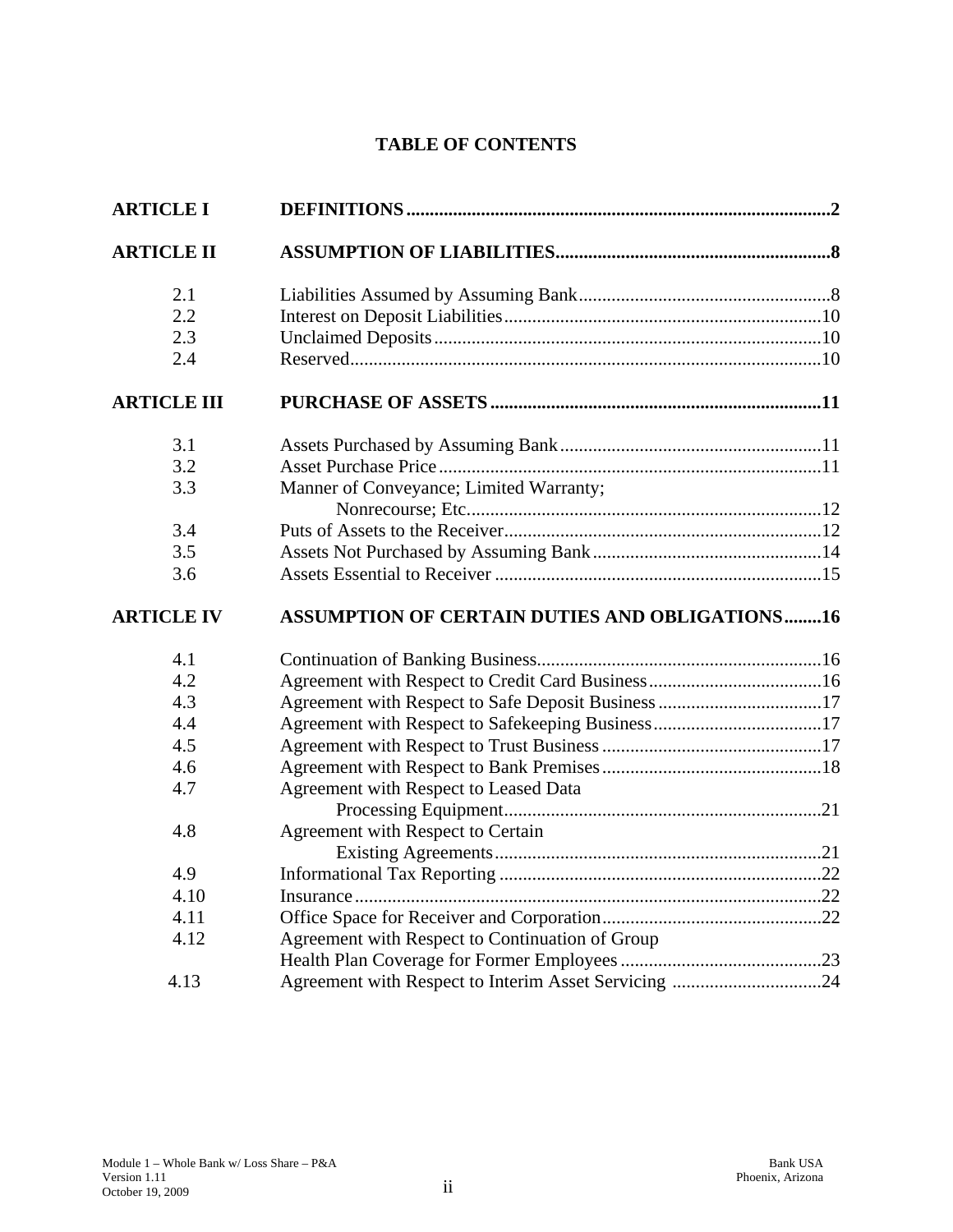| <b>ARTICLE V</b>    | DUTIES WITH RESPECT TO DEPOSITORS                     |  |
|---------------------|-------------------------------------------------------|--|
|                     |                                                       |  |
| 5.1                 |                                                       |  |
| 5.2                 |                                                       |  |
| 5.3                 |                                                       |  |
| <b>ARTICLE VI</b>   |                                                       |  |
| 6.1                 |                                                       |  |
| 6.2                 |                                                       |  |
| 6.3                 |                                                       |  |
| 6.4                 |                                                       |  |
| <b>ARTICLE VII</b>  |                                                       |  |
| <b>ARTICLE VIII</b> |                                                       |  |
| 8.1                 |                                                       |  |
| 8.2                 | Correction of Errors and Omissions; Other Liabilities |  |
| 8.3                 |                                                       |  |
| 8.4                 |                                                       |  |
| 8.5                 |                                                       |  |
| <b>ARTICLE IX</b>   |                                                       |  |
| 9.1                 |                                                       |  |
| 9.2                 |                                                       |  |
| 9.3                 |                                                       |  |
| 9.4                 |                                                       |  |
| 9.5                 |                                                       |  |
| 9.6                 | Proceedings with Respect to Certain Assets            |  |
|                     |                                                       |  |
| 9.7                 |                                                       |  |
| <b>ARTICLE X</b>    |                                                       |  |
| <b>ARTICLE XI</b>   | REPRESENTATIONS AND WARRANTIES OF THE                 |  |
| <b>ARTICLE XII</b>  |                                                       |  |
| 12.1                |                                                       |  |
| 12.2                |                                                       |  |
| 12.3                |                                                       |  |
| 12.4                |                                                       |  |
| 12.5                |                                                       |  |
|                     |                                                       |  |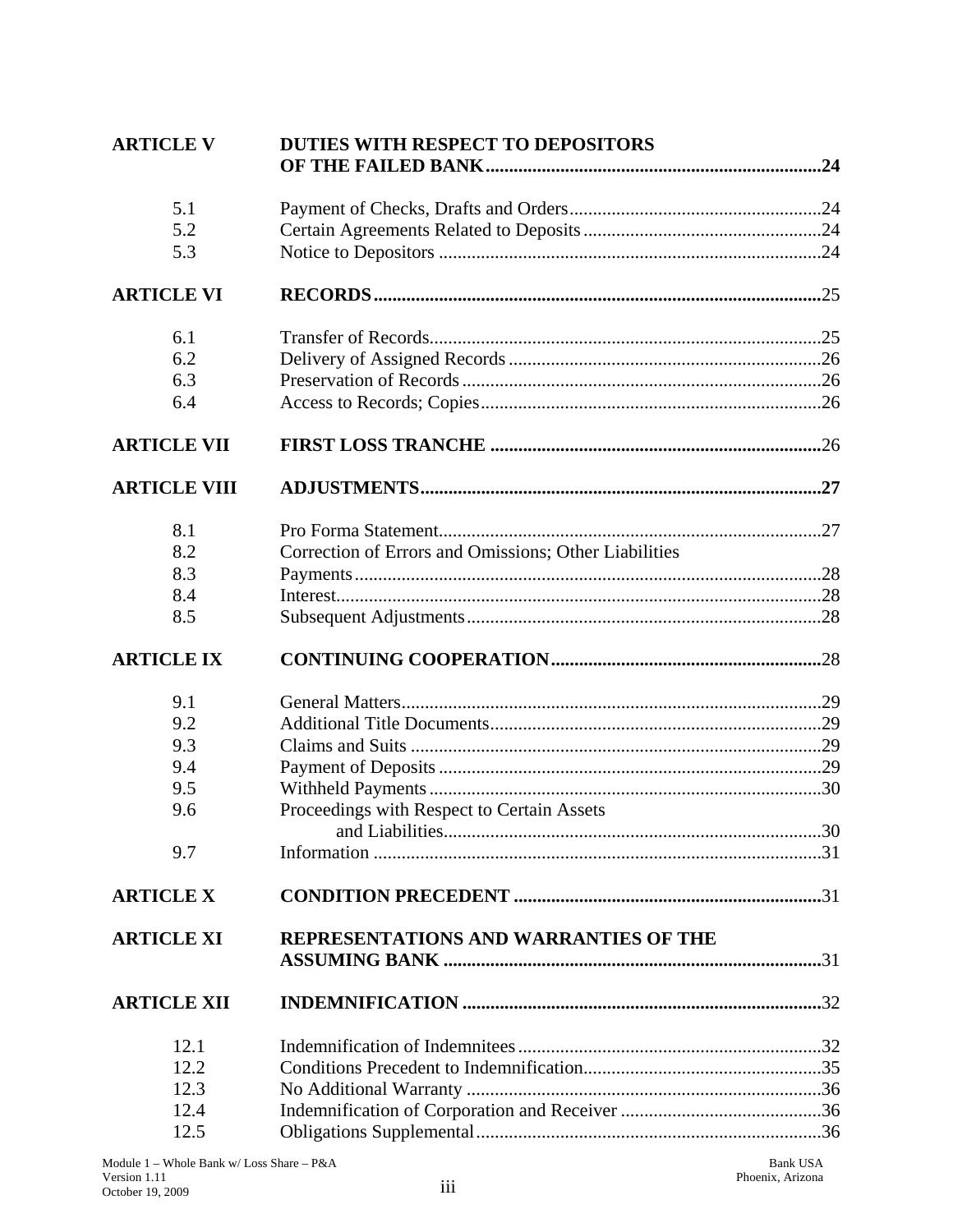| 12.6                |  |
|---------------------|--|
| 12.7                |  |
| 12.8                |  |
| <b>ARTICLE XIII</b> |  |
| 13.1                |  |
| 13.2                |  |
| 13.3                |  |
| 13.4                |  |
| 13.5                |  |
| 13.6                |  |
| 13.7                |  |
| 13.8                |  |
| 13.9                |  |
| 13.10               |  |
| 13.11               |  |
| 13.12               |  |
| 13.13               |  |

# **SCHEDULES**

| 2.1    |  |
|--------|--|
| 2.1(a) |  |
| 3.1    |  |
| 3.2    |  |
| 3.5(l) |  |
| 4.15A  |  |
| 4.15B  |  |
| 7      |  |

# **EXHIBITS**

| 2.3A  |  |
|-------|--|
| 2.3B  |  |
| 3.2c  |  |
| 4.13  |  |
| 4.15A |  |
| 4.15B |  |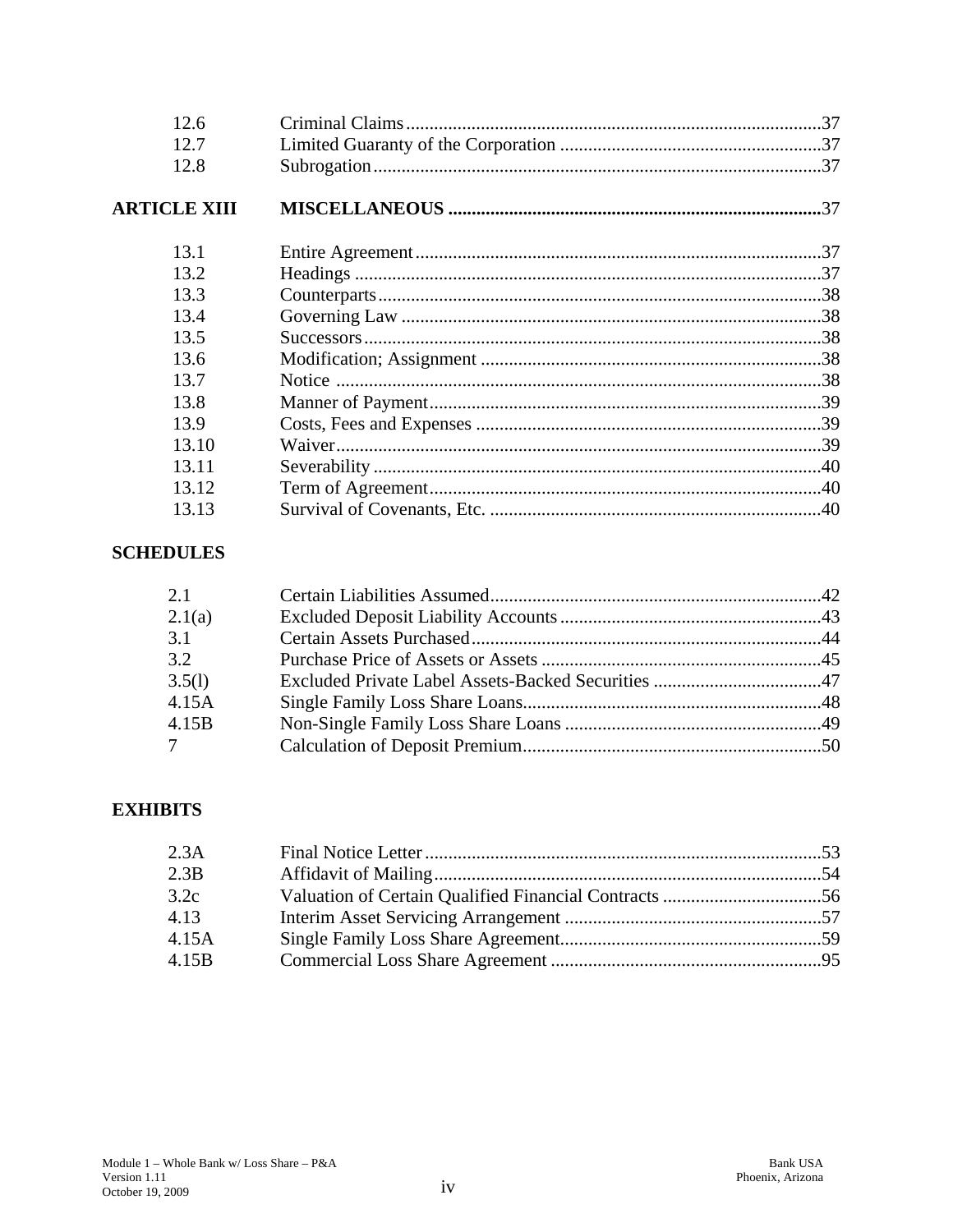# **PURCHASE AND ASSUMPTION AGREEMENT**

# **WHOLE BANK**

# **ALL DEPOSITS**

**THIS AGREEMENT**, made and entered into as of the 30<sup>th</sup> day of October, 2009, by and among the **FEDERAL DEPOSIT INSURANCE CORPORATION, RECEIVER of BANK USA, PHOENIX, ARIZONA** (the "Receiver"), **U.S. BANK NATIONAL ASSOCIATION**, organized under the laws of the United States of America, and having its principal place of business in Minneapolis, Minnesota (the "Assuming Bank"), and the **FEDERAL DEPOSIT INSURANCE CORPORATION**, organized under the laws of the United States of America and having its principal office in Washington, D.C., acting in its corporate capacity (the "Corporation").

#### **WITNESSETH**:

**WHEREAS**, on Bank Closing, the Chartering Authority closed **BANK USA** (the "Failed Bank") pursuant to applicable law and the Corporation was appointed Receiver thereof; and

**WHEREAS**, the Assuming Bank desires to purchase certain assets and assume certain deposit and other liabilities of the Failed Bank on the terms and conditions set forth in this Agreement; and

**WHEREAS**, pursuant to 12 U.S.C. Section 1823(c)(2)(A), the Corporation may provide assistance to the Assuming Bank to facilitate the transactions contemplated by this Agreement, which assistance may include indemnification pursuant to Article XII; and

**WHEREAS**, the Board of Directors of the Corporation (the "Board") has determined to provide assistance to the Assuming Bank on the terms and subject to the conditions set forth in this Agreement; and

**WHEREAS**, the Board has determined pursuant to 12 U.S.C. Section 1823(c)(4)(A) that such assistance is necessary to meet the obligation of the Corporation to provide insurance coverage for the insured deposits in the Failed Bank.

 **NOW THEREFORE**, in consideration of the mutual promises herein set forth and other valuable consideration, the parties hereto agree as follows: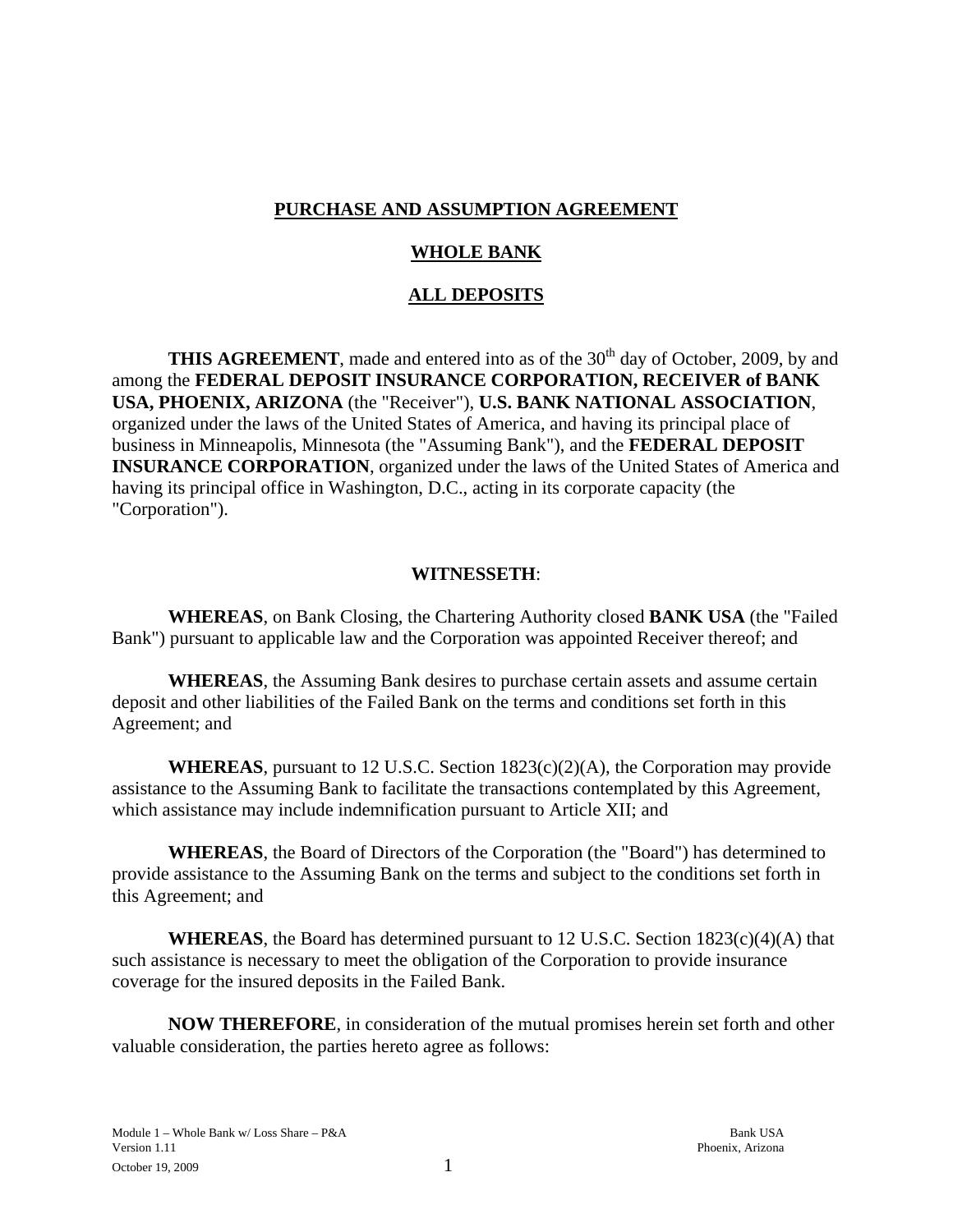#### <span id="page-5-0"></span>  **DEFINITIONSARTICLE I**

Capitalized terms used in this Agreement shall have the meanings set forth in this Article I, or elsewhere in this Agreement. As used herein, words imparting the singular include the plural and vice versa.

**"Accounting Records"** means the general ledger and subsidiary ledgers and supporting schedules which support the general ledger balances.

**"Acquired Subsidiaries"** means Subsidiaries of the Failed Bank acquired pursuant to Section 3.1.

**"Affiliate"** of any Person means any director, officer, or employee of that Person and any other Person (i) who is directly or indirectly controlling, or controlled by, or under direct or indirect common control with, such Person, or (ii) who is an affiliate of such Person as the term "affiliate" is defined in Section 2 of the Bank Holding Company Act of 1956, as amended, 12 U.S.C. Section 1841.

**"Agreement"** means this Purchase and Assumption Agreement by and among the Assuming Bank, the Corporation and the Receiver, as amended or otherwise modified from time to time.

**"Assets"** means all assets of the Failed Bank purchased pursuant to Section 3.1. Assets owned by Subsidiaries of the Failed Bank are not "Assets" within the meaning of this definition.

**"Assumed Deposits"** means Deposits.

**"Bank Closing"** means the close of business of the Failed Bank on the date on which the Chartering Authority closed such institution.

**"Bank Premises"** means the banking houses, drive-in banking facilities, and teller facilities (staffed or automated) together with appurtenant parking, storage and service facilities and structures connecting remote facilities to banking houses, and land on which the foregoing are located, that are owned or leased by the Failed Bank and that have formerly been utilized, are currently utilized, or are intended to be utilized in the future by the Failed Bank as shown on the Accounting Records of the Failed Bank as of Bank Closing.

**"Book Value"** means, with respect to any Asset and any Liability Assumed, the dollar amount thereof stated on the Accounting Records of the Failed Bank. The Book Value of any item shall be determined as of Bank Closing after adjustments made by the Receiver for differences in accounts, suspense items, unposted debits and credits, and other similar adjustments or corrections and for setoffs, whether voluntary or involuntary. The Book Value of a Subsidiary of the Failed Bank acquired by the Assuming Bank shall be determined from the investment in subsidiary and related accounts on the "bank only" (unconsolidated) balance sheet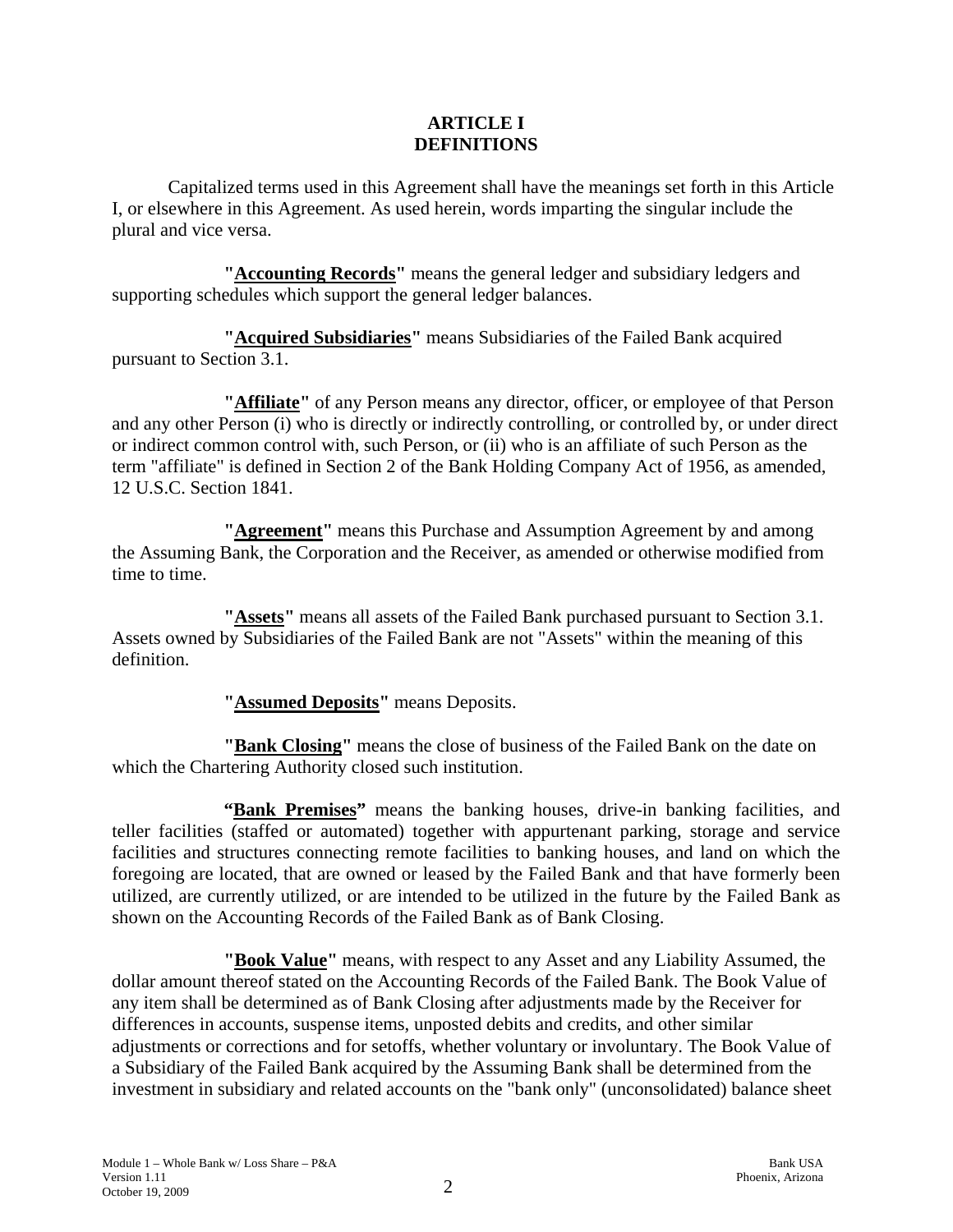<span id="page-6-0"></span>of the Failed Bank based on the equity method of accounting. Without limiting the generality of the foregoing, (i) the Book Value of a Liability Assumed shall include all accrued and unpaid interest thereon as of Bank Closing, and (ii) the Book Value of a Loan shall reflect adjustments for earned interest, or unearned interest (as it relates to the "rule of 78s" or add-on-interest loans, as applicable), if any, as of Bank Closing, adjustments for the portion of earned or unearned loan-related credit life and/or disability insurance premiums, if any, attributable to the Failed Bank as of Bank Closing, and adjustments for Failed Bank Advances, if any, in each case as determined for financial reporting purposes. The Book Value of an Asset shall not include any adjustment for loan premiums, discounts or any related deferred income, fees or expenses, or general or specific reserves on the Accounting Records of the Failed Bank.

**"Business Day"** means a day other than a Saturday, Sunday, Federal legal holiday or legal holiday under the laws of the State where the Failed Bank is located, or a day on which the principal office of the Corporation is closed.

**"Chartering Authority"** means (i) with respect to a national bank, the Office of the Comptroller of the Currency, (ii) with respect to a Federal savings association or savings bank, the Office of Thrift Supervision, (iii) with respect to a bank or savings institution chartered by a State, the agency of such State charged with primary responsibility for regulating and/or closing banks or savings institutions, as the case may be, (iv) the Corporation in accordance with 12 U.S.C. Section 1821(c), with regard to self appointment, or (v) the appropriate Federal banking agency in accordance with 12 U.S.C. 1821(c)(9).

**"Commitment"** means the unfunded portion of a line of credit or other commitment reflected on the books and records of the Failed Bank to make an extension of credit (or additional advances with respect to a Loan) that was legally binding on the Failed Bank as of Bank Closing, other than extensions of credit pursuant to the credit card business and overdraft protection plans of the Failed Bank, if any.

**"Credit Documents"** mean the agreements, instruments, certificates or other documents at any time evidencing or otherwise relating to, governing or executed in connection with or as security for, a Loan, including without limitation notes, bonds, loan agreements, letter of credit applications, lease financing contracts, banker's acceptances, drafts, interest protection agreements, currency exchange agreements, repurchase agreements, reverse repurchase agreements, guarantees, deeds of trust, mortgages, assignments, security agreements, pledges, subordination or priority agreements, lien priority agreements, undertakings, security instruments, certificates, documents, legal opinions, participation agreements and intercreditor agreements, and all amendments, modifications, renewals, extensions, rearrangements, and substitutions with respect to any of the foregoing.

**"Credit File"** means all Credit Documents and all other credit, collateral, or insurance documents in the possession or custody of the Assuming Bank, or any of its Subsidiaries or Affiliates, relating to an Asset or a Loan included in a Put Notice, or copies of any thereof.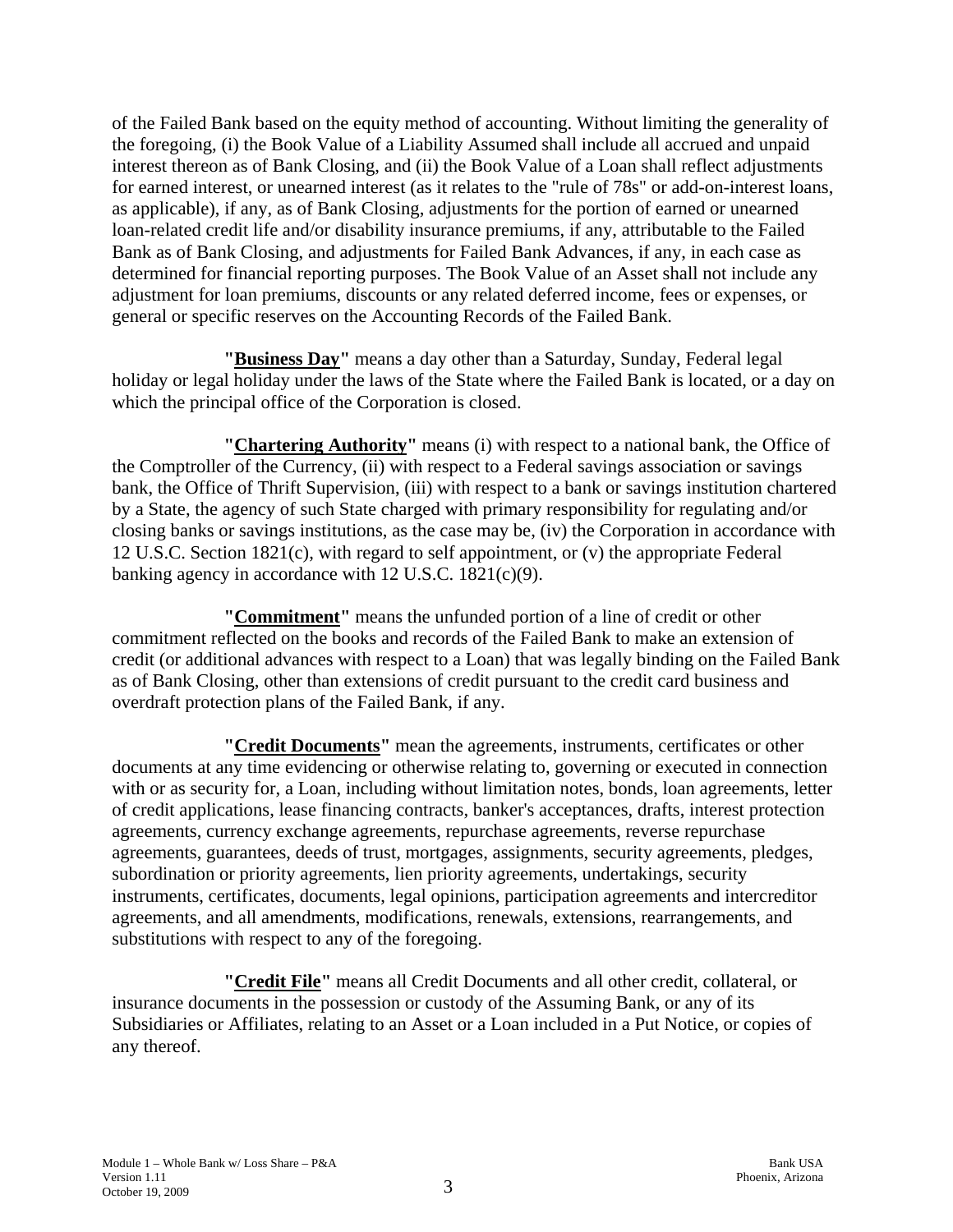<span id="page-7-0"></span> **"Data Processing Lease"** means any lease or licensing agreement, binding on the Failed Bank as of Bank Closing, the subject of which is data processing equipment or computer hardware or software used in connection with data processing activities. A lease or licensing agreement for computer software used in connection with data processing activities shall constitute a Data Processing Lease regardless of whether such lease or licensing agreement also covers data processing equipment.

**"Deposit"** means a deposit as defined in 12 U.S.C. Section 1813(l), including without limitation, outstanding cashier's checks and other official checks and all uncollected items included in the depositors' balances and credited on the books and records of the Failed Bank; provided, that the term "Deposit" shall not include all or any portion of those deposit balances which, in the discretion of the Receiver or the Corporation, (i) may be required to satisfy it for any liquidated or contingent liability of any depositor arising from an unauthorized or unlawful transaction, or (ii) may be needed to provide payment of any liability of any depositor to the Failed Bank or the Receiver, including the liability of any depositor as a director or officer of the Failed Bank, whether or not the amount of the liability is or can be determined as of Bank Closing.

**"Equity Adjustment"** means the dollar amount resulting by subtracting the Book Value, as of Bank Closing, of all Liabilities Assumed under this Agreement by the Assuming Bank from the purchase price, as determined in accordance with this Agreement, as of Bank Closing, of all Assets acquired under this Agreement by the Assuming Bank, which may be a positive or a negative number.

**"Failed Bank Advances"** means the total sums paid by the Failed Bank to (i) protect its lien position, (ii) pay ad valorem taxes and hazard insurance, and (iii) pay credit life insurance, accident and health insurance, and vendor's single interest insurance.

**"Fair Market Value"** means (i)(a) "Market Value" as defined in the regulation prescribing the standards for real estate appraisals used in federally related transactions, 12 C.F.R. § 323.2(g), and accordingly shall mean the most probable price which a property should bring in a competitive and open market under all conditions requisite to a fair sale, the buyer and seller each acting prudently and knowledgeably, and assuming the price is not affected by undue stimulus. Implicit in this definition is the consummation of a sale as of a specified date and the passing of title from seller to buyer under conditions whereby:

(1) Buyer and seller are typically motivated;

(2) Both parties are well informed or well advised, and acting in what they consider their own best interests;

(3) A reasonable time is allowed for exposure in the open market;

(4) Payment is made in terms of cash in U.S. dollars or in terms of financial arrangements comparable thereto; and

(5) The price represents the normal consideration for the property sold unaffected by special or creative financing or sales concessions granted by anyone associated with the sale;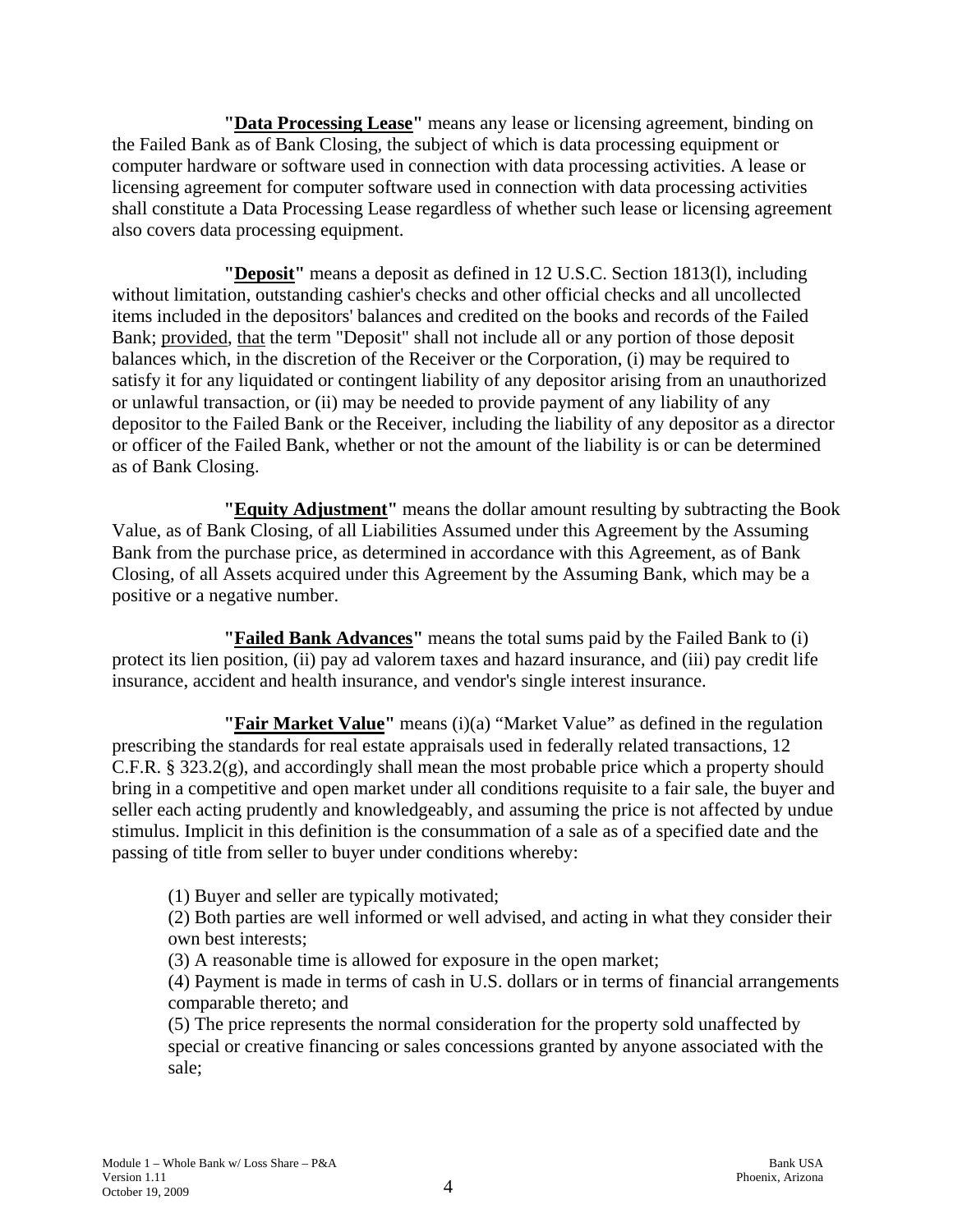as determined as of Bank Closing by an appraiser chosen by the Assuming Bank from a list of acceptable appraisers provided by the Receiver; any costs and fees associated with such determination shall be shared equally by the Receiver and the Assuming Bank, and (b) which, with respect to Bank Premises (to the extent, if any, that Bank Premises are purchased utilizing this valuation method), shall be determined not later than sixty (60) days after Bank Closing by an appraiser selected by the Receiver and the Assuming Bank within seven (7) days after Bank Closing; or (ii) with respect to property other than Bank Premises purchased utilizing this valuation method, the price therefore as established by the Receiver and agreed to by the Assuming Bank, or in the absence of such agreement, as determined in accordance with clause  $(i)(a)$  above.

"**First Loss Tranche**" means the dollar amount of liability that the Assuming Bank will incur prior to the commencement of loss sharing, which is the sum of (i) the Assuming Bank's asset premium (discount) bid, as reflected on the Assuming Bank's bid form, plus (ii) the Assuming Bank's Deposit premium bid, as reflected on the Assuming Bank's bid form, plus (iii) the Equity Adjustment. The First Loss Tranche may be a positive or negative number.

"**Fixtures**" means those leasehold improvements, additions, alterations and installations constituting all or a part of Bank Premises and which were acquired, added, built, installed or purchased at the expense of the Failed Bank, regardless of the holder of legal title thereto as of Bank Closing.

**"Furniture and Equipment"** means the furniture and equipment, other than motor vehicles, leased or owned by the Failed Bank and reflected on the books of the Failed Bank as of Bank Closing, including without limitation automated teller machines, carpeting, furniture, office machinery (including personal computers), shelving, office supplies, telephone, surveillance, security systems and artwork. Motor vehicles shall be considered other assets and pass at Book Value.

**"Indemnitees"** means, except as provided in Section 12.1 (b)(11), (i) the Assuming Bank, (ii) the Subsidiaries and Affiliates of the Assuming Bank other than any Subsidiaries or Affiliates of the Failed Bank that are or become Subsidiaries or Affiliates of the Assuming Bank, and (iii) the directors, officers, employees and agents of the Assuming Bank and its Subsidiaries and Affiliates who are not also present or former directors, officers, employees or agents of the Failed Bank or of any Subsidiary or Affiliate of the Failed Bank.

**"Information Package"** means the most recent compilation of financial and other data with respect to the Failed Bank, including any amendments or supplements thereto, provided to the Assuming Bank by the Corporation on the web site used by the Corporation to market the Failed Bank to potential acquirers.

**"Legal Balance"** means the amount of indebtedness legally owed by an Obligor with respect to a Loan, including principal and accrued and unpaid interest, late fees, attorneys' fees and expenses, taxes, insurance premiums, and similar charges, if any.

**"Liabilities Assumed"** has the meaning provided in Section 2.1.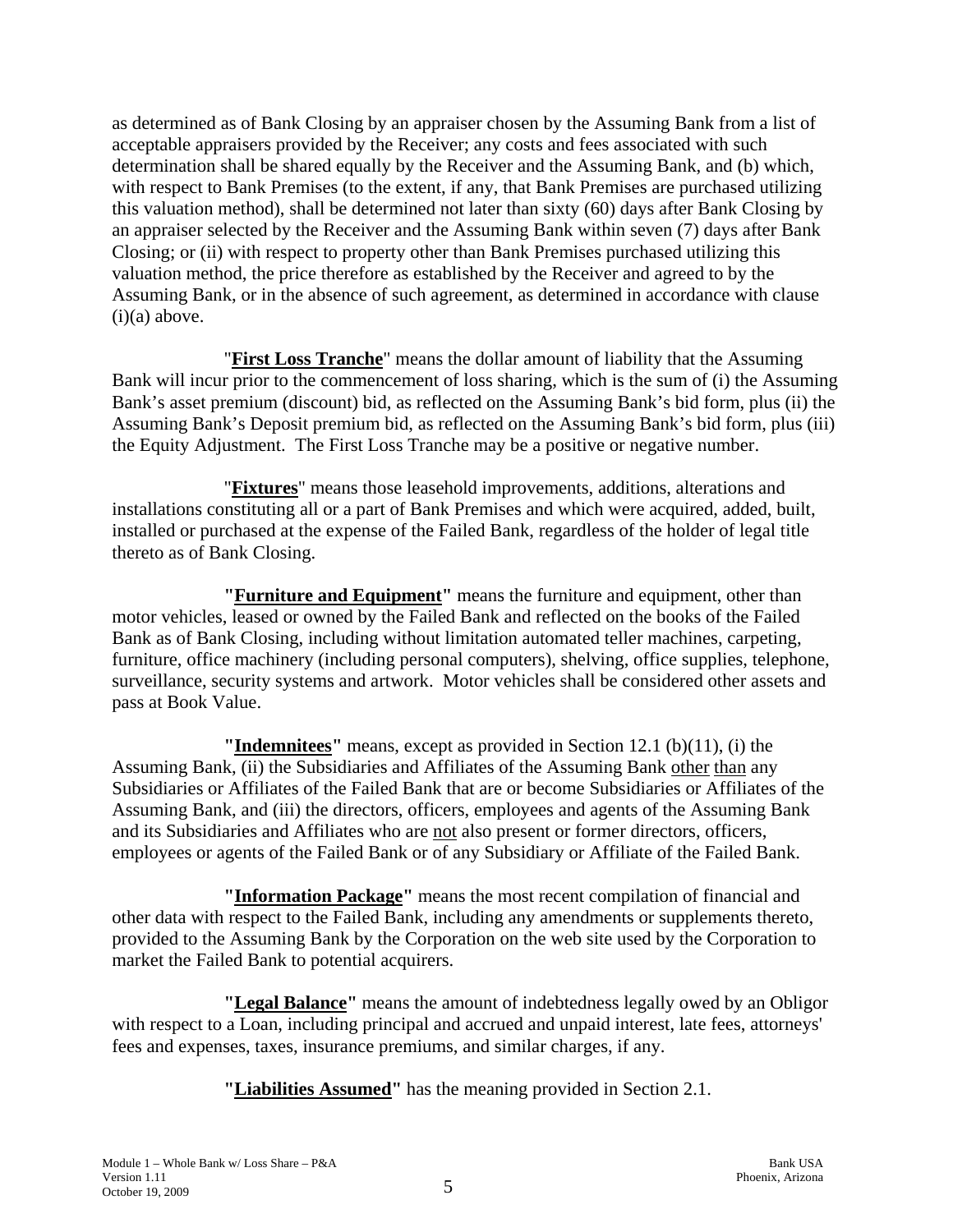**"Lien"** means any mortgage, lien, pledge, charge, assignment for security purposes, security interest, or encumbrance of any kind with respect to an Asset, including any conditional sale agreement or capital lease or other title retention agreement relating to such Asset.

**"Loans"** means all of the following owed to or held by the Failed Bank as of Bank Closing:

(i) loans (including loans which have been charged off the Accounting Records of the Failed Bank in whole or in part prior to July  $24<sup>th</sup>$ , 2009, participation agreements, interests in participations, overdrafts of customers (including but not limited to overdrafts made pursuant to an overdraft protection plan or similar extensions of credit in connection with a deposit account), revolving commercial lines of credit, home equity lines of credit, Commitments, United States and/or State-guaranteed student loans, and lease financing contracts;

(ii) all Liens, rights (including rights of set-off), remedies, powers, privileges, demands, claims, priorities, equities and benefits owned or held by, or accruing or to accrue to or for the benefit of, the holder of the obligations or instruments referred to in clause (i) above, including but not limited to those arising under or based upon Credit Documents, casualty insurance policies and binders, standby letters of credit, mortgagee title insurance policies and binders, payment bonds and performance bonds at any time and from time to time existing with respect to any of the obligations or instruments referred to in clause (i) above; and

(iii) all amendments, modifications, renewals, extensions, refinancings, and refundings of or for any of the foregoing.

**"Obligor"** means each Person liable for the full or partial payment or performance of any Loan, whether such Person is obligated directly, indirectly, primarily, secondarily, jointly, or severally.

**"Other Real Estate"** means all interests in real estate (other than Bank Premises and Fixtures), including but not limited to mineral rights, leasehold rights, condominium and cooperative interests, air rights and development rights that are owned by the Failed Bank.

**"Person"** means any individual, corporation, partnership, joint venture, association, joint-stock company, trust, unincorporated organization, or government or any agency or political subdivision thereof, excluding the Corporation.

**"Primary Indemnitor"** means any Person (other than the Assuming Bank or any of its Affiliates) who is obligated to indemnify or insure, or otherwise make payments (including payments on account of claims made against) to or on behalf of any Person in connection with the claims covered under Article XII, including without limitation any insurer issuing any directors and officers liability policy or any Person issuing a financial institution bond or banker's blanket bond.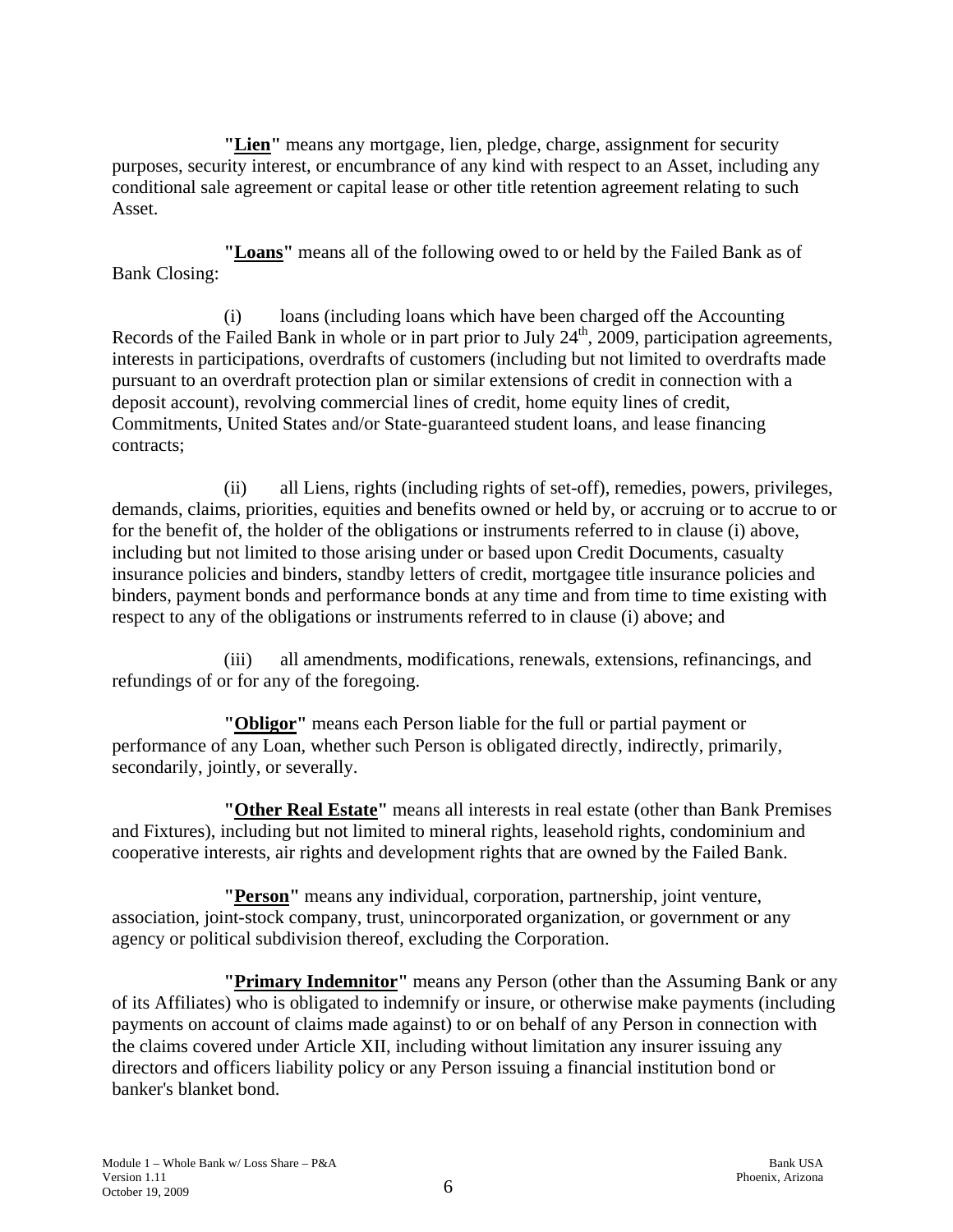**"Proforma"** means producing a balance sheet that reflects a reasonably accurate financial statement of the Failed bank through the date of closing. The Proforma financial statements serve as a basis for the opening entries of both the Assuming Bank and the Receiver.

**"Put Date"** has the meaning provided in Section 3.4.

**"Put Notice"** has the meaning provided in Section 3.4.

**"Qualified Financial Contract"** means a qualified financial contract as defined in 12 U.S.C. Section 1821(e)(8)(D).

**"Record"** means any document, microfiche, microfilm and computer records (including but not limited to magnetic tape, disc storage, card forms and printed copy) of the Failed Bank generated or maintained by the Failed Bank that is owned by or in the possession of the Receiver at Bank Closing.

**"Related Liability"** with respect to any Asset means any liability existing and reflected on the Accounting Records of the Failed Bank as of Bank Closing for (i) indebtedness secured by mortgages, deeds of trust, chattel mortgages, security interests or other liens on or affecting such Asset, (ii) ad valorem taxes applicable to such Asset, and (iii) any other obligation determined by the Receiver to be directly related to such Asset.

**"Related Liability Amount"** with respect to any Related Liability on the books of the Assuming Bank, means the amount of such Related Liability as stated on the Accounting Records of the Assuming Bank (as maintained in accordance with generally accepted accounting principles) as of the date as of which the Related Liability Amount is being determined. With respect to a liability that relates to more than one asset, the amount of such Related Liability shall be allocated among such assets for the purpose of determining the Related Liability Amount with respect to any one of such assets. Such allocation shall be made by specific allocation, where determinable, and otherwise shall be pro rata based upon the dollar amount of such assets stated on the Accounting Records of the entity that owns such asset.

 **"Repurchase Price"** means, with respect to any Loan the Book Value, adjusted to reflect changes to Book Value after Bank Closing, plus (i) any advances and interest on such Loan after Bank Closing, minus (ii) the total of amounts received by the Assuming Bank for such Loan, regardless of how applied, after Bank Closing, plus (iii) advances made by Assuming Bank, plus (iv) total disbursements of principal made by Receiver that are not included in the Book Value.

**"Safe Deposit Boxes"** means the safe deposit boxes of the Failed Bank, if any, including the removable safe deposit boxes and safe deposit stacks in the Failed Bank's vault(s), all rights and benefits under rental agreements with respect to such safe deposit boxes, and all keys and combinations thereto.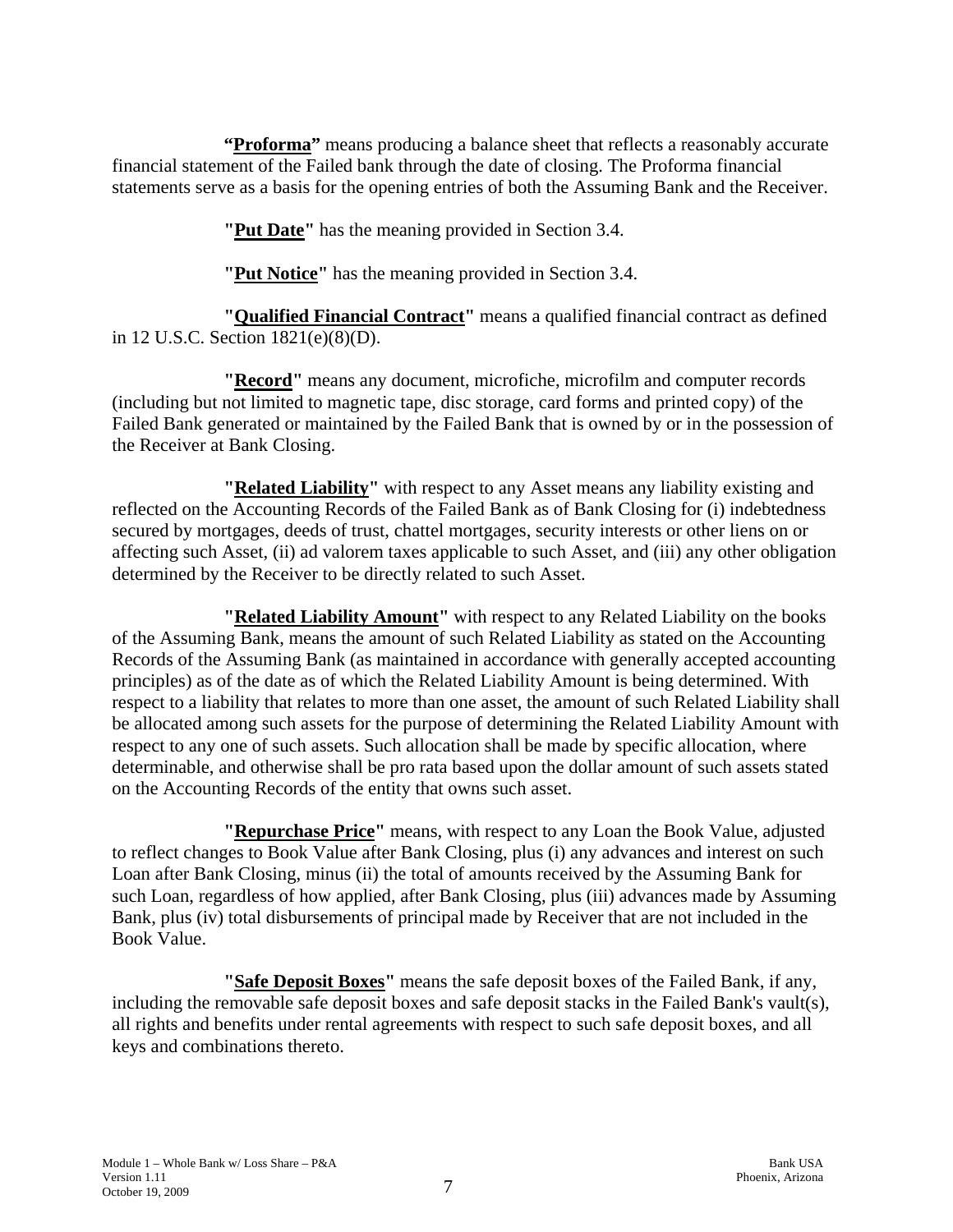**"Settlement Date"** means the first Business Day immediately prior to the day which is one hundred eighty (180) days after Bank Closing, or such other date prior thereto as may be agreed upon by the Receiver and the Assuming Bank. The Receiver, in its discretion, may extend the Settlement Date.

**"Settlement Interest Rate"** means, for the first calendar quarter or portion thereof during which interest accrues, the rate determined by the Receiver to be equal to the equivalent coupon issue yield on twenty-six (26)-week United States Treasury Bills in effect as of Bank Closing as published in The Wall Street Journal; provided, that if no such equivalent coupon issue yield is available as of Bank Closing, the equivalent coupon issue yield for such Treasury Bills most recently published in The Wall Street Journal prior to Bank Closing shall be used. Thereafter, the rate shall be adjusted to the rate determined by the Receiver to be equal to the equivalent coupon issue yield on such Treasury Bills in effect as of the first day of each succeeding calendar quarter during which interest accrues as published in The Wall Street Journal.

**"Subsidiary"** has the meaning set forth in Section 3(w)(4) of the Federal Deposit Insurance Act, 12 U.S.C. Section 1813(w)(4), as amended.

# **ARTICLE II ASSUMPTION OF LIABILITIES**

 **2.1 Liabilities Assumed by Assuming Bank.** The Assuming Bank expressly assumes at Book Value (subject to adjustment pursuant to Article VIII) and agrees to pay, perform, and discharge all of the following liabilities of the Failed Bank as of Bank Closing, except as otherwise provided in this Agreement (such liabilities referred to as "Liabilities Assumed"):

> (a) Assumed Deposits, except those Deposits specifically listed on Schedule 2.1(a); provided, that as to any Deposits of public money which are Assumed Deposits, the Assuming Bank agrees to properly secure such Deposits with such Assets as appropriate which, prior to Bank Closing, were pledged as security by the Failed Bank, or with assets of the Assuming Bank, if such securing Assets, if any, are insufficient to properly secure such Deposits;

> (b) liabilities for indebtedness secured by mortgages, deeds of trust, chattel mortgages, security interests or other liens on or affecting any Assets, if any; provided, that the assumption of any liability pursuant to this paragraph shall be limited to the market value of the Assets securing such liability as determined by the Receiver;

> (c) borrowings from Federal Reserve Banks and Federal Home Loan Banks, if any, provided, that the assumption of any liability pursuant to this paragraph shall be limited to the market value of the assets securing such liability as determined by the Receiver; and overdrafts, debit balances, service charges, reclamations, and adjustments to accounts with the Federal Reserve Banks as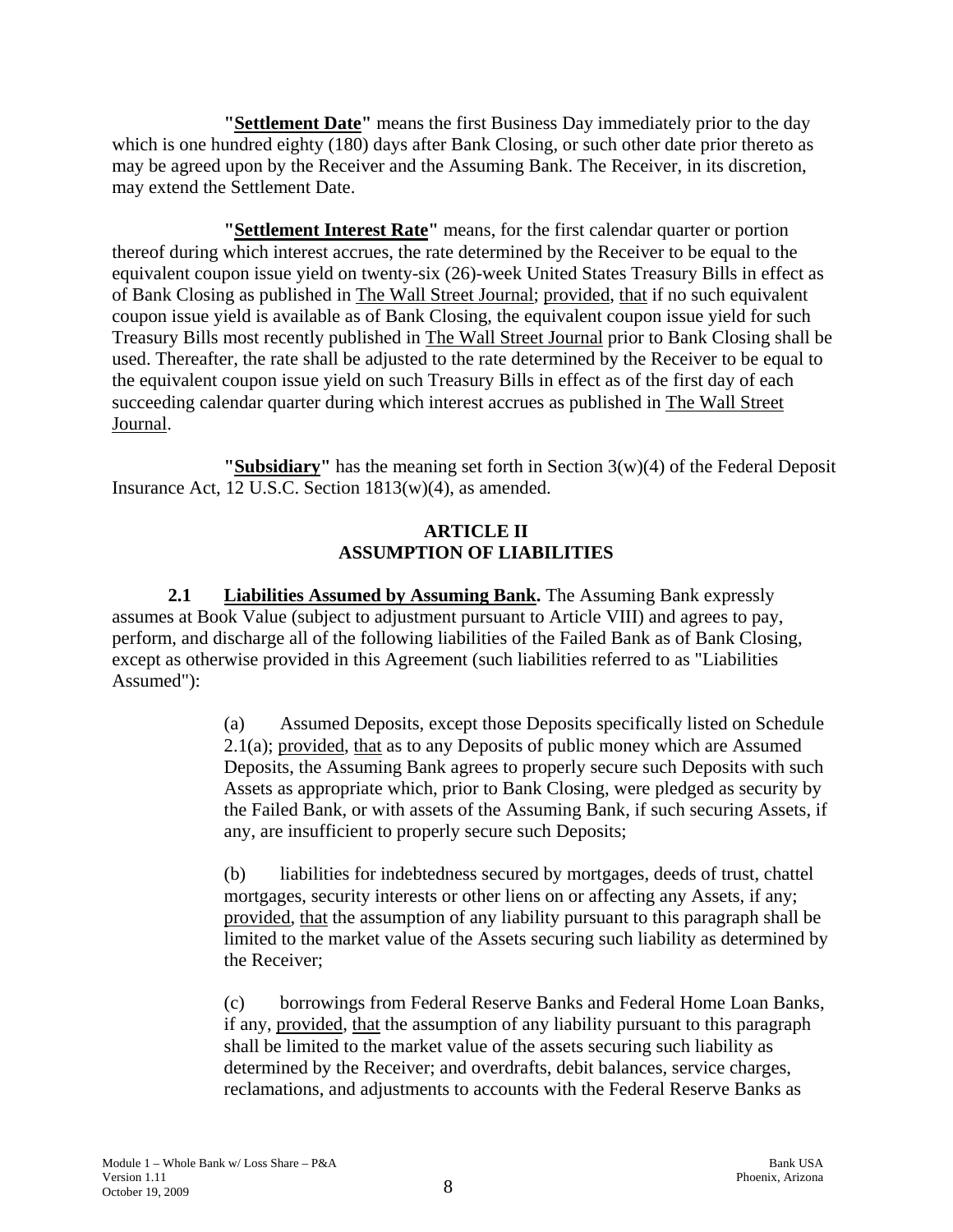reflected on the books and records of any such Federal Reserve Bank within ninety (90) days after Bank Closing, if any;

(d) ad valorem taxes applicable to any Asset, if any; provided, that the assumption of any ad valorem taxes pursuant to this paragraph shall be limited to an amount equal to the market value of the Asset to which such taxes apply as determined by the Receiver;

(e) liabilities, if any, for federal funds purchased, repurchase agreements and overdrafts in accounts maintained with other depository institutions (including any accrued and unpaid interest thereon computed to and including Bank Closing); provided, that the assumption of any liability pursuant to this paragraph shall be limited to the market value of the Assets securing such liability as determined by the Receiver;

(f) United States Treasury tax and loan note option accounts, if any;

(g) liabilities for any acceptance or commercial letter of credit (other than "standby letters of credit" as defined in 12 C.F.R. Section 337.2(a)); provided, that the assumption of any liability pursuant to this paragraph shall be limited to the market value of the Assets securing such liability as determined by the Receiver;

(h) duties and obligations assumed pursuant to this Agreement including without limitation those relating to the Failed Bank's credit card business, overdraft protection plans, safe deposit business, safekeeping business or trust business, if any;

(i) liabilities, if any, for Commitments;

(j) liabilities, if any, for amounts owed to any Subsidiary of the Failed Bank acquired under Section 3.1;

(k) liabilities, if any, with respect to Qualified Financial Contracts;

(l) duties and obligations under any contract pursuant to which the Failed Bank provides mortgage servicing for others, or mortgage servicing is provided to the Failed Bank by others; and

(m) all asset-related offensive litigation liabilities and all asset-related defensive litigation liabilities, but only to the extent such liabilities relate to assets subject to a loss share agreement, and provided that all other defensive litigation and any class actions with respect to credit card business are retained by the Receiver.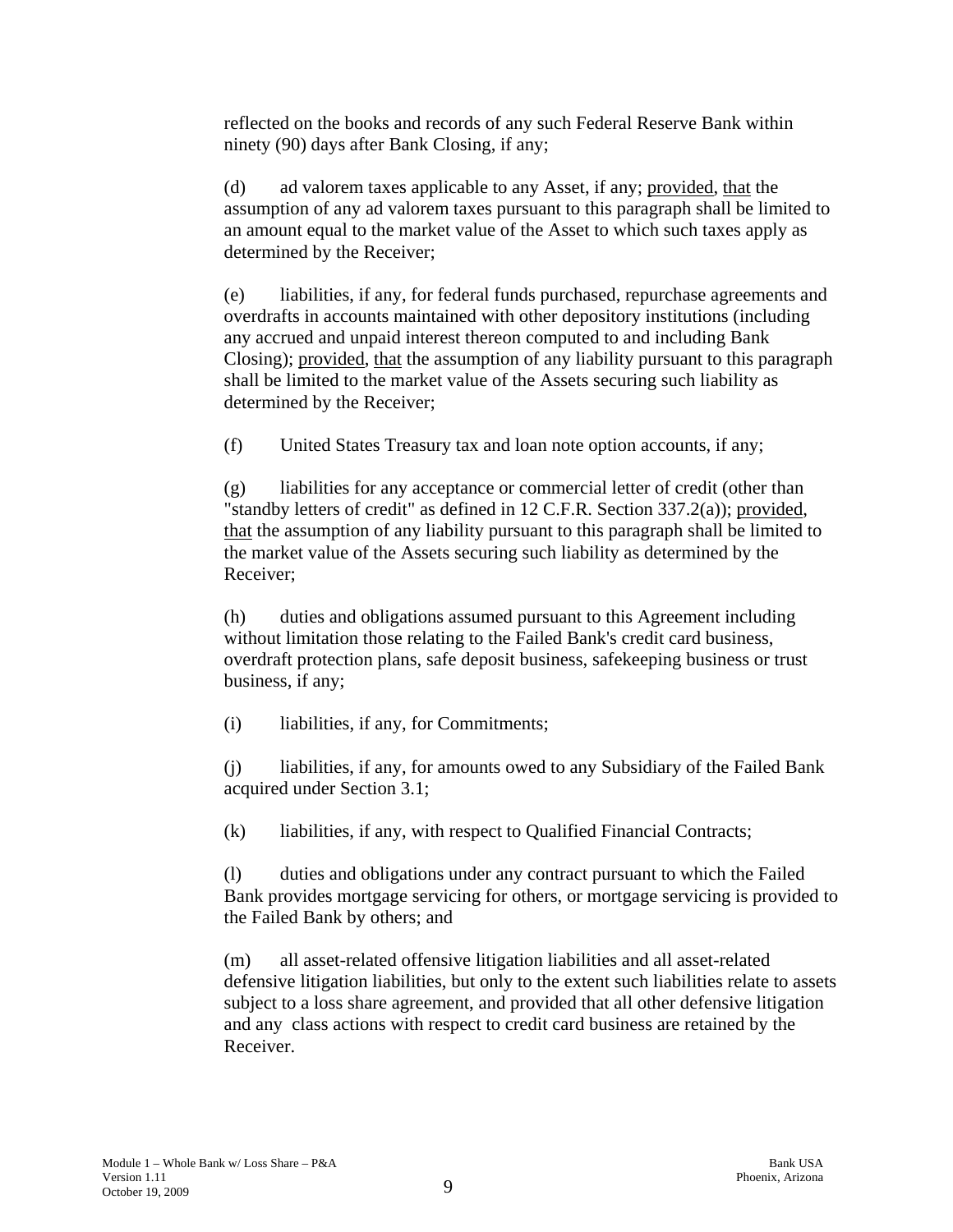Schedule 2.1 attached hereto and incorporated herein sets forth certain categories of Liabilities Assumed and the aggregate Book Value of the Liabilities Assumed in such categories. Such schedule is based upon the best information available to the Receiver and may be adjusted as provided in Article VIII.

**2.2 Interest on Deposit Liabilities.** The Assuming Bank agrees that, from and after Bank Closing, it will accrue and pay interest on Deposit liabilities assumed pursuant to Section 2.1 at a rate(s) it shall determine; provided, that for non-transaction Deposit liabilities such rate(s) shall not be less than the lowest rate offered by the Assuming Bank to its depositors for non-transaction deposit accounts. The Assuming Bank shall permit each depositor to withdraw, without penalty for early withdrawal, all or any portion of such depositor's Deposit, whether or not the Assuming Bank elects to pay interest in accordance with any deposit agreement formerly existing between the Failed Bank and such depositor; and further provided, that if such Deposit has been pledged to secure an obligation of the depositor or other party, any withdrawal thereof shall be subject to the terms of the agreement governing such pledge. The Assuming Bank shall give notice to such depositors as provided in Section 5.3 of the rate(s) of interest which it has determined to pay and of such withdrawal rights.

**2.3 Unclaimed Deposits.** Fifteen (15) months following the Bank Closing Date, the Assuming Bank will provide the Receiver a listing of all deposit accounts, including the type of account, not claimed by the depositor. The Receiver will review the list and authorize the Assuming Bank to act on behalf of the Receiver to send a "Final Legal Notice" in a form substantially similar to Exhibit 2.3A to the owner(s) of the unclaimed deposits reminding them of the need to claim or arrange to continue their account(s) with the Assuming Bank. The Assuming Bank will send the "Final Legal Notice" to the depositors within thirty (30) days following notification of the Receiver's authorization. The Assuming Bank will prepare an Affidavit of Mailing and will forward the Affidavit of Mailing to the Receiver after mailing out the "Final Legal Notice" in a form substantially similar to Exhibit 2.3B to the owner(s) of unclaimed deposit accounts.

If, within eighteen (18) months after Bank Closing, any depositor of the Failed Bank does not claim or arrange to continue such depositor's Deposit assumed pursuant to Section 2.1 at the Assuming Bank, the Assuming Bank shall, within fifteen (15) Business Days after the end of such eighteen (18) month period, (i) refund to the Receiver the full amount of each such deposit (without reduction for service charges), (ii) provide to the Receiver a schedule of all such refunded Deposits in such form as may be prescribed by the Receiver, and (iii) assign, transfer, convey, and deliver to the Receiver, all right, title, and interest of the Assuming Bank in and to the Records previously transferred to the Assuming Bank and other records generated or maintained by the Assuming Bank pertaining to such Deposits. During such eighteen (18) month period, at the request of the Receiver, the Assuming Bank promptly shall provide to the Receiver schedules of unclaimed deposits in such form as may be prescribed by the Receiver.

**2.4 Employee Plans.** Except as provided in Section 4.12, the Assuming Bank shall have no liabilities, obligations or responsibilities under the Failed Bank's health care, bonus, vacation, pension, profit sharing, deferred compensation, 401K or stock purchase plans or similar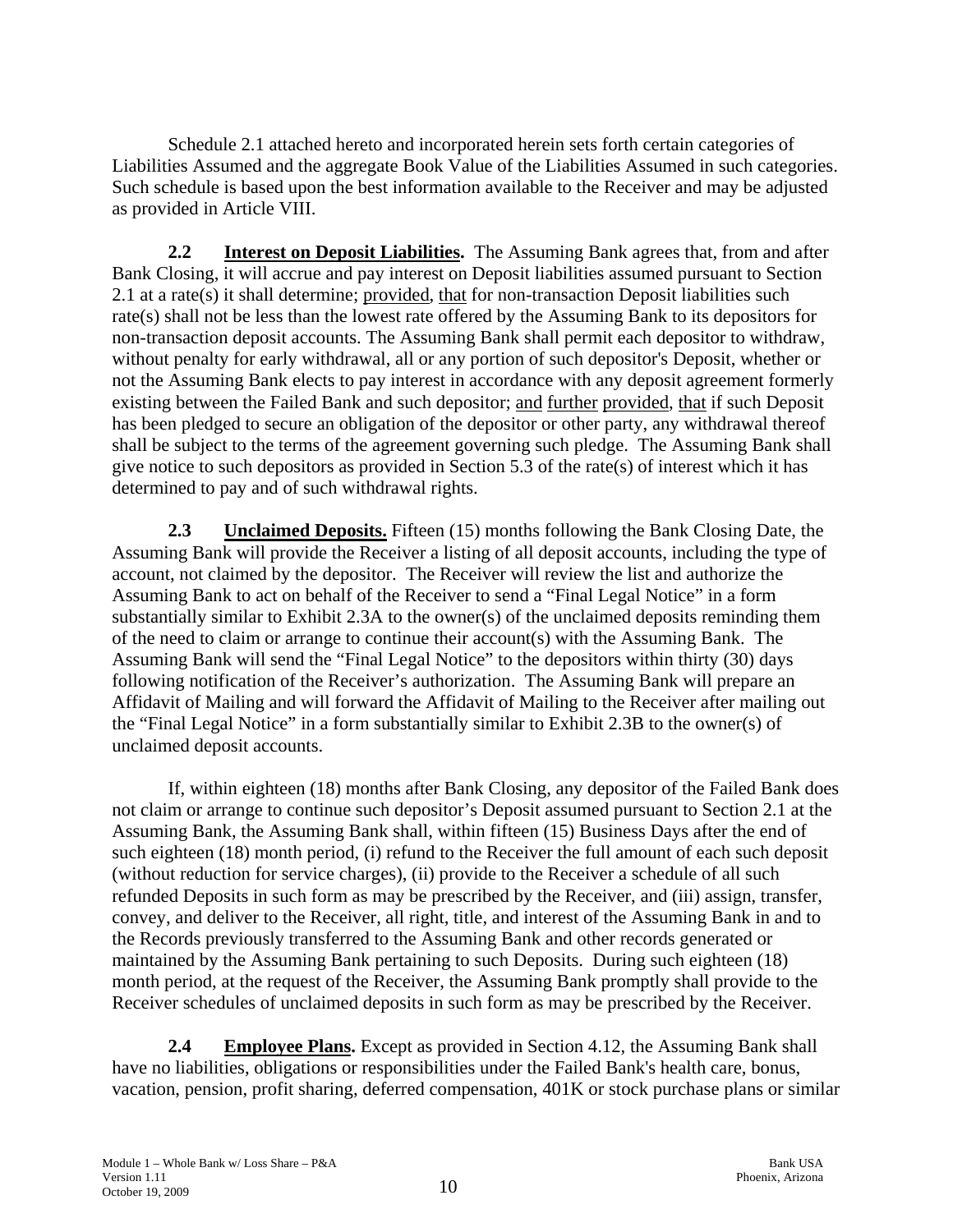plans, if any, unless the Receiver and the Assuming Bank agree otherwise subsequent to the date of this Agreement.

# **ARTICLE III PURCHASE OF ASSETS**

Assuming Bank includes, but is not limited to, the entities listed on Schedule 3.1a.  **3.1 Assets Purchased by Assuming Bank**. With the exception of certain assets expressly excluded in Sections 3.5 and 3.6, the Assuming Bank hereby purchases from the Receiver, and the Receiver hereby sells, assigns, transfers, conveys, and delivers to the Assuming Bank, all right, title, and interest of the Receiver in and to all of the assets (real, personal and mixed, wherever located and however acquired) including all subsidiaries, joint ventures, partnerships, and any and all other business combinations or arrangements, whether active, inactive, dissolved or terminated, of the Failed Bank whether or not reflected on the books of the Failed Bank as of Bank Closing. Schedules 3.1 and 3.1a attached hereto and incorporated herein sets forth certain categories of Assets purchased hereunder. Such schedule is based upon the best information available to the Receiver and may be adjusted as provided in Article VIII. Assets are purchased hereunder by the Assuming Bank subject to all liabilities for indebtedness collateralized by Liens affecting such Assets to the extent provided in Section 2.1. The subsidiaries, joint ventures, partnerships, and any and all other business combinations or arrangements, whether active, inactive, dissolved or terminated being purchased by the Notwithstanding Section 4.8, the Assuming Bank specifically purchases all mortgage servicing rights and obligations of the Failed Bank.

#### **3.2 Asset Purchase Price**.

(a) All Assets and assets of the Failed Bank subject to an option to purchase by the Assuming Bank shall be purchased for the amount, or the amount resulting from the method specified for determining the amount, as specified on Schedule 3.2, except as otherwise may be provided herein. Any Asset, asset of the Failed Bank subject to an option to purchase or other asset purchased for which no purchase price is specified on Schedule 3.2 or otherwise herein shall be purchased at its Book Value. Loans or other assets charged off the Accounting Records of the Failed Bank prior to July  $24<sup>th</sup>$ , 2009, shall be purchased at a price of zero.

(b) The purchase price for securities (other than the capital stock of any Acquired Subsidiary) purchased under Section 3.1 by the Assuming Bank shall be the market value thereof as of Bank Closing, which market value shall be (i) the market price for each such security quoted at the close of the trading day effective on Bank Closing as published electronically by Bloomberg, L.P., or alternatively, at the discretion of the Receiver, IDC/Financial Times (FT) Interactive Data; (ii) provided, that if such market price is not available for any such security, the Assuming Bank will submit a bid for each such security within three days of notification/bid request by the Receiver (unless a different time period is agreed to by the Assuming Bank and the Receiver) and the Receiver, in its sole discretion will accept or reject each such bid; and (iii) further provided in the absence of an acceptable bid from the Assuming Bank, each such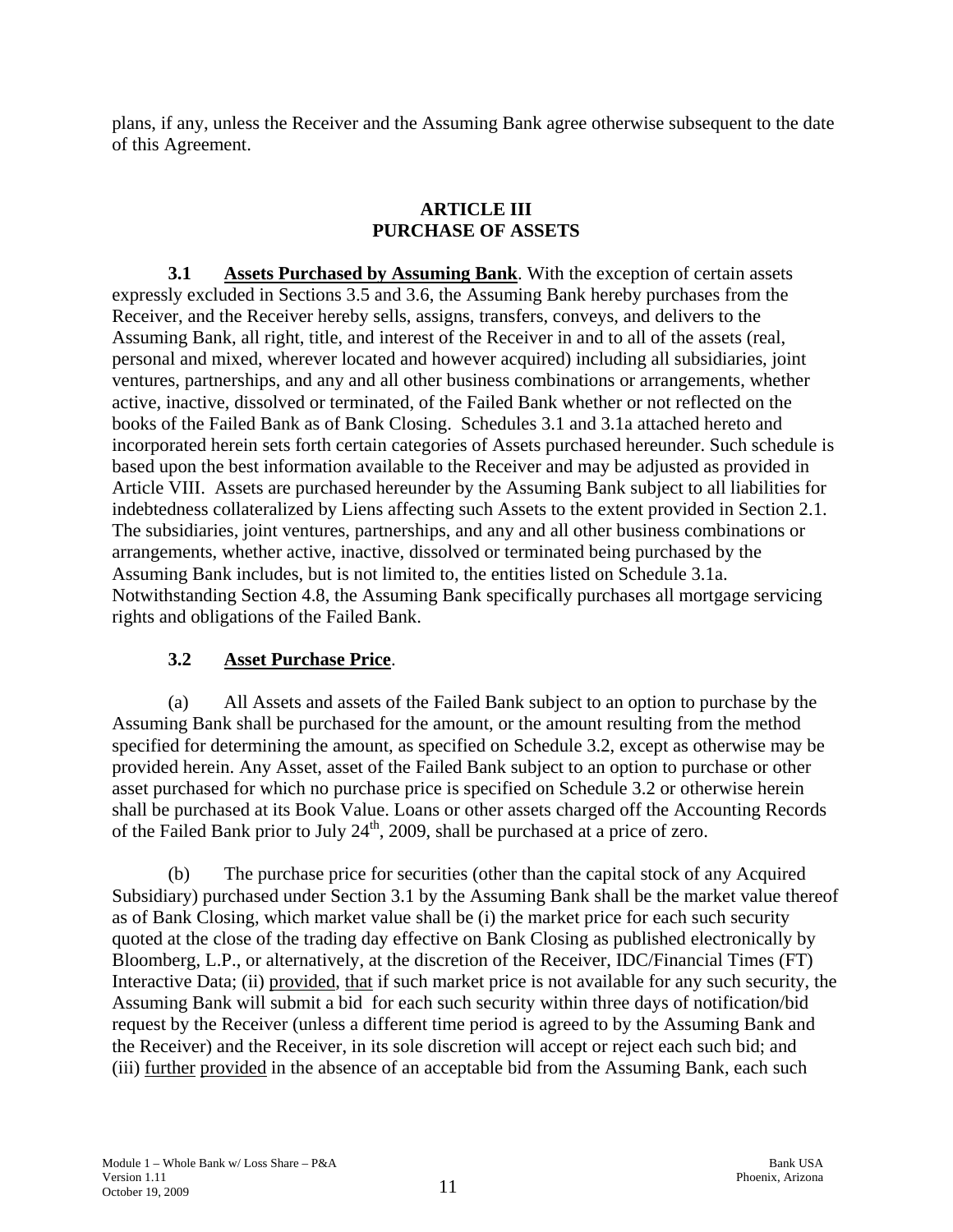security shall not pass to the Assuming Bank and shall be deemed to be an excluded asset hereunder.

(c) Qualified Financial Contracts shall be purchased at market value determined in accordance with the terms of Exhibit 3.2(c). Any costs associated with such valuation shall be shared equally by the Receiver and the Assuming Bank.

**3.3 Manner of Conveyance; Limited Warranty; Nonrecourse; Etc. THE CONVEYANCE OF ALL ASSETS, INCLUDING REAL AND PERSONAL PROPERTY INTERESTS, PURCHASED BY THE ASSUMING BANK UNDER THIS AGREEMENT SHALL BE MADE, AS NECESSARY, BY RECEIVER'S DEED OR RECEIVER'S BILL OF SALE, "AS IS", "WHERE IS", WITHOUT RECOURSE AND, EXCEPT AS OTHERWISE SPECIFICALLY PROVIDED IN THIS AGREEMENT, WITHOUT ANY WARRANTIES WHATSOEVER WITH RESPECT TO SUCH ASSETS, EXPRESS OR IMPLIED, WITH RESPECT TO TITLE, ENFORCEABILITY, COLLECTIBILITY, DOCUMENTATION OR FREEDOM FROM LIENS OR ENCUMBRANCES (IN WHOLE OR IN PART), OR ANY OTHER MATTERS.** 

#### $3.4$ Puts of Assets to the Receiver.

(a) **Puts Within 30 Days After Bank Closing**. During the thirty (30)-day period following Bank Closing and only during such period (which thirty (30)-day period may be extended in writing in the sole absolute discretion of the Receiver for any Loan), in accordance with this Section 3.4, the Assuming Bank shall be entitled to require the Receiver to purchase any Loan secured by an Assumed Deposit and transferred to the Assuming Bank pursuant to Section 3.1 which is not a Shared-Loss Loan and which is not fully secured by Assumed Deposits or deposits at other insured depository institutions due to either insufficient Assumed Deposit or deposit collateral or deficient documentation regarding such collateral; provided with regard to any Loan secured by an Assumed Deposit, no such purchase may be required until any Deposit setoff determination, whether voluntary or involuntary, has been made; and,

at the end of the thirty (30)-day period following Bank Closing and at that time only, in accordance with this Section 3.4, the Assuming Bank shall be entitled to require the Receiver to purchase any remaining overdraft transferred to the Assuming Bank pursuant to 3.1 which both was made after July  $24^{\text{th}}$ , 2009, and was not made pursuant to an overdraft protection plan or similar extension of credit.

Notwithstanding the foregoing, the Assuming Bank shall not have the right to require the Receiver to purchase any Loan if (i) the Obligor with respect to such Loan is an Acquired Subsidiary, or (ii) the Assuming Bank has:

> (A) made any advance in accordance with the terms of a Commitment or otherwise with respect to such Loan;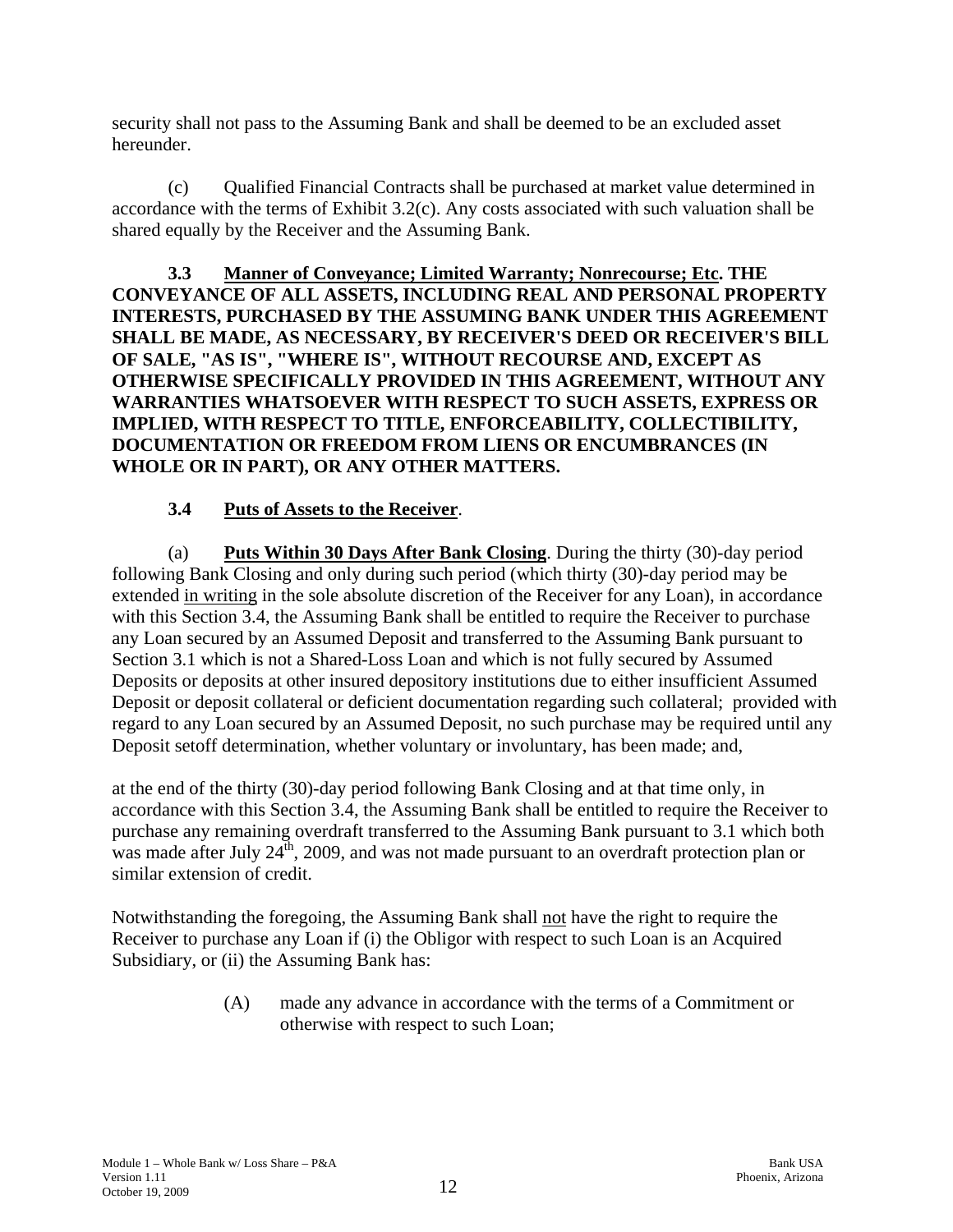- (B) taken any action that increased the amount of a Related Liability with respect to such Loan over the amount of such liability immediately prior to the time of such action;
- (C) created or permitted to be created any Lien on such Loan which secures indebtedness for money borrowed or which constitutes a conditional sales agreement, capital lease or other title retention agreement;
- (D) entered into, agreed to make, grant or permit, or made, granted or permitted any modification or amendment to, any waiver or extension with respect to, or any renewal, refinancing or refunding of, such Loan or related Credit Documents or collateral, including, without limitation, any act or omission which diminished such collateral; or
- (E) sold, assigned or transferred all or a portion of such Loan to a third party (whether with or without recourse).

The Assuming Bank shall transfer all such Assets to the Receiver without recourse, and shall indemnify the Receiver against any and all claims of any Person claiming by, through or under the Assuming Bank with respect to any such Asset, as provided in Section 12.4.

(b) **Notices to the Receiver**. In the event that the Assuming Bank elects to require the Receiver to purchase one or more Assets, the Assuming Bank shall deliver to the Receiver a notice (a "Put Notice") which shall include:

- $(i)$ a list of all Assets that the Assuming Bank requires the Receiver to purchase;
- $(ii)$ a list of all Related Liabilities with respect to the Assets identified pursuant to (i) above; and
- (iii) a statement of the estimated Repurchase Price of each Asset identified pursuant to (i) above as of the applicable Put Date.

Such notice shall be in the form prescribed by the Receiver or such other form to which the Receiver shall consent. As provided in Section 9.6, the Assuming Bank shall deliver to the Receiver such documents, Credit Files and such additional information relating to the subject matter of the Put Notice as the Receiver may request and shall provide to the Receiver full access to all other relevant books and records.

(c) **Purchase by Receiver**. The Receiver shall purchase Assets that are specified in the Put Notice and shall assume Related Liabilities with respect to such Assets, and the transfer of such Assets and Related Liabilities shall be effective as of a date determined by the Receiver which date shall not be later than thirty (30) days after receipt by the Receiver of the Put Notice (the "Put Date").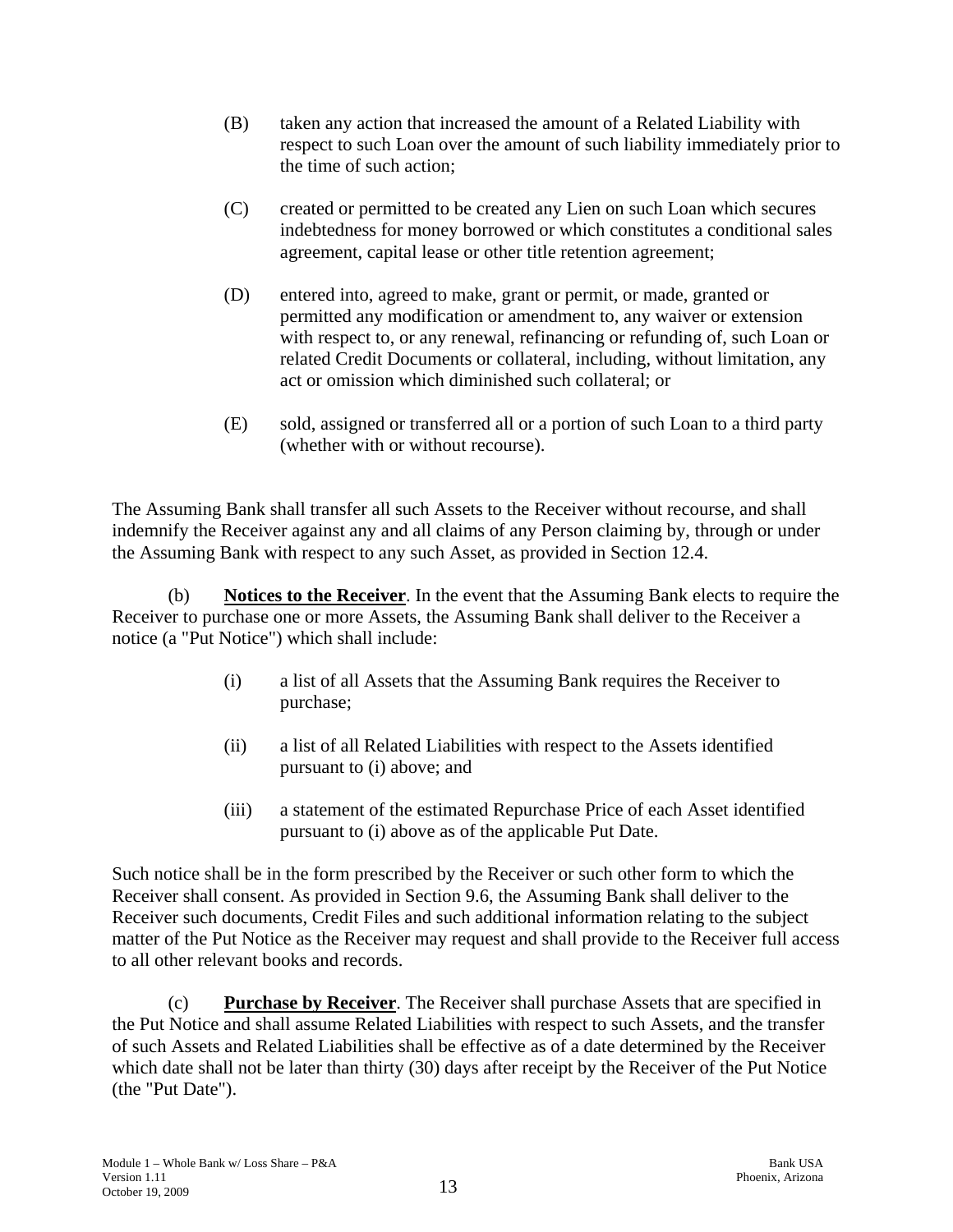(d) **Purchase Price and Payment Date**. Each Asset purchased by the Receiver pursuant to this Section 3.4 shall be purchased at a price equal to the Repurchase Price of such Asset less the Related Liability Amount applicable to such Asset, in each case determined as of the applicable Put Date. If the difference between such Repurchase Price and such Related Liability Amount is positive, then the Receiver shall pay to the Assuming Bank the amount of such difference; if the difference between such amounts is negative, then the Assuming Bank shall pay to the Receiver the amount of such difference. The Assuming Bank or the Receiver, as the case may be, shall pay the purchase price determined pursuant to this Section 3.4(d) not later than the twentieth (20th) Business Day following the applicable Put Date, together with interest on such amount at the Settlement Interest Rate for the period from and including such Put Date to and including the day preceding the date upon which payment is made.

(e) **Servicing.** The Assuming Bank shall administer and manage any Asset subject to purchase by the Receiver in accordance with usual and prudent banking standards and business practices until such time as such Asset is purchased by the Receiver.

(f) **Reversals**. In the event that the Receiver purchases an Asset (and assumes the Related Liability) that it is not required to purchase pursuant to this Section 3.4, the Assuming Bank shall repurchase such Asset (and assume such Related Liability) from the Receiver at a price computed so as to achieve the same economic result as would apply if the Receiver had never purchased such Asset pursuant to this Section 3.4.

**3.5 Assets Not Purchased by Assuming Bank**. The Assuming Bank does not purchase, acquire or assume, or (except as otherwise expressly provided in this Agreement) obtain an option to purchase, acquire or assume under this Agreement:

(a) any financial institution bonds, banker's blanket bonds, or public liability, fire, or extended coverage insurance policy or any other insurance policy of the Failed Bank, or premium refund, unearned premium derived from cancellation, or any proceeds payable with respect to any of the foregoing;

(b) any interest, right, action, claim, or judgment against (i) any officer, director, employee, accountant, attorney, or any other Person employed or retained by the Failed Bank or any Subsidiary of the Failed Bank on or prior to Bank Closing arising out of any act or omission of such Person in such capacity, (ii) any underwriter of financial institution bonds, banker's blanket bonds or any other insurance policy of the Failed Bank, (iii) any shareholder or holding company of the Failed Bank, or (iv) any other Person whose action or inaction may be related to any loss (exclusive of any loss resulting from such Person's failure to pay on a Loan made by the Failed Bank) incurred by the Failed Bank; provided, that for the purposes hereof, the acts, omissions or other events giving rise to any such claim shall have occurred on or before Bank Closing, regardless of when any such claim is discovered and regardless of whether any such claim is made with respect to a financial institution bond, banker's blanket bond, or any other insurance policy of the Failed Bank in force as of Bank Closing;

(c) prepaid regulatory assessments of the Failed Bank, if any;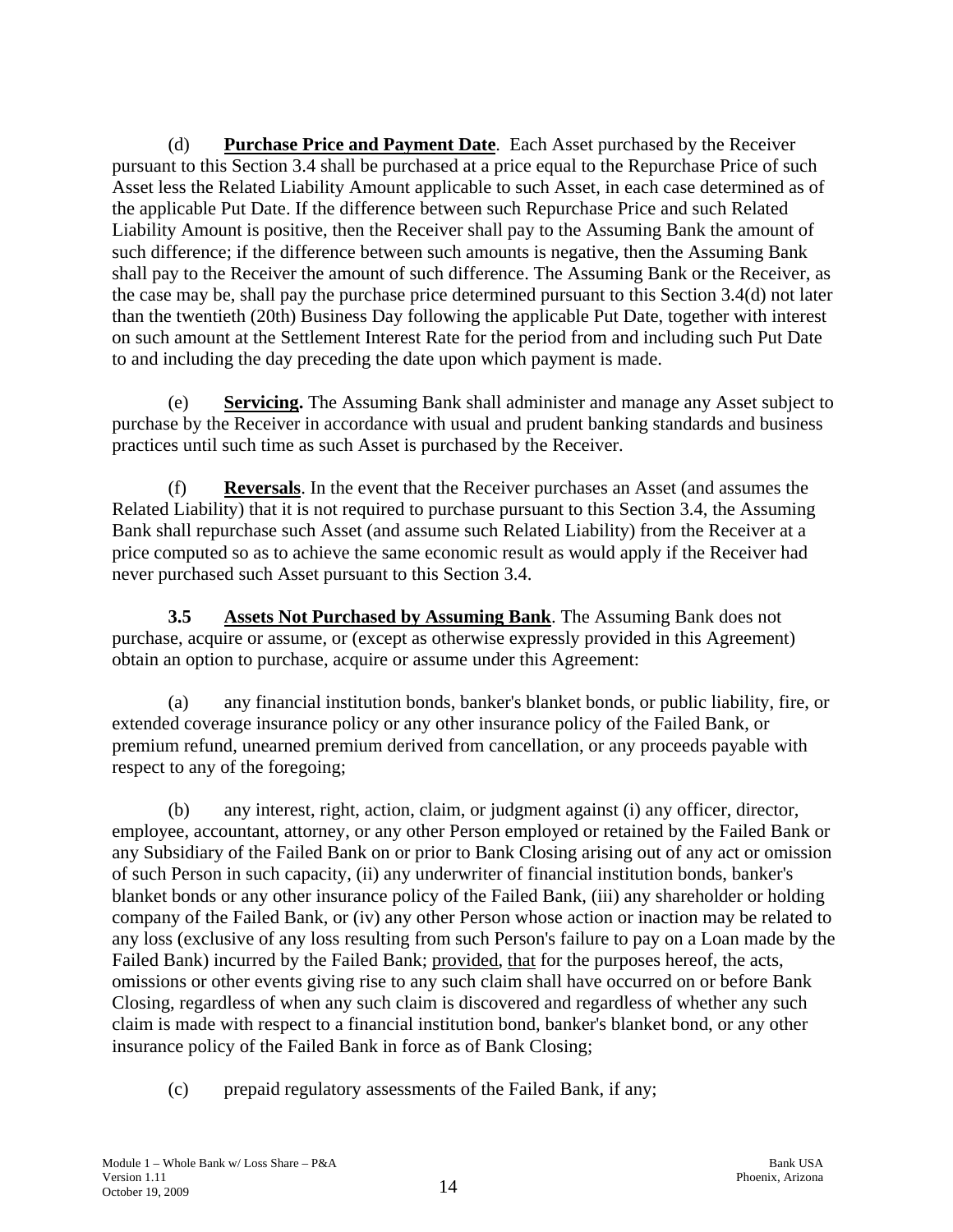(d) legal or equitable interests in tax receivables of the Failed Bank, if any, including any claims arising as a result of the Failed Bank having entered into any agreement or otherwise being joined with another Person with respect to the filing of tax returns or the payment of taxes;

(e) amounts reflected on the Accounting Records of the Failed Bank as of Bank Closing as a general or specific loss reserve or contingency account, if any;

(f) leased or owned Bank Premises and leased or owned Furniture and Equipment and Fixtures and data processing equipment (including hardware and software) located on leased or owned Bank Premises, if any; provided, that the Assuming Bank does obtain an option under Section 4.6, Section 4.7 or Section 4.8, as the case may be, with respect thereto;

(g) owned Bank Premises which the Receiver, in its discretion, determines may contain environmentally hazardous substances;

(h) any "goodwill," as such term is defined in the instructions to the report of condition prepared by banks examined by the Corporation in accordance with 12 C.F.R. Section 304.4, and other intangibles;

- (i) any criminal restitution or forfeiture orders issued in favor of the Failed Bank;
- (j) reserved;
- (k) assets essential to the Receiver in accordance with Section 3.6; and
- (l) the private label asset-backed securities listed on the attached Schedule 3.5(l).

#### **3.6 Retention or Repurchase of Assets Essential to Receiver**.

(a) The Receiver may refuse to sell to the Assuming Bank, or the Assuming Bank agrees, at the request of the Receiver set forth in a written notice to the Assuming Bank, to assign, transfer, convey, and deliver to the Receiver all of the Assuming Bank's right, title and interest in and to, any Asset or asset essential to the Receiver as determined by the Receiver in its discretion (together with all Credit Documents evidencing or pertaining thereto), which may include any Asset or asset that the Receiver determines to be:

- (i) made to an officer, director, or other Person engaging in the affairs of the Failed Bank, its Subsidiaries or Affiliates or any related entities of any of the foregoing;
- (ii) the subject of any investigation relating to any claim with respect to any item described in Section 3.5(a) or (b), or the subject of, or potentially the subject of, any legal proceedings;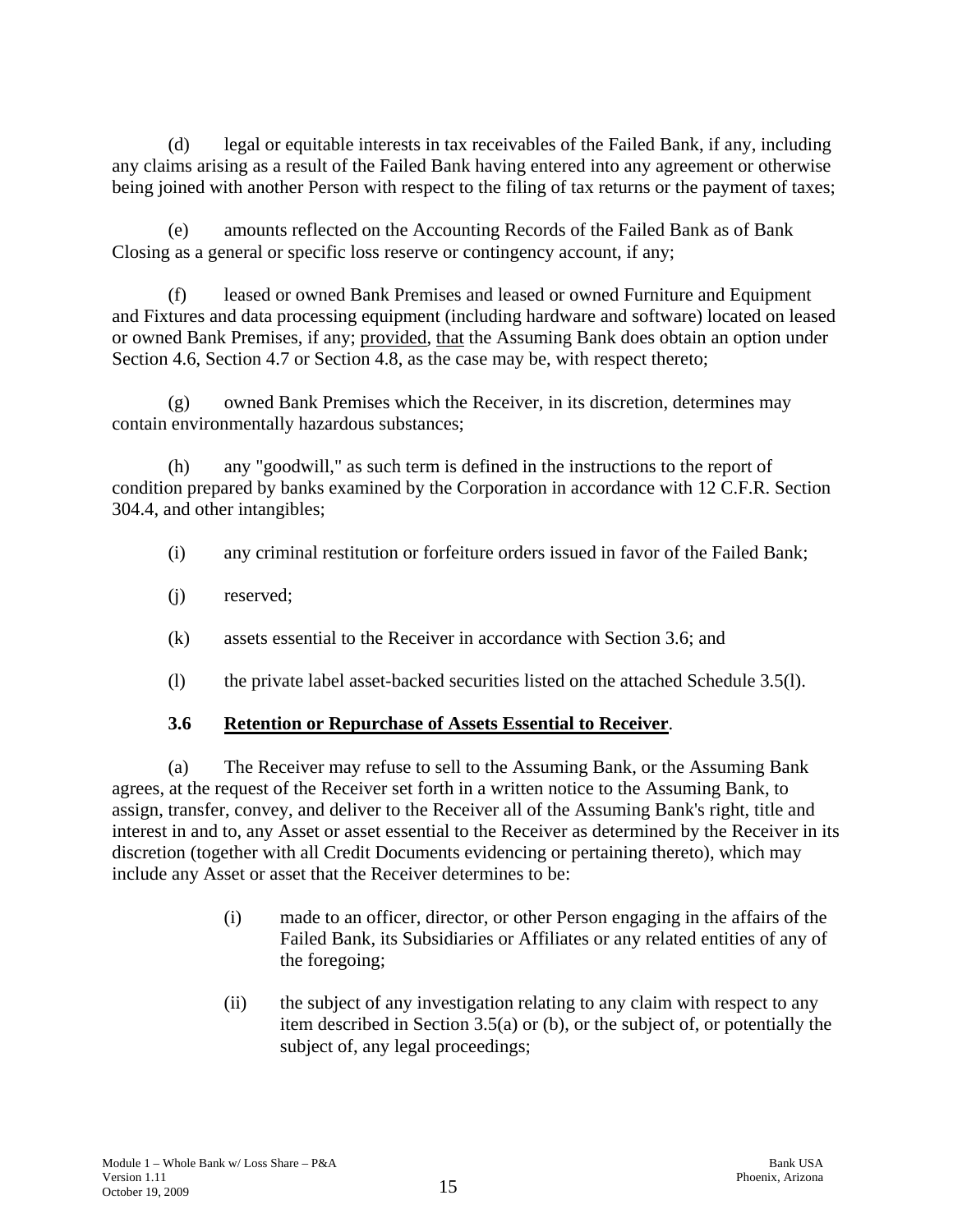- (iii) made to a Person who is an Obligor on a loan owned by the Receiver or the Corporation in its corporate capacity or its capacity as receiver of any institution;
- (iv) secured by collateral which also secures any asset owned by the Receiver; or
- $(v)$ related to any asset of the Failed Bank not purchased by the Assuming Bank under this Article III or any liability of the Failed Bank not assumed by the Assuming Bank under Article II.

(b) Each such Asset or asset purchased by the Receiver shall be purchased at a price equal to the Repurchase Price thereof less the Related Liability Amount with respect to any Related Liabilities related to such Asset or asset, in each case determined as of the date of the notice provided by the Receiver pursuant to Section 3.6(a). The Receiver shall pay the Assuming Bank not later than the twentieth (20th) Business Day following receipt of related Credit Documents and Credit Files together with interest on such amount at the Settlement Interest Rate for the period from and including the date of receipt of such documents to and including the day preceding the day on which payment is made. The Assuming Bank agrees to administer and manage each such Asset or asset in accordance with usual and prudent banking standards and business practices until each such Asset or asset is purchased by the Receiver. All transfers with respect to Asset or assets under this Section 3.6 shall be made as provided in Section 9.6. The Assuming Bank shall transfer all such Asset or assets and Related Liabilities to the Receiver without recourse, and shall indemnify the Receiver against any and all claims of any Person claiming by, through or under the Assuming Bank with respect to any such Asset or asset, as provided in Section 12.4.

# **ASSUMPTION OF CERTAIN DUTIES AND OBLIGATIONS ARTICLE IV**

The Assuming Bank agrees with the Receiver and the Corporation as follows:

**4.1 Continuation of Banking Business**. For the period commencing the first banking Business Day after Bank Closing and ending no earlier than the first anniversary of Bank Closing, the Assuming Bank will provide full service banking in the trade area of the Failed Bank. Thereafter, the Assuming Bank may cease providing such banking services in the trade area of the Failed Bank, provided the Assuming Bank has received all necessary regulatory approvals. At the option of the Assuming Bank, such banking services may be provided at any or all of the Bank Premises, or at other premises within such trade area. The trade area shall be determined by the Receiver.

**4.2 Agreement with Respect to Credit Card Business**. The Assuming Bank agrees to honor and perform, from and after Bank Closing, all duties and obligations with respect to the Failed Bank's credit card business, and/or processing related to credit cards, if any, and assumes all outstanding extensions of credit with respect thereto.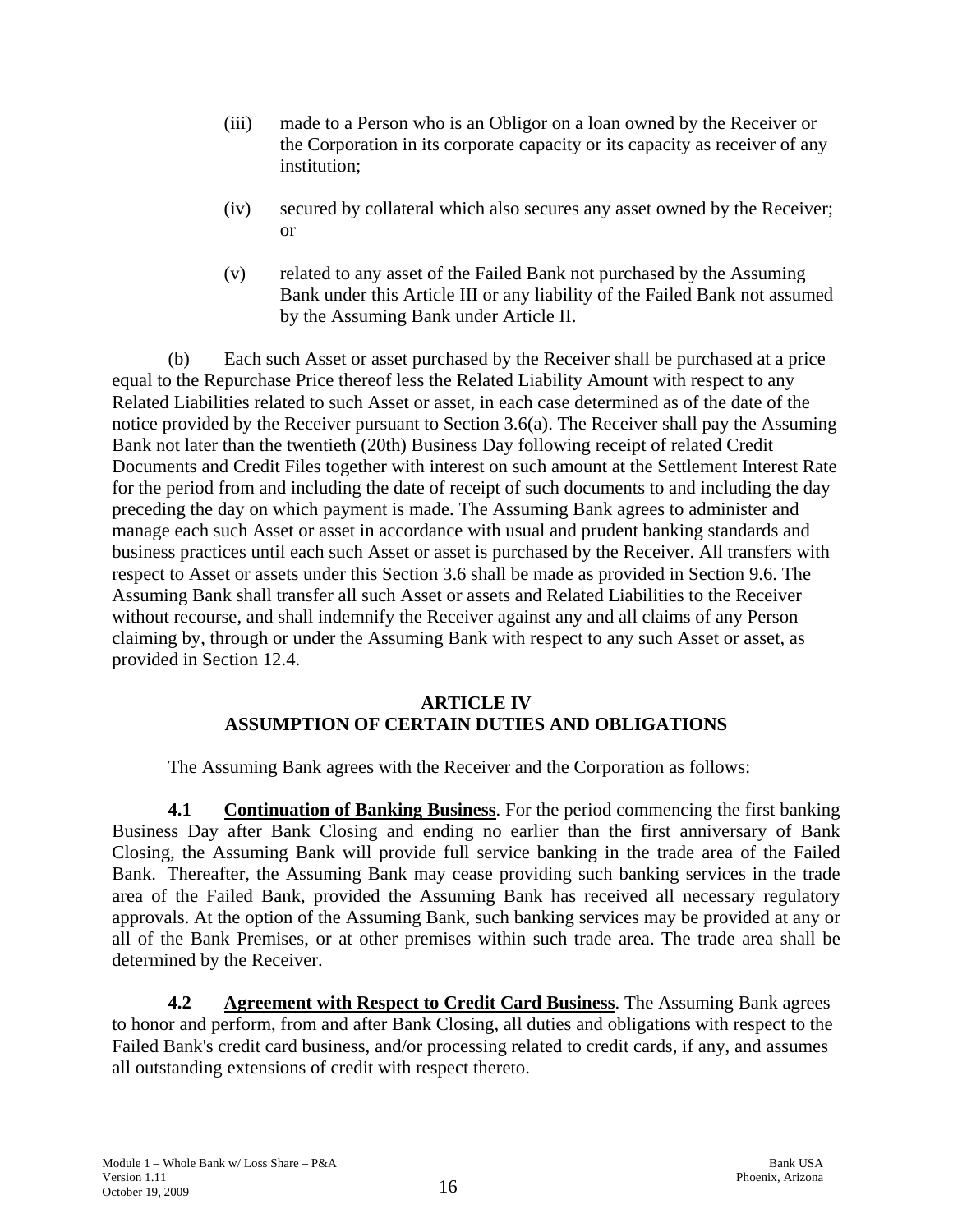**4.3 Agreement with Respect to Safe Deposit Business**. The Assuming Bank assumes and agrees to discharge, from and after Bank Closing, in the usual course of conducting a banking business, the duties and obligations of the Failed Bank with respect to all Safe Deposit Boxes, if any, of the Failed Bank and to maintain all of the necessary facilities for the use of such boxes by the renters thereof during the period for which such boxes have been rented and the rent therefore paid to the Failed Bank, subject to the provisions of the rental agreements between the Failed Bank and the respective renters of such boxes; provided, that the Assuming Bank may relocate the Safe Deposit Boxes of the Failed Bank to any office of the Assuming Bank located in the trade area of the Failed Bank. The Safe Deposit Boxes shall be located and maintained in the trade area of the Failed Bank for a minimum of one year from Bank Closing. The trade area shall be determined by the Receiver. Fees related to the safe deposit business earned prior to the Bank Closing Date shall be for the benefit of the Receiver and fees earned after the Bank Closing Date shall be for the benefit of the Assuming Bank.

**4.4 Agreement with Respect to Safekeeping Business**. The Receiver transfers, conveys and delivers to the Assuming Bank and the Assuming Bank accepts all securities and other items, if any, held by the Failed Bank in safekeeping for its customers as of Bank Closing. The Assuming Bank assumes and agrees to honor and discharge, from and after Bank Closing, the duties and obligations of the Failed Bank with respect to such securities and items held in safekeeping. The Assuming Bank shall be entitled to all rights and benefits heretofore accrued or hereafter accruing with respect thereto. The Assuming Bank shall provide to the Receiver written verification of all assets held by the Failed Bank for safekeeping within sixty (60) days after Bank Closing. The assets held for safekeeping by the Failed Bank shall be held and maintained by the Assuming Bank in the trade area of the Failed Bank for a minimum of one year from Bank Closing. At the option of the Assuming Bank, the safekeeping business may be provided at any or all of the Bank Premises, or at other premises within such trade area. The trade area shall be determined by the Receiver. Fees related to the safekeeping business earned prior to the Bank Closing Date shall be for the benefit of the Receiver and fees earned after the Bank Closing Date shall be for the benefit of the Assuming Bank.

# **4.5 Agreement with Respect to Trust Business**.

(a) The Assuming Bank shall, without further transfer, substitution, act or deed, to the full extent permitted by law, succeed to the rights, obligations, properties, assets, investments, deposits, agreements, and trusts of the Failed Bank under trusts, executorships, administrations, guardianships, and agencies, and other fiduciary or representative capacities, all to the same extent as though the Assuming Bank had assumed the same from the Failed Bank prior to Bank Closing; provided, that any liability based on the misfeasance, malfeasance or nonfeasance of the Failed Bank, its directors, officers, employees or agents with respect to the trust business is not assumed hereunder.

(b) The Assuming Bank shall, to the full extent permitted by law, succeed to, and be entitled to take and execute, the appointment to all executorships, trusteeships, guardianships and other fiduciary or representative capacities to which the Failed Bank is or may be named in wills, whenever probated, or to which the Failed Bank is or may be named or appointed by any other instrument.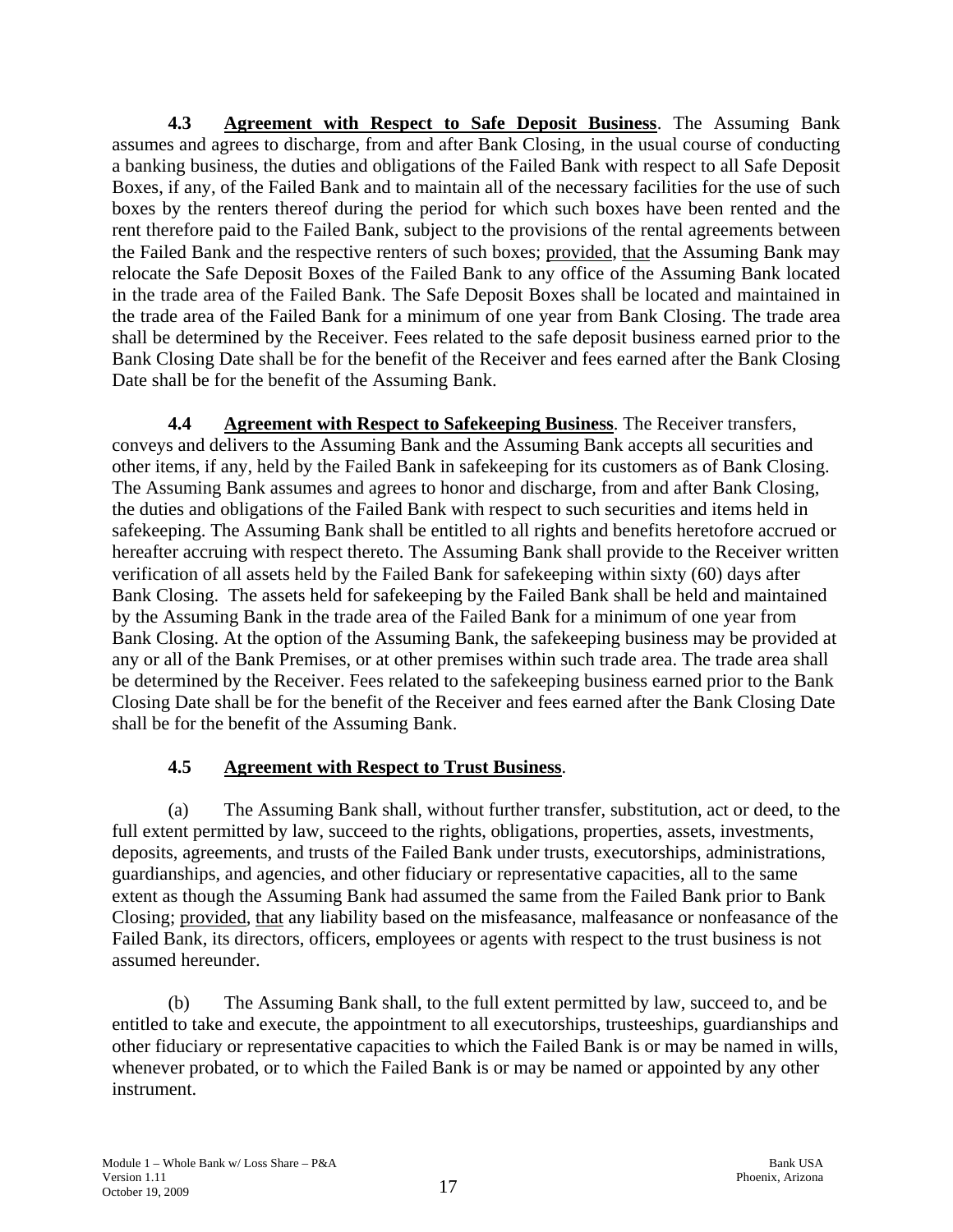(c) In the event additional proceedings of any kind are necessary to accomplish the transfer of such trust business, the Assuming Bank agrees that, at its own expense, it will take whatever action is necessary to accomplish such transfer. The Receiver agrees to use reasonable efforts to assist the Assuming Bank in accomplishing such transfer.

(d) The Assuming Bank shall provide to the Receiver written verification of the assets held in connection with the Failed Bank's trust business within sixty (60) days after Bank Closing.

# **4.6 Agreement with Respect to Bank Premises**.

(a) **Option to Purchase.** Subject to Section 3.5, the Receiver hereby grants to the Assuming Bank an exclusive option for the period of ninety (90) days commencing the day after Bank Closing to purchase any or all owned Bank Premises, including all Furniture, Fixtures and Equipment located on the Bank Premises. The Assuming Bank shall give written notice to the Receiver within the option period of its election to purchase or not to purchase any of the owned Bank Premises. Any purchase of such premises shall be effective as of the date of Bank Closing and such purchase shall be consummated as soon as practicable thereafter, and in no event later than the Settlement Date. If the Assuming Bank gives notice of its election not to purchase one or more of the owned Bank Premises within seven (7) days of Bank Closing, then, not withstanding any other provision of this Agreement to the contrary, the Assuming Bank shall not be liable for any of the costs or fees associated with appraisals for such Bank Premises.

(b) **Option to Lease.** The Receiver hereby grants to the Assuming Bank an exclusive option for the period of ninety (90) days commencing the day after Bank Closing to cause the Receiver to assign to the Assuming Bank any or all leases for leased Bank Premises, if any, which have been continuously occupied by the Assuming Bank from Bank Closing to the date it elects to accept an assignment of the leases with respect thereto to the extent such leases can be assigned; provided, that the exercise of this option with respect to any lease must be as to all premises or other property subject to the lease. If an assignment cannot be made of any such leases, the Receiver may, in its discretion, enter into subleases with the Assuming Bank containing the same terms and conditions provided under such existing leases for such leased Bank Premises or other property. The Assuming Bank shall give notice to the Receiver within the option period of its election to accept or not to accept an assignment of any or all leases (or enter into subleases or new leases in lieu thereof). The Assuming Bank agrees to assume all leases assigned (or enter into subleases or new leases in lieu thereof) pursuant to this Section 4.6.

(c) **Facilitation.** The Receiver agrees to facilitate the assumption, assignment or sublease of leases or the negotiation of new leases by the Assuming Bank; provided, that neither the Receiver nor the Corporation shall be obligated to engage in litigation, make payments to the Assuming Bank or to any third party in connection with facilitating any such assumption, assignment, sublease or negotiation or commit to any other obligations to third parties.

(d) **Occupancy.** The Assuming Bank shall give the Receiver fifteen (15) days' prior written notice of its intention to vacate prior to vacating any leased Bank Premises with respect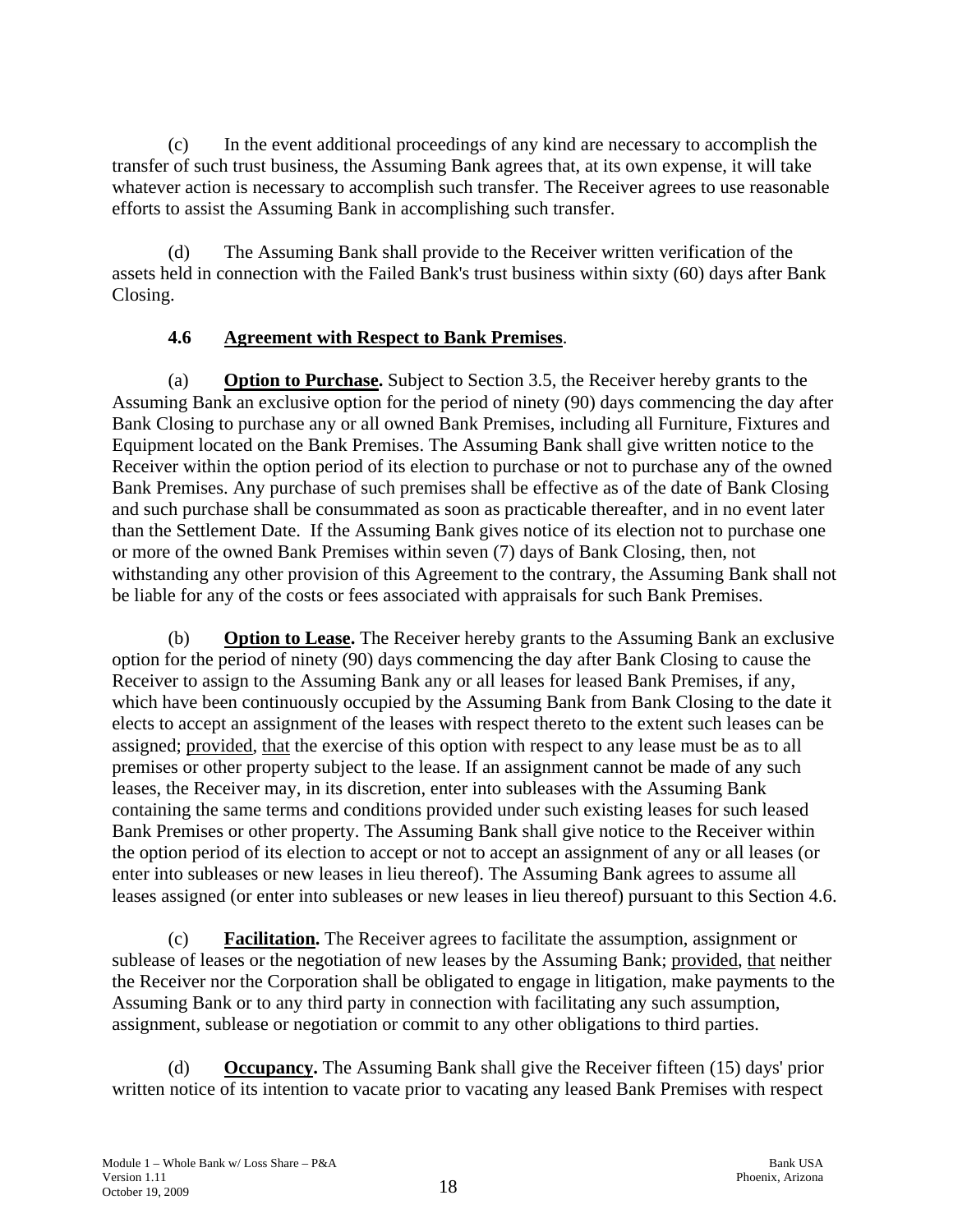to which the Assuming Bank has not exercised the option provided in Section 4.6(b). Any such notice shall be deemed to terminate the Assuming Bank's option with respect to such leased Bank Premises.

# (e) **Occupancy Costs.**

(i) The Assuming Bank agrees to pay to the Receiver, or to appropriate third parties at the direction of the Receiver, during and for the period of any occupancy by it of (x) owned Bank Premises the market rental value, as determined by the appraiser selected in accordance with the definition of Fair Market Value, and all operating costs, and (y) leased Bank Premises, all operating costs with respect thereto and to comply with all relevant terms of applicable leases entered into by the Failed Bank, including without limitation the timely payment of all rent. Operating costs include, without limitation all taxes, fees, charges, utilities, insurance and assessments, to the extent not included in the rental value or rent. If the Assuming Bank elects to purchase any owned Bank Premises in accordance with Section 4.6(a), the amount of any rent paid (and taxes paid to the Receiver which have not been paid to the taxing authority and for which the Assuming Bank assumes liability) by the Assuming Bank with respect thereto shall be applied as an offset against the purchase price thereof.

(ii) The Assuming Bank agrees during the period of occupancy by it of owned or leased Bank Premises, to pay to the Receiver rent for the use of all owned or leased Furniture and Equipment and all owned or leased Fixtures located on such Bank Premises for the period of such occupancy. Rent for such property owned by the Failed Bank shall be the market rental value thereof, as determined by the Receiver within sixty (60) days after Bank Closing. Rent for such leased property shall be an amount equal to any and all rent and other amounts which the Receiver incurs or accrues as an obligation or is obligated to pay for such period of occupancy pursuant to all leases and contracts with respect to such property. If the Assuming Bank purchases any owned Furniture and Equipment or owned Fixtures in accordance with Section 4.6(f) or 4.6(h), the amount of any rents paid by the Assuming Bank with respect thereto shall be applied as an offset against the purchase price thereof.

(f) **Certain Requirements as to Furniture, Equipment and Fixtures.** If the Assuming Bank purchases owned Bank Premises or accepts an assignment of the lease (or enters into a sublease or a new lease in lieu thereof) for leased Bank Premises as provided in Section 4.6(a) or 4.6(b), or if the Assuming Bank does not exercise such option but within twelve (12) months following Bank Closing obtains the right to occupy such premises (whether by assignment, lease, sublease, purchase or otherwise), other than in accordance with Section 4.6(a) or (b), the Assuming Bank shall (i) effective as of the date of Bank Closing, purchase from the Receiver all Furniture and Equipment and Fixtures owned by the Failed Bank at Fair Market Value and located thereon as of Bank Closing, (ii) accept an assignment or a sublease of the leases or negotiate new leases for all Furniture and Equipment and Fixtures leased by the Failed Bank and located thereon, and (iii) if applicable, accept an assignment or a sublease of any ground lease or negotiate a new ground lease with respect to any land on which such Bank Premises are located; provided, that the Receiver shall not have disposed of such Furniture and Equipment and Fixtures or repudiated the leases specified in clause (ii) or (iii).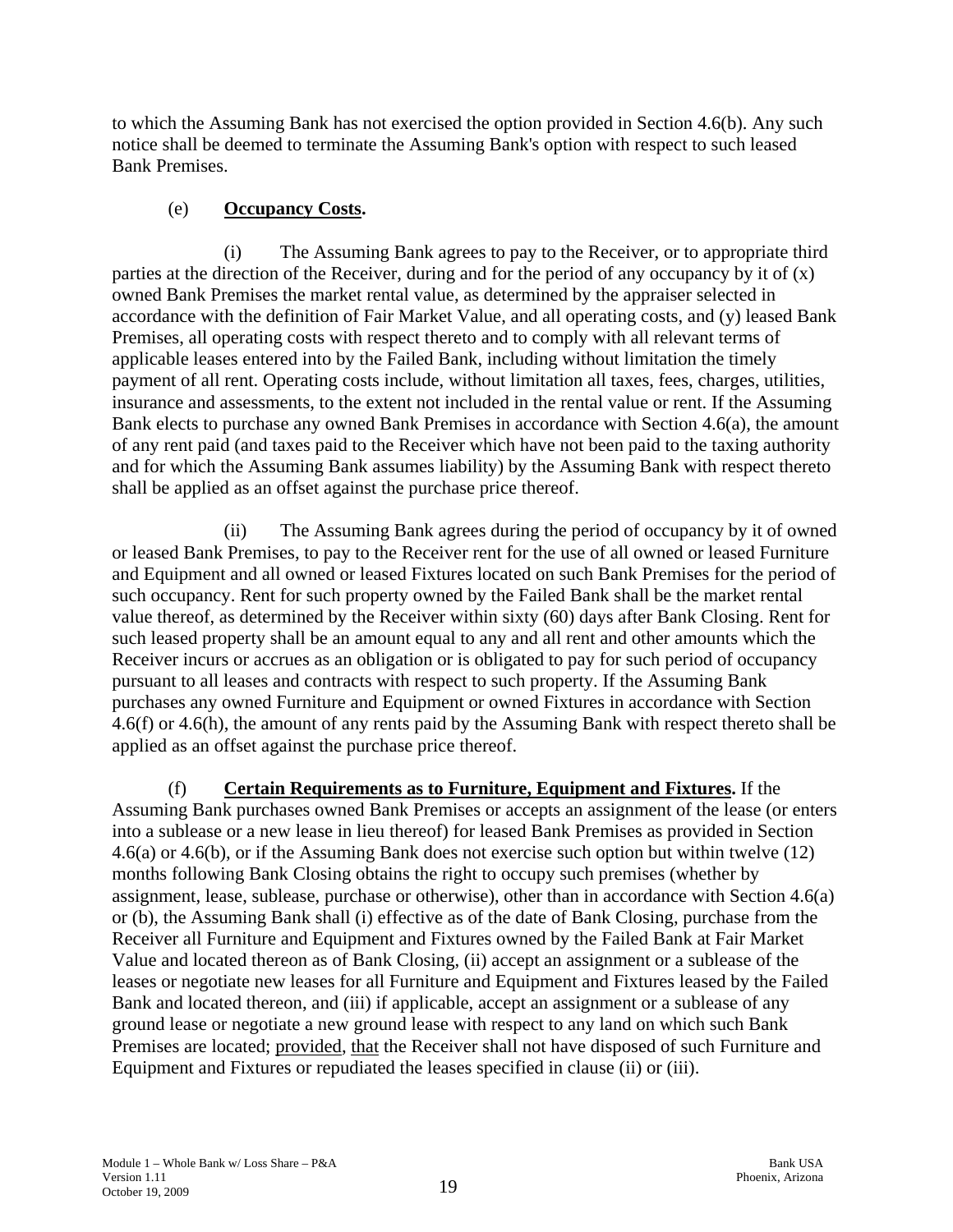discharge of their respective functions with respect to the Failed Bank. In the event the Receiver and the Corporation determine that the space provided is inadequate or unsuitable, the Receiver and the Corporation may relocate to other quarters having adequate and suitable space and the costs of relocation and any rental and utility costs for the balance of the period of occupancy by the Receiver and the Corporation shall be borne by the Assuming Bank. Additionally, the Assuming Bank agrees to pay such bills and invoices on behalf of the Receiver and Corporation as the Receiver or Corporation may direct for the period beginning on the date of Bank Closing and ending on Settlement Date. Assuming Bank shall submit it requests for reimbursement of such expenditures pursuant to Article VIII of this Agreement.

# **4.12 Agreement with Respect to Continuation of Group Health Plan Coverage for Former Employees of the Failed Bank.**

(a) The Assuming Bank agrees to assist the Receiver, as provided in this Section 4.12, in offering individuals who were employees or former employees of the Failed Bank, or any of its Subsidiaries, and who, immediately prior to Bank Closing, were receiving, or were eligible to receive, health insurance coverage or health insurance continuation coverage from the Failed Bank ("Eligible Individuals"), the opportunity to obtain health insurance coverage in the Corporation's FIA Continuation Coverage Plan which provides for health insurance continuation coverage to such Eligible Individuals who are qualified beneficiaries of the Failed Bank as defined in Section 607 of the Employee Retirement Income Security Act of 1974, as amended (respectively, "qualified beneficiaries" and "ERISA"). The Assuming Bank shall consult with the Receiver and not later than five (5) Business Days after Bank Closing shall provide written notice to the Receiver of the number (if available), identity (if available) and addresses (if available) of the Eligible Individuals who are qualified beneficiaries of the Failed Bank and for whom a "qualifying event" (as defined in Section 603 of ERISA) has occurred and with respect to whom the Failed Bank's obligations under Part 6 of Subtitle B of Title I of ERISA have not been satisfied in full, and such other information as the Receiver may reasonably require. The Receiver shall cooperate with the Assuming Bank in order to permit it to prepare such notice and shall provide to the Assuming Bank such data in its possession as may be reasonably required for purposes of preparing such notice.

(b) The Assuming Bank shall take such further action to assist the Receiver in offering the Eligible Individuals who are qualified beneficiaries of the Failed Bank the opportunity to obtain health insurance coverage in the Corporation's FIA Continuation Coverage Plan as the Receiver may direct. All expenses incurred and paid by the Assuming Bank (i) in connection with the obligations of the Assuming Bank under this Section 4.12, and (ii) in providing health insurance continuation coverage to any Eligible Individuals who are hired by the Assuming Bank and such employees' qualified beneficiaries shall be borne by the Assuming Bank.

(c) This Section 4.12 is for the sole and exclusive benefit of the parties to this Agreement, and for the benefit of no other Person (including any former employee of the Failed Bank or any Subsidiary thereof or qualified beneficiary of such former employee). Nothing in this Section 4.12 is intended by the parties, or shall be construed, to give any Person (including any former employee of the Failed Bank or any Subsidiary thereof or qualified beneficiary of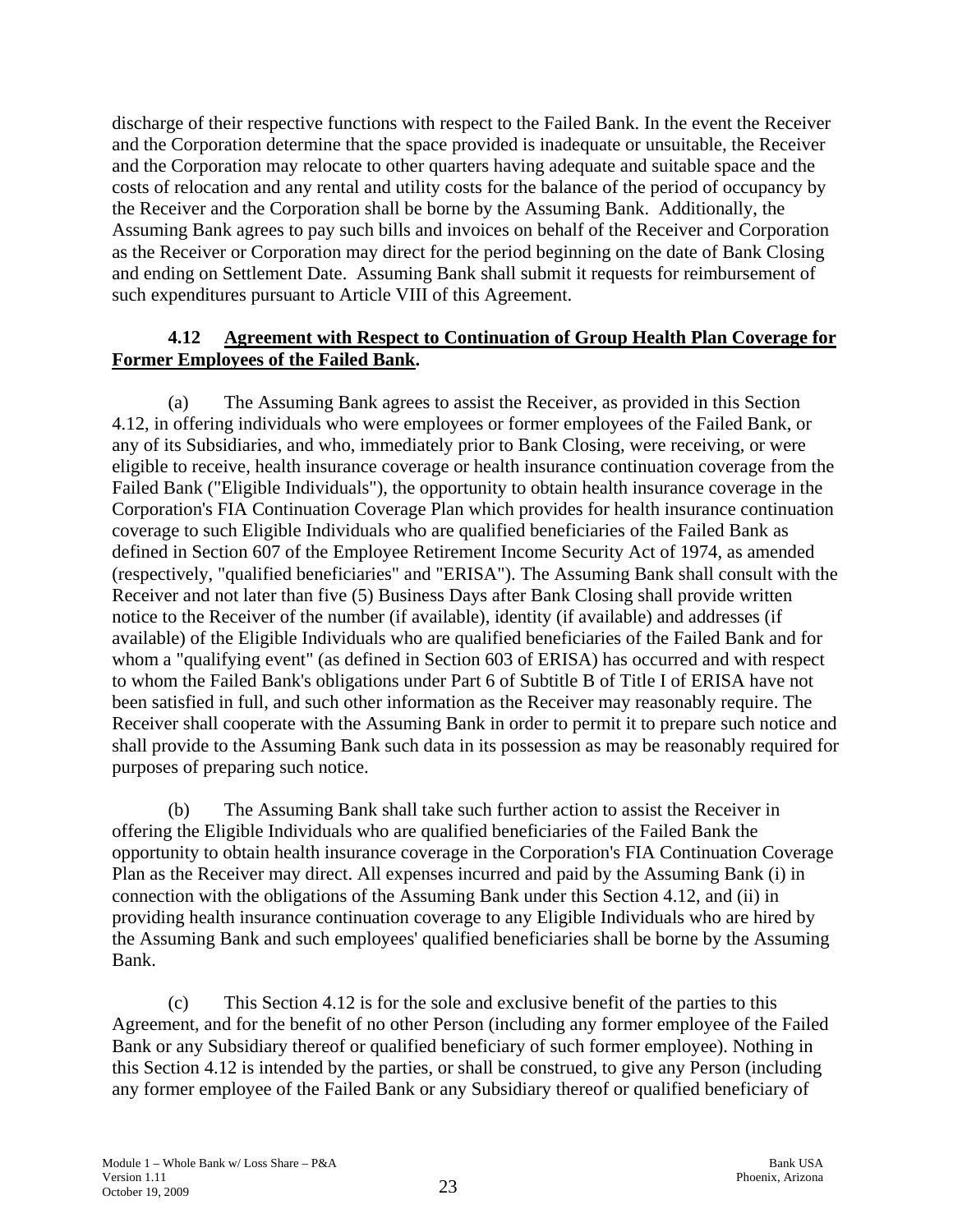# (g) **Vacating Premises.**

(i) If the Assuming Bank elects not to purchase any owned Bank Premises, the notice of such election in accordance with Section 4.6(a) shall specify the date upon which the Assuming Bank's occupancy of such premises shall terminate, which date shall not be later than ninety (90) days after the date of the Assuming Bank's notice not to exercise such option. The Assuming Bank promptly shall relinquish and release to the Receiver such premises and the Furniture and Equipment and Fixtures located thereon in the same condition as at Bank Closing, normal wear and tear excepted. By occupying any such premises after the expiration of such ninety (90)-day period, the Assuming Bank shall, at the Receiver's option, (x) be deemed to have agreed to purchase such Bank Premises, and to assume all leases, obligations and liabilities with respect to leased Furniture and Equipment and leased Fixtures located thereon and any ground lease with respect to the land on which such premises are located, and (y) be required to purchase all Furniture and Equipment and Fixtures owned by the Failed Bank and located on such premises as of Bank Closing.

(ii) If the Assuming Bank elects not to accept an assignment of the lease or sublease any leased Bank Premises, the notice of such election in accordance with Section 4.6(b) shall specify the date upon which the Assuming Bank's occupancy of such leased Bank Premises shall terminate, which date shall not be later than the date which is one hundred eighty (180) days after Bank Closing. Upon vacating such premises, the Assuming Bank shall relinquish and release to the Receiver such premises and the Fixtures and the Furniture and Equipment located thereon in the same condition as at Bank Closing, normal wear and tear excepted. By failing to provide notice of its intention to vacate such premises prior to the expiration of the option period specified in Section 4.6(b), or by occupying such premises after the one hundred eighty (180) day period specified above in this paragraph (ii), the Assuming Bank shall, at the Receiver's option, (x) be deemed to have assumed all leases, obligations and liabilities with respect to such premises (including any ground lease with respect to the land on which premises are located), and leased Furniture and Equipment and leased Fixtures located thereon in accordance with this Section 4.6 (unless the Receiver previously repudiated any such lease), and (y) be required to purchase all Furniture and Equipment and Fixtures owned by the Failed Bank at Fair Market Value and located on such premises as of Bank Closing.

(h) **Furniture and Equipment and Certain Other Equipment.** The Receiver hereby grants to the Assuming Bank an option to purchase all Furniture and Equipment or any telecommunications, data processing equipment (including hardware and software) and check processing and similar operating equipment owned by the Failed Bank at Fair Market Value and located at any leased Bank Premises that the Assuming Bank elects to vacate or which it could have, but did not occupy, pursuant to this Section 4.6; provided, that, the Assuming Bank shall give the Receiver notice of its election to purchase such property at the time it gives notice of its intention to vacate such Bank Premises or within ten (10) days after Bank Closing for Bank Premises it could have, but did not, occupy.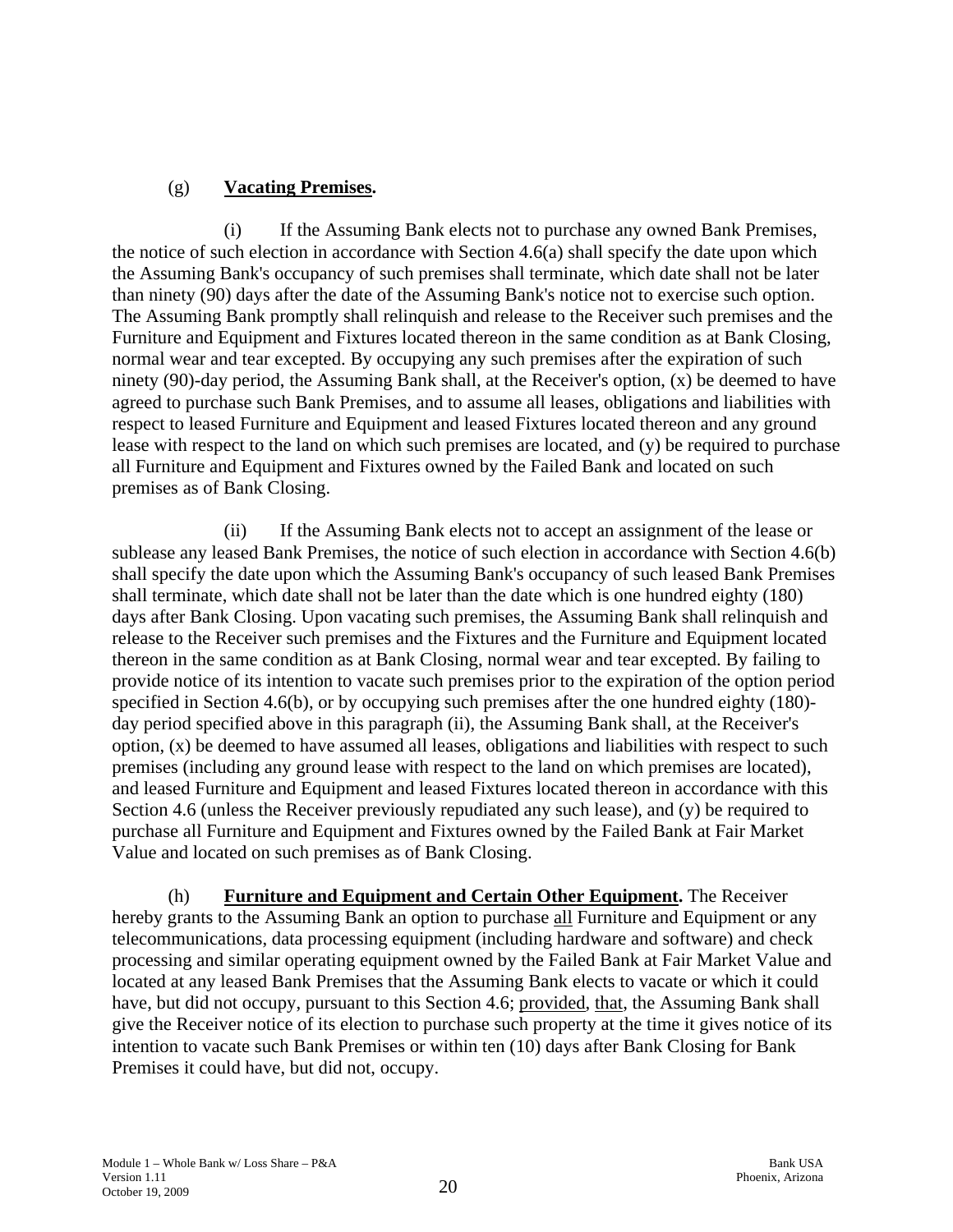# **4.7 Agreement with Respect to Leased Data Processing Equipment**

(a) The Receiver hereby grants to the Assuming Bank an exclusive option for the period of ninety (90) days commencing the day after Bank Closing to accept an assignment from the Receiver of any or all Data Processing Leases to the extent that such Data Processing Leases can be assigned.

(b) The Assuming Bank shall (i) give written notice to the Receiver within the option period specified in Section 4.7(a) of its intent to accept or decline an assignment or sublease of any or all Data Processing Leases and promptly accept an assignment or sublease of such Data Processing Leases, and (ii) give written notice to the appropriate lessor(s) that it has accepted an assignment or sublease of any such Data Processing Leases.

(c) The Receiver agrees to facilitate the assignment or sublease of Data Processing Leases or the negotiation of new leases or license agreements by the Assuming Bank; provided, that neither the Receiver nor the Corporation shall be obligated to engage in litigation or make payments to the Assuming Bank or to any third party in connection with facilitating any such assumption, assignment, sublease or negotiation.

(d) The Assuming Bank agrees, during its period of use of any property subject to a Data Processing Lease, to pay to the Receiver or to appropriate third parties at the direction of the Receiver all operating costs with respect thereto and to comply with all relevant terms of the applicable Data Processing Leases entered into by the Failed Bank, including without limitation the timely payment of all rent, taxes, fees, charges, utilities, insurance and assessments.

(e) The Assuming Bank shall, not later than fifty (50) days after giving the notice provided in Section 4.7(b), (i) relinquish and release to the Receiver all property subject to the relevant Data Processing Lease, in the same condition as at Bank Closing, normal wear and tear excepted, or (ii) accept an assignment or a sublease thereof or negotiate a new lease or license agreement under this Section 4.7.

# **4.8 Agreement with Respect to Certain Existing Agreements**.

(a) Subject to the provisions of Section 4.8(b), with respect to agreements existing as of Bank Closing which provide for the rendering of services by or to the Failed Bank, within thirty (30) days after Bank Closing, the Assuming Bank shall give the Receiver written notice specifying whether it elects to assume or not to assume each such agreement. Except as may be otherwise provided in this Article IV, the Assuming Bank agrees to comply with the terms of each such agreement for a period commencing on the day after Bank Closing and ending on: (i) in the case of an agreement that provides for the rendering of services by the Failed Bank, the date which is ninety (90) days after Bank Closing, and (ii) in the case of an agreement that provides for the rendering of services to the Failed Bank, the date which is thirty (30) days after the Assuming Bank has given notice to the Receiver of its election not to assume such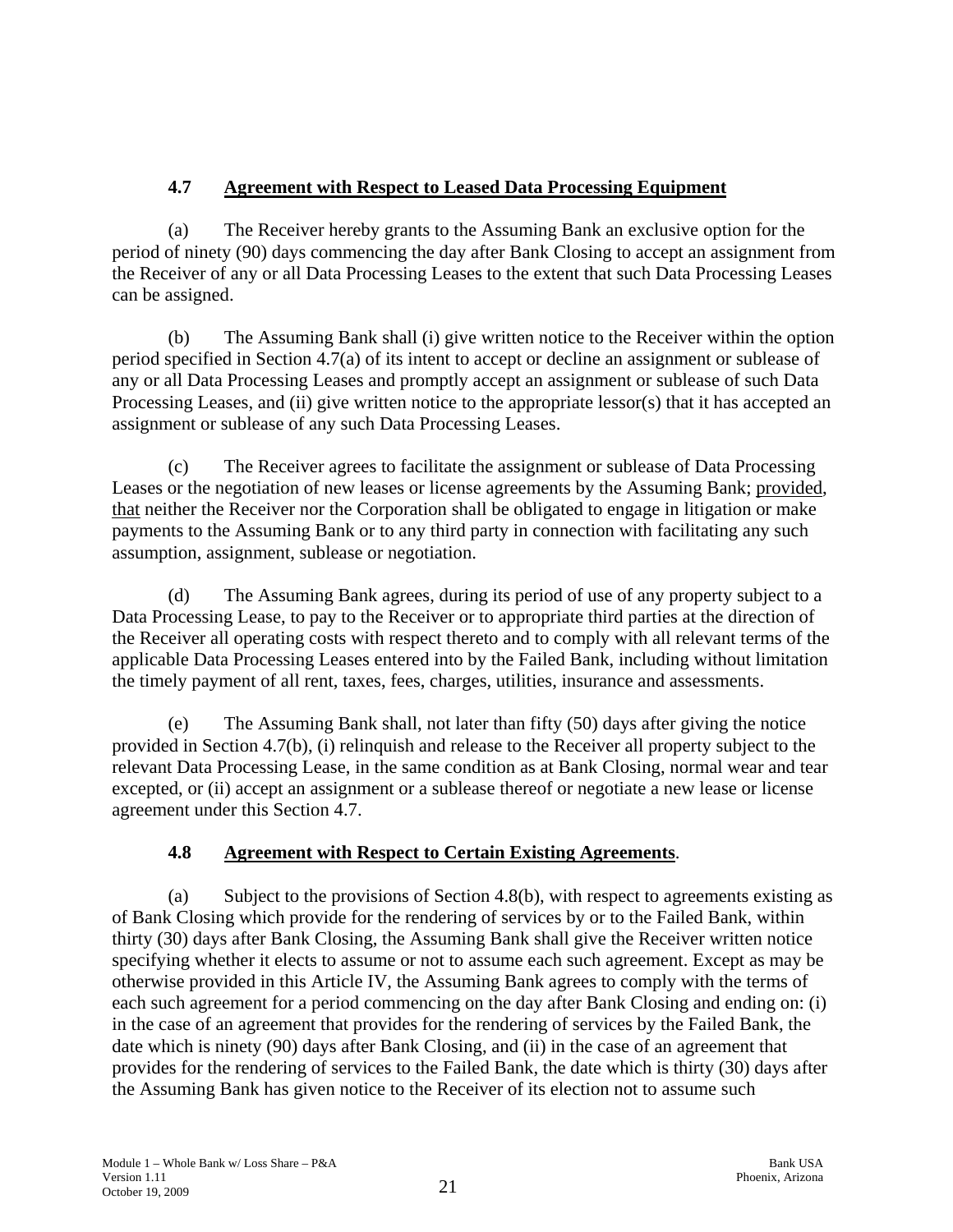agreement; provided, that the Receiver can reasonably make such service agreements available to the Assuming Bank. The Assuming Bank shall be deemed by the Receiver to have assumed agreements for which no notification is timely given. The Receiver agrees to assign, transfer, convey, and deliver to the Assuming Bank all right, title and interest of the Receiver, if any, in and to agreements the Assuming Bank assumes hereunder. In the event the Assuming Bank elects not to accept an assignment of any lease (or sublease) or negotiate a new lease for leased Bank Premises under Section 4.6 and does not otherwise occupy such premises, the provisions of this Section 4.8(a) shall not apply to service agreements related to such premises. The Assuming Bank agrees, during the period it has the use or benefit of any such agreement, promptly to pay to the Receiver or to appropriate third parties at the direction of the Receiver all operating costs with respect thereto and to comply with all relevant terms of such agreement.

(b) The provisions of Section 4.8(a) regarding the Assuming Bank's election to assume or not assume certain agreements shall not apply to (i) agreements pursuant to which the Failed Bank provides mortgage servicing for others or mortgage servicing is provided to the Failed Bank by others, (ii) agreements that are subject to Sections 4.1 through 4.7 and any insurance policy or bond referred to in Section 3.5(a) or other agreement specified in Section 3.5, and (iii) consulting, management or employment agreements, if any, between the Failed Bank and its employees or other Persons. Except as otherwise expressly set forth elsewhere in this Agreement, the Assuming Bank does not assume any liabilities or acquire any rights under any of the agreements described in this Section 4.8(b).

**4.9** Informational Tax Reporting. The Assuming Bank agrees to perform all obligations of the Failed Bank with respect to Federal and State income tax informational reporting related to (i) the Assets and the Liabilities Assumed, (ii) deposit accounts that were closed and loans that were paid off or collateral obtained with respect thereto prior to Bank Closing, (iii) miscellaneous payments made to vendors of the Failed Bank, and (iv) any other asset or liability of the Failed Bank, including, without limitation, loans not purchased and Deposits not assumed by the Assuming Bank, as may be required by the Receiver.

**4.10 Insurance**. The Assuming Bank agrees to obtain insurance coverage effective from and after Bank Closing, including public liability, fire and extended coverage insurance acceptable to the Receiver with respect to owned or leased Bank Premises that it occupies, and all owned or leased Furniture and Equipment and Fixtures and leased data processing equipment (including hardware and software) located thereon, in the event such insurance coverage is not already in force and effect with respect to the Assuming Bank as the insured as of Bank Closing. All such insurance shall, where appropriate (as determined by the Receiver), name the Receiver as an additional insured.

**4.11 Office Space for Receiver and Corporation**. For the period commencing on the day following Bank Closing and ending on the one hundred eightieth (180th) day thereafter, the Assuming Bank agrees to provide to the Receiver and the Corporation, without charge, adequate and suitable office space (including parking facilities and vault space), furniture, equipment (including photocopying and telecopying machines), email accounts, network access and technology resources (such as shared drive) and utilities (including local telephone service and fax machines) at the Bank Premises occupied by the Assuming Bank for their use in the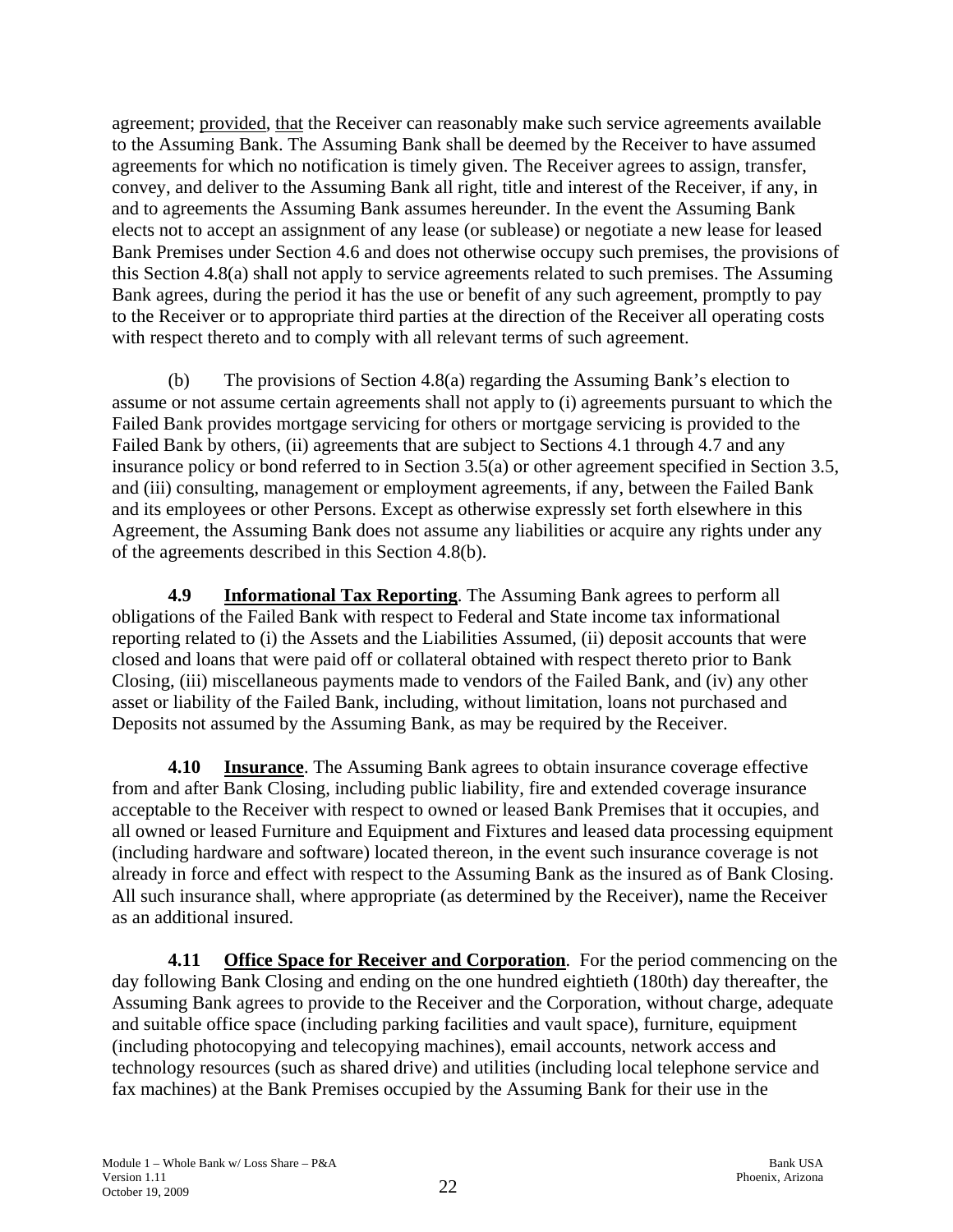such former employee) other than the Corporation, the Receiver and the Assuming Bank any legal or equitable right, remedy or claim under or with respect to the provisions of this Section.

**4.13** Agreement with Respect to Interim Asset Servicing. At any time after Bank Closing, the Receiver may establish on its books an asset pool(s) and may transfer to such asset pool(s) (by means of accounting entries on the books of the Receiver) all or any assets and liabilities of the Failed Bank which are not acquired by the Assuming Bank, including, without limitation, wholly unfunded Commitments and assets and liabilities which may be acquired, funded or originated by the Receiver subsequent to Bank Closing. The Receiver may remove assets (and liabilities) from or add assets (and liabilities) to such pool(s) at any time in its discretion. At the option of the Receiver, the Assuming Bank agrees to service, administer, and collect such pool assets in accordance with and for the term set forth in Exhibit 4.13 "Interim Asset Servicing Arrangement".

# **4.14** Reserved.

**4.15 Agreement with Respect to Loss Sharing.** The Assuming Bank shall be entitled to require reimbursement from the Receiver for loss sharing on certain loans in accordance with the Single Family Shared-Loss Agreement attached hereto as Exhibit 4.15A and the Non-SF Shared-Loss Agreement attached hereto as Exhibit 4.15B, collectively, the "Shared-Loss Agreements." The Loans that shall be subject to the Shared-Loss Agreements are identified on the Schedule of Loans 4.15A and 4.15B attached hereto.

# **ARTICLE V DUTIES WITH RESPECT TO DEPOSITORS OF THE FAILED BANK**

**5.1 Payment of Checks, Drafts and Orders.** Subject to Section 9.5, the Assuming Bank agrees to pay all properly drawn checks, drafts and withdrawal orders of depositors of the Failed Bank presented for payment, whether drawn on the check or draft forms provided by the Failed Bank or by the Assuming Bank, to the extent that the Deposit balances to the credit of the respective makers or drawers assumed by the Assuming Bank under this Agreement are sufficient to permit the payment thereof, and in all other respects to discharge, in the usual course of conducting a banking business, the duties and obligations of the Failed Bank with respect to the Deposit balances due and owing to the depositors of the Failed Bank assumed by the Assuming Bank under this Agreement.

**5.2 Certain Agreements Related to Deposits.** Subject to Section 2.2, the Assuming Bank agrees to honor the terms and conditions of any written escrow or mortgage servicing agreement or other similar agreement relating to a Deposit liability assumed by the Assuming Bank pursuant to this Agreement.

# **5.3 Notice to Depositors.**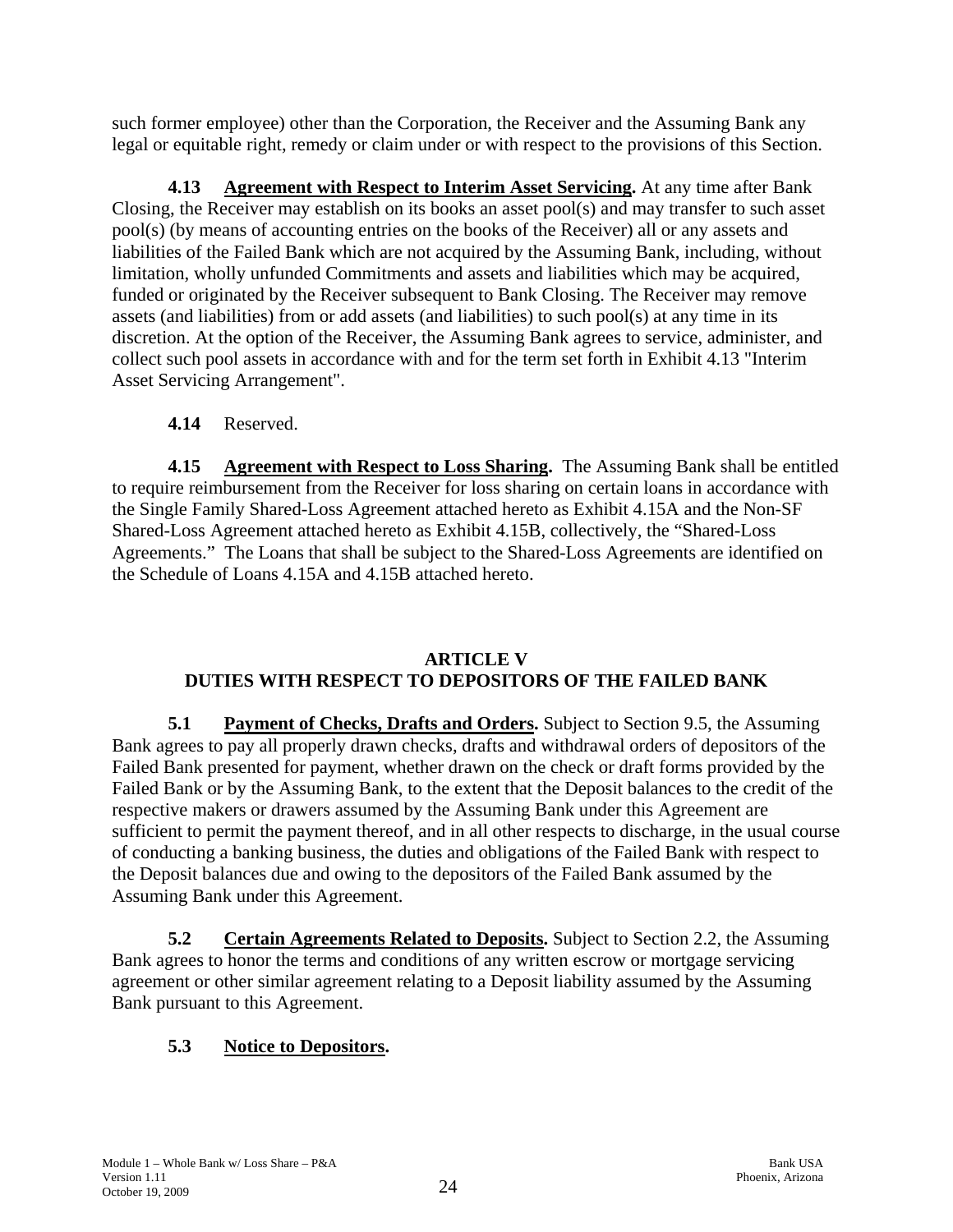(a) Within seven (7) days after Bank Closing, the Assuming Bank shall give (i) notice to depositors of the Failed Bank of its assumption of the Deposit liabilities of the Failed Bank, and (ii) any notice required under Section 2.2, by mailing to each such depositor a notice with respect to such assumption and by advertising in a newspaper of general circulation in the county or counties in which the Failed Bank was located. The Assuming Bank agrees that it will obtain prior approval of all such notices and advertisements from counsel for the Receiver and that such notices and advertisements shall not be mailed or published until such approval is received.

(b) The Assuming Bank shall give notice by mail to depositors of the Failed Bank concerning the procedures to claim their deposits, which notice shall be provided to the Assuming Bank by the Receiver or the Corporation. Such notice shall be included with the notice to depositors to be mailed by the Assuming Bank pursuant to Section 5.3(a).

(c) If the Assuming Bank proposes to charge fees different from those charged by the Failed Bank before it establishes new deposit account relationships with the depositors of the Failed Bank, the Assuming Bank shall give notice by mail of such changed fees to such depositors.

# **ARTICLE VI RECORDS**

# **6.1 Transfer of Records**.

(a) In accordance with Sections 2.1 and 3.1, the Receiver assigns, transfers, conveys and delivers to the Assuming Bank the following:

(i) all Records pertaining to the Deposit liabilities of the Failed Bank assumed by the Assuming Bank under this Agreement, including, but not limited to, the following:

(A) signature cards, orders, contracts between the Failed Bank and its depositors and Records of similar character;

(B) passbooks of depositors held by the Failed Bank, deposit slips, cancelled checks and withdrawal orders representing charges to accounts of depositors; and

following: (ii) all Records pertaining to the Assets, including, but not limited to, the

companies; (A) records of deposit balances carried with other banks, bankers or trust

(B) Loan and collateral records and Credit Files and other documents;

(C) deeds, mortgages, abstracts, surveys, and other instruments or records of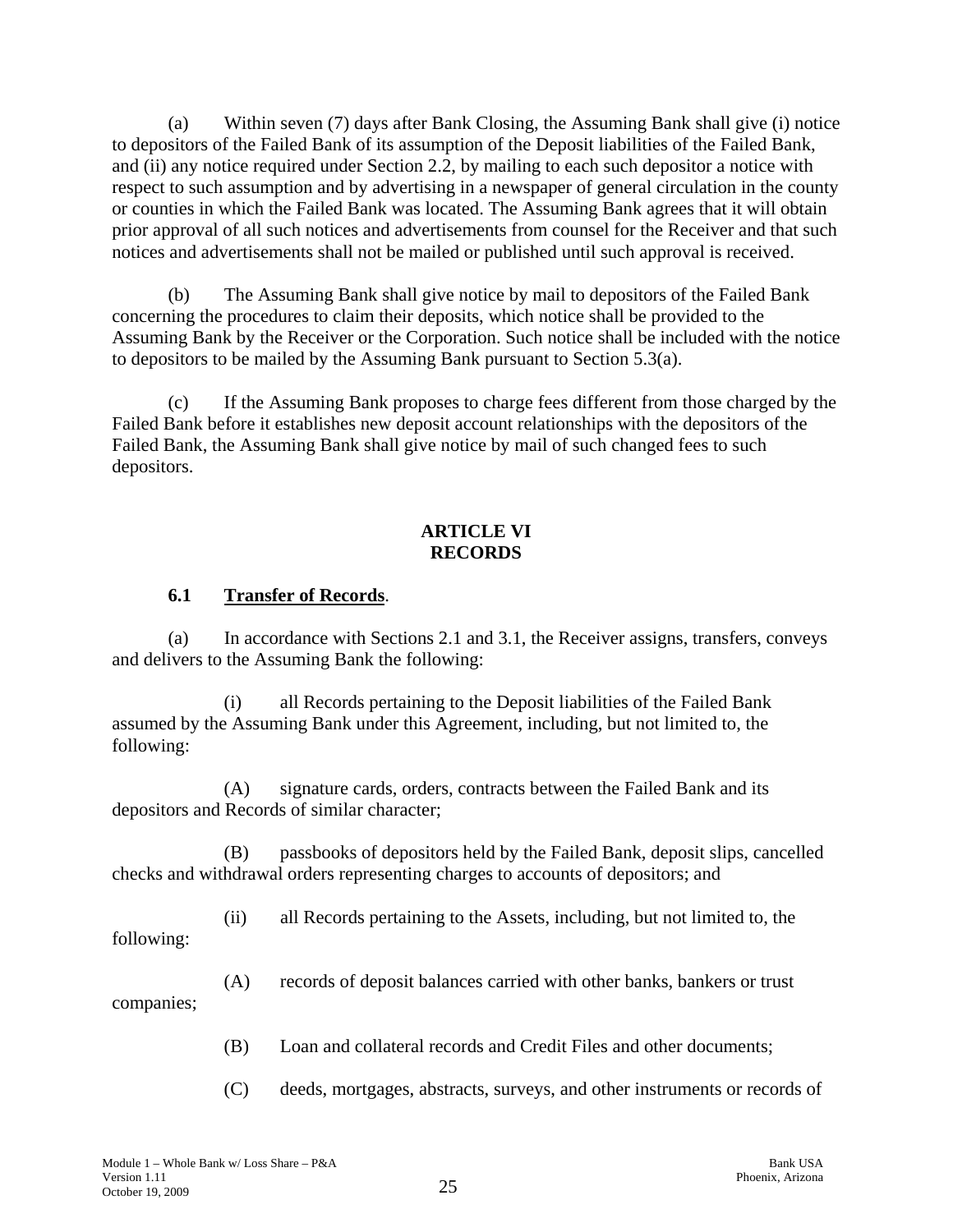title pertaining to real estate or real estate mortgages;

(D) signature cards, agreements and records pertaining to Safe Deposit Boxes, if any; and

(E) records pertaining to the credit card business, trust business or safekeeping business of the Failed Bank, if any.

(b) The Receiver, at its option, may assign and transfer to the Assuming Bank by a single blanket assignment or otherwise, as soon as practicable after Bank Closing, any other Records not assigned and transferred to the Assuming Bank as provided in this Agreement, including but not limited to loan disbursement checks, general ledger tickets, official bank checks, proof transactions (including proof tapes) and paid out loan files.

**6.2 Delivery of Assigned Records**. The Receiver shall deliver to the Assuming Bank all Records described in (i) Section 6.1(a) as soon as practicable on or after the date of this Agreement, and (ii) Section 6.1(b) as soon as practicable after making any assignment described therein.

**6.3 Preservation of Records**. The Assuming Bank agrees that it will preserve and maintain for the joint benefit of the Receiver, the Corporation and the Assuming Bank, all Records of which it has custody for such period as either the Receiver or the Corporation in its discretion may require, until directed otherwise, in writing, by the Receiver or Corporation. The Assuming Bank shall have the primary responsibility to respond to subpoenas, discovery requests, and other similar official inquiries with respect to the Records of which it has custody.

**6.4** Access to Records; Copies. The Assuming Bank agrees to permit the Receiver and the Corporation access to all Records of which the Assuming Bank has custody, and to use, inspect, make extracts from or request copies of any such Records in the manner and to the extent requested, and to duplicate, in the discretion of the Receiver or the Corporation, any Record in the form of microfilm or microfiche pertaining to Deposit account relationships; provided, that in the event that the Failed Bank maintained one or more duplicate copies of such microfilm or microfiche Records, the Assuming Bank hereby assigns, transfers, and conveys to the Corporation one such duplicate copy of each such Record without cost to the Corporation, and agrees to deliver to the Corporation all Records assigned and transferred to the Corporation under this Article VI as soon as practicable on or after the date of this Agreement. The party requesting a copy of any Record shall bear the cost (based on standard accepted industry charges to the extent applicable, as determined by the Receiver) for providing such duplicate Records. A copy of each Record requested shall be provided as soon as practicable by the party having custody thereof.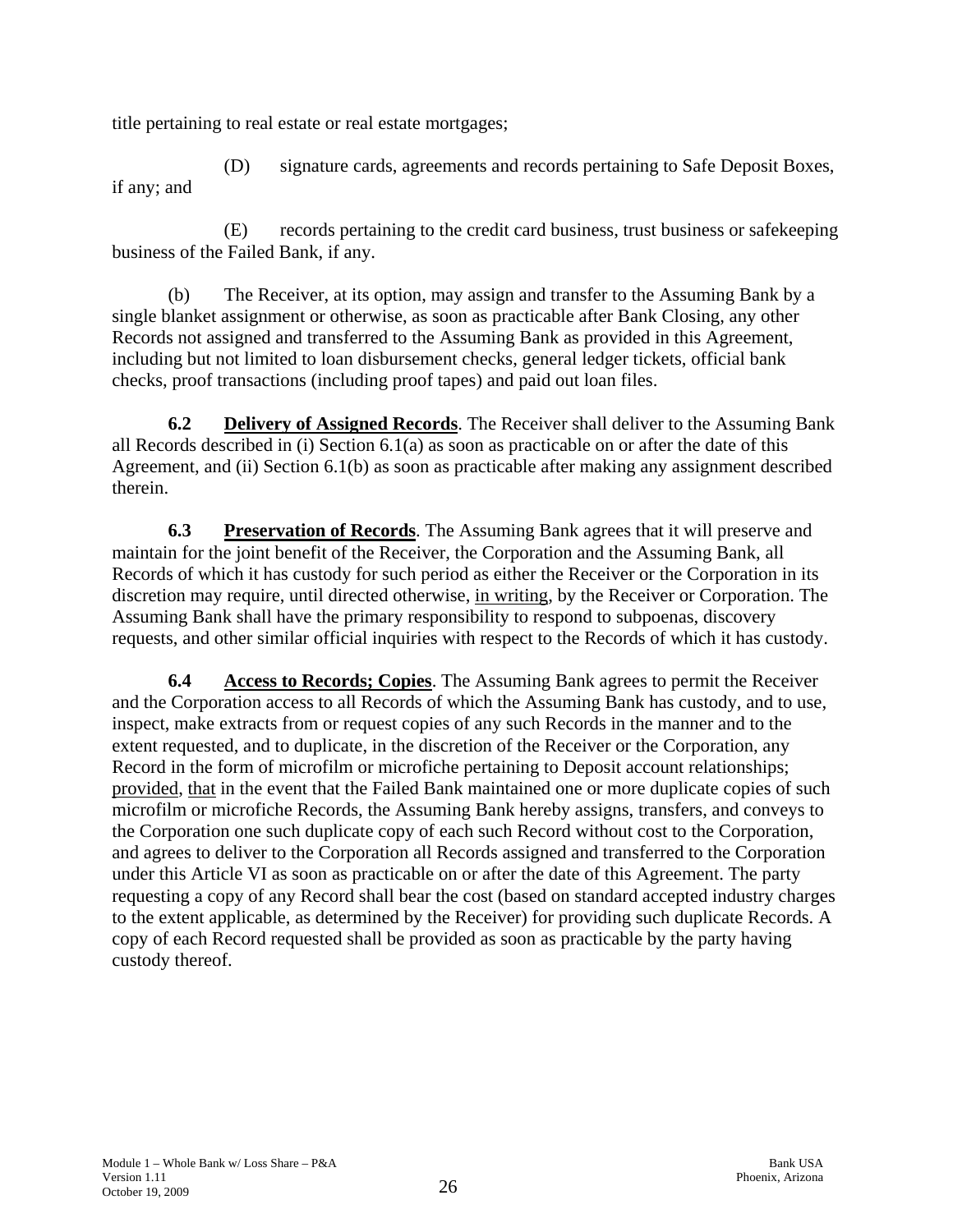#### **ARTICLE VII FIRST LOSS TRANCHE**

 The Assuming Bank has submitted to the Receiver an asset discount bid of (\$7,500,000) and a Deposit premium bid of 0 %. The Deposit premium bid will be applied to the total of all Assumed Deposits except for brokered, CDARS, and any market place or similar subscription services Deposits. The First Loss Tranche shall be determined by adding (i) the asset premium (discount) bid, (ii) the Deposit premium bid, and (iii) the Equity Adjustment. If the First Loss Tranche is a positive number, then this is the Losses on Single Family Shared-Loss Loans and Net Charge-offs on Shared Loss Assets that the Assuming Bank will incur before loss-sharing commences under Exhibits 4.15A and 4.15B. If the First Loss Tranche is a negative number, the Corporation shall pay such amount by wire transfer to the Assuming Bank by the end of the first business day following Bank Closing, plus interest in accordance with Section 8.4, and loss sharing shall commence immediately.

#### **ARTICLE VIII ADJUSTMENTS**

**8.1 Pro Forma Statement**. The Receiver, as soon as practicable after Bank Closing, in accordance with the best information then available, shall provide to the Assuming Bank a pro forma statement reflecting any adjustments of such liabilities and assets as may be necessary. Such pro forma statement shall take into account, to the extent possible, (i) liabilities and assets of a nature similar to those contemplated by Section 2.1 or Section 3.1, respectively, which at Bank Closing were carried in the Failed Bank's suspense accounts, (ii) accruals as of Bank Closing for all income related to the assets and business of the Failed Bank acquired by the Assuming Bank hereunder, whether or not such accruals were reflected on the Accounting Records of the Failed Bank in the normal course of its operations, and (iii) adjustments to determine the Book Value of any investment in an Acquired Subsidiary and related accounts on the "bank only" (unconsolidated) balance sheet of the Failed Bank based on the equity method of accounting, whether or not the Failed Bank used the equity method of accounting for investments in subsidiaries, except that the resulting amount cannot be less than the Acquired Subsidiary's recorded equity as of Bank Closing as reflected on the Accounting Records of the Acquired Subsidiary. Any Loan purchased by the Assuming Bank pursuant to Section 3.1 which the Failed Bank charged off during the period from July  $24^{\text{th}}$ , 2009 to Bank Closing shall be deemed not to be charged off for the purposes of the pro forma statement, and the purchase price shall be determined pursuant to Section 3.2.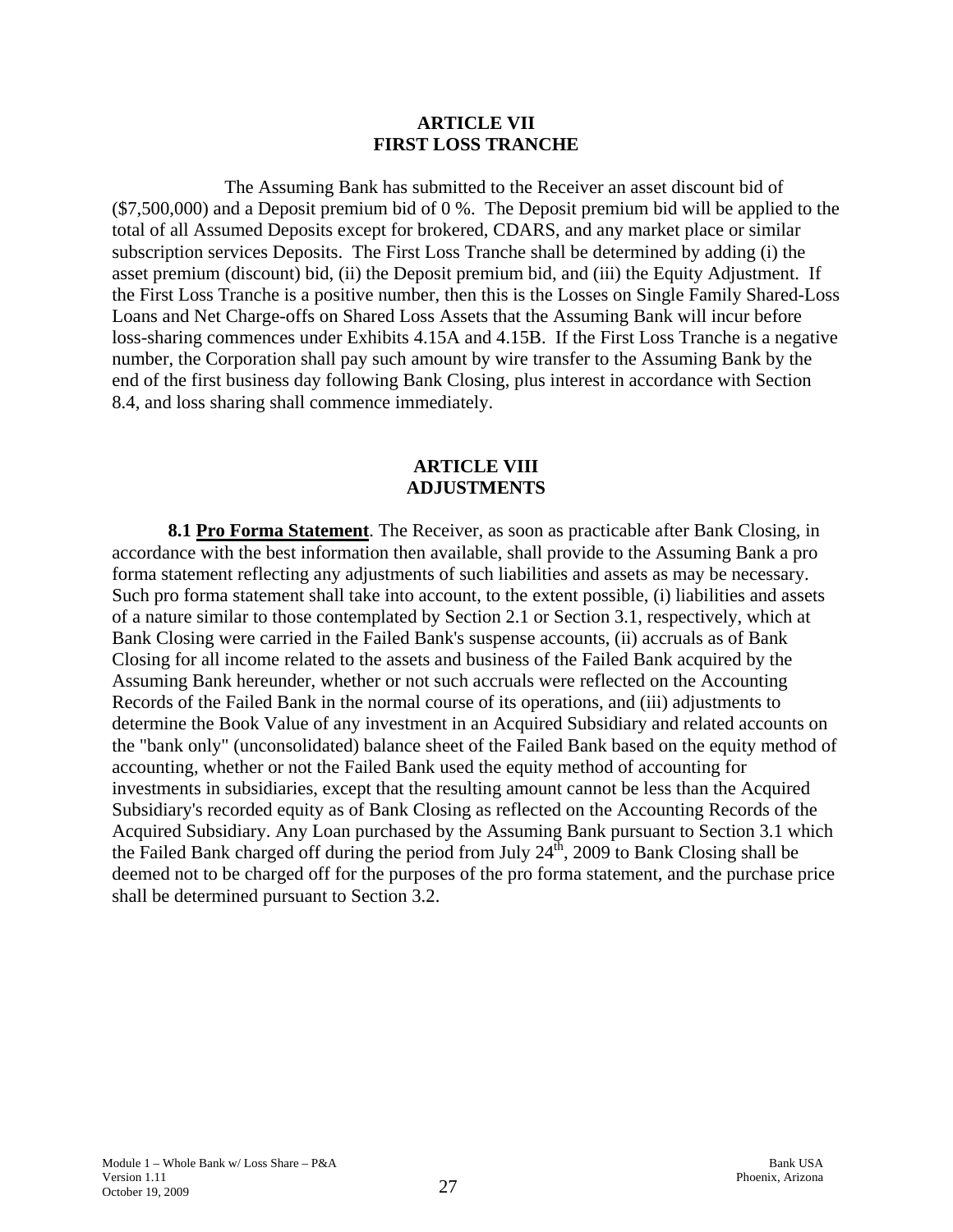# **8.2 Correction of Errors and Omissions; Other Liabilities**.

(a) In the event any bookkeeping omissions or errors are discovered in preparing any pro forma statement or in completing the transfers and assumptions contemplated hereby, the parties hereto agree to correct such errors and omissions, it being understood that, as far as practicable, all adjustments will be made consistent with the judgments, methods, policies or accounting principles utilized by the Failed Bank in preparing and maintaining Accounting Records, except that adjustments made pursuant to this Section 8.2(a) are not intended to bring the Accounting Records of the Failed Bank into accordance with generally accepted accounting principles.

(b) If the Receiver discovers at any time subsequent to the date of this Agreement that any claim exists against the Failed Bank which is of such a nature that it would have been included in the liabilities assumed under Article II had the existence of such claim or the facts giving rise thereto been known as of Bank Closing, the Receiver may, in its discretion, at any time, require that such claim be assumed by the Assuming Bank in a manner consistent with the intent of this Agreement. The Receiver will make appropriate adjustments to the pro forma statement provided by the Receiver to the Assuming Bank pursuant to Section 8.1 as may be necessary.

**8.3 Payments**. The Receiver agrees to cause to be paid to the Assuming Bank, or the Assuming Bank agrees to pay to the Receiver, as the case may be, on the Settlement Date, a payment in an amount which reflects net adjustments (including any costs, expenses and fees associated with determinations of value as provided in this Agreement) made pursuant to Section 8.1 or Section 8.2, plus interest as provided in Section 8.4. The Receiver and the Assuming Bank agree to effect on the Settlement Date any further transfer of assets to or assumption of liabilities or claims by the Assuming Bank as may be necessary in accordance with Section 8.1 or Section 8.2.

**8.4 Interest**. Any amounts paid under Section 8.3 or Section 8.5, shall bear interest for the period from and including the day following Bank Closing to and including the day preceding the payment at the Settlement Interest Rate.

**8.5 Subsequent Adjustments.** In the event that the Assuming Bank or the Receiver discovers any errors or omissions as contemplated by Section 8.2 or any error with respect to the payment made under Section 8.3 after the Settlement Date, the Assuming Bank and the Receiver agree to promptly correct any such errors or omissions, make any payments and effect any transfers or assumptions as may be necessary to reflect any such correction plus interest as provided in Section 8.4.

# **ARTICLE IX CONTINUING COOPERATION**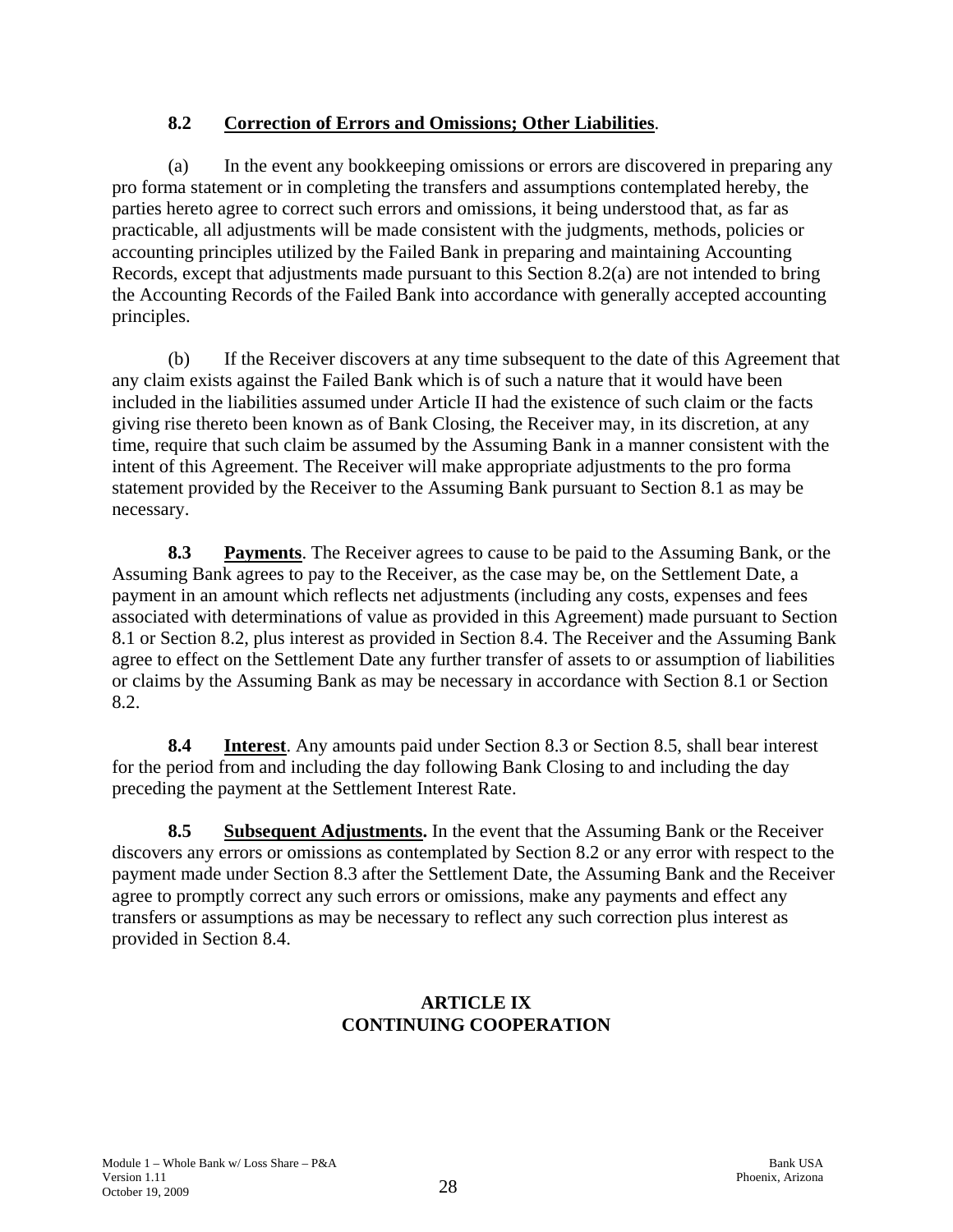**9.1** General Matters. The parties hereto agree that they will, in good faith and with their best efforts, cooperate with each other to carry out the transactions contemplated by this Agreement and to effect the purposes hereof.

**9.2 Additional Title Documents**. The Receiver, the Corporation and the Assuming Bank each agree, at any time, and from time to time, upon the request of any party hereto, to execute and deliver such additional instruments and documents of conveyance as shall be reasonably necessary to vest in the appropriate party its full legal or equitable title in and to the property transferred pursuant to this Agreement or to be transferred in accordance herewith. The Assuming Bank shall prepare such instruments and documents of conveyance (in form and substance satisfactory to the Receiver) as shall be necessary to vest title to the Assets in the Assuming Bank. The Assuming Bank shall be responsible for recording such instruments and documents of conveyance at its own expense.

# **9.3 Claims and Suits**.

(a) The Receiver shall have the right, in its discretion, to (i) defend or settle any claim or suit against the Assuming Bank with respect to which the Receiver has indemnified the Assuming Bank in the same manner and to the same extent as provided in Article XII, and (ii) defend or settle any claim or suit against the Assuming Bank with respect to any Liability Assumed, which claim or suit may result in a loss to the Receiver arising out of or related to this Agreement, or which existed against the Failed Bank on or before Bank Closing. The exercise by the Receiver of any rights under this Section 9.3(a) shall not release the Assuming Bank with respect to any of its obligations under this Agreement.

(b) In the event any action at law or in equity shall be instituted by any Person against the Receiver and the Corporation as codefendants with respect to any asset of the Failed Bank retained or acquired pursuant to this Agreement by the Receiver, the Receiver agrees, at the request of the Corporation, to join with the Corporation in a petition to remove the action to the United States District Court for the proper district. The Receiver agrees to institute, with or without joinder of the Corporation as coplaintiff, any action with respect to any such retained or acquired asset or any matter connected therewith whenever notice requiring such action shall be given by the Corporation to the Receiver.

**9.4** Payment of Deposits. In the event any depositor does not accept the obligation of the Assuming Bank to pay any Deposit liability of the Failed Bank assumed by the Assuming Bank pursuant to this Agreement and asserts a claim against the Receiver for all or any portion of any such Deposit liability, the Assuming Bank agrees on demand to provide to the Receiver funds sufficient to pay such claim in an amount not in excess of the Deposit liability reflected on the books of the Assuming Bank at the time such claim is made. Upon payment by the Assuming Bank to the Receiver of such amount, the Assuming Bank shall be discharged from any further obligation under this Agreement to pay to any such depositor the amount of such Deposit liability paid to the Receiver.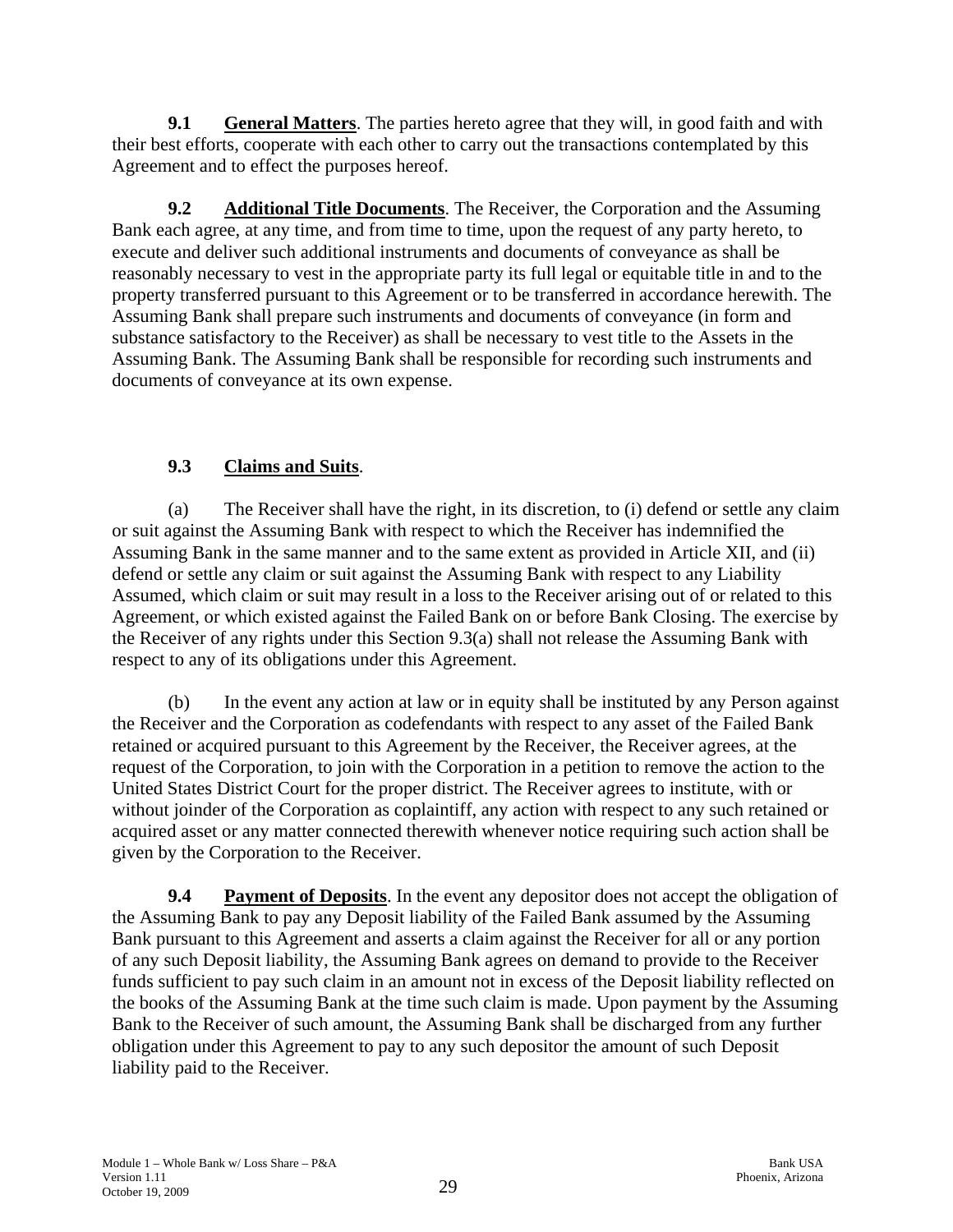**9.5 Withheld Payments**. At any time, the Receiver or the Corporation may, in its discretion, determine that all or any portion of any deposit balance assumed by the Assuming Bank pursuant to this Agreement does not constitute a "Deposit" (or otherwise, in its discretion, determine that it is the best interest of the Receiver or Corporation to withhold all or any portion of any deposit), and may direct the Assuming Bank to withhold payment of all or any portion of any such deposit balance. Upon such direction, the Assuming Bank agrees to hold such deposit and not to make any payment of such deposit balance to or on behalf of the depositor, or to itself, whether by way of transfer, set-off, or otherwise. The Assuming Bank agrees to maintain the "withheld payment" status of any such deposit balance until directed in writing by the Receiver or the Corporation as to its disposition. At the direction of the Receiver or the Corporation, the Assuming Bank shall return all or any portion of such deposit balance to the Receiver or the Corporation, as appropriate, and thereupon the Assuming Bank shall be discharged from any further liability to such depositor with respect to such returned deposit balance. If such deposit balance has been paid to the depositor prior to a demand for return by the Corporation or the Receiver, and payment of such deposit balance had not been previously withheld pursuant to this Section, the Assuming Bank shall not be obligated to return such deposit balance to the Receiver or the Corporation. The Assuming Bank shall be obligated to reimburse the Corporation or the Receiver, as the case may be, for the amount of any deposit balance or portion thereof paid by the Assuming Bank in contravention of any previous direction to withhold payment of such deposit balance or return such deposit balance the payment of which was withheld pursuant to this Section.

# **9.6 Proceedings with Respect to Certain Assets and Liabilities**.

(a) In connection with any investigation, proceeding or other matter with respect to any asset or liability of the Failed Bank retained by the Receiver, or any asset of the Failed Bank acquired by the Receiver pursuant to this Agreement, the Assuming Bank shall cooperate to the extent reasonably required by the Receiver.

(b) In addition to its obligations under Section 6.4, the Assuming Bank shall provide representatives of the Receiver access at reasonable times and locations without other limitation or qualification to (i) its directors, officers, employees and agents and those of the Subsidiaries acquired by the Assuming Bank, and (ii) its books and records, the books and records of such Subsidiaries and all Credit Files, and copies thereof. Copies of books, records and Credit Files shall be provided by the Assuming Bank as requested by the Receiver and the costs of duplication thereof shall be borne by the Receiver.

(c) Not later than ten (10) days after the Put Notice pursuant to Section 3.4 or the date of the notice of transfer of any Loan by the Assuming Bank to the Receiver pursuant to Section 3.6, the Assuming Bank shall deliver to the Receiver such documents with respect to such Loan as the Receiver may request, including without limitation the following: (i) all related Credit Documents (other than certificates, notices and other ancillary documents), (ii) a certificate setting forth the principal amount on the date of the transfer and the amount of interest, fees and other charges then accrued and unpaid thereon, and any restrictions on transfer to which any such Loan is subject, and (iii) all Credit Files, and all documents, microfiche, microfilm and computer records (including but not limited to magnetic tape, disc storage, card forms and printed copy)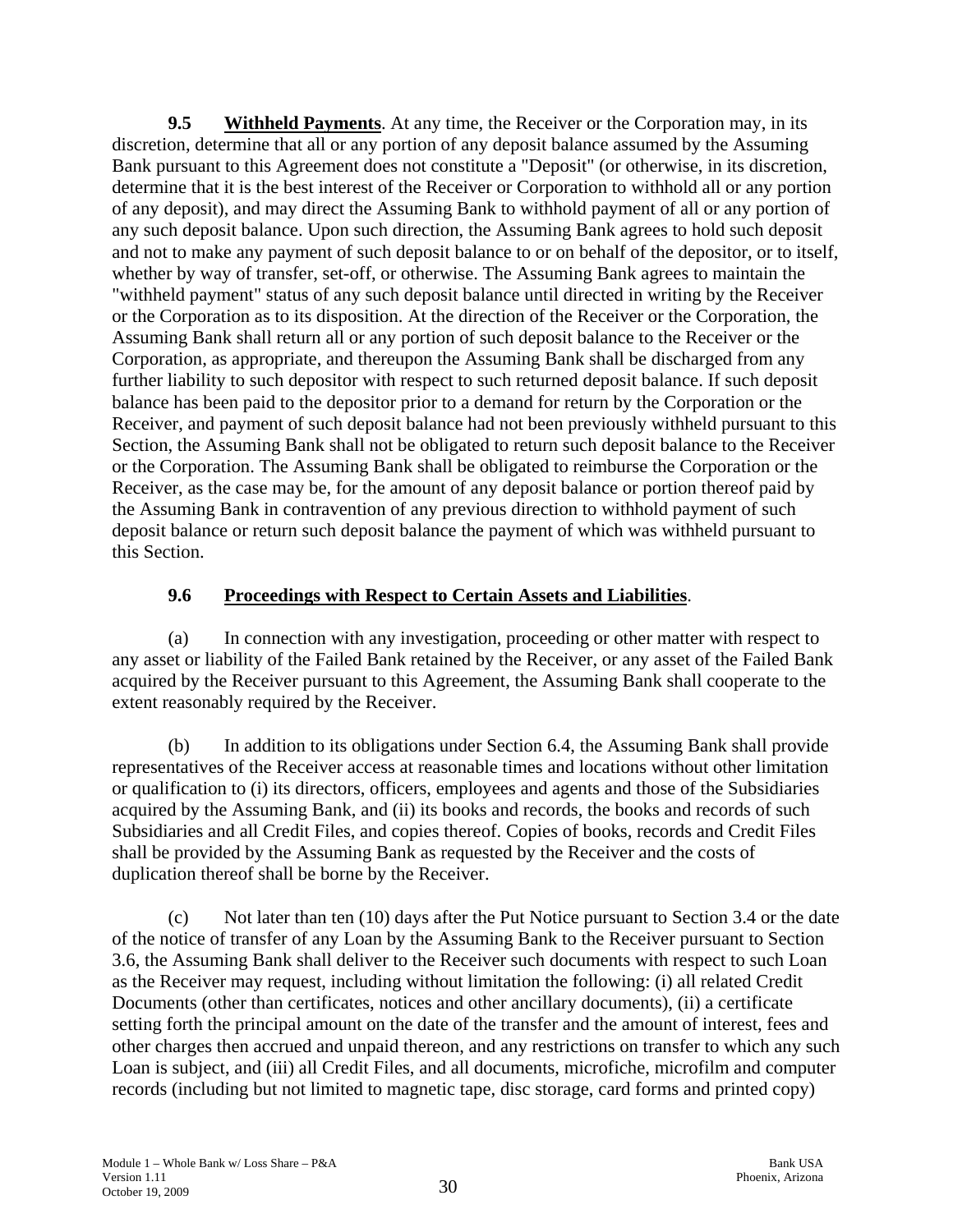maintained by, owned by, or in the possession of the Assuming Bank or any Affiliate of the Assuming Bank relating to the transferred Loan.

**9.7** Information. The Assuming Bank promptly shall provide to the Corporation such other information, including financial statements and computations, relating to the performance of the provisions of this Agreement as the Corporation or the Receiver may request from time to time, and, at the request of the Receiver, make available employees of the Failed Bank employed or retained by the Assuming Bank to assist in preparation of the pro forma statement pursuant to Section 8.1.

# **CONDITION PRECEDENT ARTICLE X**

The obligations of the parties to this Agreement are subject to the Receiver and the Corporation having received at or before Bank Closing evidence reasonably satisfactory to each of any necessary approval, waiver, or other action by any governmental authority, the board of directors of the Assuming Bank, or other third party, with respect to this Agreement and the transactions contemplated hereby, the closing of the Failed Bank and the appointment of the Receiver, the chartering of the Assuming Bank, and any agreements, documents, matters or proceedings contemplated hereby or thereby.

# **ARTICLE XI REPRESENTATIONS AND WARRANTIES OF THE ASSUMING BANK**

The Assuming Bank represents and warrants to the Corporation and the Receiver as follows:

(a) **Corporate Existence and Authority**. The Assuming Bank (i) is duly organized, validly existing and in good standing under the laws of its Chartering Authority and has full power and authority to own and operate its properties and to conduct its business as now conducted by it, and (ii) has full power and authority to execute and deliver this Agreement and to perform its obligations hereunder. The Assuming Bank has taken all necessary corporate action to authorize the execution, delivery and performance of this Agreement and the performance of the transactions contemplated hereby.

(b) **Third Party Consents**. No governmental authority or other third party consents (including but not limited to approvals, licenses, registrations or declarations) are required in connection with the execution, delivery or performance by the Assuming Bank of this Agreement, other than such consents as have been duly obtained and are in full force and effect.

(c) **Execution and Enforceability**. This Agreement has been duly executed and delivered by the Assuming Bank and when this Agreement has been duly authorized, executed and delivered by the Corporation and the Receiver, this Agreement will constitute the legal, valid and binding obligation of the Assuming Bank, enforceable in accordance with its terms.

# (d) **Compliance with Law**.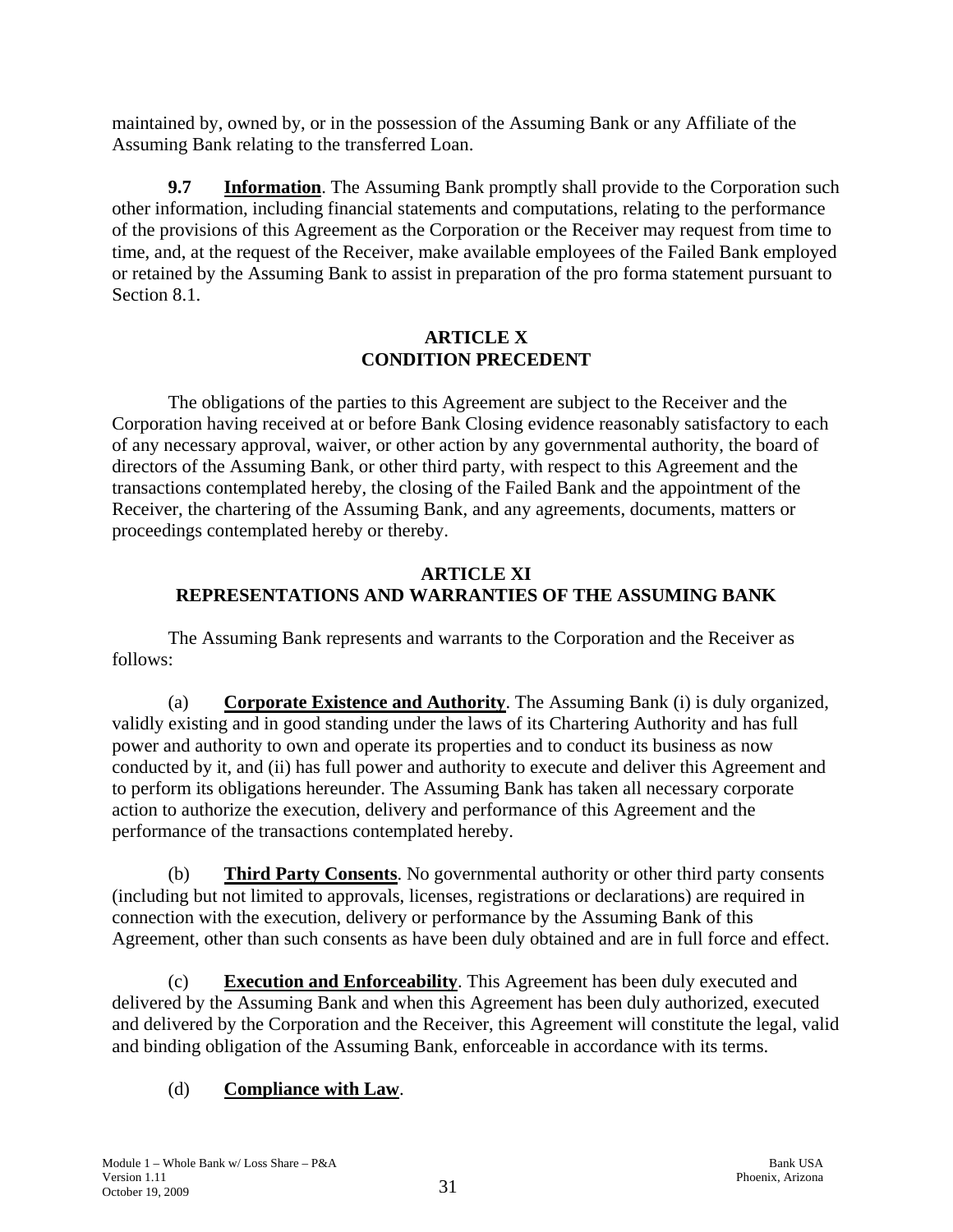(i) Neither the Assuming Bank nor any of its Subsidiaries is in violation of any statute, regulation, order, decision, judgment or decree of, or any restriction imposed by, the United States of America, any State, municipality or other political subdivision or any agency of any of the foregoing, or any court or other tribunal having jurisdiction over the Assuming Bank or any of its Subsidiaries or any assets of any such Person, or any foreign government or agency thereof having such jurisdiction, with respect to the conduct of the business of the Assuming Bank or of any of its Subsidiaries, or the ownership of the properties of the Assuming Bank or any of its Subsidiaries, which, either individually or in the aggregate with all other such violations, would materially and adversely affect the business, operations or condition (financial or otherwise) of the Assuming Bank or the ability of the Assuming Bank to perform, satisfy or observe any obligation or condition under this Agreement.

(ii) Neither the execution and delivery nor the performance by the Assuming Bank of this Agreement will result in any violation by the Assuming Bank of, or be in conflict with, any provision of any applicable law or regulation, or any order, writ or decree of any court or governmental authority.

e) **Representations Remain True**. The Assuming Bank represents and warrants that it has executed and delivered to the Corporation a Purchaser Eligibility Certification and Confidentiality Agreement and that all information provided and representations made by or on behalf of the Assuming Bank in connection with this Agreement and the transactions contemplated hereby, including, but not limited to, the Purchaser Eligibility Certification and Confidentiality Agreement (which are affirmed and ratified hereby) are and remain true and correct in all material respects and do not fail to state any fact required to make the information contained therein not misleading.

#### **ARTICLE XII INDEMNIFICATION**

**12.1** Indemnification of Indemnitees. From and after Bank Closing and subject to the limitations set forth in this Section and Section 12.6 and compliance by the Indemnitees with Section 12.2, the Receiver agrees to indemnify and hold harmless the Indemnitees against any and all costs, losses, liabilities, expenses (including attorneys' fees) incurred prior to the assumption of defense by the Receiver pursuant to paragraph (d) of Section 12.2, judgments, fines and amounts paid in settlement actually and reasonably incurred in connection with claims against any Indemnitee based on liabilities of the Failed Bank that are not assumed by the Assuming Bank pursuant to this Agreement or subsequent to the execution hereof by the Assuming Bank or any Subsidiary or Affiliate of the Assuming Bank for which indemnification is provided hereunder in (a) of this Section 12.1, subject to certain exclusions as provided in (b) of this Section 12.1:

(a)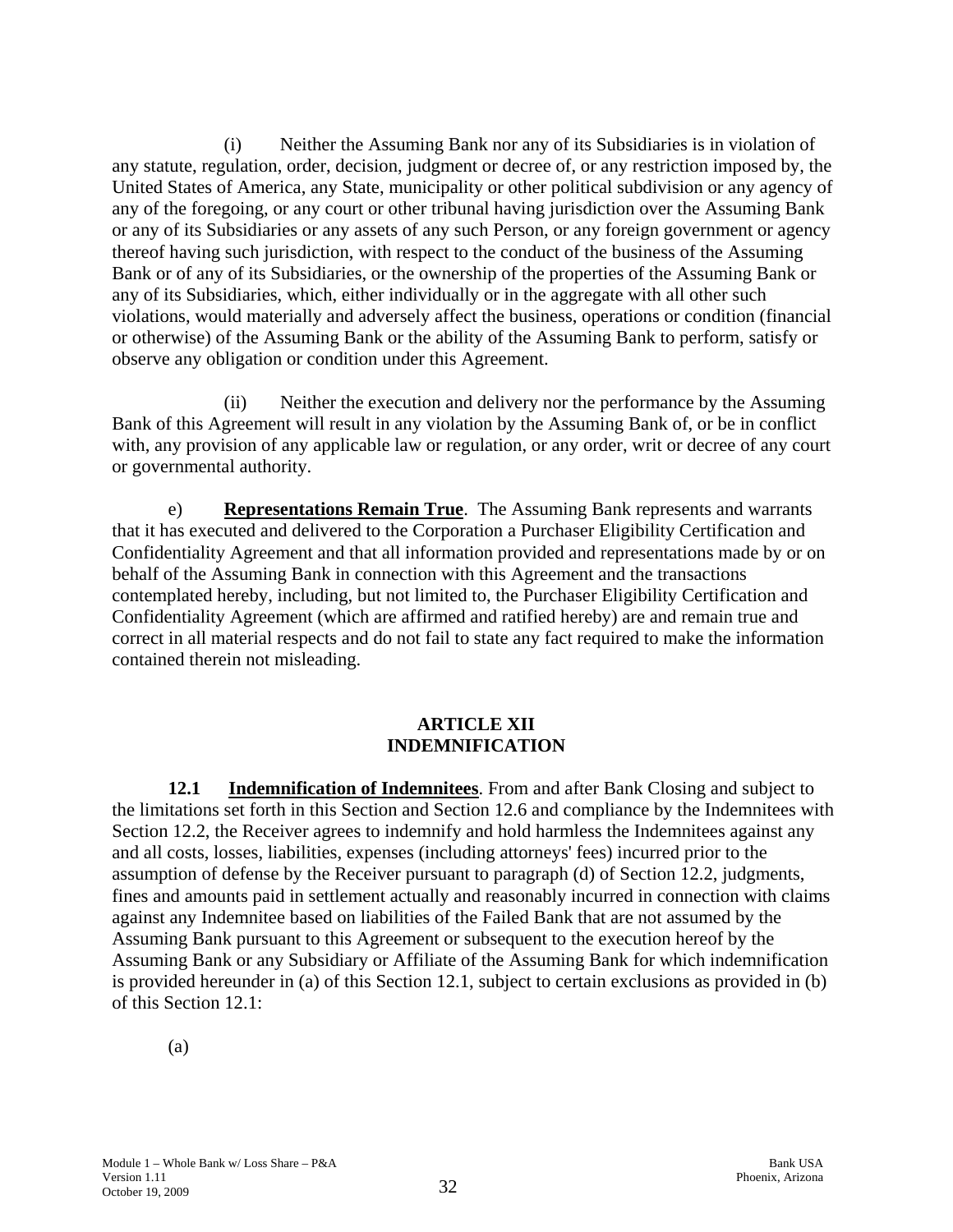(1) claims based on the rights of any shareholder or former shareholder as such of (x) the Failed Bank, or (y) any Subsidiary or Affiliate of the Failed Bank;

(2) claims based on the rights of any creditor as such of the Failed Bank, or any creditor as such of any director, officer, employee or agent of the Failed Bank, with respect to any indebtedness or other obligation of the Failed Bank arising prior to Bank Closing;

(3) claims based on the rights of any present or former director, officer, employee or agent as such of the Failed Bank or of any Subsidiary or Affiliate of the Failed Bank;

(4) claims based on any action or inaction prior to Bank Closing of the Failed Bank, its directors, officers, employees or agents as such, or any Subsidiary or Affiliate of the Failed Bank, or the directors, officers, employees or agents as such of such Subsidiary or Affiliate;

(5) claims based on any malfeasance, misfeasance or nonfeasance of the Failed Bank, its directors, officers, employees or agents with respect to the trust business of the Failed Bank, if any;

(6) claims based on any failure or alleged failure (not in violation of law) by the Assuming Bank to continue to perform any service or activity previously performed by the Failed Bank which the Assuming Bank is not required to perform pursuant to this Agreement or which arise under any contract to which the Failed Bank was a party which the Assuming Bank elected not to assume in accordance with this Agreement and which neither the Assuming Bank nor any Subsidiary or Affiliate of the Assuming Bank has assumed subsequent to the execution hereof;

(7) claims arising from any action or inaction of any Indemnitee, including for purposes of this Section 12.1(a)(7) the former officers or employees of the Failed Bank or of any Subsidiary or Affiliate of the Failed Bank that is taken upon the specific written direction of the Corporation or the Receiver, other than any action or inaction taken in a manner constituting bad faith, gross negligence or willful misconduct; and

(8) claims based on the rights of any depositor of the Failed Bank whose deposit has been accorded "withheld payment" status and/or returned to the Receiver or Corporation in accordance with Section 9.5 and/or has become an "unclaimed deposit" or has been returned to the Corporation or the Receiver in accordance with Section 2.3;

(b) provided, that, with respect to this Agreement, except for paragraphs (7) and (8) of Section 12.1(a), no indemnification will be provided under this Agreement for any:

(1) judgment or fine against, or any amount paid in settlement (without the written approval of the Receiver) by, any Indemnitee in connection with any action that seeks damages against any Indemnitee (a "counterclaim") arising with respect to any Asset and based on any action or inaction of either the Failed Bank, its directors, officers, employees or agents as such prior to Bank Closing, unless any such judgment, fine or amount paid in settlement exceeds the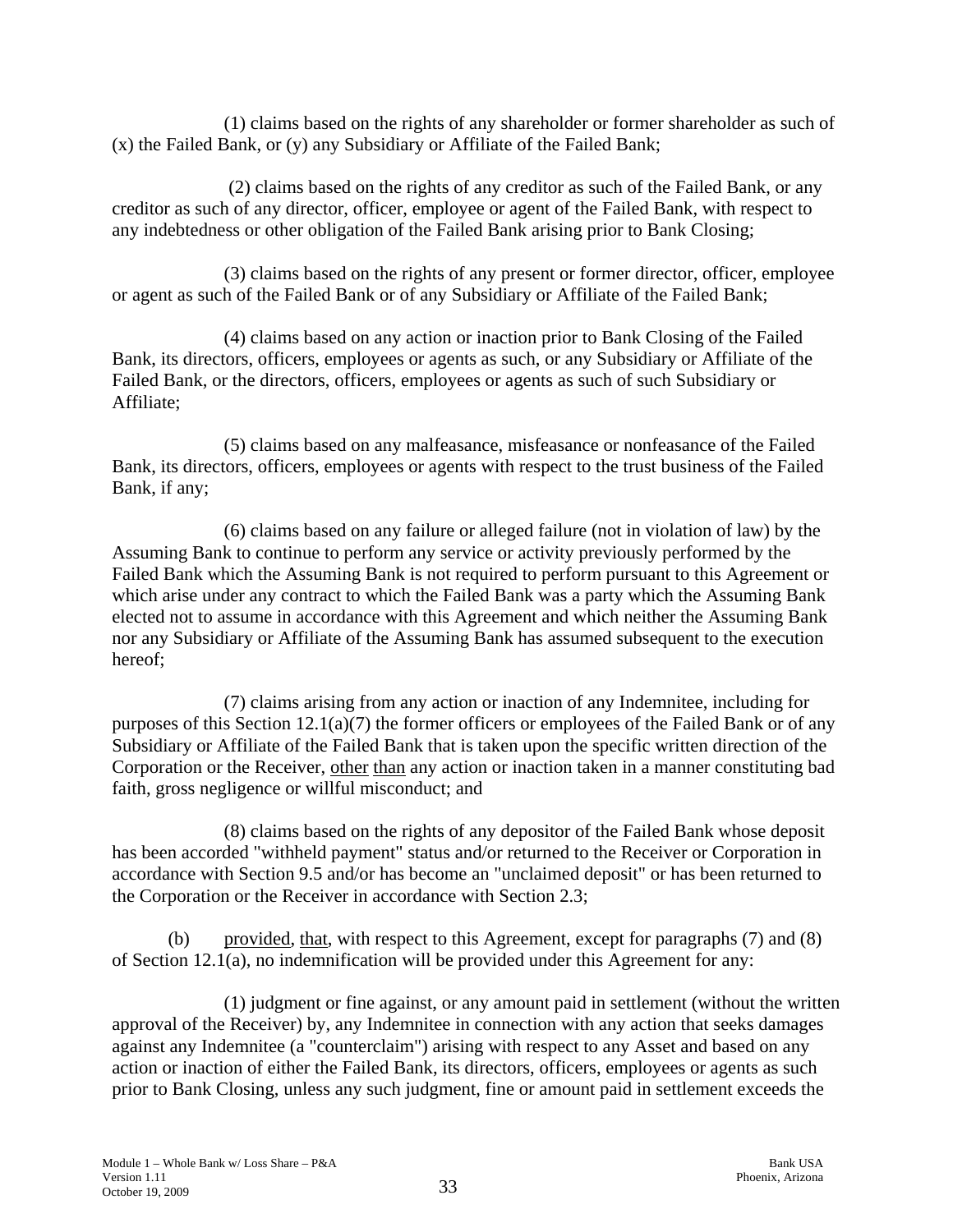greater of (i) the Repurchase Price of such Asset, or (ii) the monetary recovery sought on such Asset by the Assuming Bank in the cause of action from which the counterclaim arises; and in such event the Receiver will provide indemnification only in the amount of such excess; and no indemnification will be provided for any costs or expenses other than any costs or expenses (including attorneys' fees) which, in the determination of the Receiver, have been actually and reasonably incurred by such Indemnitee in connection with the defense of any such counterclaim; and it is expressly agreed that the Receiver reserves the right to intervene, in its discretion, on its behalf and/or on behalf of the Receiver, in the defense of any such counterclaim;

(2) claims with respect to any liability or obligation of the Failed Bank that is expressly assumed by the Assuming Bank pursuant to this Agreement or subsequent to the execution hereof by the Assuming Bank or any Subsidiary or Affiliate of the Assuming Bank;

(3) claims with respect to any liability of the Failed Bank to any present or former employee as such of the Failed Bank or of any Subsidiary or Affiliate of the Failed Bank, which liability is expressly assumed by the Assuming Bank pursuant to this Agreement or subsequent to the execution hereof by the Assuming Bank or any Subsidiary or Affiliate of the Assuming Bank;

(4) claims based on the failure of any Indemnitee to seek recovery of damages from the Receiver for any claims based upon any action or inaction of the Failed Bank, its directors, officers, employees or agents as fiduciary, agent or custodian prior to Bank Closing;

(5) claims based on any violation or alleged violation by any Indemnitee of the antitrust, branching, banking or bank holding company or securities laws of the United States of America or any State thereof;

(6) claims based on the rights of any present or former creditor, customer, or supplier as such of the Assuming Bank or any Subsidiary or Affiliate of the Assuming Bank;

(7) claims based on the rights of any present or former shareholder as such of the Assuming Bank or any Subsidiary or Affiliate of the Assuming Bank regardless of whether any such present or former shareholder is also a present or former shareholder of the Failed Bank;

(8) claims, if the Receiver determines that the effect of providing such indemnification would be to (i) expand or alter the provisions of any warranty or disclaimer thereof provided in Section 3.3 or any other provision of this Agreement, or (ii) create any warranty not expressly provided under this Agreement;

(9) claims which could have been enforced against any Indemnitee had the Assuming Bank not entered into this Agreement;

(10) claims based on any liability for taxes or fees assessed with respect to the consummation of the transactions contemplated by this Agreement, including without limitation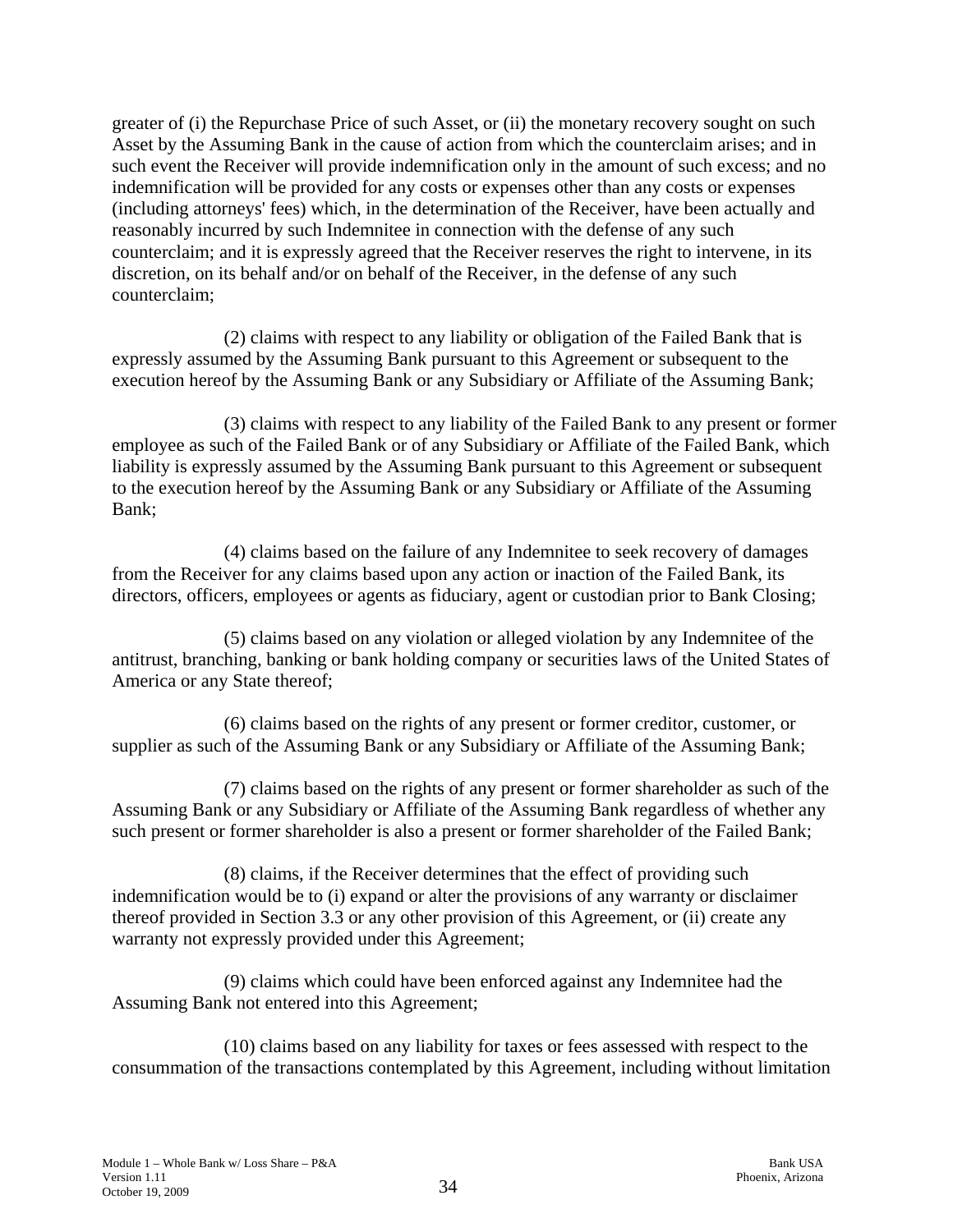any subsequent transfer of any Assets or Liabilities Assumed to any Subsidiary or Affiliate of the Assuming Bank;

(11) except as expressly provided in this Article XII, claims based on any action or inaction of any Indemnitee, and nothing in this Agreement shall be construed to provide indemnification for (i) the Failed Bank, (ii) any Subsidiary or Affiliate of the Failed Bank, or (iii) any present or former director, officer, employee or agent of the Failed Bank or its Subsidiaries or Affiliates; provided, that the Receiver, in its discretion, may provide indemnification hereunder for any present or former director, officer, employee or agent of the Failed Bank or its Subsidiaries or Affiliates who is also or becomes a director, officer, employee or agent of the Assuming Bank or its Subsidiaries or Affiliates;

(12) claims or actions which constitute a breach by the Assuming Bank of the representations and warranties contained in Article XI;

(13) claims arising out of or relating to the condition of or generated by an Asset arising from or relating to the presence, storage or release of any hazardous or toxic substance, or any pollutant or contaminant, or condition of such Asset which violate any applicable Federal, State or local law or regulation concerning environmental protection; and

(14) claims based on, related to or arising from any asset, including a loan, acquired or liability assumed by the Assuming Bank, other than pursuant to this Agreement.

**12.2 Conditions Precedent to Indemnification**. It shall be a condition precedent to the obligation of the Receiver to indemnify any Person pursuant to this Article XII that such Person shall, with respect to any claim made or threatened against such Person for which such Person is or may be entitled to indemnification hereunder:

(a) give written notice to the Regional Counsel (Litigation Branch) of the Corporation in the manner and at the address provided in Section 13.7 of such claim as soon as practicable after such claim is made or threatened; provided, that notice must be given on or before the date which is six (6) years from the date of this Agreement;

(b) provide to the Receiver such information and cooperation with respect to such claim as the Receiver may reasonably require;

(c) cooperate and take all steps, as the Receiver may reasonably require, to preserve and protect any defense to such claim;

(d) in the event suit is brought with respect to such claim, upon reasonable prior notice, afford to the Receiver the right, which the Receiver may exercise in its sole discretion, to conduct the investigation, control the defense and effect settlement of such claim, including without limitation the right to designate counsel and to control all negotiations, litigation, arbitration, settlements, compromises and appeals of any such claim, all of which shall be at the expense of the Receiver; provided, that the Receiver shall have notified the Person claiming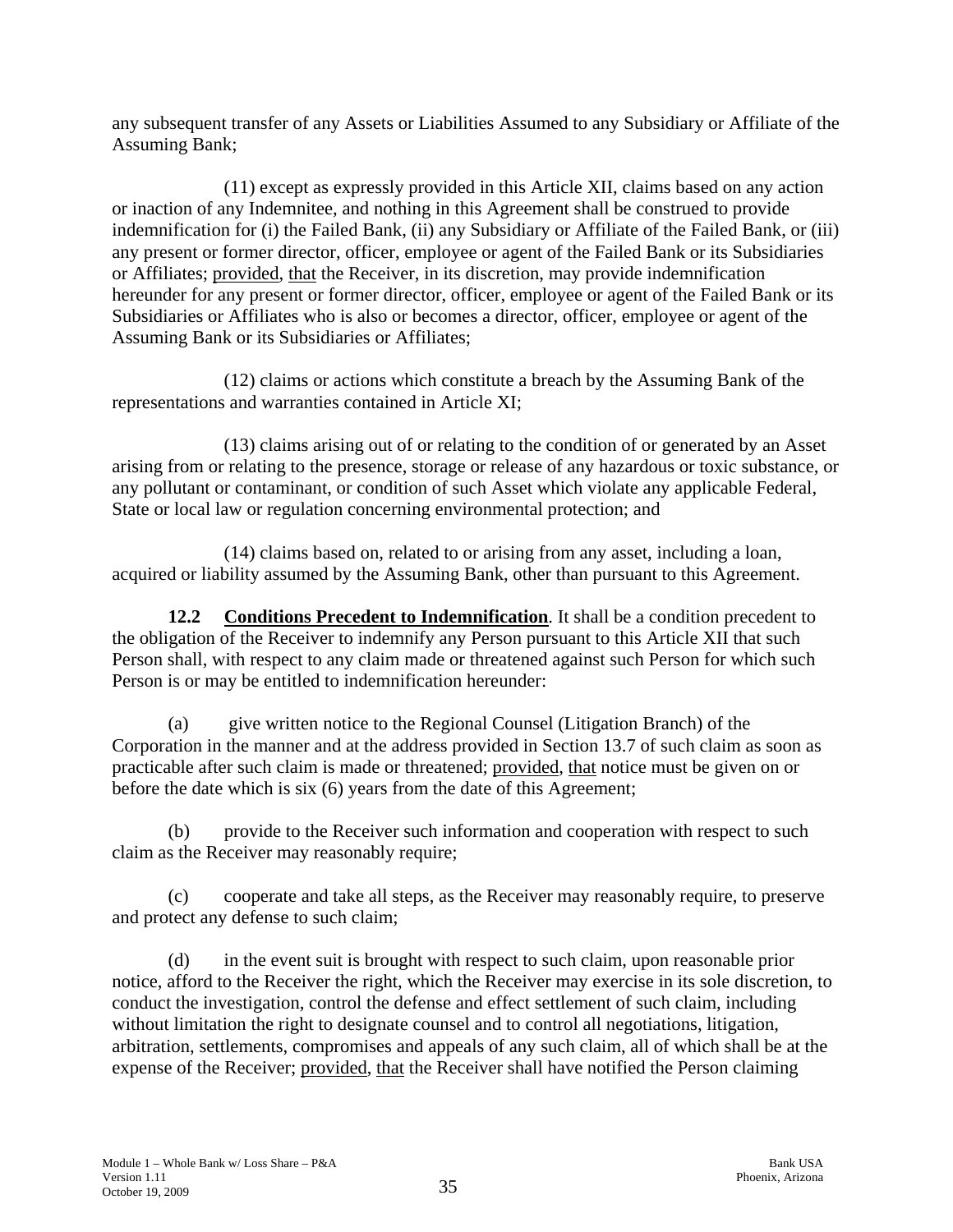indemnification in writing that such claim is a claim with respect to which the Person claiming indemnification is entitled to indemnification under this Article XII;

(e) not incur any costs or expenses in connection with any response or suit with respect to such claim, unless such costs or expenses were incurred upon the written direction of the Receiver; provided, that the Receiver shall not be obligated to reimburse the amount of any such costs or expenses unless such costs or expenses were incurred upon the written direction of the Receiver;

(f) not release or settle such claim or make any payment or admission with respect thereto, unless the Receiver consents in writing thereto, which consent shall not be unreasonably withheld; provided, that the Receiver shall not be obligated to reimburse the amount of any such settlement or payment unless such settlement or payment was effected upon the written direction of the Receiver; and

(g) take reasonable action as the Receiver may request in writing as necessary to preserve, protect or enforce the rights of the indemnified Person against any Primary Indemnitor.

**12.3 No Additional Warranty**. Nothing in this Article XII shall be construed or deemed to (i) expand or otherwise alter any warranty or disclaimer thereof provided under Section 3.3 or any other provision of this Agreement with respect to, among other matters, the title, value, collectibility, genuineness, enforceability or condition of any (x) Asset, or (y) asset of the Failed Bank purchased by the Assuming Bank subsequent to the execution of this Agreement by the Assuming Bank or any Subsidiary or Affiliate of the Assuming Bank, or (ii) create any warranty not expressly provided under this Agreement with respect thereto.

**12.4 Indemnification of Receiver and Corporation**. From and after Bank Closing, the Assuming Bank agrees to indemnify and hold harmless the Corporation and the Receiver and their respective directors, officers, employees and agents from and against any and all costs, losses, liabilities, expenses (including attorneys' fees), judgments, fines and amounts paid in settlement actually and reasonably incurred in connection with any of the following:

(a) claims based on any and all liabilities or obligations of the Failed Bank assumed by the Assuming Bank pursuant to this Agreement or subsequent to the execution hereof by the Assuming Bank or any Subsidiary or Affiliate of the Assuming Bank, whether or not any such liabilities subsequently are sold and/or transferred, other than any claim based upon any action or inaction of any Indemnitee as provided in paragraph (7) or (8) of Section 12.1(a); and

(b) claims based on any act or omission of any Indemnitee (including but not limited to claims of any Person claiming any right or title by or through the Assuming Bank with respect to Assets transferred to the Receiver pursuant to Section 3.4 or 3.6), other than any action or inaction of any Indemnitee as provided in paragraph (7) or (8) of Section 12.1(a).

**12.5 Obligations Supplemental**. The obligations of the Receiver, and the Corporation as guarantor in accordance with Section 12.7, to provide indemnification under this Article XII are to supplement any amount payable by any Primary Indemnitor to the Person indemnified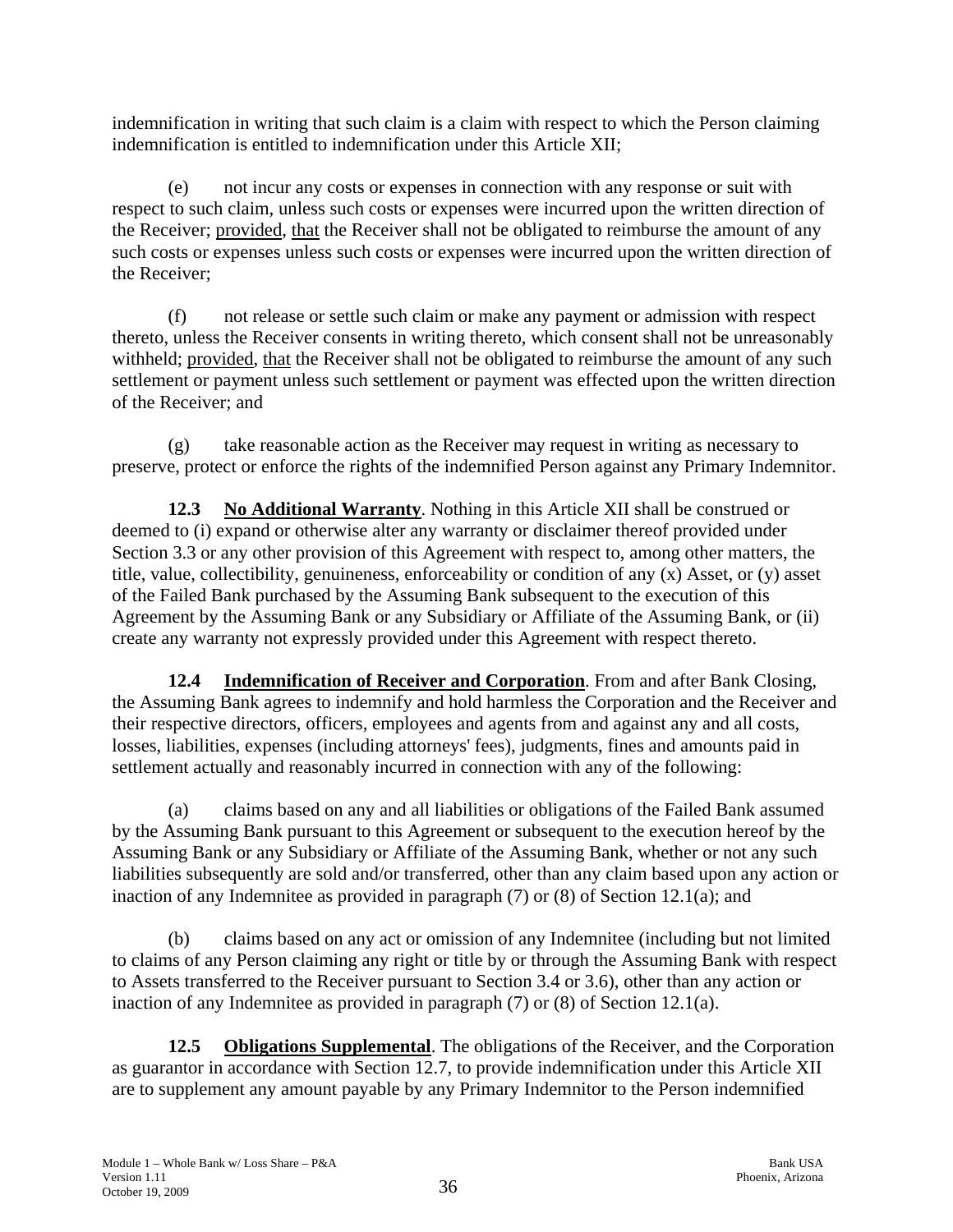under this Article XII. Consistent with that intent, the Receiver agrees only to make payments pursuant to such indemnification to the extent not payable by a Primary Indemnitor. If the aggregate amount of payments by the Receiver, or the Corporation as guarantor in accordance with Section 12.7, and all Primary Indemnitors with respect to any item of indemnification under this Article XII exceeds the amount payable with respect to such item, such Person being indemnified shall notify the Receiver thereof and, upon the request of the Receiver, shall promptly pay to the Receiver, or the Corporation as appropriate, the amount of the Receiver's (or Corporation's) payments to the extent of such excess.

**12.6 Criminal Claims**. Notwithstanding any provision of this Article XII to the contrary, in the event that any Person being indemnified under this Article XII shall become involved in any criminal action, suit or proceeding, whether judicial, administrative or investigative, the Receiver shall have no obligation hereunder to indemnify such Person for liability with respect to any criminal act or to the extent any costs or expenses are attributable to the defense against the allegation of any criminal act, unless (i) the Person is successful on the merits or otherwise in the defense against any such action, suit or proceeding, or (ii) such action, suit or proceeding is terminated without the imposition of liability on such Person.

**12.7 Limited Guaranty of the Corporation.** The Corporation hereby guarantees performance of the Receiver's obligation to indemnify the Assuming Bank as set forth in this Article XII. It is a condition to the Corporation's obligation hereunder that the Assuming Bank shall comply in all respects with the applicable provisions of this Article XII. The Corporation shall be liable hereunder only for such amounts, if any, as the Receiver is obligated to pay under the terms of this Article XII but shall fail to pay. Except as otherwise provided above in this Section 12.7, nothing in this Article XII is intended or shall be construed to create any liability or obligation on the part of the Corporation, the United States of America or any department or agency thereof under or with respect to this Article XII, or any provision hereof, it being the intention of the parties hereto that the obligations undertaken by the Receiver under this Article XII are the sole and exclusive responsibility of the Receiver and no other Person or entity.

**12.8 Subrogation.** Upon payment by the Receiver, or the Corporation as guarantor in accordance with Section 12.7, to any Indemnitee for any claims indemnified by the Receiver under this Article XII, the Receiver, or the Corporation as appropriate, shall become subrogated to all rights of the Indemnitee against any other Person to the extent of such payment.

#### **ARTICLE XIII MISCELLANEOUS**

**13.1 Entire Agreement**. This Agreement embodies the entire agreement of the parties hereto in relation to the subject matter herein and supersedes all prior understandings or agreements, oral or written, between the parties.

**13.2 Headings**. The headings and subheadings of the Table of Contents, Articles and Sections contained in this Agreement, except the terms identified for definition in Article I and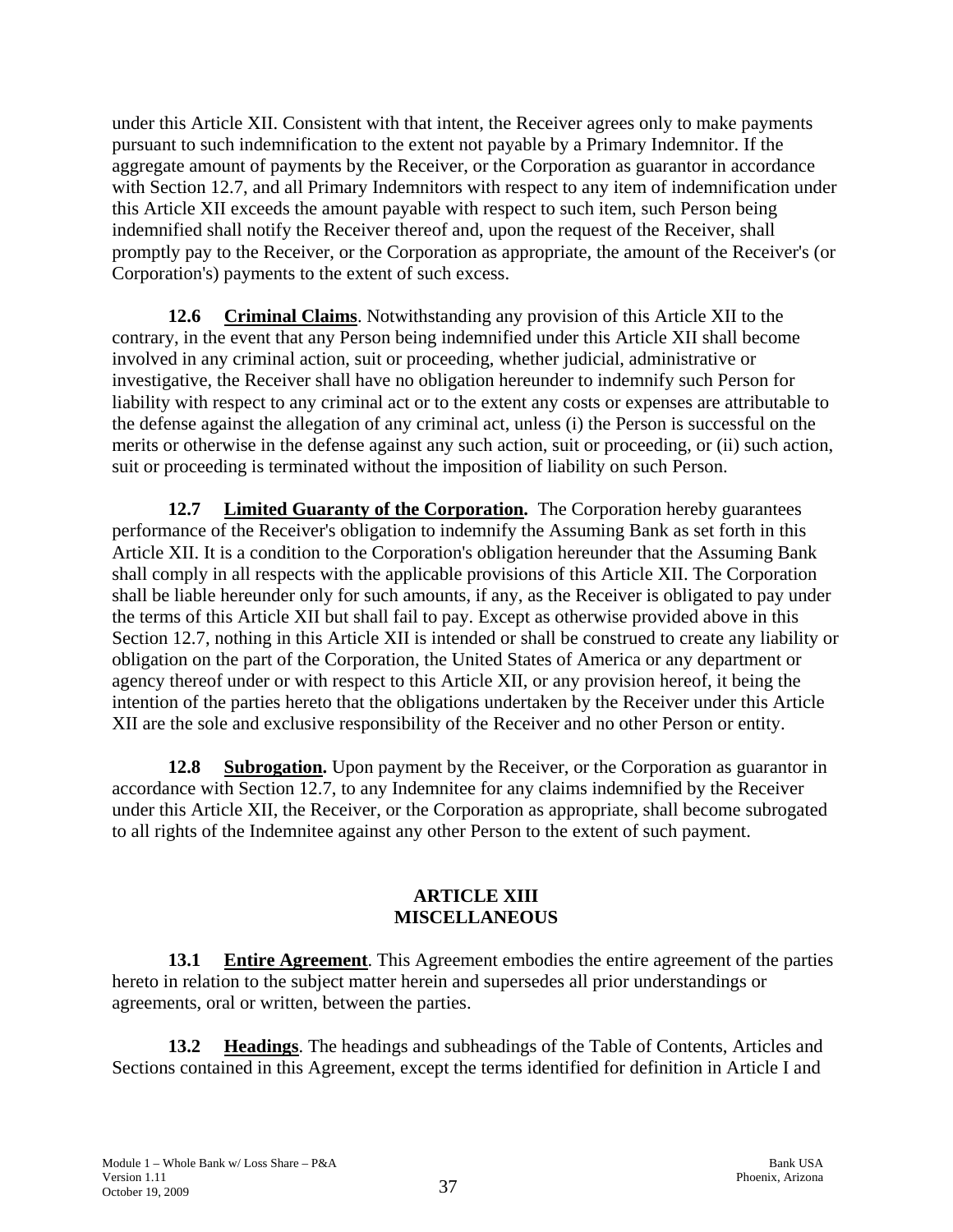elsewhere in this Agreement, are inserted for convenience only and shall not affect the meaning or interpretation of this Agreement or any provision hereof.

**13.3 Counterparts**. This Agreement may be executed in any number of counterparts and by the duly authorized representative of a different party hereto on separate counterparts, each of which when so executed shall be deemed to be an original and all of which when taken together shall constitute one and the same Agreement.

**13.4 GOVERNING LAW**. THIS AGREEMENT AND THE RIGHTS AND OBLIGATIONS HEREUNDER SHALL BE GOVERNED BY AND CONSTRUED IN ACCORDANCE WITH THE FEDERAL LAW OF THE UNITED STATES OF AMERICA, AND IN THE ABSENCE OF CONTROLLING FEDERAL LAW, IN ACCORDANCE WITH THE LAWS OF THE STATE IN WHICH THE MAIN OFFICE OF THE FAILED BANK IS LOCATED.

 **13.5 Successors**. All terms and conditions of this Agreement shall be binding on the successors and assigns of the Receiver, the Corporation and the Assuming Bank. Except as otherwise specifically provided in this Agreement, nothing expressed or referred to in this Agreement is intended or shall be construed to give any Person other than the Receiver, the Corporation and the Assuming Bank any legal or equitable right, remedy or claim under or with respect to this Agreement or any provisions contained herein, it being the intention of the parties hereto that this Agreement, the obligations and statements of responsibilities hereunder, and all other conditions and provisions hereof are for the sole and exclusive benefit of the Receiver, the Corporation and the Assuming Bank and for the benefit of no other Person.

**13.6 Modification; Assignment**. No amendment or other modification, rescission, release, or assignment of any part of this Agreement shall be effective except pursuant to a written agreement subscribed by the duly authorized representatives of the parties hereto.

**13.7 Notice**. Any notice, request, demand, consent, approval or other communication to any party hereto shall be effective when received and shall be given in writing, and delivered in person against receipt therefore, or sent by certified mail, postage prepaid, courier service, telex, facsimile transmission or email to such party (with copies as indicated below) at its address set forth below or at such other address as it shall hereafter furnish in writing to the other parties. All such notices and other communications shall be deemed given on the date received by the addressee.

# **Assuming Bank**

U.S. Bank National Association U.S. Bancorp Center BC-MN-H21N 800 Nicollet Mall Minneapolis, Minnesota 55402-4302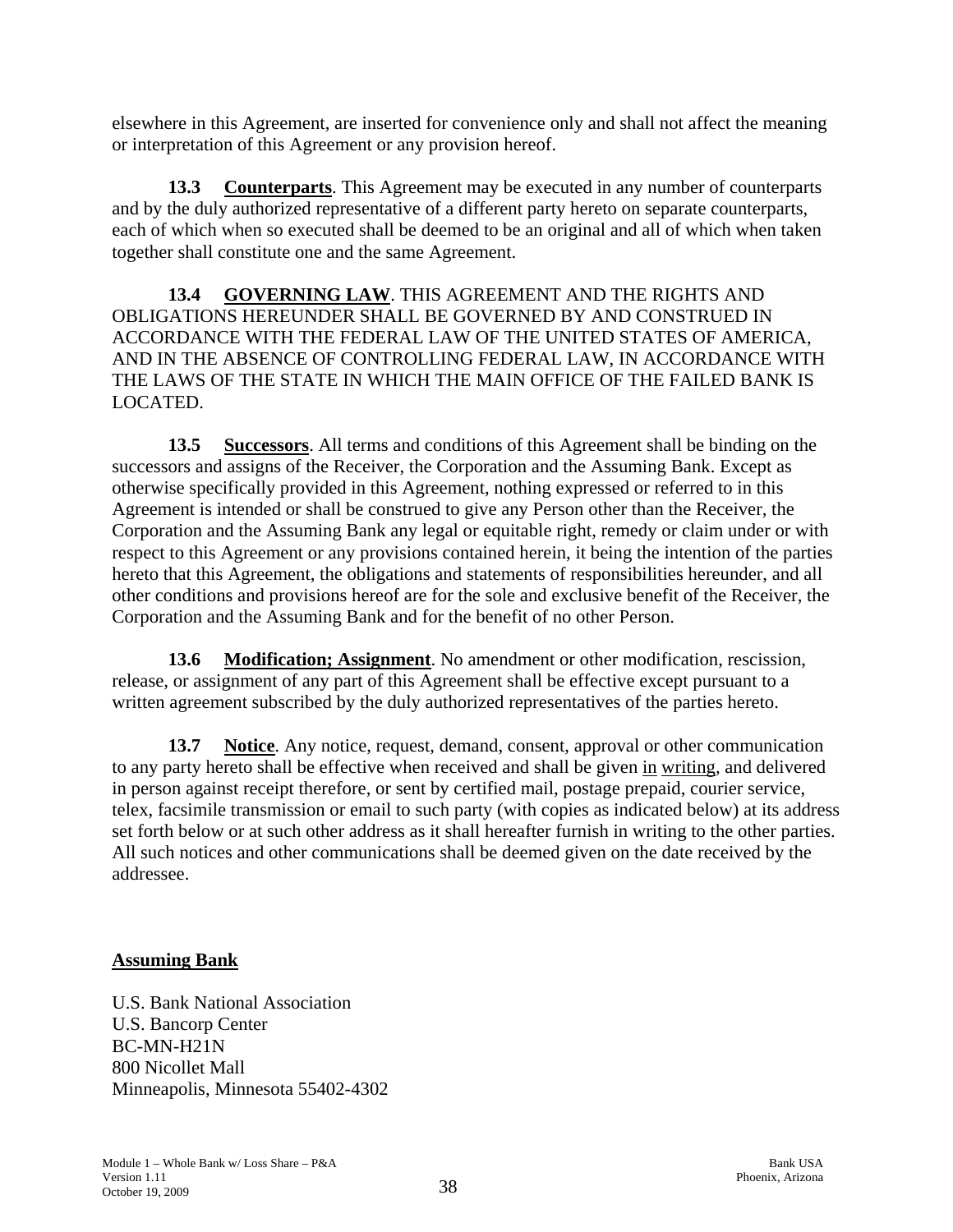Attention: Daniel Good, Vice President

with a copy to: Terrance Dolan, Executive Vice President and Controller

# **Receiver and Corporation**

Federal Deposit Insurance Corporation, Receiver of Bank USA 1601 Bryan Street, Suite 1700 Dallas, Texas 75201

Attention: Settlement Manager

with copy to: FDIC Managing Counsel, 40 Pacifica, Irvine, CA 92618

# **and with respect to notice under Article XII:**

Federal Deposit Insurance Corporation Receiver of Bank USA 40 Pacifica Irvine, CA 92618 Attention: Managing Counsel

**13.8 Manner of Payment**. All payments due under this Agreement shall be in lawful money of the United States of America in immediately available funds as each party hereto may specify to the other parties; provided, that in the event the Receiver or the Corporation is obligated to make any payment hereunder in the amount of \$25,000.00 or less, such payment may be made by check.

**13.9 Costs, Fees and Expenses**. Except as otherwise specifically provided herein, each party hereto agrees to pay all costs, fees and expenses which it has incurred in connection with or incidental to the matters contained in this Agreement, including without limitation any fees and disbursements to its accountants and counsel; provided, that the Assuming Bank shall pay all fees, costs and expenses (other than attorneys' fees incurred by the Receiver) incurred in connection with the transfer to it of any Assets or Liabilities Assumed hereunder or in accordance herewith.

**13.10 Waiver**. Each of the Receiver, the Corporation and the Assuming Bank may waive its respective rights, powers or privileges under this Agreement; provided, that such waiver shall be in writing; and further provided, that no failure or delay on the part of the Receiver, the Corporation or the Assuming Bank to exercise any right, power or privilege under this Agreement shall operate as a waiver thereof, nor will any single or partial exercise of any right, power or privilege under this Agreement preclude any other or further exercise thereof or the exercise of any other right, power or privilege by the Receiver, the Corporation, or the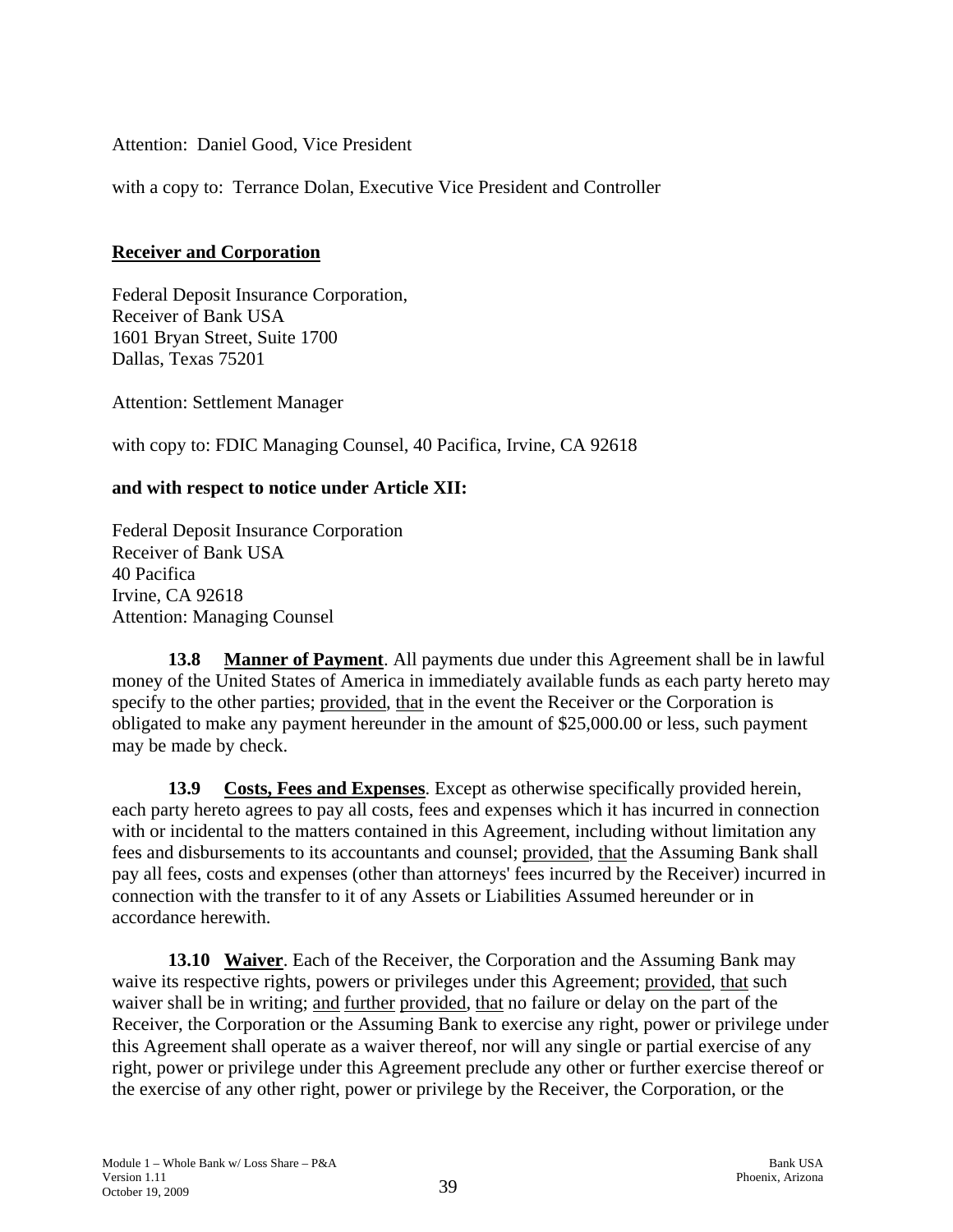Assuming Bank under this Agreement, nor will any such waiver operate or be construed as a future waiver of such right, power or privilege under this Agreement.

**13.11 Severability**. If any provision of this Agreement is declared invalid or unenforceable, then, to the extent possible, all of the remaining provisions of this Agreement shall remain in full force and effect and shall be binding upon the parties hereto.

**13.12 Term of Agreement**. This Agreement shall continue in full force and effect until the tenth (10th) anniversary of Bank Closing; provided, that the provisions of Section 6.3 and 6.4 shall survive the expiration of the term of this Agreement. Provided, however, the receivership of the Failed Bank may be terminated prior to the expiration of the term of this Agreement; in such event, the guaranty of the Corporation, as provided in and in accordance with the provisions of Section 12.7 shall be in effect for the remainder of the term. Expiration of the term of this Agreement shall not affect any claim or liability of any party with respect to any (i) amount which is owing at the time of such expiration, regardless of when such amount becomes payable, and (ii) breach of this Agreement occurring prior to such expiration, regardless of when such breach is discovered.

**13.13 Survival of Covenants, Etc.** The covenants, representations, and warranties in this Agreement shall survive the execution of this Agreement and the consummation of the transactions contemplated hereunder.

# **[Signature Page Follows]**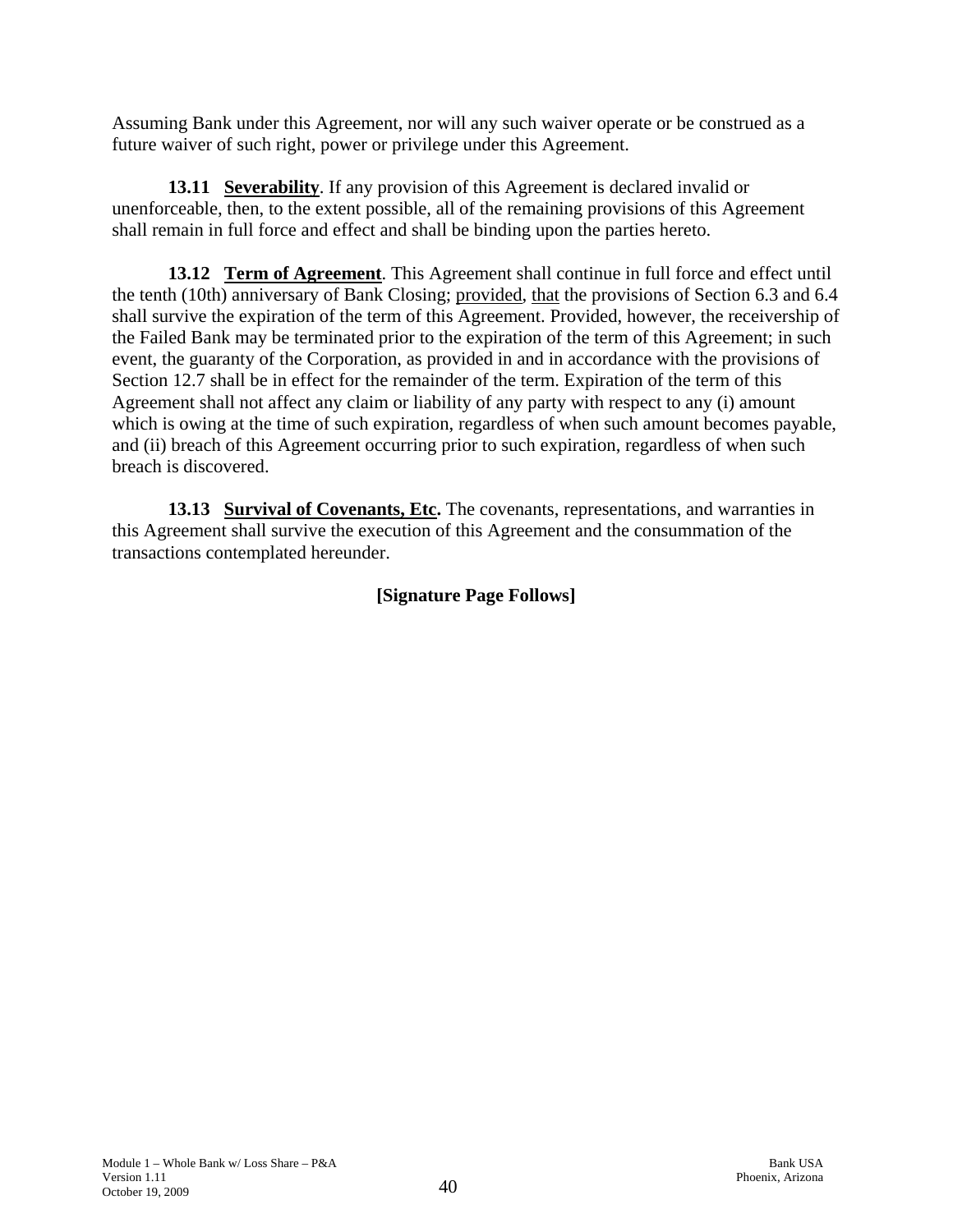IN WITNESS WHEREOF, the parties hereto have caused this Agreement to be executed by their duly authorized representatives as of the date first above written.



Redacted  $BY:$ NAME: Richard C. Hartnack

TITLE: Vice Chairman

Attest:

Redacted

Module 1 - Whole Bank w/ Loss Share - P&A Version 1.11 October 19, 2009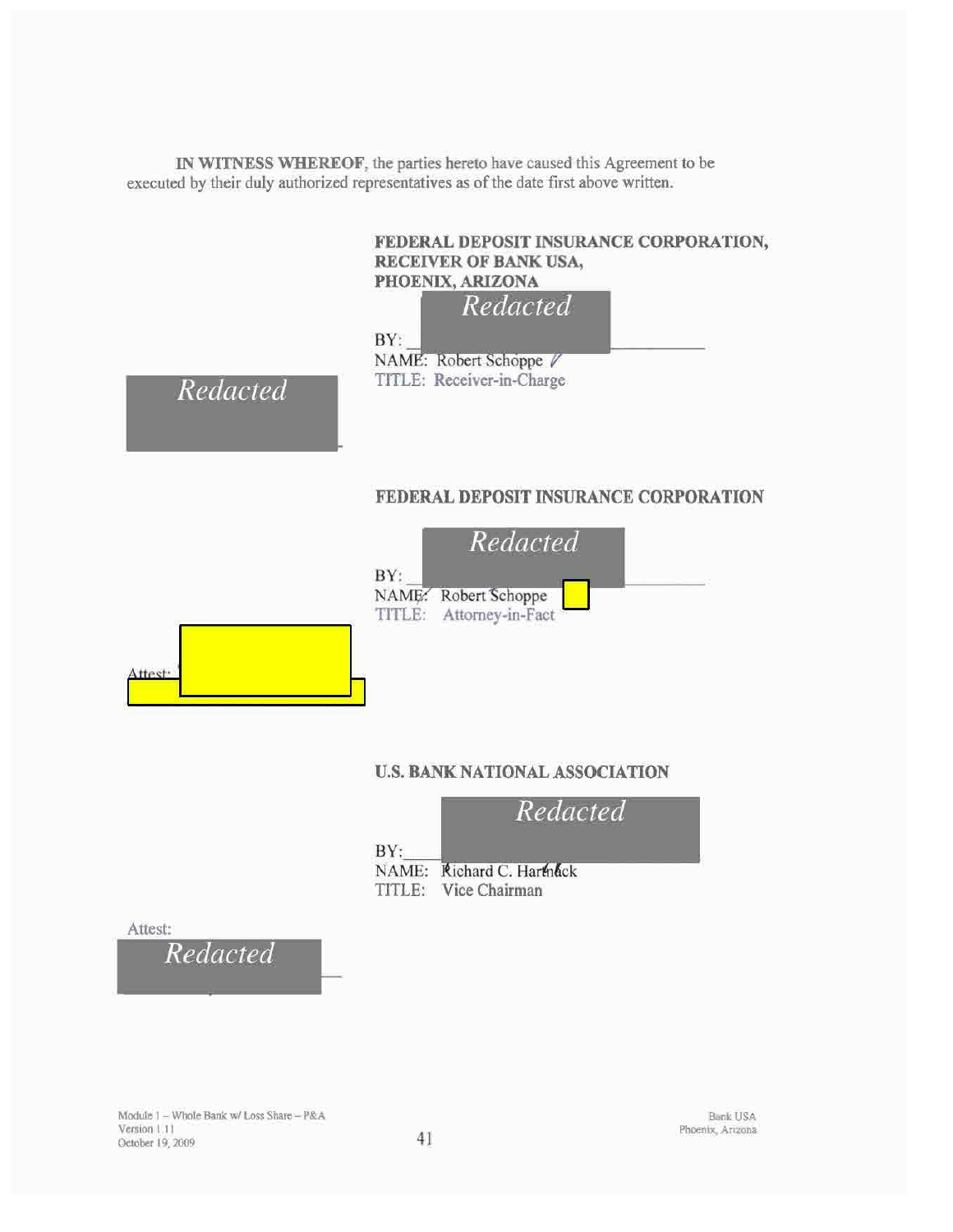# **SCHEDULE 2.1 - Certain Liabilities Assumed by the Assuming Bank**

**To be provided post Bank Closing.**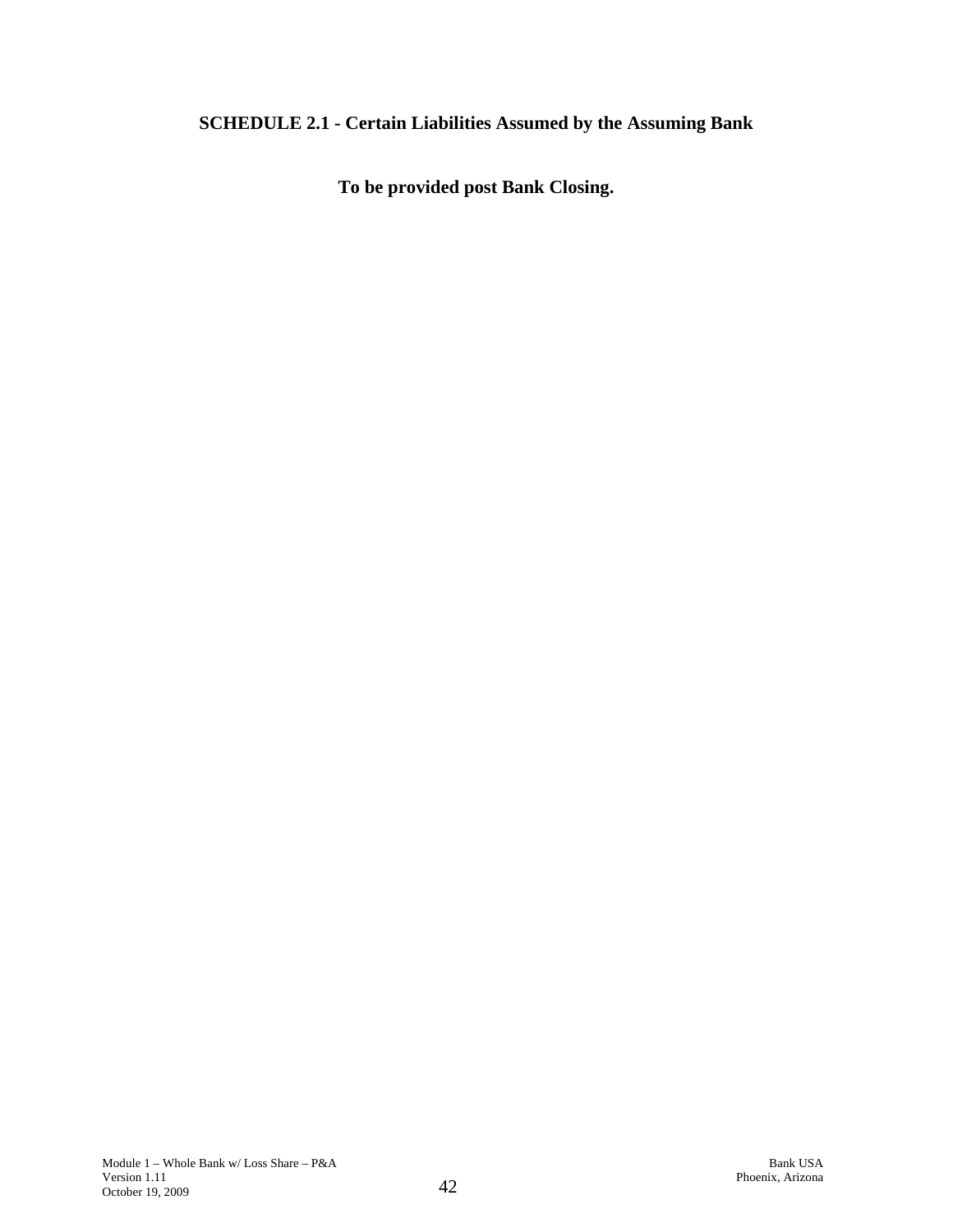#### **SCHEDULE 2.1(a) – Excluded Deposit Liability Accounts**

# **Accounts Excluded from P&A Transaction**

# **Bank USA Phoenix, AZ**

Bank USA has NO deposits associated with the Depository Organization (DO) Cede & Co as Nominee for DTC. The DO accounts do not pass to the Assuming Bank and are excluded from the transaction as described in section 2.1 of the P&A Agreement. The attached Schedule 2.1.a DO Detail Report identifies the DO accounts as of the date of the deposit download. This schedule will be updated post closing with data as of Bank Closing date.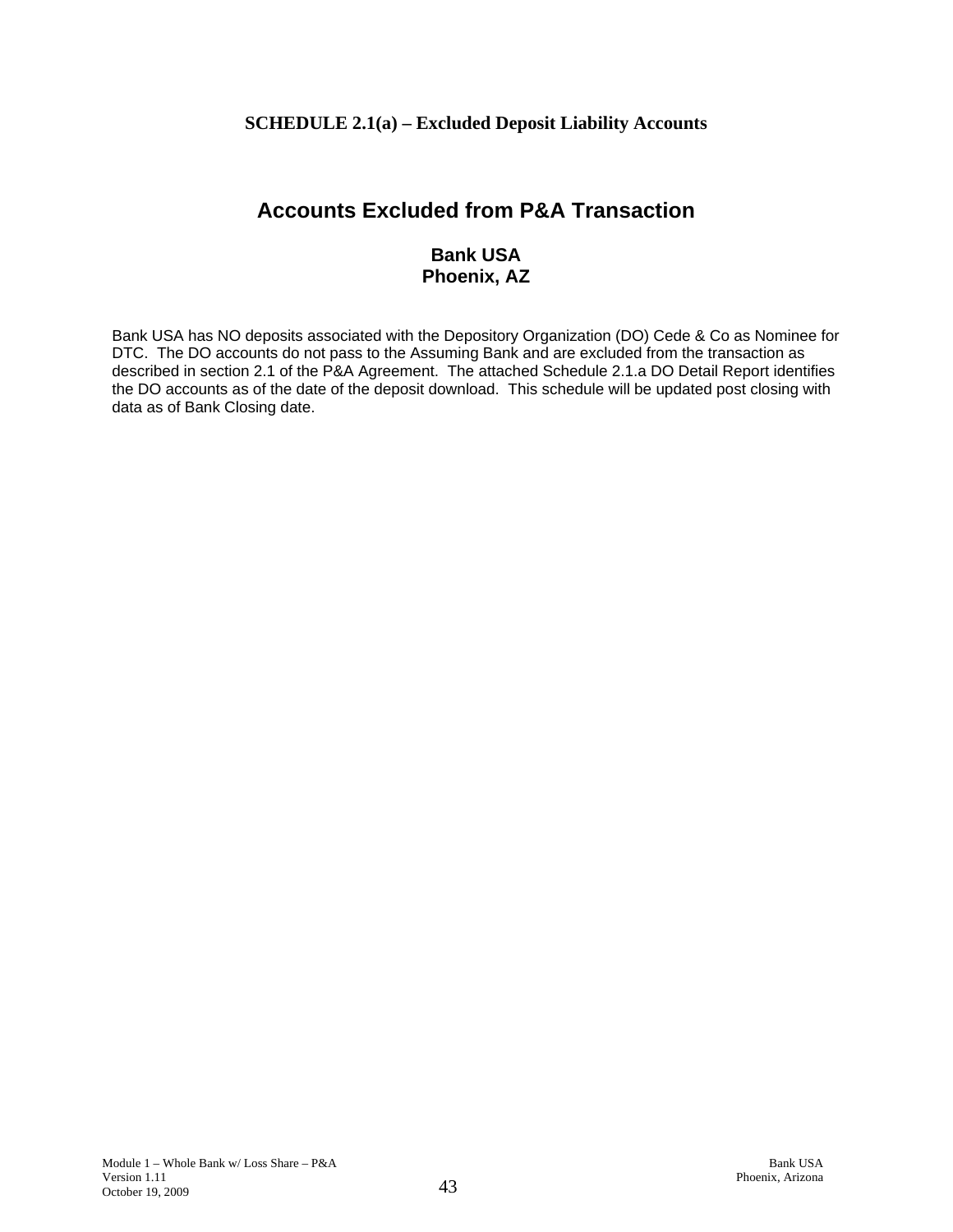#### **SCHEDULE 3.1 - Certain Assets Purchased**

#### **SEE ATTACHED LIST**

THE LIST(S) ATTACHED TO THIS SCHEDULE (OR SUBSCHEDULE(S)) AND THE **INFORMATION THEREIN, IS AS OF THE DATE OF THE MOST RECENT PERTINENT DATA MADE AVAILABLE TO THE ASSUMING BANK AS PART OF THE INFORMATION PACKAGE. IT WILL BE ADJUSTED TO REFLECT THE COMPOSITION AND BOOK VALUE OF THE LOANS AND ASSETS AS OF THE DATE OF BANK CLOSING. THE LIST(S) MAY NOT INCLUDE ALL LOANS AND ASSETS (E.G., CHARGED OFF LOANS). THE LIST(S) MAY BE REPLACED WITH A MORE ACCURATE LIST POST CLOSING.**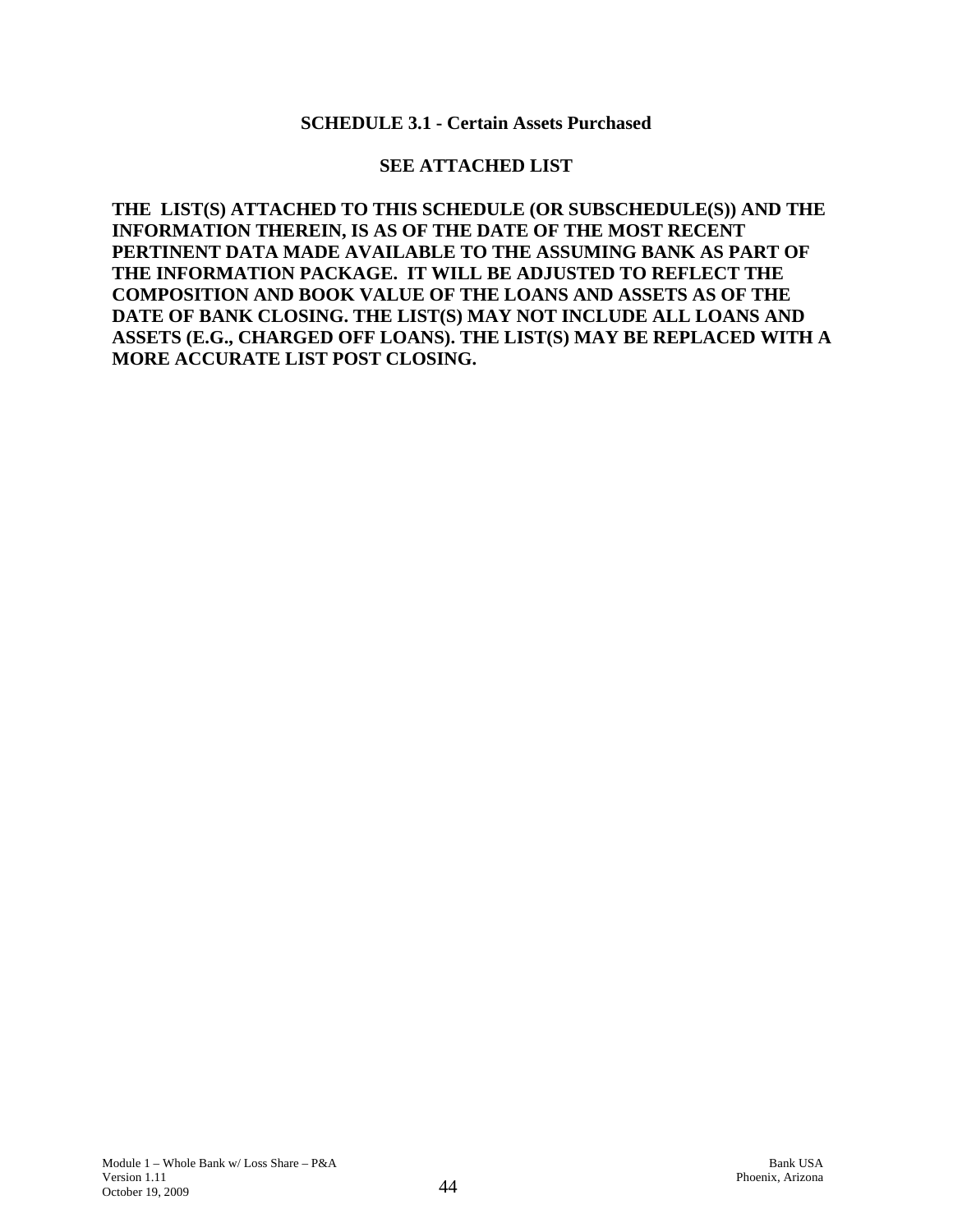# **SCHEDULE 3.2 - Purchase Price of Assets or assets**

| (a) | cash and receivables from depository<br>institutions, including cash items in the<br>process of collection, plus<br>interest thereon:                                                           | <b>Book Value</b>                                                       |
|-----|-------------------------------------------------------------------------------------------------------------------------------------------------------------------------------------------------|-------------------------------------------------------------------------|
| (b) | securities (exclusive of the capital stock of<br>Acquired Subsidiaries), plus interest<br>thereon:                                                                                              | As provided in Section 3.2(b)                                           |
|     | <b>Shared-Loss MTM Assets</b>                                                                                                                                                                   | Fair Value as defined in the<br><b>Commercial Shared-Loss Agreement</b> |
| (c) | federal funds sold and repurchase<br>agreements, if any, including interest<br>thereon:                                                                                                         | <b>Book Value</b>                                                       |
| (d) | Loans:                                                                                                                                                                                          | <b>Book Value</b>                                                       |
| (e) | credit card business, if any, including all<br>outstanding extensions of credit and<br>offensive litigation, but excluding any class<br>action lawsuits related to the credit card<br>business: | <b>Book Value</b>                                                       |
| (f) | Safe Deposit Boxes and related business,<br>safekeeping business and trust business, if<br>any:                                                                                                 | <b>Book Value</b>                                                       |
| (g) | Records and other documents:                                                                                                                                                                    | <b>Book Value</b>                                                       |
| (h) | capital stock of any Acquired Subsidiaries:                                                                                                                                                     | <b>Book Value</b>                                                       |
| (i) | amounts owed to the Failed Bank by any<br><b>Acquired Subsidiary:</b>                                                                                                                           | <b>Book Value</b>                                                       |
| (j) | assets securing Deposits of public money,<br>to the extent not otherwise purchased<br>hereunder:                                                                                                | <b>Book Value</b>                                                       |
| (k) | Overdrafts of customers:                                                                                                                                                                        | <b>Book Value</b>                                                       |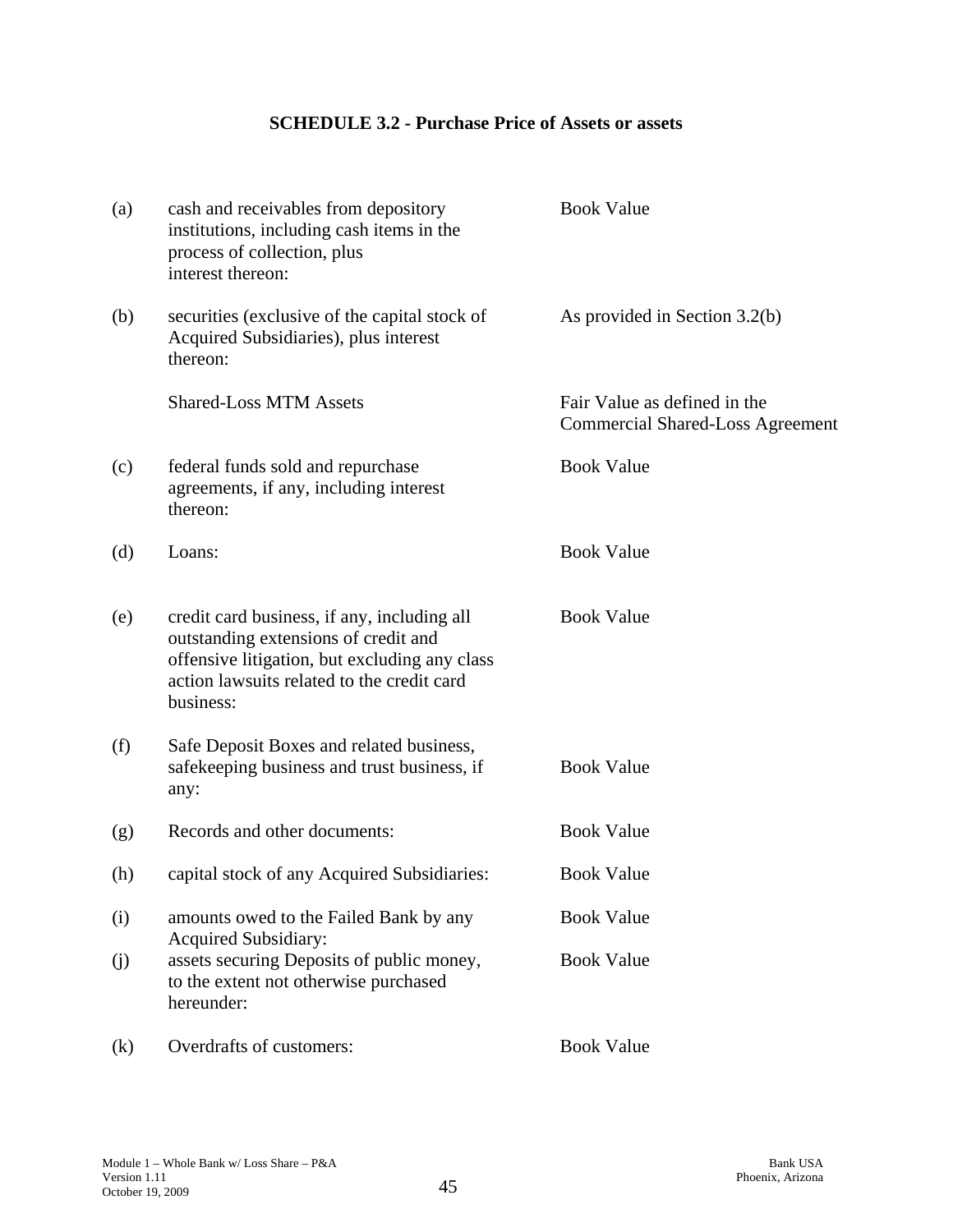(1) rights, if any, with respect to Qualified  $\qquad \qquad$  As provided in Section 3.2(c) Financial Contracts.

 $(m)$ rights of the Failed Bank to provide Book Value mortgage servicing for others and to have mortgage servicing provided to the Failed Bank by others and related contracts.

# **assets subject to an option to purchase:**

| (a) | <b>Bank Premises:</b>    | Fair Market Value |
|-----|--------------------------|-------------------|
| (b) | Furniture and Equipment: | Fair Market Value |
| (c) | Fixtures:                | Fair Market Value |
| (d) | Other Equipment:         | Fair Market Value |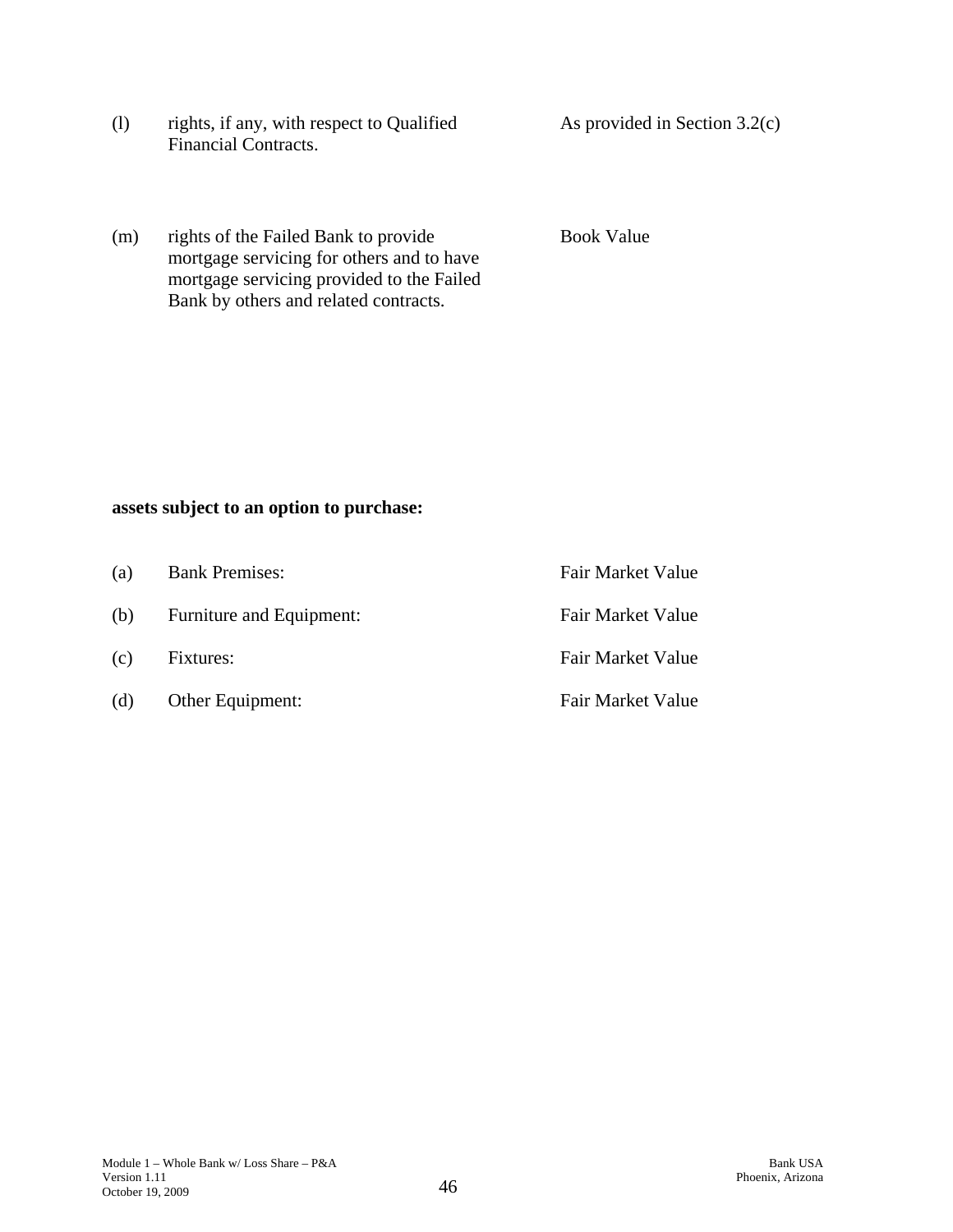SCHEDULE 3.5(1) - Excluded Private Label Asset-Backed Securities

Omitted from this disclosure

 $\mathcal{L}^{\mathcal{L}}$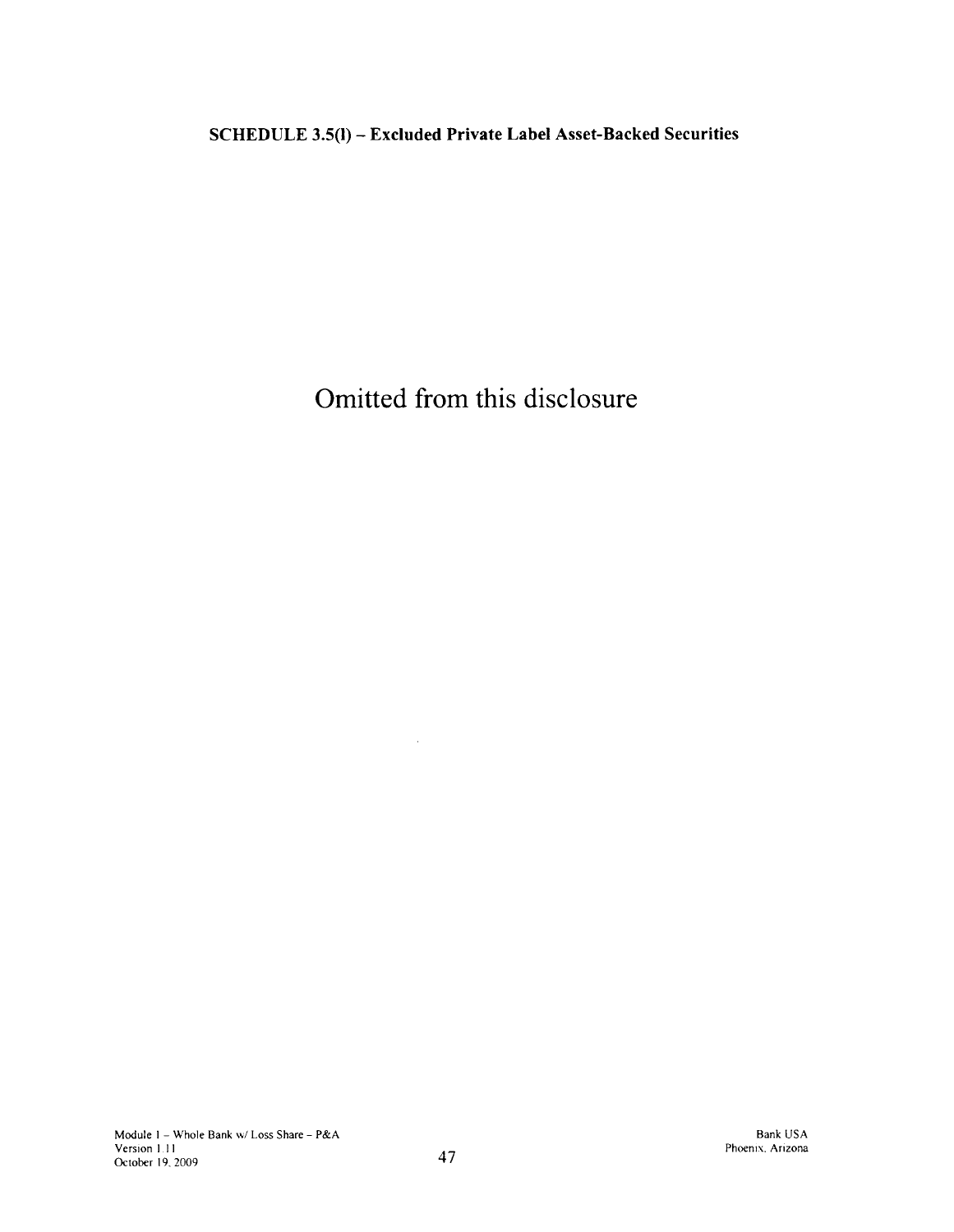# **SCHEDULE 4.15A**

## **LOANS SUBJECT TO LOSS SHARING UNDER THE SINGLE FAMILY SHARED-LOSS AGREEMENT**

#### **TO BE PROVIDED POST BANK CLOSING**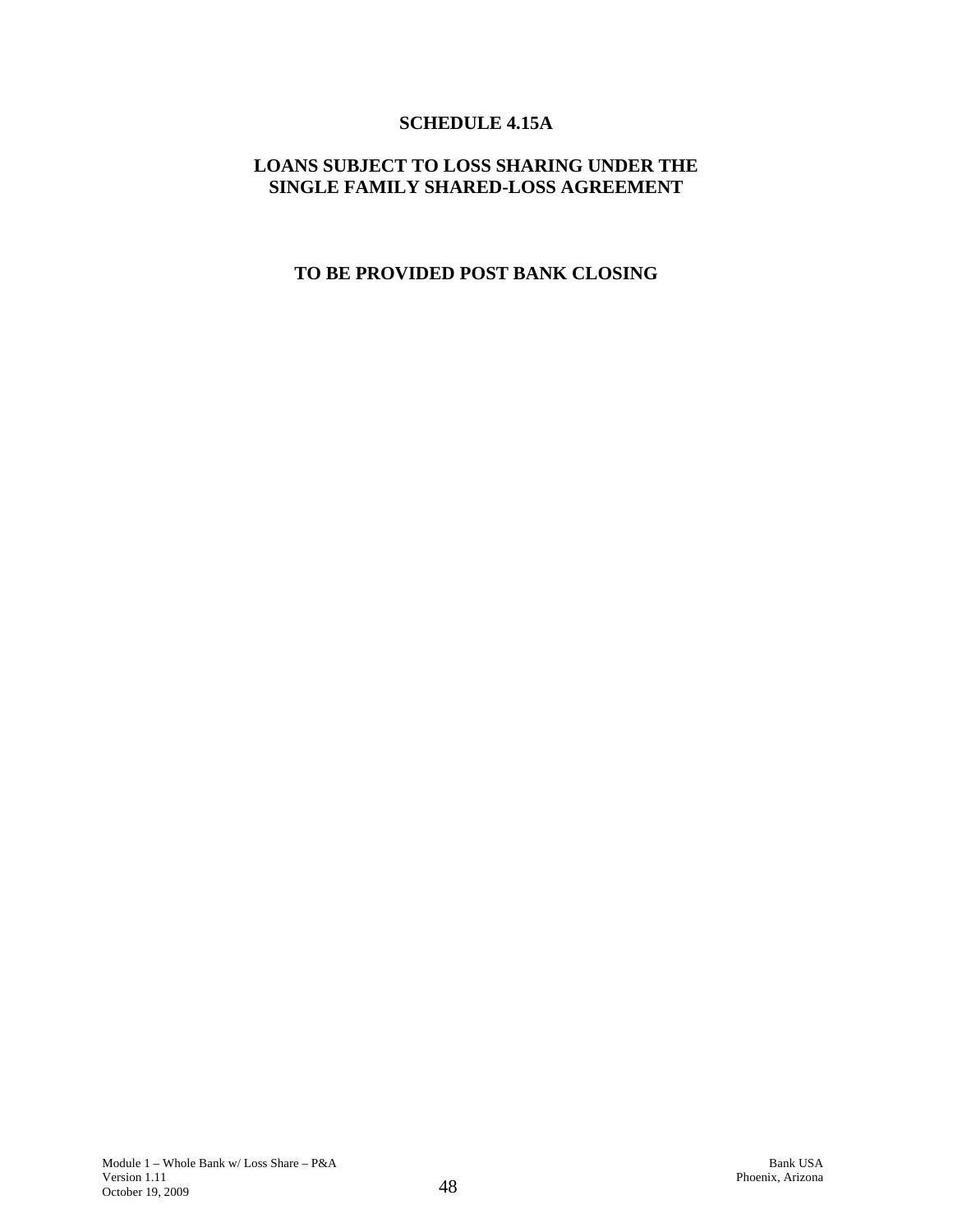# **SCHEDULE 4.15B**

# **LOANS SUBJECT TO LOSS SHARING UNDER THE NON-SINGLE FAMILY SHARED-LOSS AGREEMENT**

## **TO BE PROVIDED POST BANK CLOSING**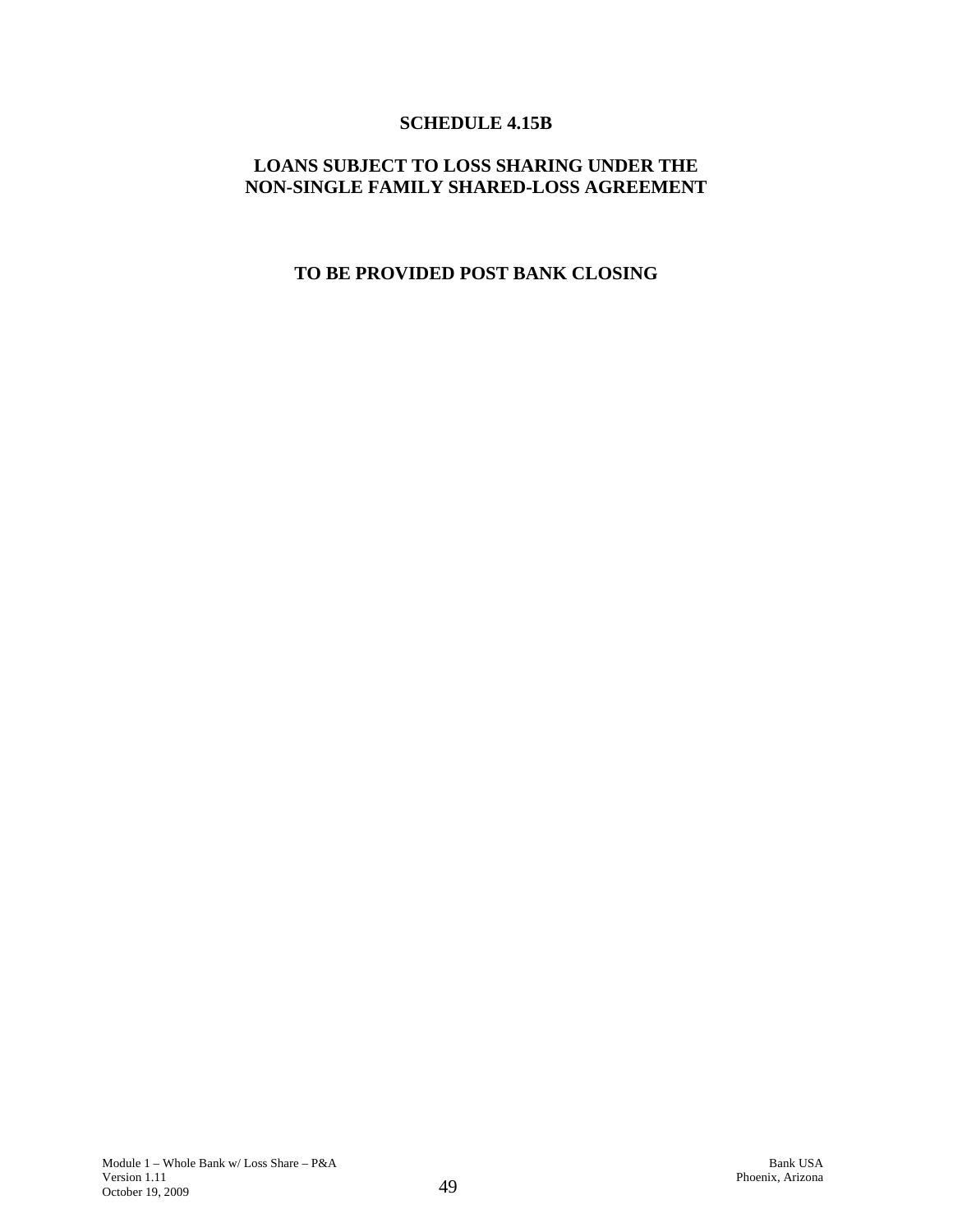# **SCHEDULE 7 -Accounts Excluded from Calculation of Deposit Franchise Bid Premium**

# **Bank USA Phoenix, AZ**

The accounts identified below will pass to the Assuming Bank (unless otherwise noted). When calculating the premium to be paid on Assumed Deposits in a P&A transaction, the FDIC will exclude the following categories of deposit accounts:

| <b>Category</b> | <b>Description</b>                                  | <b>Amount</b> |
|-----------------|-----------------------------------------------------|---------------|
|                 | <b>Non-DO Brokered Deposits</b>                     |               |
|                 | <b>CDARS</b>                                        |               |
| Ш               | <b>Market Place Deposits</b>                        | \$72,787,243  |
|                 | Total deposits excluded from Calculation of premium | \$72,787,243  |
|                 |                                                     |               |

# **Category Description**

#### **I Brokered Deposits**

Brokered deposit accounts are accounts for which the "depositor of record" is an agent, nominee, or custodian who deposits funds for a principal or principals to whom "pass-through" deposit insurance coverage may be extended. The FDIC separates brokered deposit accounts into 2 categories: 1) Depository Organization (DO) Brokered Deposits and 2) Non-Depository Organization (Non-DO) Brokered Deposits. This distinction is made by the FDIC to facilitate our role as Receiver and Insurer. These terms will not appear on other "brokered deposit" reports generated by the institution.

Non-DO Brokered Deposits pass to the Assuming Bank, but are excluded from Assumed Deposits when the deposit premium is calculated. Please see the attached "Schedule 7 Non-DO Broker Deposit Detail Report" for a listing of these accounts. This list will be updated post closing with balances as of Bank Closing date.

DO Brokered Deposits (Cede & Co as Nominee for DTC), are typically excluded from Assumed Deposits in the P&A transaction. A list of these accounts is provided on "Schedule 2.1 DO Brokered Deposit Detail Report". If, however, the terms of a particular transaction are altered and the DO Brokered Deposits pass to the Assuming Bank, they will not be included in Assumed Deposits for purposes of calculating the deposit premium.

#### **II CDARS**

CDARS deposits pass to the Assuming Bank, but are excluded from Assumed Deposits when the deposit premium is calculated.

Bank USA did not participate in the CDARS program as of the date of the deposit download. If CDARS deposits are taken between the date of the deposit download and the Bank Closing Date, they will be identified post closing and made part of Schedule 7 to the P&A Agreement.

#### **III Market Place Deposits**

"Market Place Deposits" is a description given to deposits that may have been solicited via a money desk, internet subscription service (for example, Qwickrate), or similar programs.

Bank USA does have Qwickrate deposits as identified above. The Qwickrate deposits are reported as time deposits in the Call Report. Please see the attached Schedule 7 – Qwickrate Deposit Detail Report for a listing of these accounts as of  $\qquad \qquad$  . 2009. This list will be updated post closing with balances as of Bank Closing date.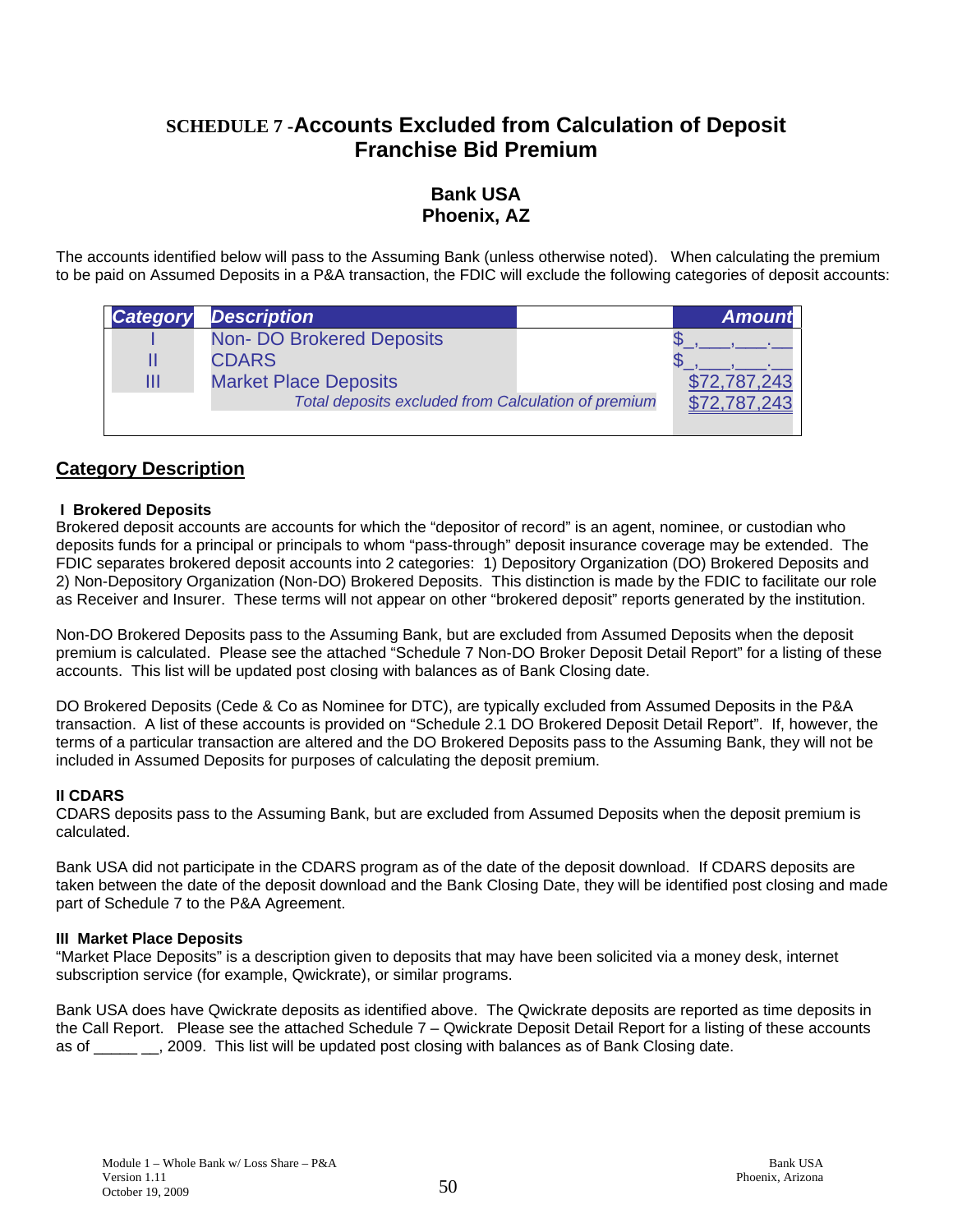This schedule provides account categories and balances as of the date of the deposit download, or as indicated. The deposit franchise bid premium will be calculated using account categories and balances as of Bank Closing Date that are reflected in the general ledger or subsystem as described above. The final numbers for Schedule 7 will be provided post closing.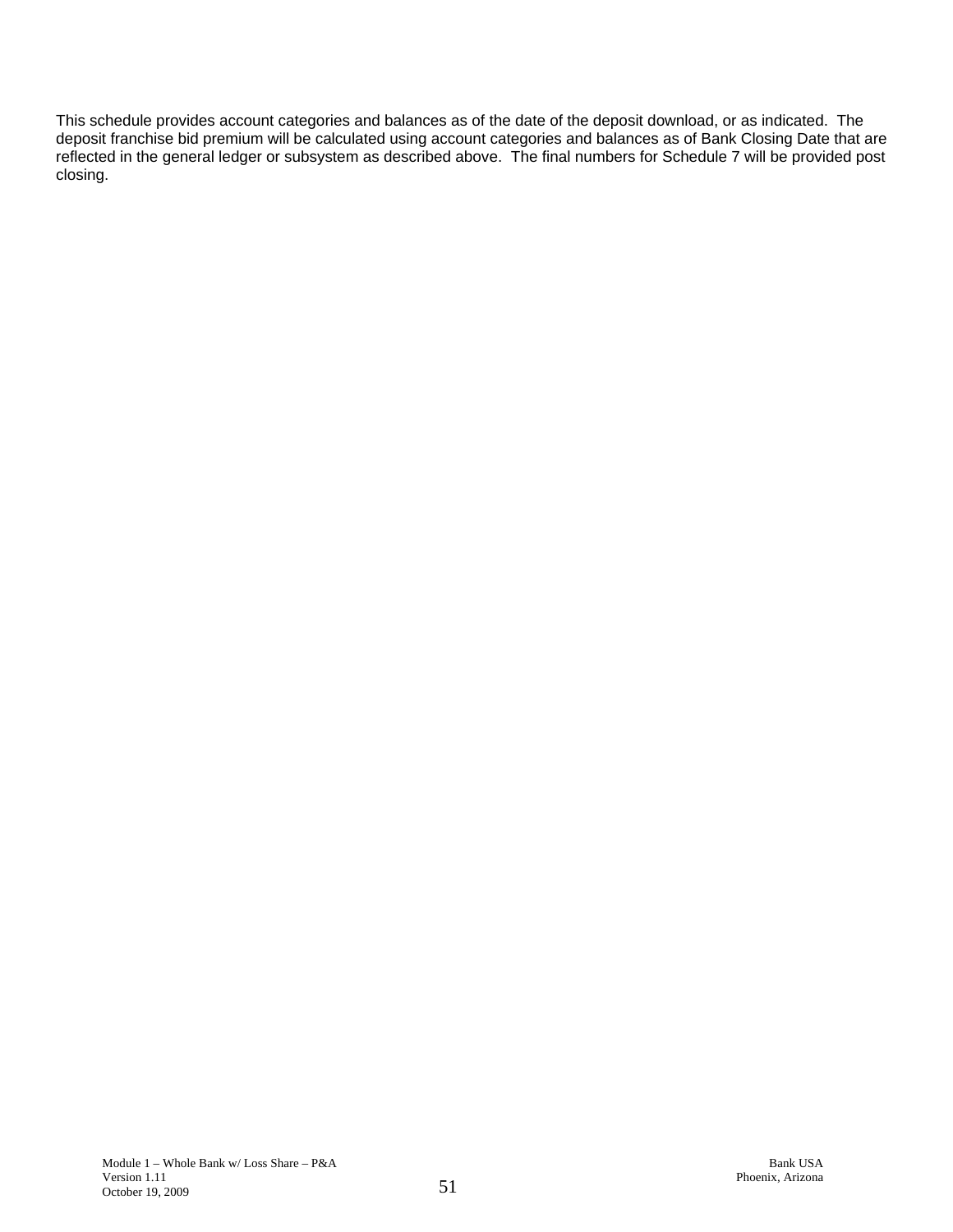#### **EXHIBIT 2.3A FINAL NOTICE LETTER**

#### **FINAL LEGAL NOTICE**

Claiming Requirements for Deposits Under 12 U.S.C. 1822(e)

**[Date]** 

**[Name of Unclaimed Depositor] [Address of Unclaimed Depositor] [Anytown, USA]** 

Subject: **[XXXXX – Name of Bank City, State]** – In Receivership

Dear **[Sir/Madam]:** 

As you may know, on **[Date: Closing Date]**, the **[Name of Bank ("The Bank")]** was closed and the Federal Deposit Insurance Corporation ("FDIC") transferred **[The Bank's]** accounts to **[Name of Acquiring Institution].** 

According to federal law under 12 U.S.C., 1822(e), on **[Date: eighteen months from the Closing Date]**, **[Name of Acquiring Institution]** must transfer the funds in your account(s) back to the FDIC if you have not claimed your account(s) with **[Name of Acquiring Institution].** Based on the records recently supplied to us by **[Name of Acquiring Institution]**, your account(s) currently fall into this category.

This letter is your formal Legal Notice that you have until **[Date: eighteen months from the Closing Date]**, to claim or arrange to continue your account(s) with **[Name of Acquiring Institution].** There are several ways that you can claim your account(s) at **[Name of Acquiring Institution]**. It is only necessary for you to take any one of the following actions in order for your account(s) at **[Name of Acquiring Institution]** to be deemed claimed. In addition, if you have more than one account, your claim to one account will automatically claim all accounts:

 1.Write to **[Name of Acquiring Institution]** and notify them that you wish to keep your account(s) active with them. Please be sure to include the name of the account(s), the account number(s), the signature of an authorized signer on the account(s), name, and address. **[Name of Acquiring Institution]** address is:

#### **[123 Main Street**

# **Anytown, USA]**

- 2.Execute a new signature card on your account(s), enter into a new deposit agreement with **[Name of Acquiring Institution],** change the ownership on your account(s), or renegotiate the terms of your certificate of deposit account(s) (if any).
- 3. Provide [Name of Acquiring Institution] with a change of address form.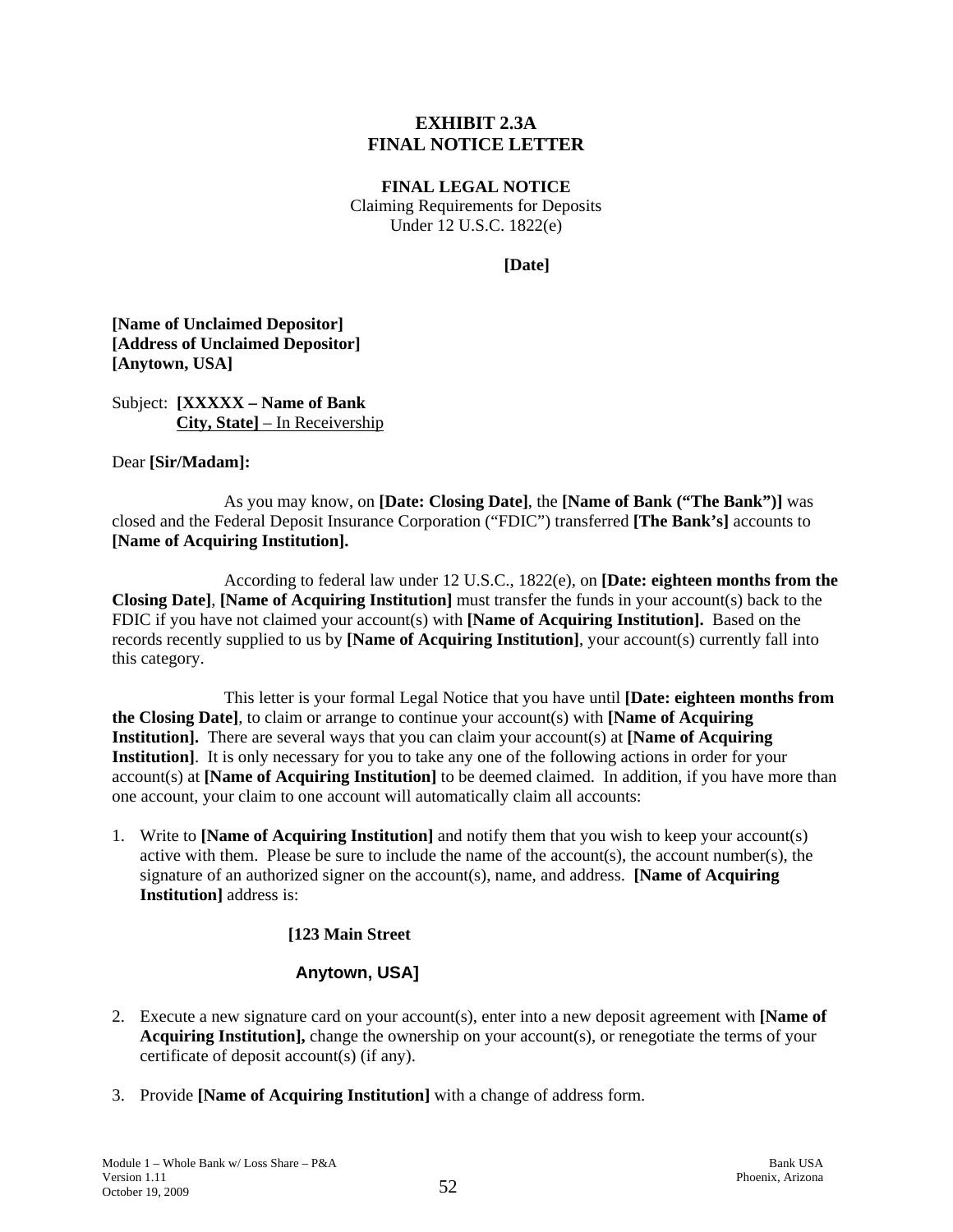4. Make a deposit to or withdrawal from your account(s). This includes writing a check on any account or having an automatic direct deposit credited to or an automatic withdrawal debited from an account.

If you do not want to continue your account(s) with **[Name of Acquiring Institution]** for any reason, you can withdraw your funds and close your account(s). Withdrawing funds from one or more of your account(s) satisfies the federal law claiming requirement. If you have time deposits, such as certificates of deposit, **[Name of Acquiring Institution]** can advise you how to withdraw them without being charged an interest penalty for early withdrawal.

If you do not claim ownership of your account(s) at **[Name of Acquiring Institution by Date: eighteen months from the Closing Date]** federal law requires **[Name of Acquiring Institution]**  to return your deposits to the FDIC, which will deliver them as unclaimed property to the State indicated in your address in the Failed Institution's records. If your address is outside of the United States, the FDIC will deliver the deposits to the State in which the Failed Institution had its main office. 12 U.S.C. § 1822(e). If the State accepts custody of your deposits, you will have 10 years from the date of delivery to claim your deposits from the State. After 10 years you will be permanently barred from claiming your deposits. However, if the State refuses to take custody of your deposits, you will be able to claim them from the FDIC until the receivership is terminated. If you have not claimed your insured deposits before the receivership is terminated, and a receivership may be terminated at any time, all of your rights in those deposits will be barred.

If you have any questions or concerns about these items, please contact **[Bank Employee]** at **[Name of Acquiring Institution]** by phone at **[(XXX) XXX-XXXX].** 

Sincerely,

**[Name of Claims Specialist] [Title]**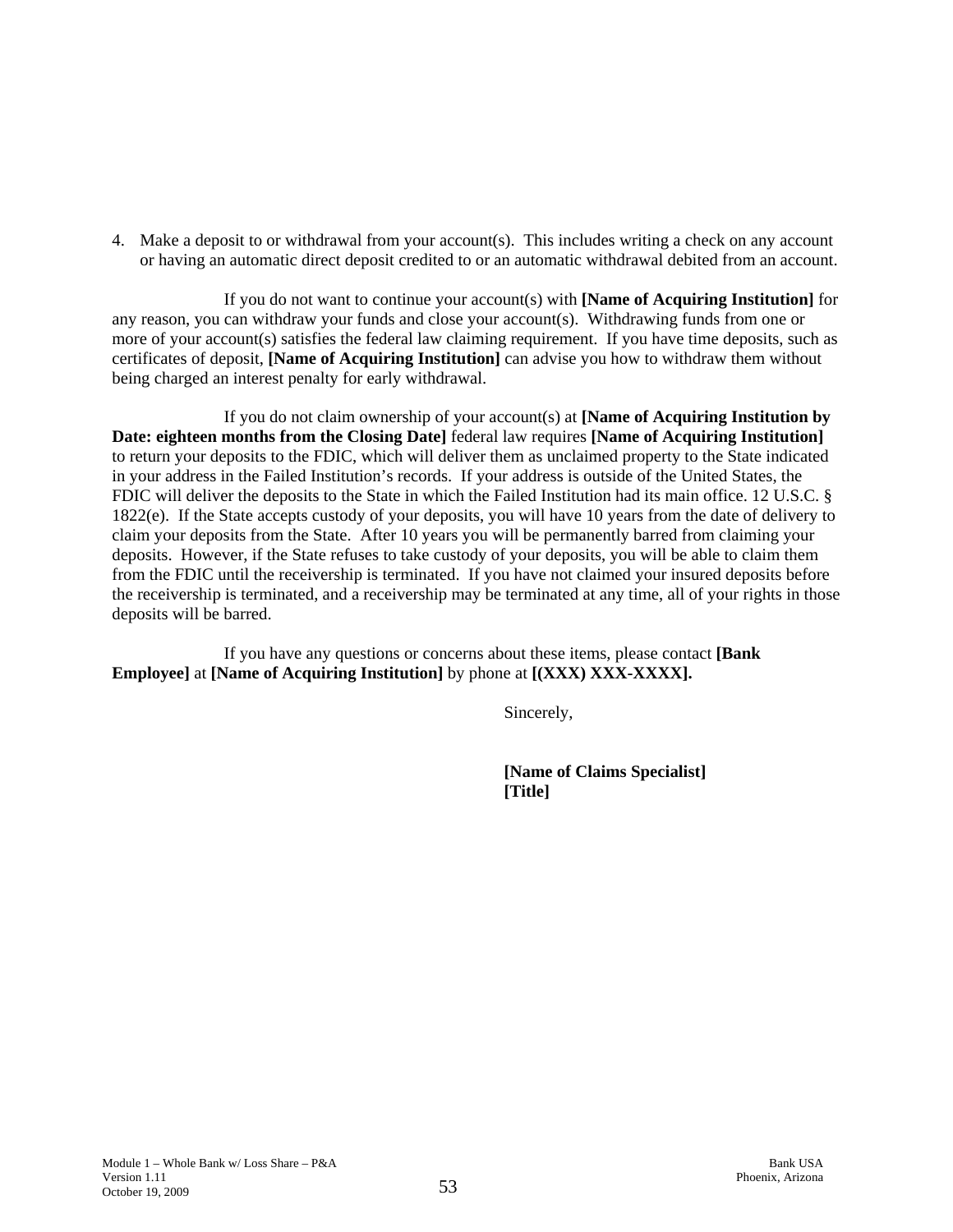# **EXHIBIT 2.3B AFFIDAVIT OF MAILING**

# **AFFIDAVIT OF MAILING**

*State of* 

*COUNTY OF* 

I am employed as a **[Title of Office]** by the **[Name of Acquiring Institution]**.

This will attest that on **[Date of mailing]**, I caused a true and correct copy of the Final Legal Notice, attached hereto, to owners of unclaimed deposits of **[Name of Failed Bank]**, City, State, to be prepared for deposit in the mail of the United States of America on behalf of the Federal Deposit Insurance Corporation. A list of depositors to whom the notice was mailed is attached. This notice was mailed to the depositor's last address as reflected on the books and records of the **[Name of Failed Bank]** as of the date of failure.

 $\overline{\phantom{a}}$  ,  $\overline{\phantom{a}}$  ,  $\overline{\phantom{a}}$  ,  $\overline{\phantom{a}}$  ,  $\overline{\phantom{a}}$  ,  $\overline{\phantom{a}}$  ,  $\overline{\phantom{a}}$  ,  $\overline{\phantom{a}}$  ,  $\overline{\phantom{a}}$  ,  $\overline{\phantom{a}}$  ,  $\overline{\phantom{a}}$  ,  $\overline{\phantom{a}}$  ,  $\overline{\phantom{a}}$  ,  $\overline{\phantom{a}}$  ,  $\overline{\phantom{a}}$  ,  $\overline{\phantom{a}}$ **[Name] [Title of Office] [Name of Acquiring Institution]** 

**Subscribed and sworn to before me this \_\_\_\_\_\_\_day of [Month, Year].** 

**My commission expires:** 

**\_\_\_\_\_\_\_\_\_\_\_\_\_\_\_\_\_\_\_\_\_\_ \_\_\_\_\_\_\_\_\_\_\_\_\_\_\_\_\_\_\_\_\_\_\_\_\_\_\_\_\_\_\_\_ [Name], Notary Public**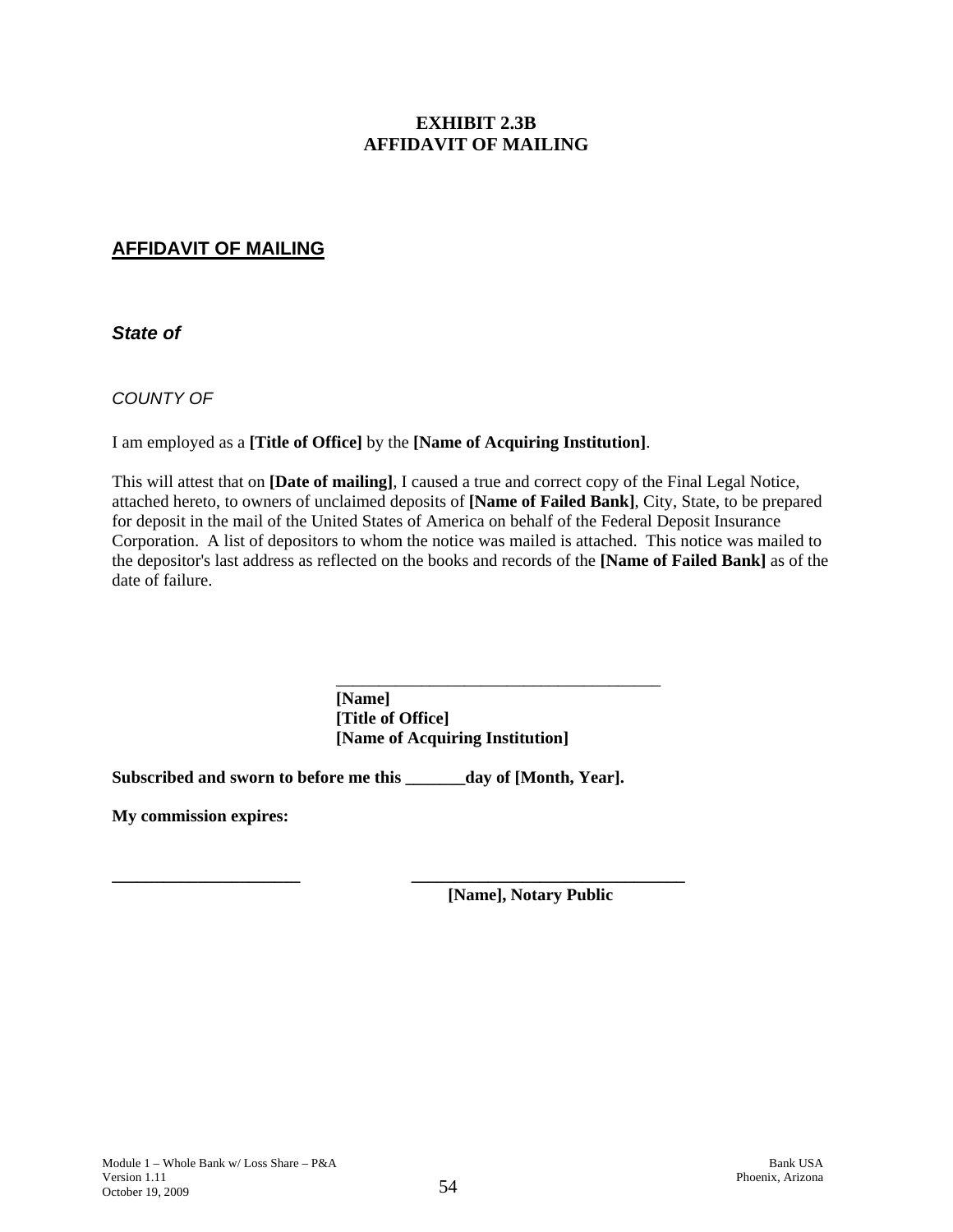# EXHIBIT 3.2(c) -- VALUATION OF CERTAIN QUALIFIED FINANCIAL CONTRACTS

#### A. Scope

Interest Rate Contracts - All interest rate swaps, forward rate agreements, interest rate futures, caps, collars and floors, whether purchased or written.

Option Contracts - All put and call option contracts, whether purchased or written, on marketable securities, financial futures, foreign currencies, foreign exchange or foreign exchange futures contracts.

Foreign Exchange Contracts - All contracts for future purchase or sale of foreign currencies, foreign currency or cross currency swap contracts, or foreign exchange futures contracts.

#### B. Exclusions

All financial contracts used to hedge assets and liabilities that are acquired by the Assuming Bank but are not subject to adjustment from Book Value.

#### C. Adjustment

The difference between the Book Value and market value as of Bank Closing.

# D. Methodology

- 1. The price at which the Assuming Bank sells or disposes of Qualified Financial Contracts will be deemed to be the fair market value of such contracts, if such sale or disposition occurs at prevailing market rates within a predefined timetable as agreed upon by the Assuming Bank and the Receiver.
- 2. In valuing all other Qualified Financial Contracts, the following principles will apply:
	- (i) All known cash flows under swaps or forward exchange contracts shall be present valued to the swap zero coupon interest rate curve.
	- $(ii)$ All valuations shall employ prices and interest rates based on the actual frequency of rate reset or payment.
	- (iii) Each tranche of amortizing contracts shall be separately valued. The total value of such amortizing contract shall be the sum of the values of its component tranches.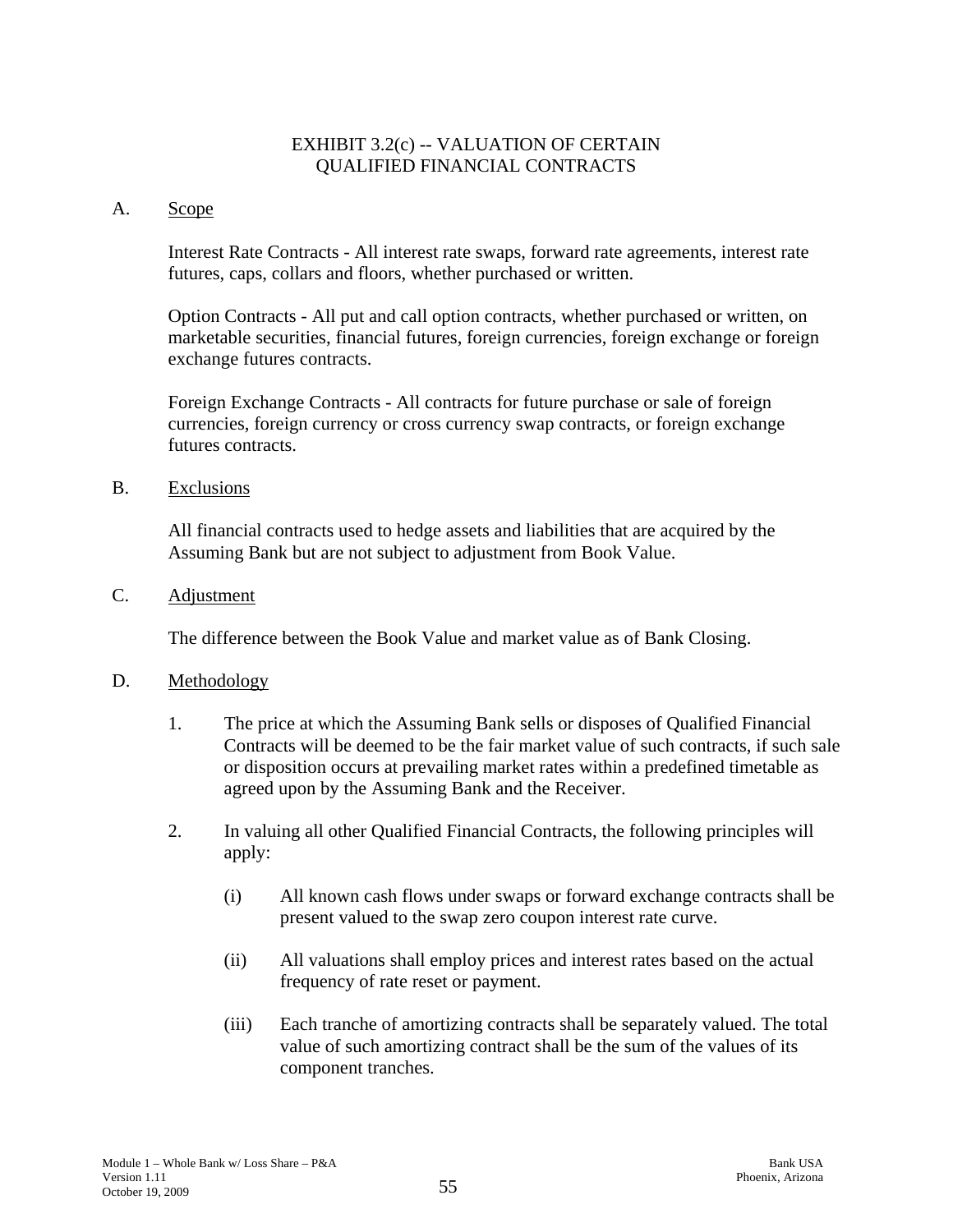- (iv) For regularly traded contracts, valuations shall be at the midpoint of the bid and ask prices quoted by customary sources (e.g., The Wall Street Journal, Telerate, Reuters or other similar source) or regularly traded exchanges.
- $(v)$ For all other Qualified Financial Contracts where published market quotes are unavailable, the adjusted price shall be the average of the bid and ask price quotes from three (3) securities dealers acceptable to the Receiver and Assuming Bank as of Bank Closing. If quotes from securities dealers cannot be obtained, an appraiser acceptable to the Receiver and the Assuming Bank will perform a valuation based on modeling, correlation analysis, interpolation or other techniques, as appropriate.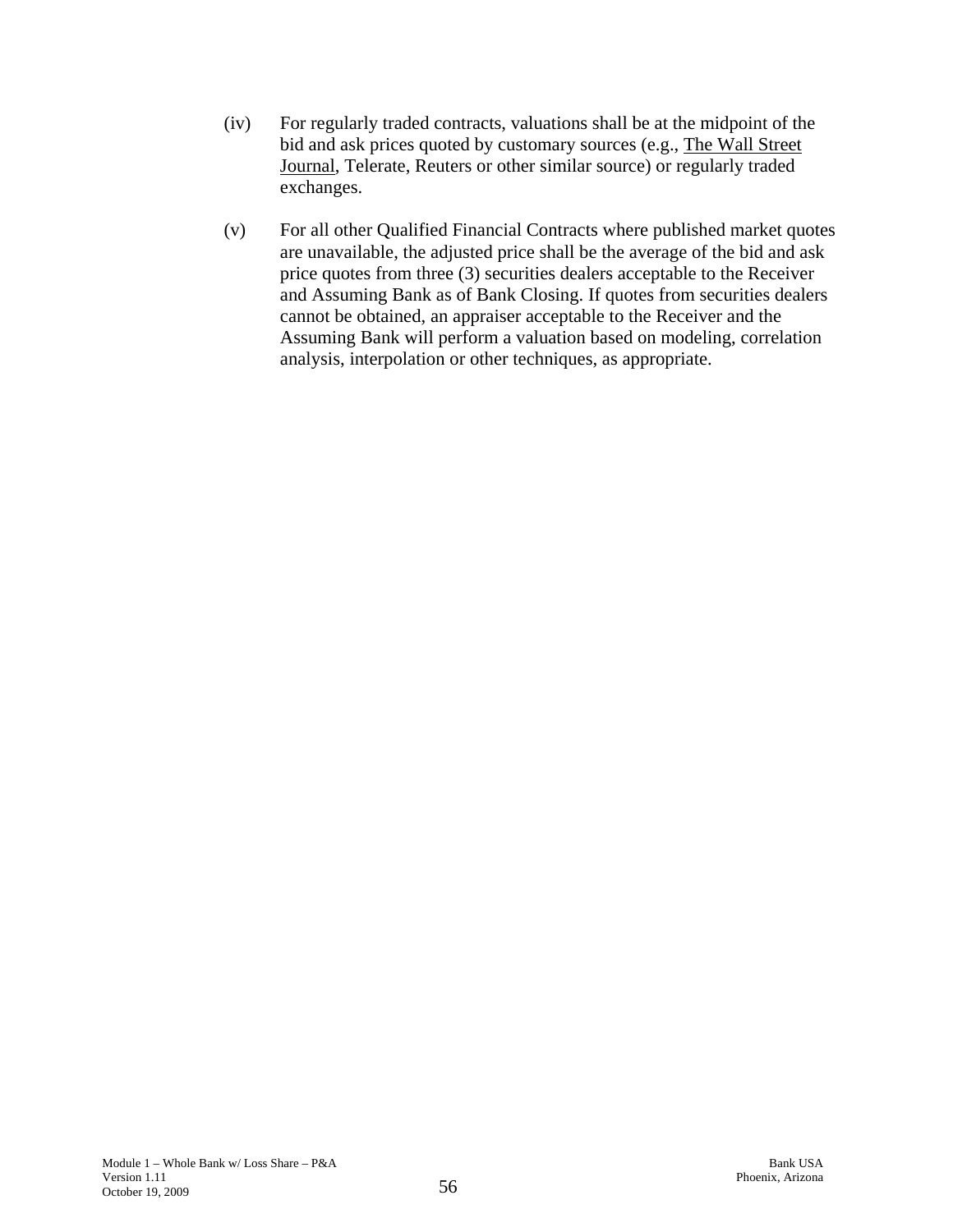# **EXHIBIT 4.13<br>INTERIM ASSET SERVICING ARRANGEMENT**

(a) With respect to each asset (or liability) designated from time to time by the Receiver to be serviced by the Assuming Bank pursuant to this Arrangement (such being designated as "Pool Assets"), during the term of this Arrangement, the Assuming Bank shall:

(i) Promptly apply payments received with respect to any Pool Assets;

(ii) Reverse and return insufficient funds checks;

(iii) Pay (A) participation payments to participants in Loans, as and when received; and (B) tax and insurance bills on Pool Assets as they come due, out of escrow funds maintained for purposes;

(iv) Maintain accurate records reflecting (A) the payment history of Pool Assets, with updated information received concerning changes in the address or identity of the obligors and (B) usage of data processing equipment and employee services with respect to servicing duties;

 (v) Send billing statements to obligors on Pool Assets to the extent that such statements were sent by the Failed Bank;

(vi) Send notices to obligors who are in default on Loans (in the same manner as the Failed Bank);

(vii) Send to the Receiver, Attn: Managing Liquidator, at the address provided in Section 13.7 of the Agreement, via overnight delivery: (A) on a weekly basis, weekly reports for the Pool Assets, including, without limitation, reports reflecting collections and the trial balances, transaction journals and loan histories for Pool Assets having activity, together with copies of (1) checks received, (2) insufficient funds checks returned, (3) checks for payment to participants or for taxes and insurance, (4) pay-off requests, (5) notices to defaulted obligors, and (6) data processing and employee logs and (B) any other reports, copies or information as may be periodically or from time to time requested;

(viii) Remit on a weekly basis to the Receiver, Attn: Division of Finance, Cashier Unit, Operations, at the address in (vii), via wire transfer to the account designated by the Receiver, all payments received on Pool Assets managed by the Assuming Bank or at such time and place and in such manner as may be directed by the Receiver;

(ix) prepare and timely file all information reports with appropriate tax authorities, and, if required by the Receiver, prepare and file tax returns and pay taxes due on or before the due date, relating to the Pool Assets; and

(x) provide and furnish such other services, operations or functions as may be required with regard to Pool Assets, including, without limitation, as may be required with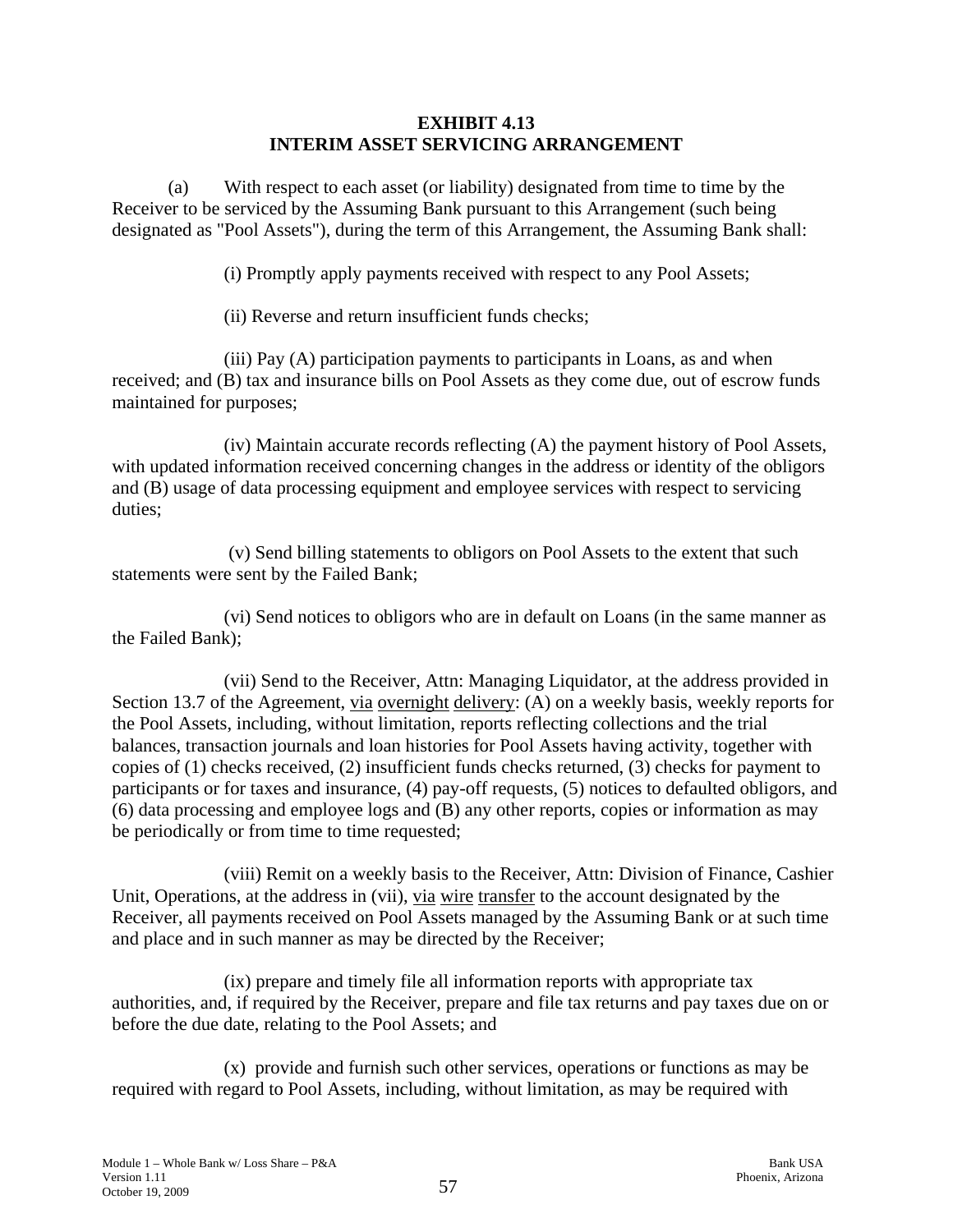regard to any business, enterprise or agreement which is a Pool Asset, all as may be required by the Receiver.

Notwithstanding anything to the contrary in this Section, the Assuming Bank shall not be required to initiate litigation or other collection proceedings against any obligor or any collateral with respect to any defaulted Loan. The Assuming Bank shall promptly notify the Receiver, at the address provided above in subparagraph (a)(vii), of any claims or legal actions regarding any Pool Asset.

(b) The Receiver agrees to reimburse the Assuming Bank for actual, reasonable and necessary expenses incurred in connection with the performance of duties pursuant to this Arrangement, including expenses of photocopying, postage and express mail, and data processing and employee services (based upon the number of hours spent performing servicing duties).

(c) The Assuming Bank shall provide the services described herein for an initial period of ninety (90) days after Bank Closing. At the option of the Receiver, exercisable by notice given not later than ten (10) days prior to the end of such initial period or a renewal period, the Assuming Bank shall continue to provide such services for such renewal period(s) as designated by the Receiver, up to the Settlement Date.

(d) At any time during the term of this Arrangement, the Receiver may, upon written notice to the Assuming Bank, remove one or more Pool Assets from the Pool, at which time the Assuming Bank's responsibility with respect thereto shall terminate.

(e) At the expiration of this Agreement or upon the termination of the Assuming Bank's responsibility with respect to any Pool Asset pursuant to paragraph (d) hereof, the Assuming Bank shall:

(i) deliver to the Receiver (or its designee) all of the Credit Documents and Pool Records relating to the Pool Assets; and

(ii) cooperate with the Receiver to facilitate the orderly transition of managing the Pool Assets to the Receiver (or its designee).

(f) At the request of the Receiver, the Assuming Bank shall perform such transitional services with regard to the Pool Assets as the Receiver may request. Transitional services may include, without limitation, assisting in any due diligence process deemed necessary by the Receiver and providing to the Receiver or its designee(s) (x) information and data regarding the Pool Assets, including, without limitation, system reports and data downloads sufficient to transfer the Pool Assets to another system or systems, and (y) access to employees of the Assuming Bank involved in the management of, or otherwise familiar with, the Pool Assets.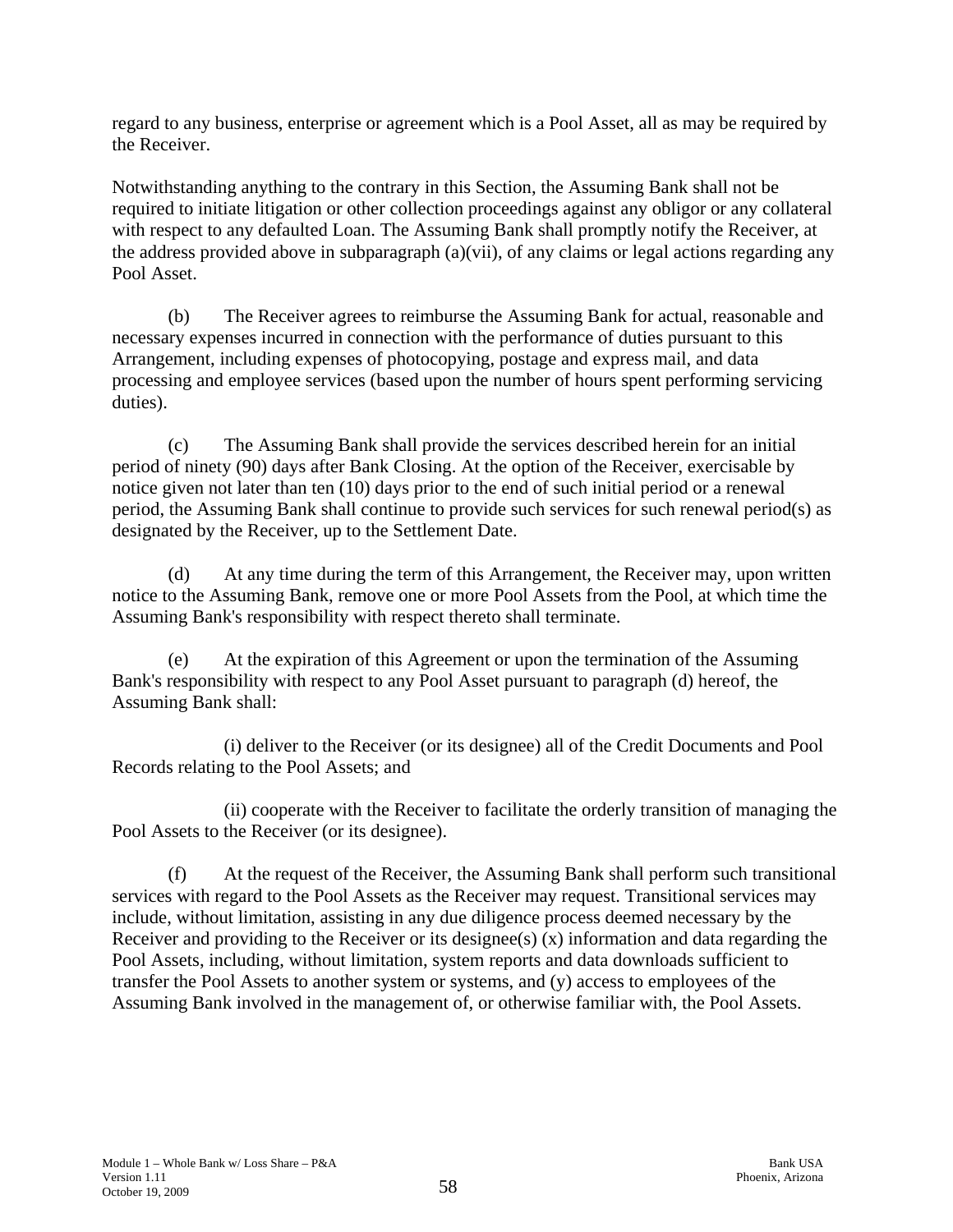#### **EXHIBIT 4.15A**

#### **SINGLE FAMILY SHARED-LOSS AGREEMENT**

This agreement for the reimbursement of loss sharing on certain single family residential mortgage loans (the "Single Family Shared-Loss Agreement") shall apply when the Assuming Bank purchases Single Family Shared-Loss Loans as that term is defined herein. The terms hereof shall modify and supplement, as necessary, the terms of the Purchase and Assumption Agreement to which this Single Family Shared-Loss Agreement is attached as Exhibit 4.15A and incorporated therein. To the extent any inconsistencies may arise between the terms of the Purchase and Assumption Agreement and this Single Family Shared-Loss Agreement with respect to the subject matter of this Single Family Shared-Loss Agreement, the terms of this Single Family Shared-Loss Agreement shall control. References in this Single Family Shared-Loss Agreement to a particular Section shall be deemed to refer to a Section in this Single Family Shared-Loss Agreement, unless the context indicates that it is intended to be a reference to a Section of the Purchase and Assumption Agreement.

#### **ARTICLE I -- DEFINITIONS**

The capitalized terms used in this Single Family Shared-Loss Agreement that are not defined in this Single Family Shared-Loss Agreement are defined in the Purchase and Assumption Agreement. In addition to the terms defined above, defined below are certain additional terms relating to loss-sharing, as used in this Single Family Shared-Loss Agreement.

"**Accounting Records**" means the subsidiary system of record on which the loan history and balance of each Single Family Shared-Loss Loan is maintained; individual loan files containing either an original or copies of documents that are customary and reasonable with respect to loan servicing, including management and disposition of Other Real Estate; the records documenting alternatives considered with respect to loans in default or for which a default is reasonably foreseeable; records of loss calculations and supporting documentation with respect to line items on the loss calculations; and, monthly delinquency reports and other performance reports customarily utilized by the Assuming Bank in management of loan portfolios.

"**Accrued Interest**" means, with respect to Single Family Shared-Loss Loans, the amount of earned and unpaid interest at the note rate specified in the applicable loan documents, limited to 90 days.

**"Affiliate"** shall have the meaning set forth in the Purchase and Assumption Agreement; provided, that, for purposes of this Single Family Shared-Loss Agreement, no Third Party Servicer shall be deemed to be an Affiliate of the Assuming Bank.

"**Commencement Date**" means the first calendar day following the Bank

Closing.

**"Commercial Shared-Loss Agreement**" means the Commercial and Other Assets Shared-Loss Agreement attached to the Purchase and Assumption Agreement as Exhibit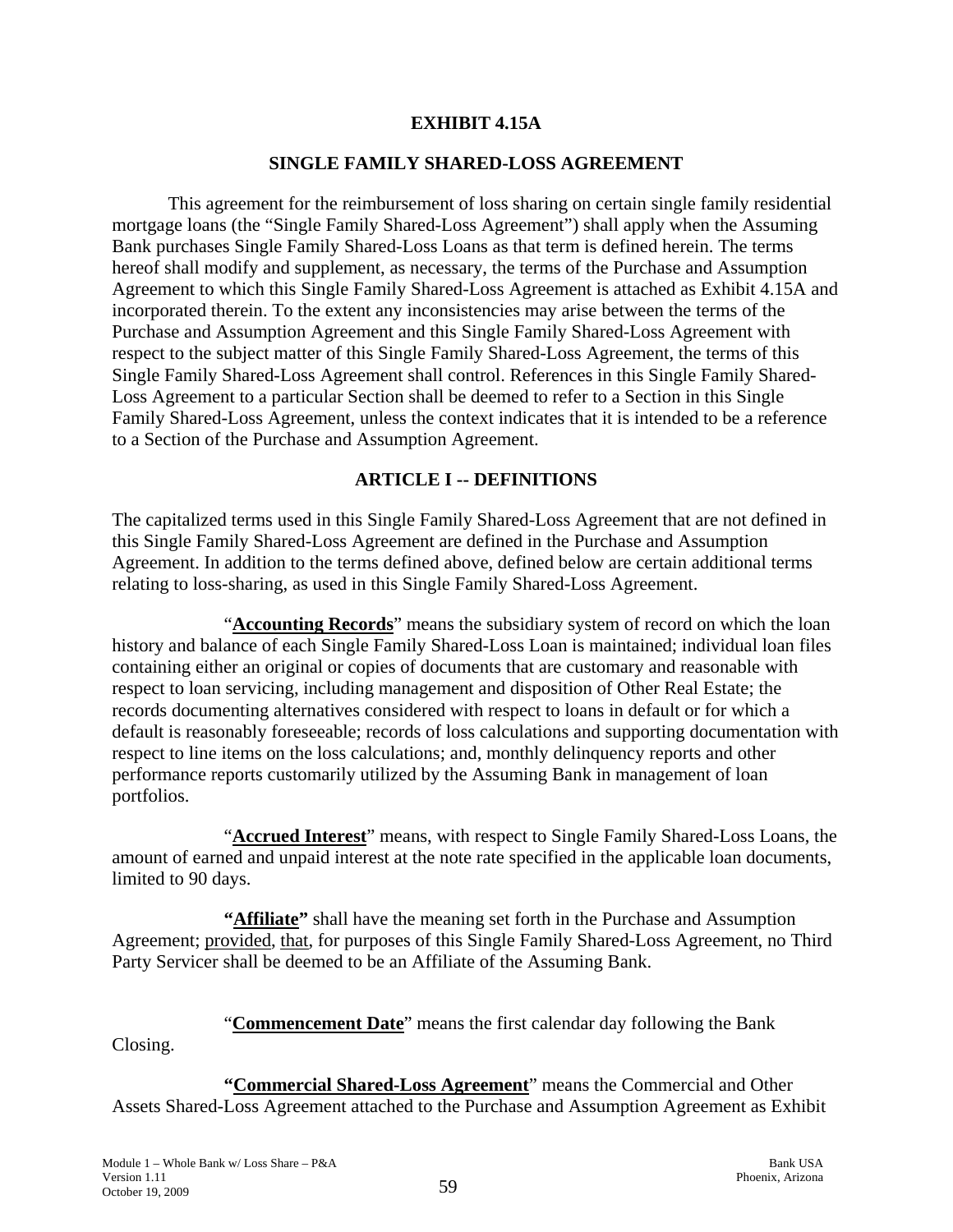4.15B.

"**Cumulative Loss Amount**" means the sum of the Monthly Loss Amounts less the sum of all Recovery Amounts.

"**Cumulative Servicing Amount**" means the sum of the Period Servicing Amounts for every consecutive twelve-month period prior to and ending on the True-Up Measurement Date in respect of each of the Shared-Loss Agreements during which the losssharing provisions of the applicable Shared-Loss Agreement is in effect.

"**Cumulative Shared-Loss Amount**" means the excess, if any, of the Cumulative Loss Amount over the First Loss Tranche.

"**Cumulative Shared-Loss Payments**" means (i) the aggregate of all of the payments made or payable to the Assuming Bank under the Shared-Loss Agreements minus (ii) the aggregate of all of the payments made or payable to the Receiver under the Shared-Loss Agreements.

"**Customary Servicing Procedures**" means procedures (including collection procedures) that the Assuming Bank (or, to the extent a Third Party Servicer is engaged, the Third Party Servicer) customarily employs and exercises in servicing and administering mortgage loans for its own accounts and the servicing procedures established by FNMA or FHLMC (as in effect from time to time), which are in accordance with accepted mortgage servicing practices of prudent lending institutions.

"**Deficient Valuation"** means the determination by a court in a bankruptcy proceeding that the value of the collateral is less than the amount of the loan in which case the loss will be the difference between the then unpaid principal balance (or the NPV of a modified loan that defaults) and the value of the collateral so established.

**"Examination Criteria"** means the loan classification criteria employed by, or any applicable regulations of, the Assuming Bank's Chartering Authority at the time such action is taken, as such criteria may be amended from time to time.

"**Home Equity Loans**" means loans or funded portions of lines of credit secured by mortgages on one-to four-family residences or stock of cooperative housing associations, where the Failed Bank did not have a first lien on the same property as collateral.

"**Final Shared-Loss Month**" means the calendar month in which the tenth anniversary of the Commencement Date occurs.

"**Final Shared-Loss Recovery Month**" means the calendar month in which the tenth anniversary of the Commencement Date occurs.

"**Foreclosure Loss**" means the loss realized when the Assuming Bank has completed the foreclosure on a Single Family Shared-Loss Loan and realized final recovery on the collateral through liquidation and recovery of all insurance proceeds. Each Foreclosure Loss shall be calculated in accordance with the form and methodology specified in Exhibit 2a or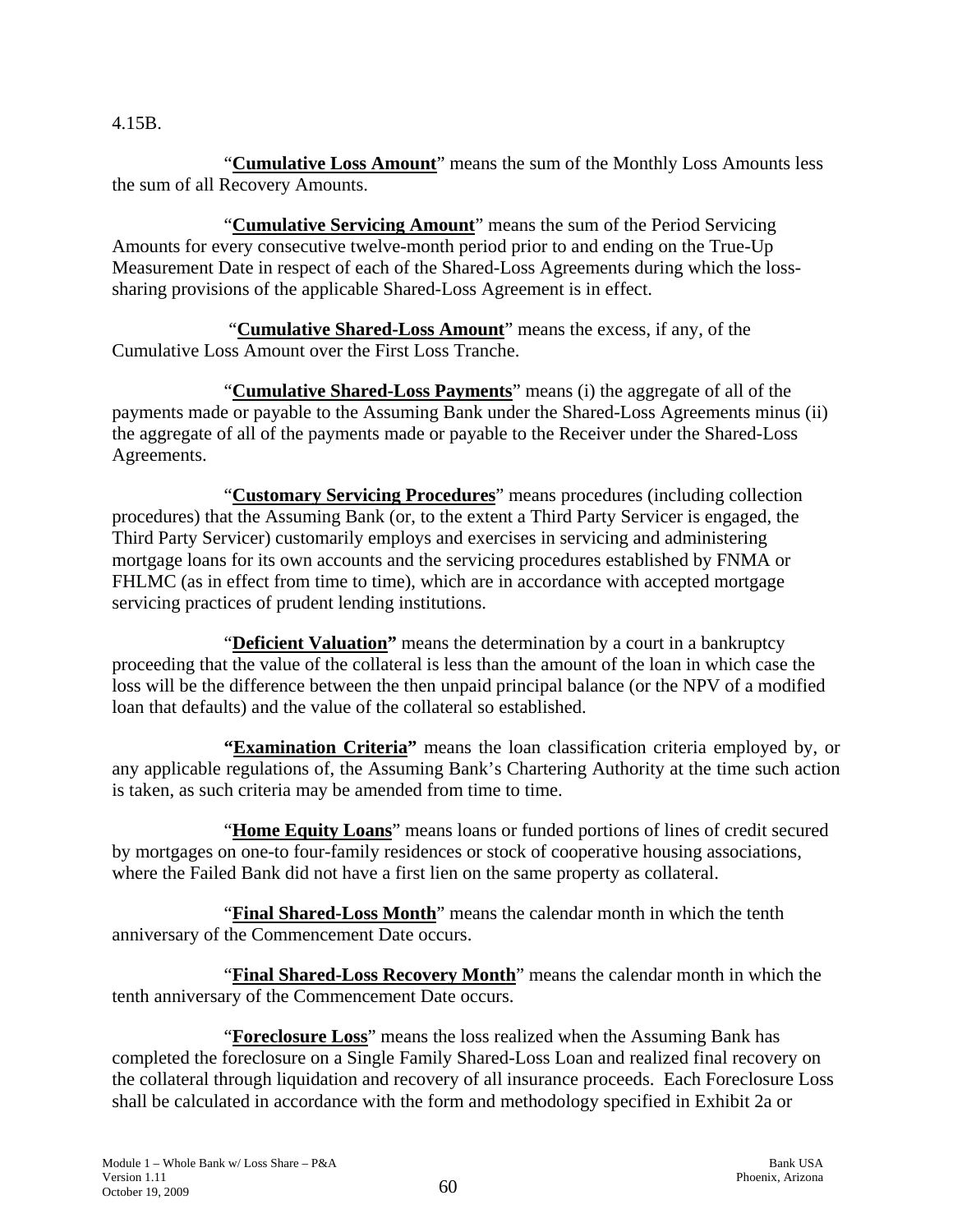Exhibit 2a(1).

"**Investor-Owned Residential Loans**" means Loans, excluding advances made pursuant to Home Equity Loans, that are secured by mortgages on one- to four family residences or stock of cooperative housing associations that are not owner-occupied. These loans can be treated as Restructured Loans on a commercially reasonable basis and can be a restructured under terms separate from the Exhibit 5 standards. Please refer to Exhibit 2b for guidance in Calculation of Loss for Restructured Loans.

"**Loss**" means a Foreclosure Loss, Restructuring Loss, Short Sale Loss, Portfolio Loss, Modification Default Loss or Deficient Valuation.

"**Loss Amount**" means the dollar amount of loss incurred and reported on the Monthly Certificate for a Single Family Shared-Loss Loan.

"**Modification Default Loss**" means the loss calculated in Exhibits 2a(1) and 2c(1) for single family loans modified under this part of the agreement that default and result in a foreclosure or short sale.

"**Modification Guidelines"** has the meaning provided in Section 2.1(a) of this Single Family Shared-Loss Agreement.

"**Monthly Certificate**" has the meaning provided in Section 2.1(b) of this Single Family Shared-Loss Agreement.

"**Monthly Loss Amount**" means the sum of all Foreclosure Losses, Restructuring Losses, Short Sale Losses, Portfolio Losses, Modification Default Losses and losses in connection with Deficient Valuations realized by the Assuming Bank for any Shared Loss Month.

"**Monthly Shared-Loss Amount**" means the change in the Cumulative Shared-Loss Amount from the beginning of each month to the end of each month.

"**Neutral Member**" has the meaning provided in Section 2. 1(f)(ii) of this Single Family Shared-Loss Agreement.

"**Period Servicing Amount**" means, for any twelve month period with respect to each of the Shared-Loss Agreements during which the loss-sharing provisions of the applicable Shared-Loss Agreement are in effect, the product of (i) the simple average of the principal amount of Shared-Loss Loans and Shared-Loss Assets (other than the Shared-Loss Securities) (in each case as defined in the Shared-Loss Agreements), as the case may be, at the beginning of such period and at the end of such period times (ii) one percent (1%).

"**Portfolio Loss**" means the loss realized on either (i) a portfolio sale of Single Family Shared-Loss Loans in accordance with the terms of Article IV or (ii) the sale of a loan with the consent of the Receiver as provided in Section 2.7.

"**Recovery Amount**" means, with respect to any period prior to the Termination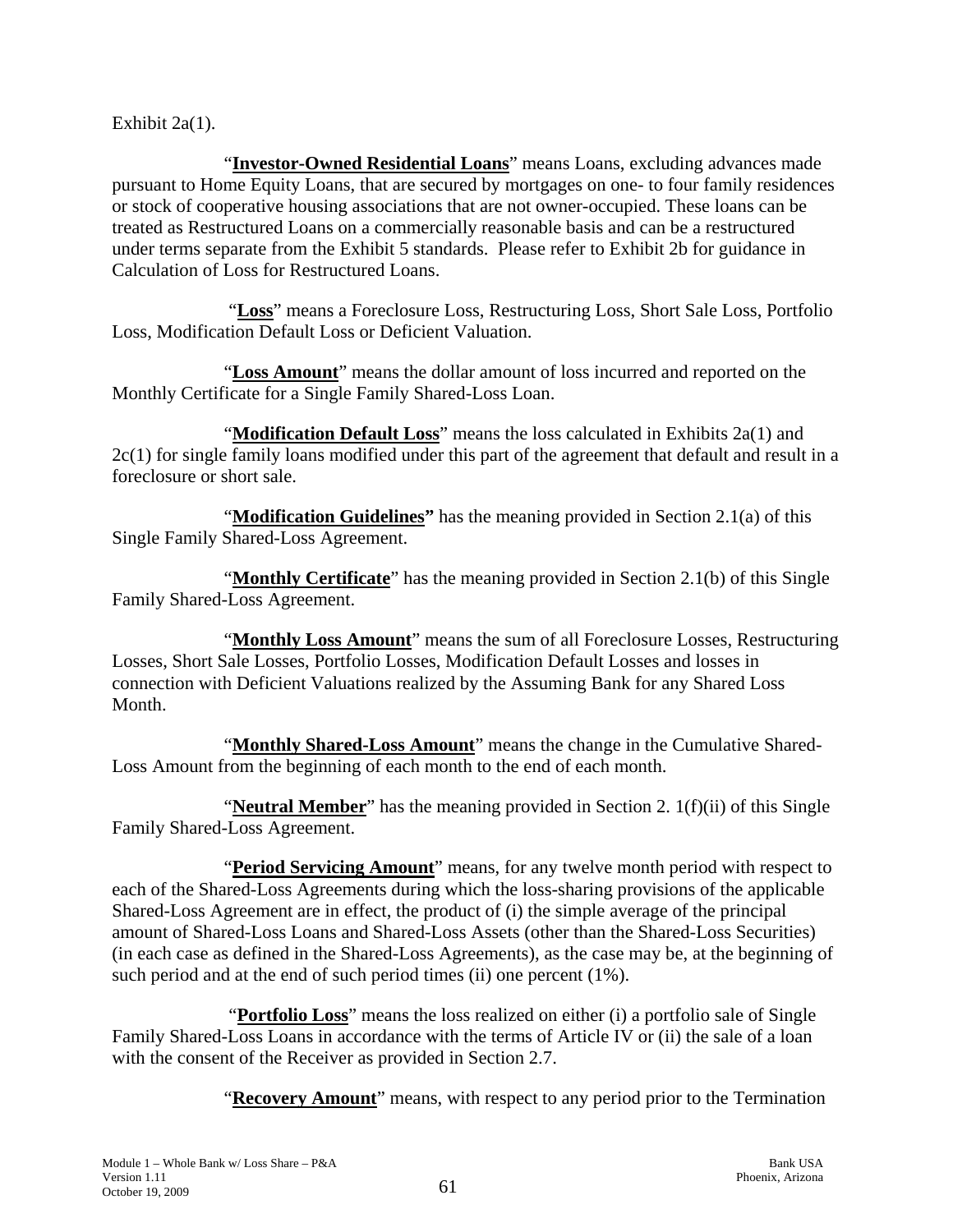Date, the amount of collected funds received by the Assuming Bank that (i) are applicable against a Foreclosure Loss which has previously been paid to the Assuming Bank by the Receiver or (ii) gains realized from a Section 4.1 sale of Single Family Shared-Loss Loans for which the Assuming Bank has previously received a Restructuring Loss payment from the Receiver (iii) or any incentive payments from national programs paid to an investor or borrower on loans that have been modified or otherwise treated (short sale or foreclosure) in accordance with Exhibit 5.

"**Restructuring Loss**" means the loss on a modified or restructured loan measured by the difference between (a) the principal, Accrued Interest, tax and insurance advances, third party or other fees due on a loan prior to the modification or restructuring, and (b) the net present value of estimated cash flows on the modified or restructured loan, discounted at the Then-Current Interest Rate. Each Restructuring Loss shall be calculated in accordance with the form and methodology attached as Exhibit 2b, as applicable.

"**Restructured Loan**" means a Single Family Shared-Loss Loan for which the Assuming Bank has received a Restructuring Loss payment from the Receiver. This applies to owner occupied and investor owned residences.

"**Servicing Officer**" has the meaning provided in Section 2.1(b) of this Single Family Shared-Loss Agreement.

"**Shared Loss Payment Trigger**" means when the sum of the Cumulative Loss Amount under this Single Family Shared-Loss Agreement and the Shared-Loss Amount under the Commercial and Other Assets Shared-Loss Agreement, exceeds the First Loss Tranche. If the First Loss Tranche is zero or a negative number, the Shared Loss Payment Trigger shall be deemed to have been reached upon Bank Closing.

"**Shared-Loss Month**" means each calendar month between the Commencement Date and the last day of the month in which the tenth anniversary of the Commencement Date occurs, provided that, the first Shared-Loss Month shall begin on the Commencement Date and end on the last day of that month.

"**Short-Sale Loss**" means the loss resulting from the Assuming Bank's agreement with the mortgagor to accept a payoff in an amount less than the balance due on the loan (including the costs of any cash incentives to borrower to agree to such sale or to maintain the property pending such sale), further provided, that each Short-Sale Loss shall be calculated in accordance with the form and methodology specified in Exhibit 2c or Exhibit  $2c(1)$ .

"**Single Family Shared-Loss Loans**" means the single family one-to-four residential mortgage loans (whether owned by the Assuming Bank or any Subsidiary) identified on Schedule 4.15A of the Purchase and Assumption Agreement.

"**Stated Threshold**" means total losses under the shared loss agreements in the amount of \$33,000,000.

"**Termination Date**" means the last day of the Final Shared-Loss Recovery Month.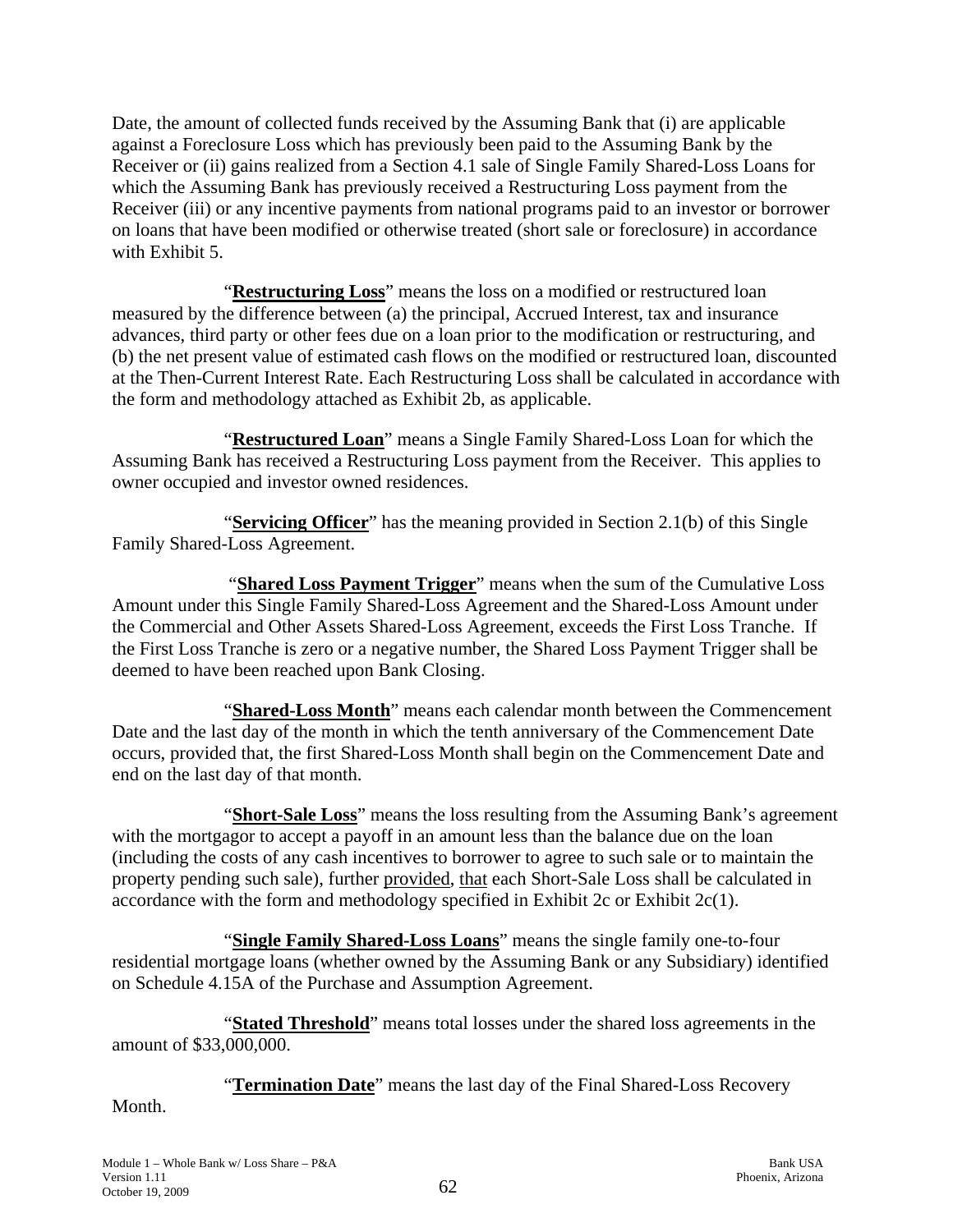"**Then-Current Interest Rate**" means the most recently published Freddie Mac survey rate for 30-year fixed-rate loans.

"**Third Party Servicer**" means any servicer appointed from time to time by the Assuming Bank or any Affiliate of the Assuming Bank to service the Shared-Loss Loans on behalf of the Assuming Bank, the identity of which shall be given to the Receiver prior to or concurrent with the appointment thereof.

# **ARTICLE II -- SHARED-LOSS ARRANGEMENT**

# **2.1 Shared-Loss Arrangement.**

(a) **Loss Mitigation and Consideration of Alternatives**. For each Single Family Shared-Loss Loan in default or for which a default is reasonably foreseeable, the Assuming Bank shall undertake reasonable and customary loss mitigation efforts, in accordance with any of the following programs selected by Assuming Bank in its sole discretion, Exhibit 5 (FDIC Mortgage Loan Modification Program), the United States Treasury's Home Affordable Modification Program Guidelines or any other modification program approved by the United States Treasury Department, the Corporation, the Board of Governors of the Federal Reserve System or any other governmental agency (it being understood that the Assuming Bank can select different programs for the various Single Family Shared-Loss Loans) (such program chosen, the "Modification Guidelines"). After selecting the applicable Modification Guideline for any such Single Family Shared-Loss Loan, the Assuming Bank shall document its consideration of foreclosure, loan restructuring under such Modification Guideline chosen, and short-sale (if short-sale is a viable option) alternatives and shall select the alternative the Assuming Bank believes, based on its estimated calculations, will result in the least Loss. Losses on Home Equity Loans shall be shared under the charge-off policies of the Assuming Bank's Examination Criteria as if they were Single Family Shared-Loss Loans with respect to the calculation of the Stated Threshold. Assuming Bank shall retain its calculations of the estimated loss under each alternative, such calculations to be provided to the Receiver upon request. For the avoidance of doubt and notwithstanding anything herein to the contrary, (i) the Assuming Bank is not required to modify or restructure any Single Family Shared-Loss Loan on more than one occasion and (ii) the Assuming Bank is not required to consider any alternatives with respect to any Shared-Loss Loan in the process of foreclosure as of the Bank Closing and shall be entitled to continue such foreclosure measures and recover the Foreclosure Loss as provided herein, and (iii) the Assuming Bank shall have a transition period of up to 90 days after Bank Closing to implement the Modification Guidelines, during which time, the Assuming Bank may submit claims under such guidelines as may be in place at the Failed Bank.

# (b) **Monthly Certificates**.

Not later than fifteen (15) days after the end of each Shared-Loss Month, beginning with the month in which the Commencement Date occurs and ending in the month in which the tenth anniversary of the Commencement Date occurs, the Assuming Bank shall deliver to the Receiver a certificate, signed by an officer of the Assuming Bank involved in, or responsible for, the administration and servicing of the Single Family Shared-Loss Loans whose name appears on a list of servicing officers furnished by the Assuming Bank to the Receiver, (a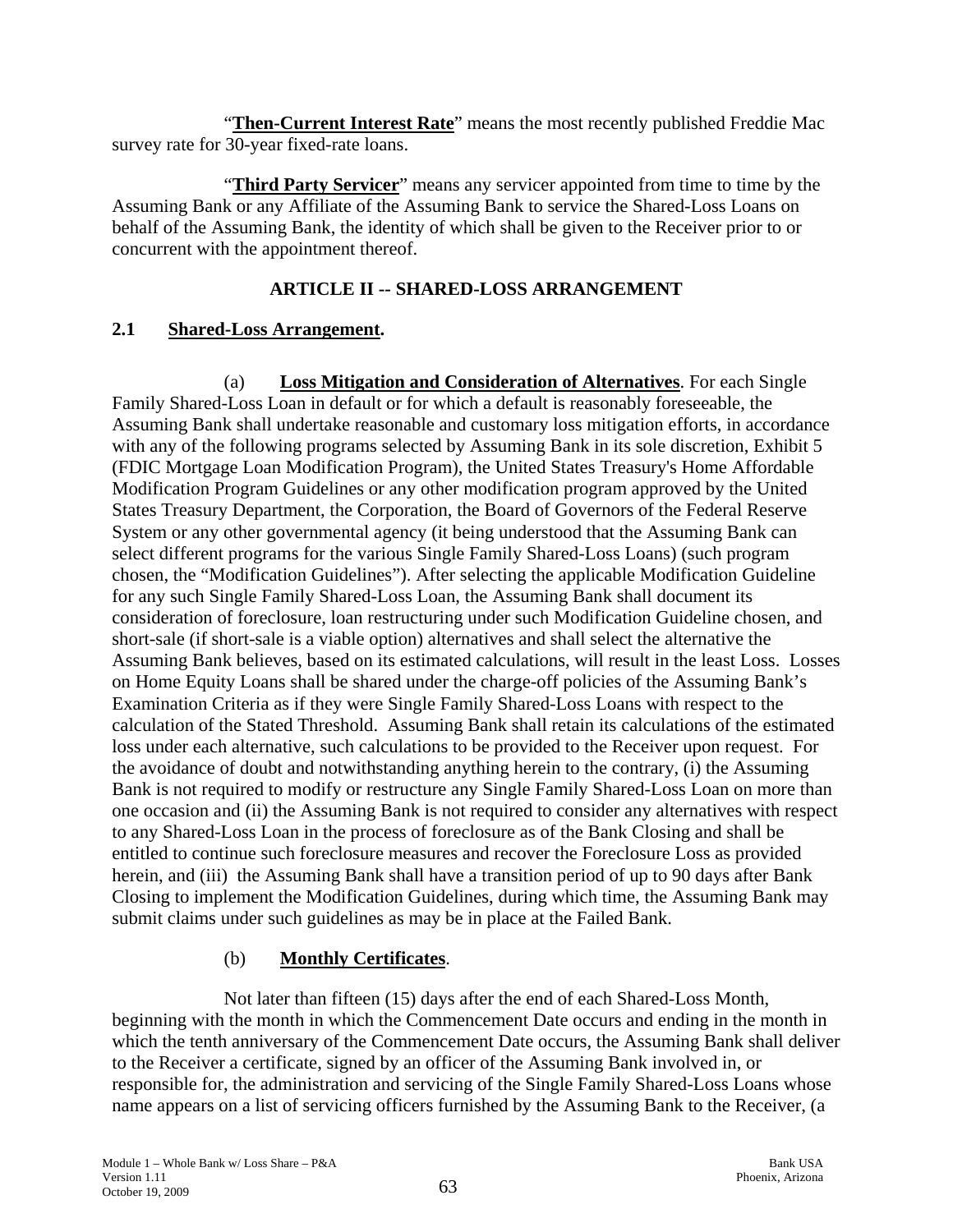"Servicing Officer") setting forth in such form and detail as the Receiver may reasonably specify (a "Monthly Certificate"):

> $(i)$  $(A)$  a schedule substantially in the form of Exhibit 1 listing:

> > (i) each Single Family Shared-Loss Loan for which a Loss Amount (calculated in accordance with the applicable Exhibit) is being claimed, the related Loss Amount for each Single Family Shared-Loss Loan, and the total Monthly Loss Amount for all Single Family Shared-Loss Loans;

(ii) each Single Family Shared-Loss Loan for which a Recovery Amount was received, the Recovery Amount for each Single Family Shared-Loss Loan, and the total Recovery Amount for all Single Family Shared-Loss Loans;

(iii) the total Monthly Loss Amount for all Single Family Shared-Loss Loans minus the total monthly Recovery Amount for all Single Family Shared-Loss Loans;

(iv) the Cumulative Shared-Loss Amount as of the beginning and end of the month;

(v) the Monthly Shared Loss Amount;

(vi) the result obtained in (v) times 80%, or times 95% if the Stated Threshold has been reached, which in either case is the amount to be paid under Section 2.1(d) of this Single Family Shared-Loss Agreement by the Receiver to the Assuming Bank if the amount is a positive number, or by the Assuming Bank to the Receiver if the amount is a negative number;

- $(ii)$  $(B)$  for each of the Single Family Shared-Loss Loans for which a Loss is claimed for that Shared-Loss Month, a schedule showing the calculation of the Loss Amount using the form and methodology shown in Exhibit 2a, Exhibit 2b, or Exhibit 2c, as applicable.
- $(iii)$  $(C)$  For each of the Restructured Loans where a gain or loss is realized in a sale under Section 4.1 or 4.2, a schedule showing the calculation using the form and methodology shown in Exhibit 2d.
- $(iv)$  $(D)$  a portfolio performance and summary schedule substantially in the form shown in Exhibit 3.

(c) **Monthly Data Download**. Not later than fifteen (15) days after the end of each month, beginning with the month in which the Commencement Date occurs and ending with the Final Shared-Loss Recovery Month, Assuming Bank shall provide Receiver: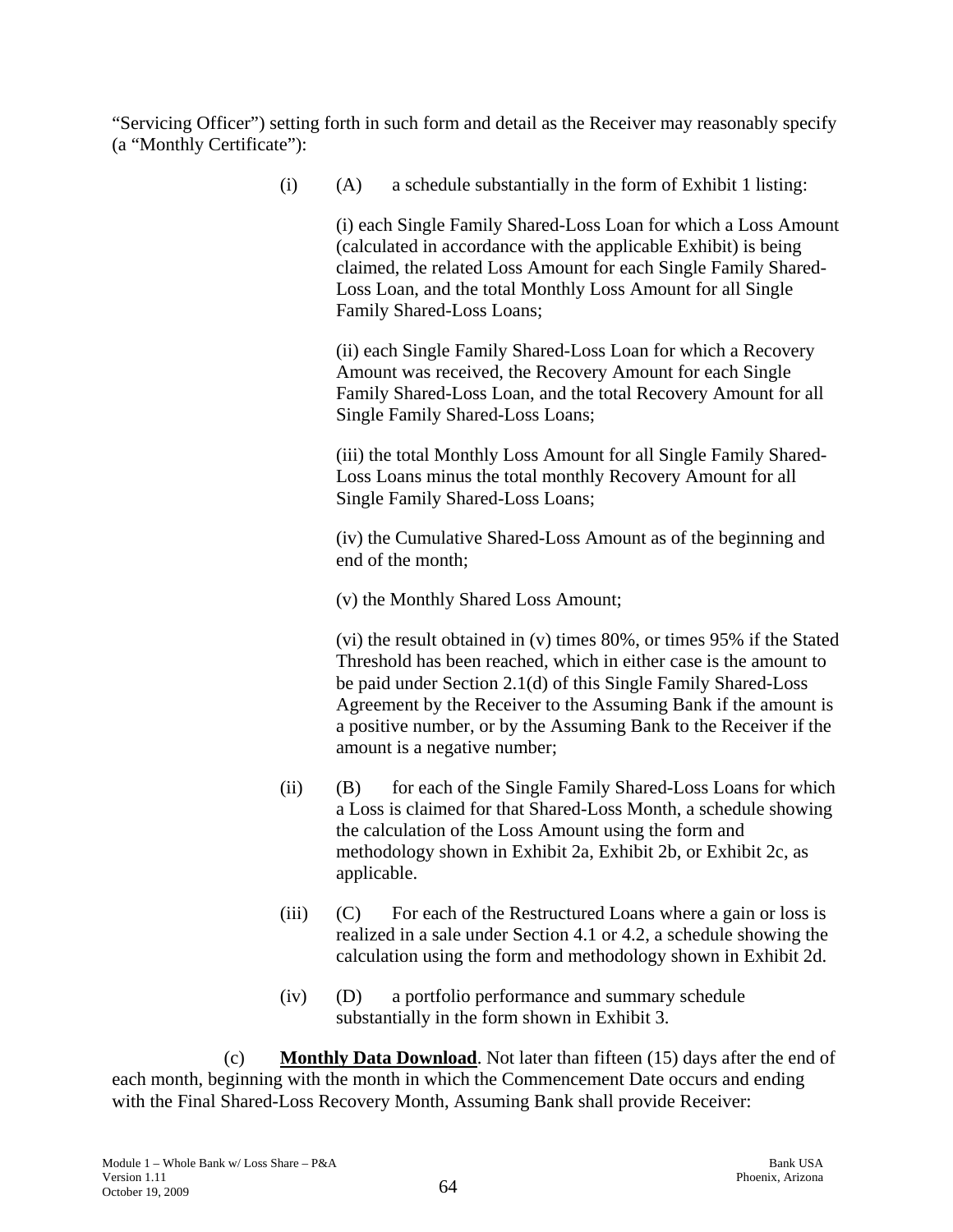- $(v)$  $(i)$  the servicing file in machine-readable format including but not limited to the following fields for each outstanding Single Family Shared-Loss Loan, as applicable:
	- (A) Loan number
	- (B) FICO score
	- (C) Origination date
	- (D) Original principal amount
	- (E) Maturity date
	- (F) Paid-to date
	- (G) Last payment date
	- (H) Loan status (bankruptcy, in foreclosure, etc.)
	- (I) Delinquency counters
	- (J) Current principal balance
	- (K) Current escrow account balance
	- (L) Current Appraisal/BPO value
	- (M) Current Appraisal/BPO date
	- (N) Interest rate
	- (O) Monthly principal and interest payment amount
	- (P) Monthly escrow payment for taxes and insurance
	- (Q) Interest rate type (fixed or adjustable)
	- (R) If adjustable: index, margin, next interest rate reset date
	- (S) Payment/Interest rate cap and/or floor
	- (T) Underwriting type (Full doc, Alt Doc, No Doc)
	- (U) Lien type  $(1<sup>st</sup>, 2<sup>nd</sup>)$
	- (V) Amortization type (amortizing or I/O)
	- (W) Property address, including city, state, zip code
	- (X) A code indicating whether the Mortgaged Property is owner occupied
	- (Y) Property type (single-family detached, condominium, duplex, etc.)
- $(vi)$  $(iii)$  An Excel file for ORE held as a result of foreclosure on a Single Family Shared-Loss Loan listing:
	- (A) Foreclosure date
	- (B) Unpaid loan principal balance
	- (C) Appraised value or BPO value, as applicable
	- (D) Projected liquidation date

Notwithstanding the foregoing, the Assuming Bank shall not be required to provide any of the foregoing information to the extent it is unable to do so as a result of the Failed Bank's or Receiver's failure to provide information required to produce the information set forth in this Section 2.1(c); provided, that the Assuming Bank shall, consistent with Customary Servicing Procedures seek to produce any such missing information or improve any inaccurate information previously provided to it.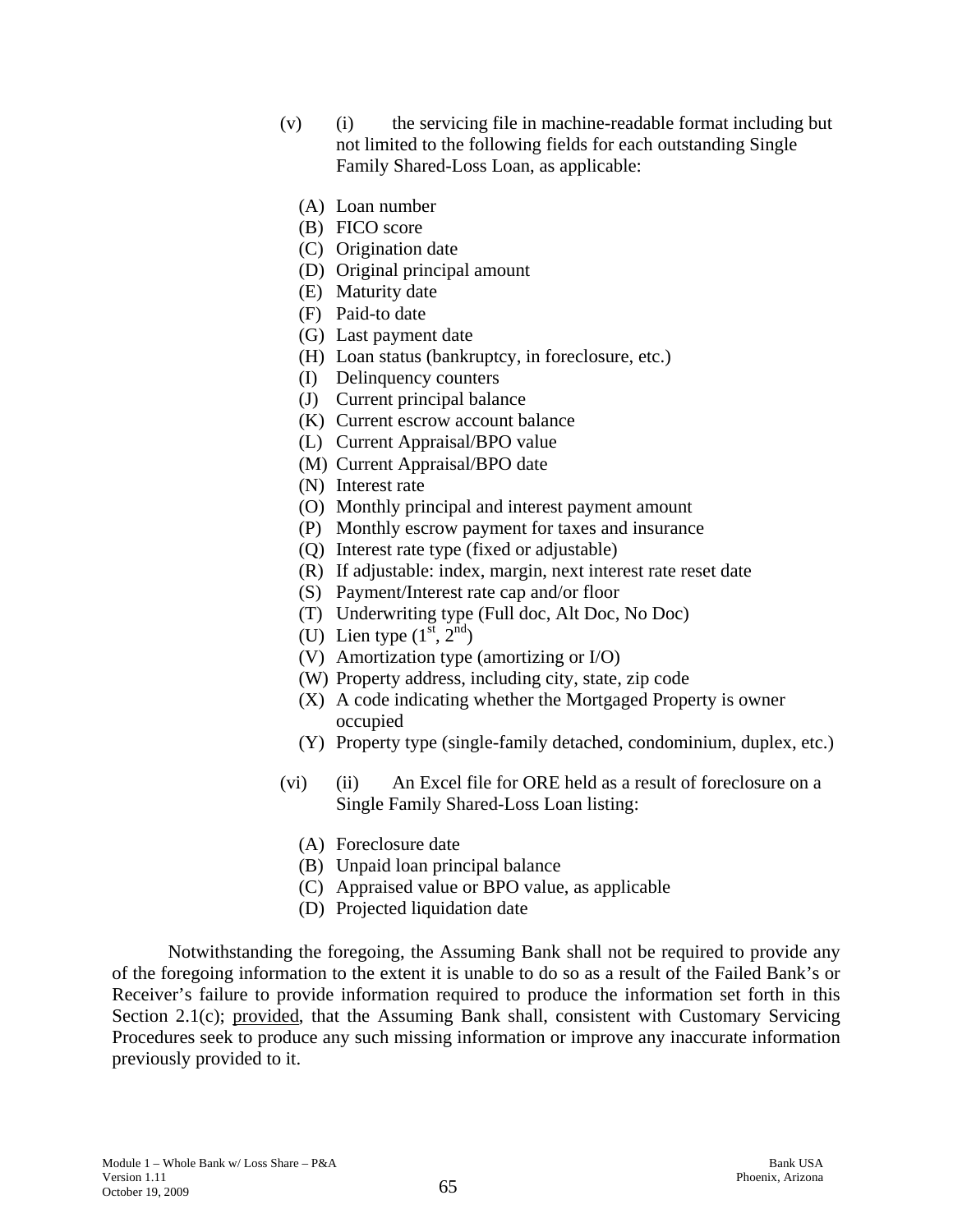# (d) **Payments With Respect to Shared-Loss Assets**.

(i) **Losses Under the Stated Threshold**. After the Shared Loss Payment Trigger is reached, not later than fifteen (15) days after the date on which the Receiver receives the Monthly Certificate, the Receiver shall pay to the Assuming Bank, in immediately available funds, an amount equal to eighty percent (80%) of the Monthly Shared-Loss Amount reported on the Monthly Certificate. If the total Monthly Shared-Loss Amount reported on the Monthly Certificate is a negative number, the Assuming Bank shall pay to the Receiver in immediately available funds eighty percent (80%) of that amount.

(ii) **Losses in Excess of the Stated Threshold**. In the event that the sum of the Cumulative Loss Amount under this Single Family Shared-Loss Agreement and the Stated Loss Amount under the Commercial Shared-Loss Agreement meets or exceeds the Stated Threshold, the loss/recovery sharing percentages set forth herein shall change from 80/20 to 95/5 and thereafter the Receiver shall pay to the Assuming Bank, in immediately available funds, an amount equal to ninety-five percent (95%) of the Monthly Shared-Loss Amount reported on the Monthly Certificate. If the Monthly Shared-Loss Amount reported on the Monthly Certificate is a negative number, the Assuming Bank shall pay to the Receiver in immediately available funds ninety-five percent (95%) of that amount.

(e) **Limitations on Shared-Loss Payment**. The Receiver shall not be required to make any payments pursuant to Section 2.1(d) with respect to any Foreclosure Loss, Restructuring Loss, Short Sale Loss or Portfolio Loss that the Receiver determines, based upon the criteria set forth in this Single Family Shared-Loss Agreement (including the analysis and documentation requirements of Section 2.1(a)) or Customary Servicing Procedures, should not have been effected by the Assuming Bank; provided, however, (x) the Receiver must provide notice to the Assuming Bank detailing the grounds for not making such payment, (y) the Receiver must provide the Assuming Bank with a reasonable opportunity to cure any such deficiency and (z) (1) to the extent curable, if cured, the Receiver shall make payment with respect to the properly effected Loss, and (2) to the extent not curable, notwithstanding the foregoing, the Receiver shall make a payment as to all Losses (or portion of Losses) that were effected which would have been payable as a Loss if the Assuming Bank had properly effected such Loss. In the event that the Receiver does not make any payment with respect to Losses claimed pursuant to Section 2.1(d), the Receiver and Assuming Bank shall, upon final resolution, make the necessary adjustments to the Monthly Shared-Loss Amount for that Monthly Certificate and the payment pursuant to Section 2.1(d) above shall be adjusted accordingly.

(f) **Payments by Wire-Transfer**. All payments under this Single Family Shared-Loss Agreement shall be made by wire-transfer in accordance with the wire-transfer instructions on Exhibit 4.

 (g) **Payment in the Event Losses Fail to Reach Expected Level**. On the date that is 45 days following the last day (such day, the "True-Up Measurement Date") of the calendar month in which the tenth anniversary of the calendar day following the Bank Closing occurs, the Assuming Bank shall pay to the Receiver fifty percent (50%) of the excess, if any, of  $(i)$  twenty percent (20%) of the Stated Threshold less  $(ii)$  the sum of  $(A)$  twenty-five percent (25%) of the asset premium (discount) plus (B) twenty-five percent (25%) of the Cumulative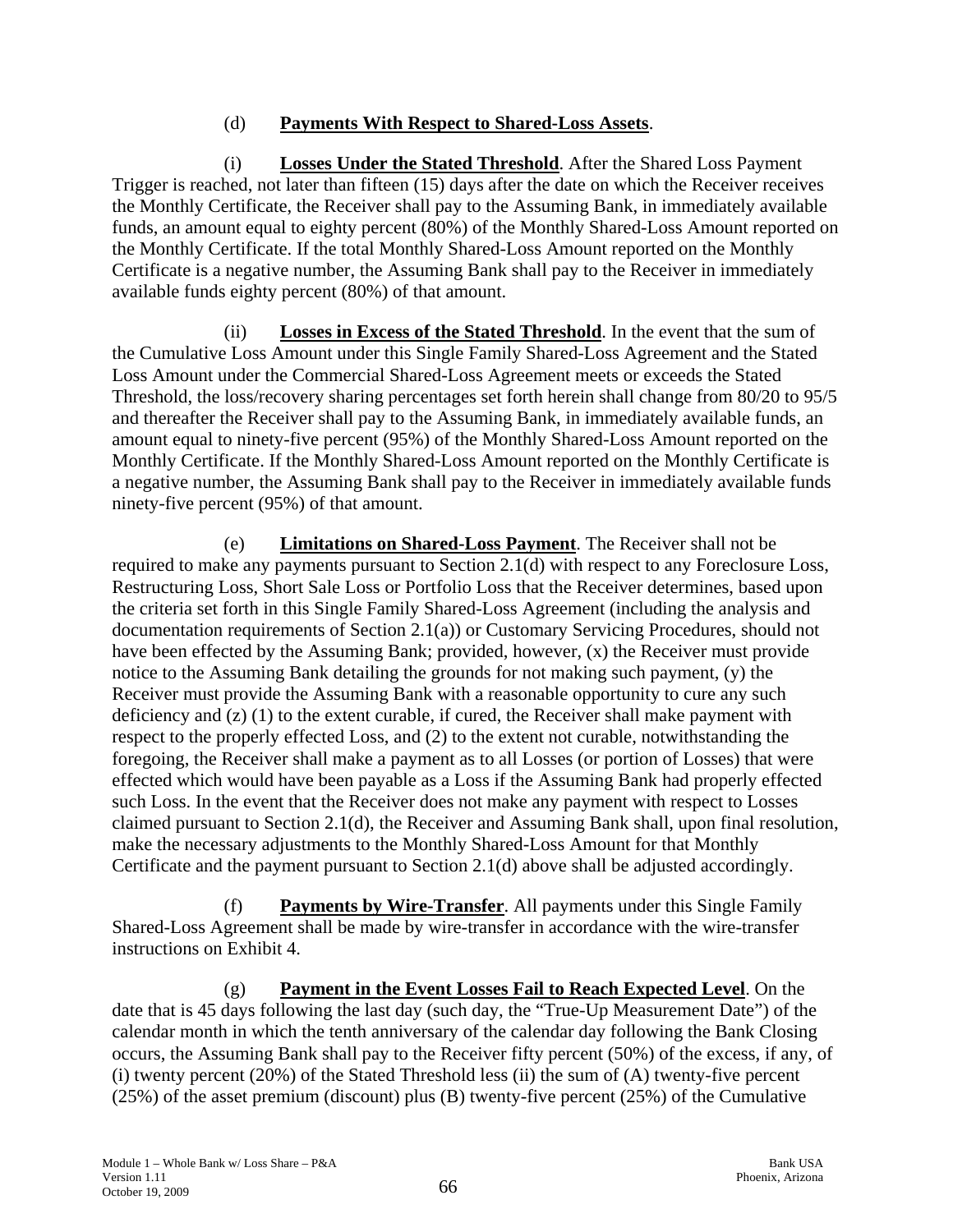Shared-Loss Payments plus (C) the Cumulative Servicing Amount. The Assuming Bank shall deliver to the Receiver not later than 30 days following the True-Up Measurement Date, a schedule, signed by an officer of the Assuming Bank, setting forth in reasonable detail the calculation of the Cumulative Shared-Loss Payments and the Cumulative Servicing Amount.

# **2.2 Auditor Report; Right to Audit.**

(a) Within ninety (90) days after the end of each fiscal year during which the Receiver makes any payment to the Assuming Bank under this Single Family Shared-Loss Agreement, the Assuming Bank shall deliver to the Corporation and to the Receiver a report signed by its independent public accountants stating that they have reviewed the terms of this Single Family Shared-Loss Agreement and that, in the course of their annual audit of the Assuming Bank's books and records, nothing has come to their attention suggesting that any computations required to be made by the Assuming Bank during such year pursuant to this Article II were not made by the Assuming Bank in accordance herewith. In the event that the Assuming Bank cannot comply with the preceding sentence, it shall promptly submit to the Receiver corrected computations together with a report signed by its independent public accountants stating that, after giving effect to such corrected computations, nothing has come to their attention suggesting that any computations required to be made by the Assuming Bank during such year pursuant to this Article II were not made by the Assuming Bank in accordance herewith. In such event, the Assuming Bank and the Receiver shall make all such accounting adjustments and payments as may be necessary to give effect to each correction reflected in such corrected computations, retroactive to the date on which the corresponding incorrect computation was made. It is the intention of this provision to align the timing of the audit required under this Single-Family Shared-Loss Agreement with the examination audit required pursuant to 12 CFR Section 363.

(b) The Receiver or the FDIC in its corporate capacity ("Corporation") may perform an audit or audits to determine the Assuming Bank's compliance with the provisions of this Single Family Shared-Loss Agreement, including this Article II, by providing not less than ten (10) Business Days' prior written notice. Assuming Bank shall provide access to pertinent records and proximate working space in Assuming Bank's facilities. The scope and duration of any such audit shall be within the reasonable discretion of the Receiver or the Corporation, but shall in no event be administered in a manner that unreasonably interferes with the operation of the Assuming Bank's business. The Receiver or the Corporation, as the case may be, shall bear the expense of any such audit. In the event that any corrections are necessary as a result of such an audit or audits, the Assuming Bank and the Receiver shall make such accounting adjustments and payments as may be necessary to give retroactive effect to such corrections.

**2.3 Withholdings**. Notwithstanding any other provision in this Article II, the Receiver, upon the direction of the Director (or designee) of the Federal Deposit Insurance Corporation's Division of Resolutions and Receiverships, may withhold payment for any amounts included in a Monthly Certificate delivered pursuant to Section 2.1, if in its good faith and reasonable judgment there is a reasonable basis under the requirements of this Single Family Shared-Loss Agreement for denying the eligibility of an item for which reimbursement or payment is sought under such Section. In such event, the Receiver shall provide a written notice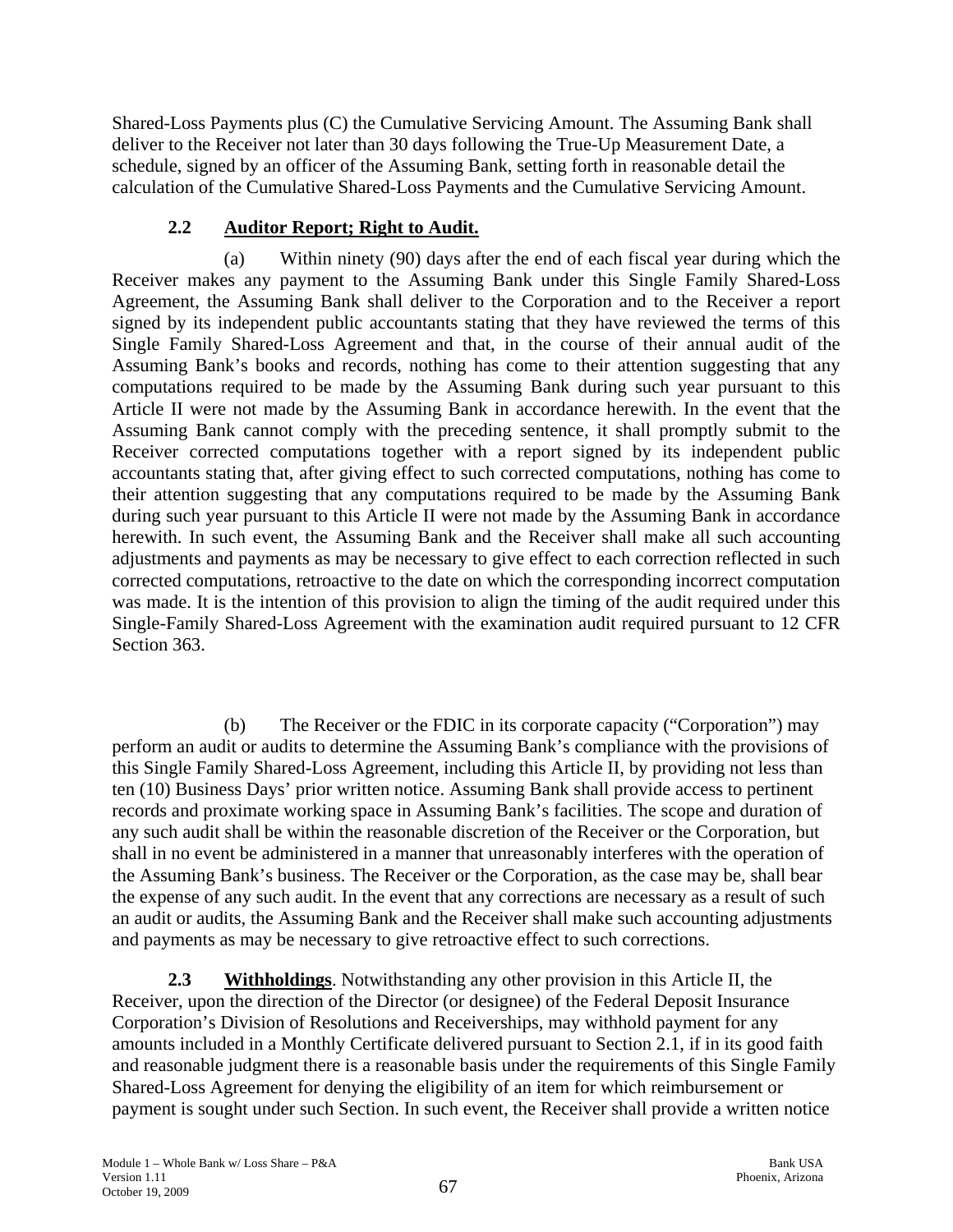to the Assuming Bank detailing the grounds for withholding such payment. At such time as the Assuming Bank demonstrates to the satisfaction of the Receiver, in its reasonable judgment, that the grounds for such withholding of payment, or portion of payment, no longer exist or have been cured, then the Receiver shall pay the Assuming Bank the amount withheld which the Receiver determines is eligible for payment, within fifteen (15) Business Days.

**2.4 Books and Records**. The Assuming Bank shall at all times during the term of this Single Family Shared-Loss Agreement keep books and records sufficient to ensure and document compliance with the terms of this Single Family Shared-Loss Agreement, including but not limited to (a) documentation of alternatives considered with respect to defaulted loans or loans for which default is reasonably foreseeable, (b) documentation showing the calculation of loss for claims submitted to the Receiver, (c) retention of documents that support each line item on the loss claim forms, and (d) documentation with respect to the Recovery Amount on loans for which the Receiver has made a loss-share payment

**2.5 Information**. The Assuming Bank shall promptly provide to the Receiver such other information, including but not limited to, financial statements, computations, and bank policies and procedures, relating to the performance of the provisions of this Single Family Shared-Loss Agreement, as the Receiver may reasonably request from time to time.

**2.6 Tax Ruling**. The Assuming Bank shall not at any time, without the Receiver's prior written consent, seek a private letter ruling or other determination from the Internal Revenue Service or otherwise seek to qualify for any special tax treatment or benefits associated with any payments made by the Receiver pursuant to this Single Family Shared-Loss Agreement.

**2.7 Sale of Single Family Shared-Loss Loans**. The Receiver shall be relieved of its obligations with respect to a Single Family Shared-Loss Loan upon payment of a Foreclosure Loss amount or a Short Sale Loss amount with respect to such Single Family Shared-Loss Loan or upon the sale of a Single Family Shared-Loss Loan by Assuming Bank to a person or entity that is not an Affiliate; provided, however, that if the Receiver consents to the sale of any such Single Family Shared-Loss Loan, any loss on such sale shall be a Portfolio Loss. The Assuming Bank shall provide the Receiver with timely notice of any such sale. Notwithstanding the foregoing, a sale of the Single Family Shared-Loss Loan, for purposes of this Section 2.7, shall not be deemed to have occurred as the result of (i) any change in the ownership or control of Assuming Bank or the transfer of any or all of the Single Family Shared-Loss Loan(s) to any Affiliate of Assuming Bank, (ii) a merger by Assuming Bank with or into any other entity, or (iii) a sale by Assuming Bank of all or substantially all of its assets.

# **ARTICLE III - RULES REGARDING THE ADMINISTRATION OF SINGLE FAMILY SHARED-LOSS LOANS**

**3.1 Agreement with Respect to Administration**. The Assuming Bank shall (and shall cause any of its Affiliates to which the Assuming Bank transfers any Single Family Shared-Loss Loans to) manage, administer, and collect the Single Family Shared-Loss Loans while owned by the Assuming Bank or any Affiliate thereof during the term of this Single Family Shared-Loss Agreement in accordance with the rules set forth in this Article III. The Assuming Bank shall be responsible to the Receiver in the performance of its duties hereunder and shall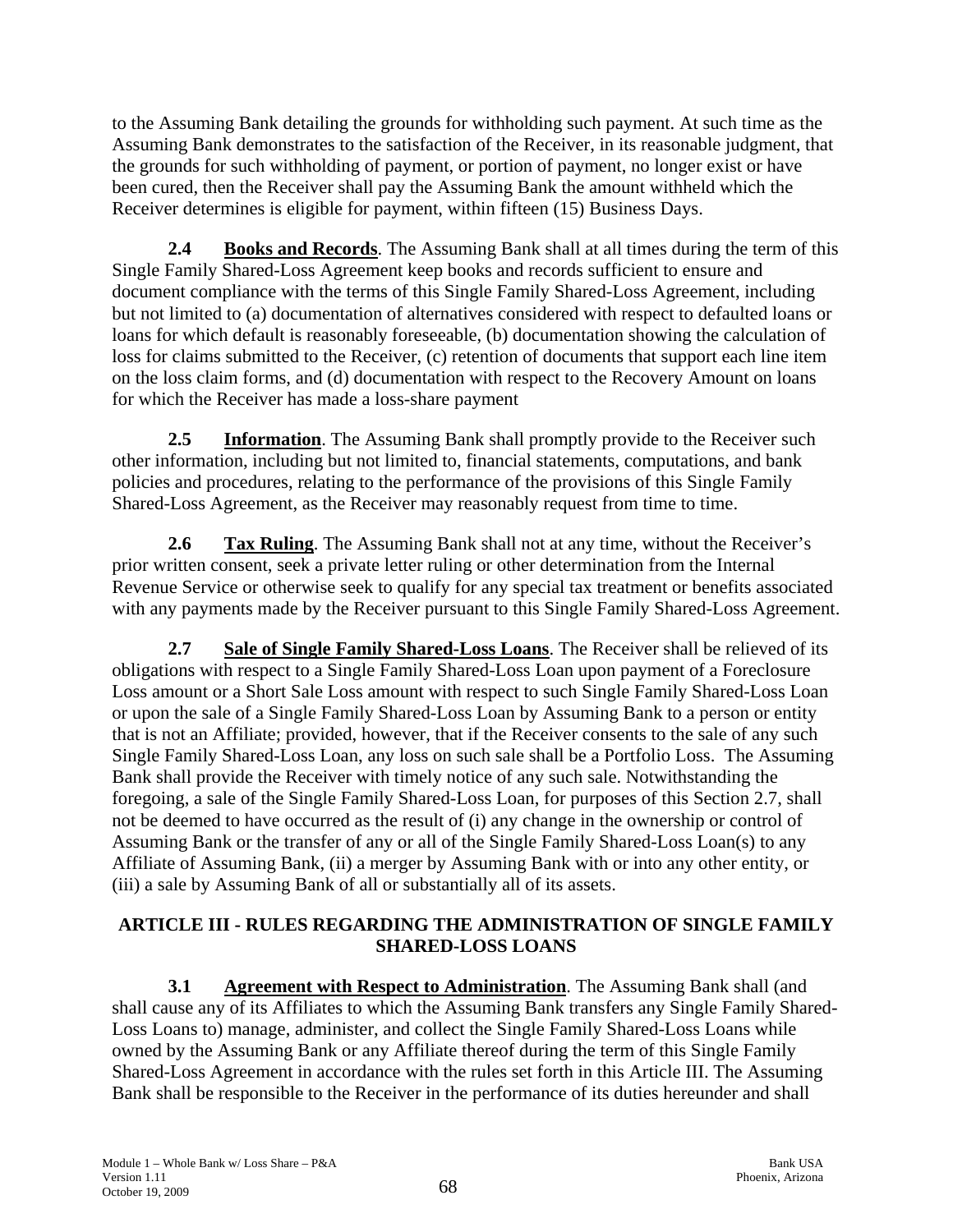provide to the Receiver such reports as the Receiver reasonably deems advisable, including but not limited to the reports required by Sections 2.1, 2.2 and 3.3 hereof, and shall permit the Receiver to monitor the Assuming Bank's performance of its duties hereunder.

**3.2 Duties of the Assuming Bank**. (a) In performance of its duties under this Article III, the Assuming Bank shall:

(i) manage and administer each Single Family Shared-Loss Loan in accordance with Assuming Bank's usual and prudent business and banking practices and Customary Servicing Procedures;

(ii) exercise its best business judgment in managing, administering and collecting amounts owed on the Single Family Shared-Loss Loans;

(iii) use commercially reasonable efforts to maximize Recoveries with respect to Losses on Single Family Shared-Loss Loans without regard to the effect of maximizing collections on assets held by the Assuming Bank or any of its Affiliates that are not Single Family Shared-Loss Loans;

(iv) retain sufficient staff (in Assuming Bank's discretion) to perform its duties hereunder; and

(v) other than as provided in Section 2.1(a), comply with the terms of the Modification Guidelines for any Single Family Shared-Loss Loans meeting the requirements set forth therein. For the avoidance of doubt, the Assuming Bank may propose exceptions to Exhibit 5 (the FDIC Loan Modification Program) for a group of Loans with similar characteristics, with the objectives of (1) minimizing the loss to the Assuming Bank and the FDIC and (2) maximizing the opportunity for qualified homeowners to remain in their homes with affordable mortgage payments.

(b) Any transaction with or between any Affiliate of the Assuming Bank with respect to any Single Family Shared-Loss Loan including, without limitation, the execution of any contract pursuant to which any Affiliate of the Assuming Bank will manage, administer or collect any of the Single Family Shared-Loss Loans will be provided to FDIC for informational purposes and if such transaction is not entered into on an arm's length basis on commercially reasonable terms such transaction shall be subject to the prior written approval of the Receiver.

**3.3 Shared-Loss Asset Records and Reports**. The Assuming Bank shall establish and maintain such records as may be appropriate to account for the Single Family Shared-Loss Loans in such form and detail as the Receiver may reasonably require, and to enable the Assuming Bank to prepare and deliver to the Receiver such reports as the Receiver may from time to time request regarding the Single Family Shared-Loss Loans and the Monthly Certificates required by Section 2.1 of this Single Family Shared-Loss Agreement.

# **3.4 Related Loans**.

(a) Assuming Bank shall use its best efforts to determine which loans are "Related Loans", as hereinafter defined. The Assuming Bank shall not manage, administer or collect any "Related Loan" in any manner that would have the effect of increasing the amount of any collections with respect to the Related Loan to the detriment of the Single Family Shared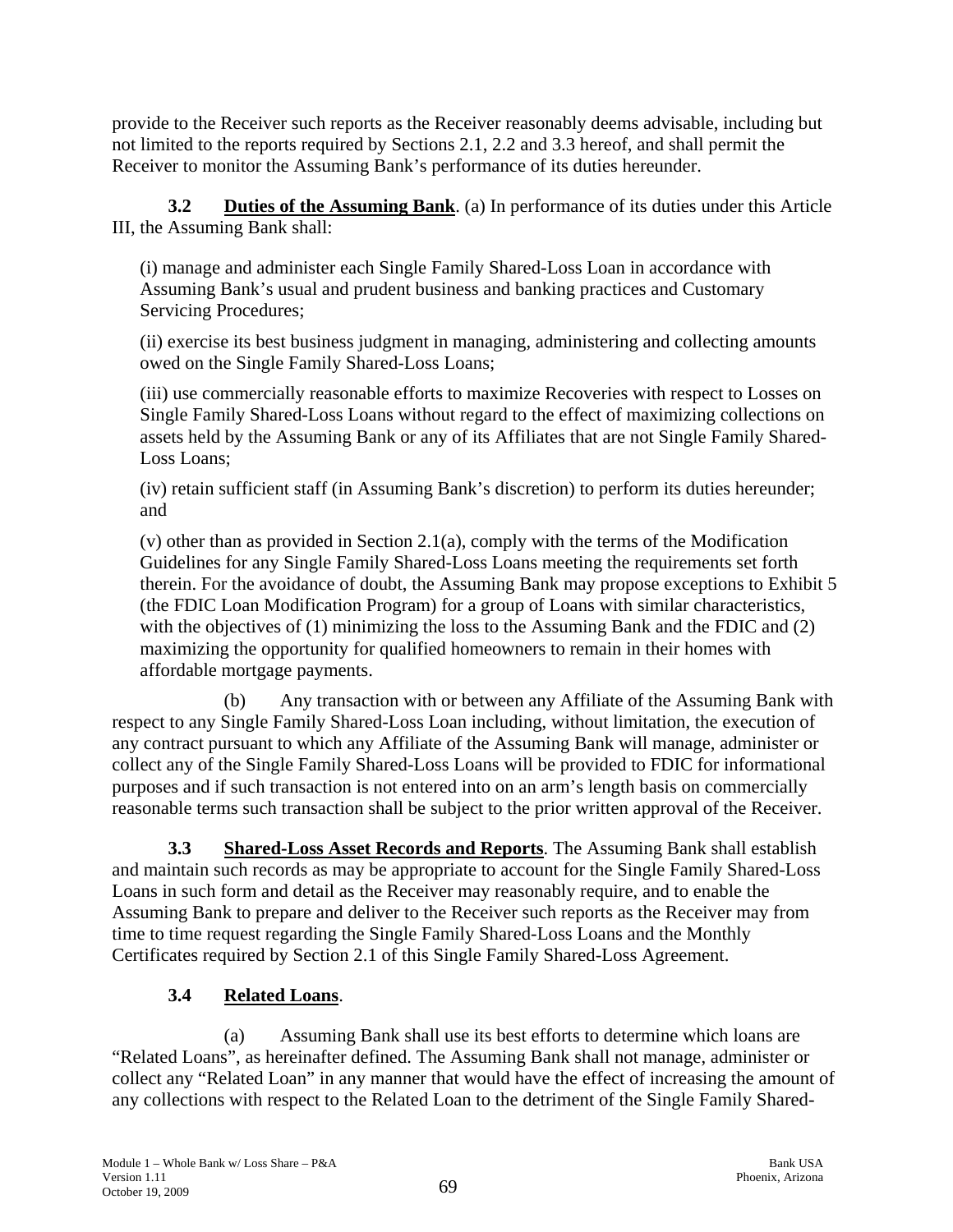Loss Loan to which such loan is related. A "Related Loan" means any loan or extension of credit held by the Assuming Bank at any time on or prior to the end of the Final Shared-Loss Month that is made to an Obligor of a Single Family Shared-Loss Loan.

(b) The Assuming Bank shall prepare and deliver to the Receiver with the Monthly Certificates for the calendar months ending June 30 and December 31, a schedule of all Related Loans on the Accounting Records of the Assuming Bank as of the end of each such semi-annual period.

**3.5 Legal Action; Utilization of Special Receivership Powers**. The Assuming Bank shall notify the Receiver in writing (such notice to be given in accordance with Article V below and to include all relevant details) prior to utilizing in any legal action any special legal power or right which the Assuming Bank derives as a result of having acquired an asset from the Receiver, and the Assuming Bank shall not utilize any such power unless the Receiver shall have consented in writing to the proposed usage. The Receiver shall have the right to direct such proposed usage by the Assuming Bank and the Assuming Bank shall comply in all respects with such direction. Upon request of the Receiver, the Assuming Bank will advise the Receiver as to the status of any such legal action. The Assuming Bank shall immediately notify the Receiver of any judgment in litigation involving any of the aforesaid special powers or rights.

**3.6 Third Party Servicer**. The Assuming Bank may perform any of its obligations and/or exercise any of its rights under this Single Family Shared-Loss Agreement through or by one or more Third Party Servicers, who may take actions and make expenditures as if any such Third Party Servicer was the Assuming Bank hereunder (and, for the avoidance of doubt, such expenses incurred by any such Third Party Servicer on behalf of the Assuming Bank shall be included in calculating Losses to the extent such expenses would be included in such calculation if the expenses were incurred by Assuming Bank); provided, however, that the use thereof by the Assuming Bank shall not release the Assuming Bank of any obligation or liability hereunder.

# **ARTICLE IV – PORTFOLIO SALE**

**4.1 Assuming Bank Portfolio Sales of Remaining Single Family Shared-Loss Loans**. The Assuming Bank shall have the right with the concurrence of the Receiver to liquidate for cash consideration, from time to time in one or more transactions, all or a portion of Single Family Shared-Loss Loans held by the Assuming Bank at any time prior to the Termination Date ("Portfolio Sales"). If the Assuming Bank exercises its option under this Section 4.1, it must give thirty (30) days notice in writing to the Receiver setting forth the details and schedule for the Portfolio Sale which shall be conducted by means of sealed bid sales to third parties, not including any of the Assuming Bank's affiliates, contractors, or any affiliates of the Assuming Bank's contractors. Sales of Restructured Loans shall be sold in a separate pool from Single Family Shared-Loss Loans not restructured. The Receiver's review of the Assuming Bank's proposed Portfolio Sale will be considered in a timely fashion and approval will not be unreasonably withheld, delayed or conditioned.

# **4.2 Assuming Bank's Liquidation of Remaining Single Family Shared-Loss**

**Loans**. In the event that the Assuming Bank does not conduct a Portfolio Sale pursuant to Section 4.1, the Receiver shall have the right, exercisable in its sole and absolute discretion, to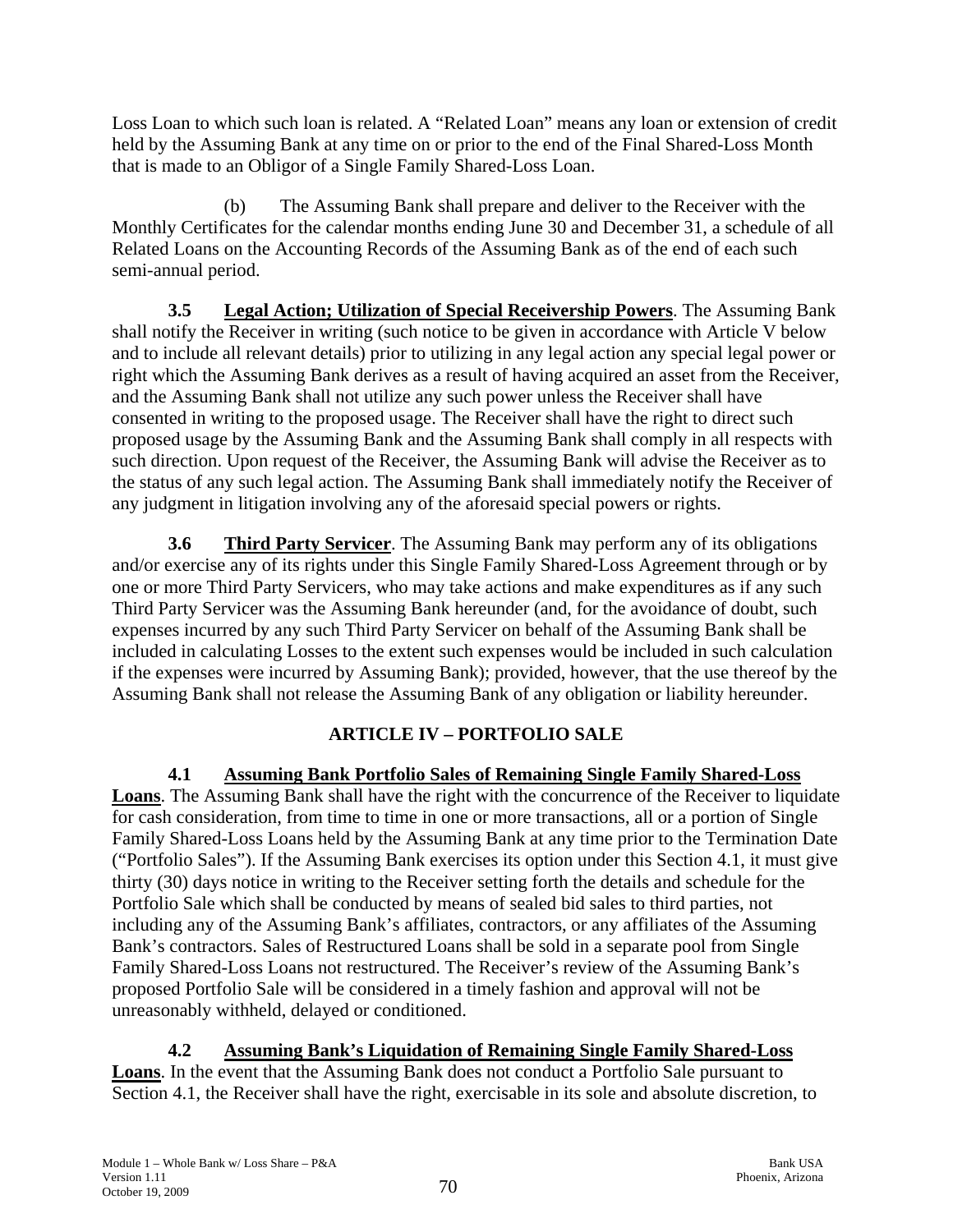require the Assuming Bank to liquidate for cash consideration, any Single Family Shared-Loss Loans held by the Assuming Bank at any time after the date that is six months prior to the Termination Date. If the Receiver exercises its option under this Section 4.2, it must give notice in writing to the Assuming Bank, setting forth the time period within which the Assuming Bank shall be required to liquidate the Single Family Shared-Loss Loans. The Assuming Bank will comply with the Receiver's notice and must liquidate the Single Family Shared-Loss Loans as soon as reasonably practicable by means of sealed bid sales to third parties, not including any of the Assuming Bank's affiliates, contractors, or any affiliates of the Assuming Bank's contractors. The selection of any financial advisor or other third party broker or sales agent retained for the liquidation of the remaining Single Family Shared-Loss Loans pursuant to this Section shall be subject to the prior approval of the Receiver, such approval not to be unreasonably withheld, delayed or conditioned.

**4.3 Calculation of Sale Gain or Loss**. For Single Family Shared-Loss Loans that are not Restructured Loans gain or loss on the sales under Section 4.1 or Section 4.2 will be calculated as the sale price received by the Assuming Bank less the unpaid principal balance of the remaining Single Family Shared-Loss Loans. For any Restructured Loan included in the sale gain or loss on sale will be calculated as (a) the sale price received by the Assuming Bank less (b) the net present value of estimated cash flows on the Restructured Loan that was used in the calculation of the related Restructuring Loss plus (c) Loan principal payments collected by the Assuming Bank from the date the Loan was restructured to the date of sale. (See Exhibit 2d for example calculation).

#### **ARTICLE V -- LOSS-SHARING NOTICES GIVEN TO RECEIVER AND PURCHASER**

All notices, demands and other communications hereunder shall be in writing and shall be delivered by hand, or overnight courier, receipt requested, addressed to the parties as follows:

| If to Receiver, to: | Federal Deposit Insurance Corporation as Receiver<br>for Bank USA<br>Division of Resolutions and Receiverships<br>550 17th Street, N.W.<br>Washington, D.C. 20429<br>Attention: Ralph Malami, Manager, Capital Markets |  |  |
|---------------------|------------------------------------------------------------------------------------------------------------------------------------------------------------------------------------------------------------------------|--|--|
| with a copy to:     | <b>Federal Deposit Insurance Corporation</b><br>as Receiver for Bank USA<br>Room E7056<br>3501 Fairfax Drive, Arlington, VA 2226<br>Attn: Special Issues Unit                                                          |  |  |

With respect to a notice under Section 3.5 of this Single Family Shared-Loss Agreement, copies of such notice shall be sent to: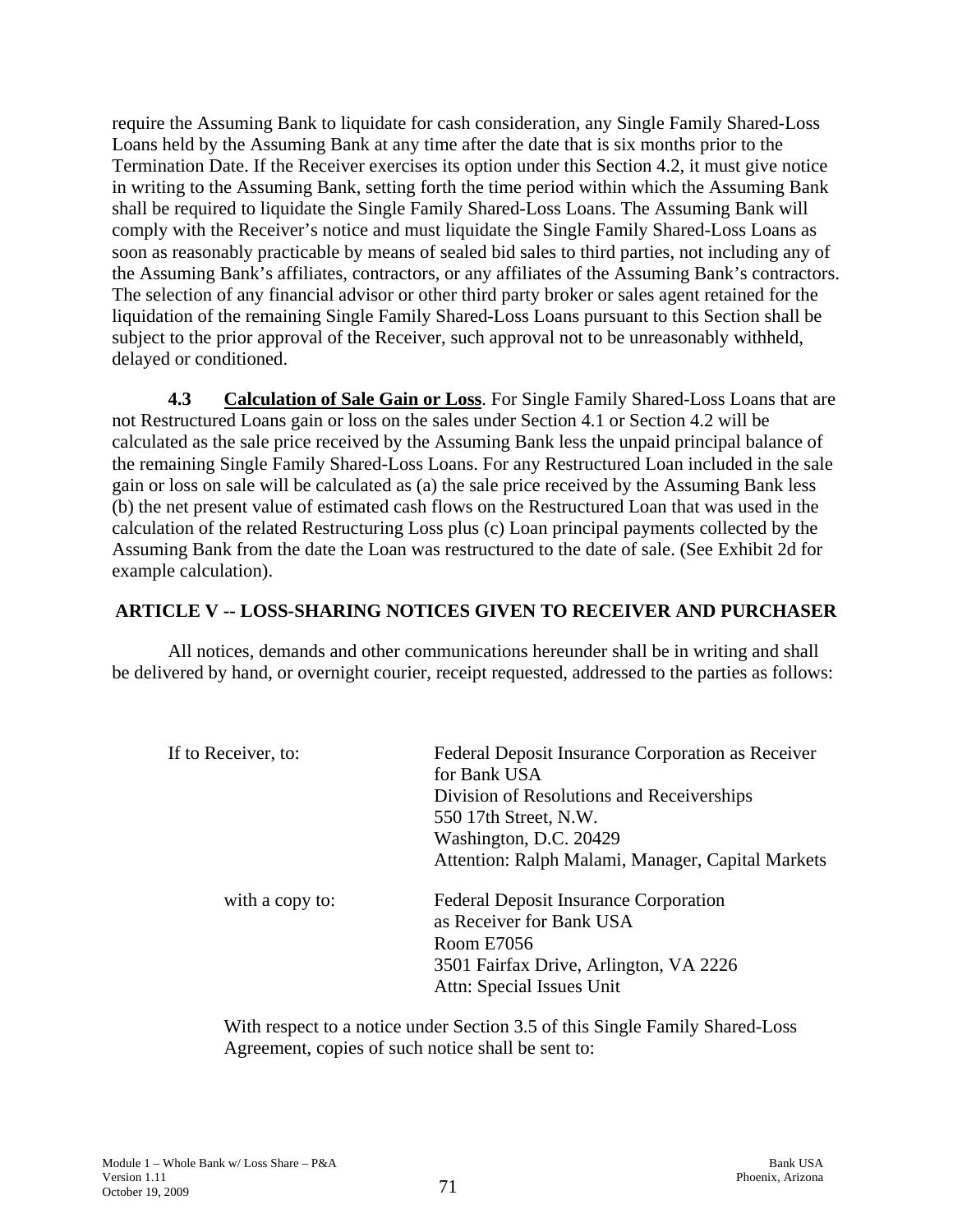Federal Deposit Insurance Corporation Legal Division

40 Pacifica, Irvine, CA 92618

#### If to Assuming Bank, to:

U.S. Bank National Association U.S. Bancorp Center BC-MN-H21N 800 Nicollet Mall Minneapolis, Minnesota 55402-4302

Attention: Daniel Good, Vice President

with a copy to: Terrance Dolan, Executive Vice President and Controller

Such Persons and addresses may be changed from time to time by notice given pursuant to the provisions of this Article V. Any notice, demand or other communication delivered pursuant to the provisions of this Article V shall be deemed to have been given on the date actually received.

## **ARTICLE VI -- MISCELLANEOUS**

**6.1. Expenses**. Except as otherwise expressly provided herein, all costs and expenses incurred by or on behalf of a party hereto in connection with this Single Family Shared-Loss Agreement shall be borne by such party whether or not the transactions contemplated herein shall be consummated.

**6.2 Successors and Assigns; Specific Performance.** All terms and provisions of this Single Family Shared-Loss Agreement shall be binding upon and shall inure to the benefit of the parties hereto only; provided, however, that, Receiver may assign or otherwise transfer this Single Family Shared-Loss Agreement (in whole or in part) to the Federal Deposit Insurance Corporation in its corporate capacity without the consent of Assuming Bank. Notwithstanding anything to the contrary contained in this Single Family Shared-Loss Agreement, except as is expressly permitted in this Section 6.2, Assuming Bank may not assign or otherwise transfer this Single Family Shared-Loss Agreement (in whole or in part) without the prior written consent of the Receiver, which consent may be granted or withheld by the Receiver in its sole discretion, and any attempted assignment or transfer in violation of this provision shall be void *ab initio.*  For the avoidance of doubt, a merger or consolidation of the Assuming Bank with and into another financial institution, the sale of all or substantially all of the assets of the Assuming Bank to another financial institution constitutes the transfer of this Single Family Shared-Loss Agreement which requires the consent of the Receiver; and for a period of thirty-six (36) months after Bank Closing, a merger or consolidation shall also include the sale by any individual shareholder, or shareholders acting in concert, of more than 9% of the outstanding shares of the Assuming Bank, or of its holding company, or of any subsidiary holding Shared-Loss Assets, or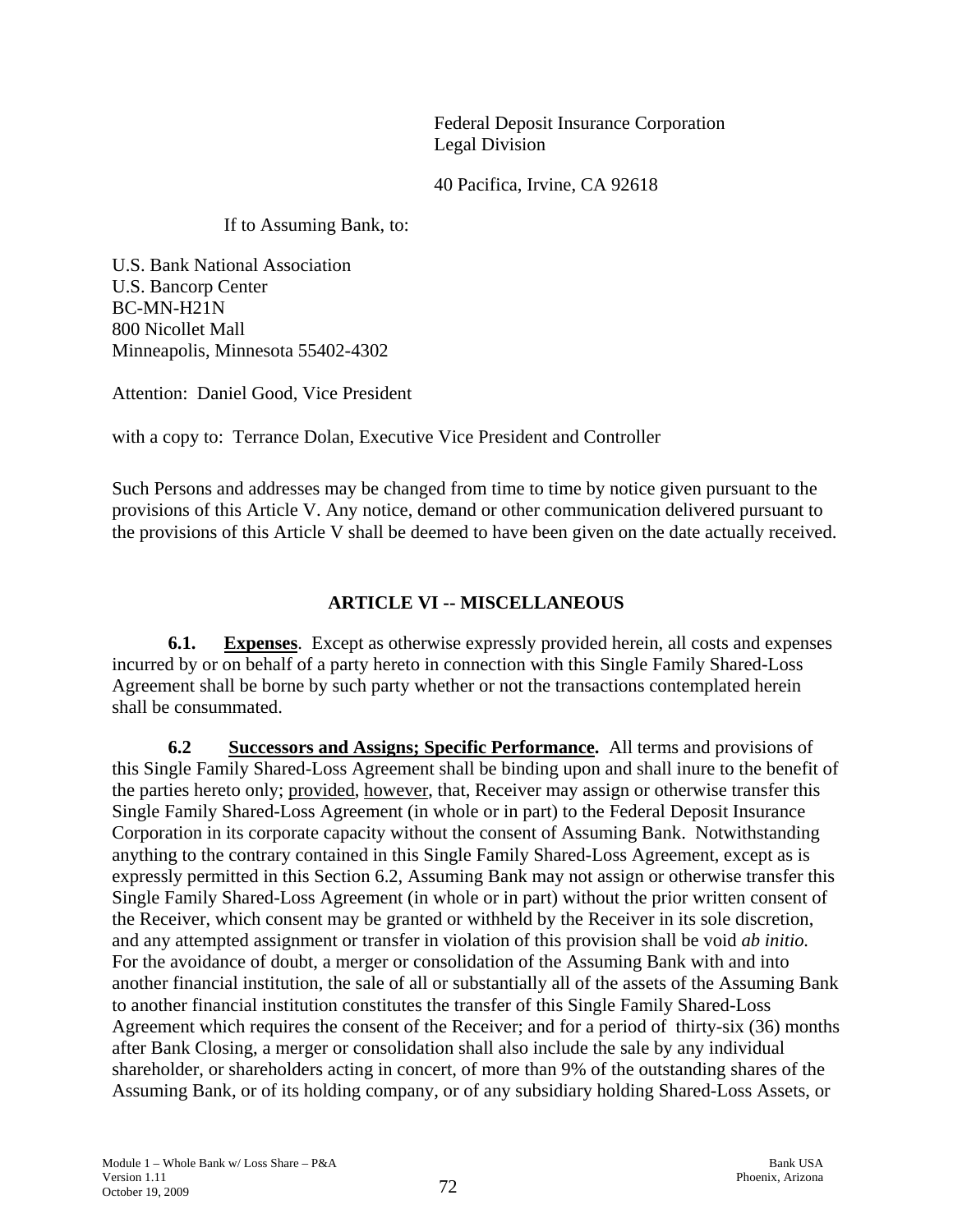the sale of shares by the Assuming Bank or its holding company or any subsidiary holding Shared-Loss Assets, in a public or private offering, that increases the number of shares outstanding by more than 9%, constitutes the transfer of this Single Family Shared-Loss Agreement which requires the consent of the Receiver. However, no Loss shall be recognized as a result of any accounting adjustments that are made due to any such merger, consolidation or sale consented to by the FDIC. The FDIC's consent shall not be required if the aggregate outstanding principal balance of Shared-Loss Assets is less than twenty percent (20%) of the initial aggregate balance of Shared-Loss Assets.

**6.3** Governing Law. This Single Family Shared-Loss Agreement shall be construed in accordance with federal law, or, if there is no applicable federal law, the laws of the State of New York, without regard to any rule of conflict of law that would result in the application of the substantive law of any jurisdiction other than the State of New York.

**6.4 WAIVER OF JURY TRIAL**. EACH PARTY HERETO HEREBY IRREVOCABLY AND UNCONDITIONALLY WAIVES ALL RIGHT TO TRIAL BY JURY IN OR TO HAVE A JURY PARTICIPATE IN RESOLVING ANY DISPUTE, ACTION, PROCEEDING OR COUNTERCLAIM, WHETHER SOUNDING IN CONTRACT, TORT OR OTHERWISE, ARISING OUT OF OR RELATING TO OR IN CONNECTION WITH THIS SINGLE FAMILY SHARED-LOSS AGREEMENT OR ANY OF THE TRANSACTIONS CONTEMPLATED HEREBY.

**6.5 Captions**. All captions and headings contained in this Single Family Shared-Loss Agreement are for convenience of reference only and do not form a part of, and shall not affect the meaning or interpretation of, this Single Family Shared-Loss Agreement.

**6.6 Entire Agreement; Amendments**. This Single Family Shared-Loss Agreement, along with the Commercial Shared-Loss Agreement and the Purchase and Assumption Agreement, including the Exhibits and any other documents delivered pursuant hereto or thereto, embody the entire agreement of the parties with respect to the subject matter hereof, and supersede all prior representations, warranties, offers, acceptances, agreements and understandings, written or oral, relating to the subject matter herein. This Single Family Shared-Loss Agreement may be amended or modified or any provision thereof waived only by a written instrument signed by both parties or their respective duly authorized agents.

**6.7 Severability**. Whenever possible, each provision of this Single Family Shared-Loss Agreement shall be interpreted in such manner as to be effective and valid under applicable law, but if any provision of this Single Family Shared-Loss Agreement is held to be prohibited by or invalid, illegal or unenforceable under applicable law, such provision shall be construed and enforced as if it had been more narrowly drawn so as not to be prohibited, invalid, illegal or unenforceable, and the validity, legality and enforceability of the remainder of such provision and the remaining provisions of this Single Family Shared-Loss Agreement shall not in any way be affected or impaired thereby.

**6.8 No Third Party Beneficiary.** This Single Family Shared-Loss Agreement and the Exhibits hereto are for the sole and exclusive benefit of the parties hereto and their respective permitted successors and permitted assigns and there shall be no other third party beneficiaries,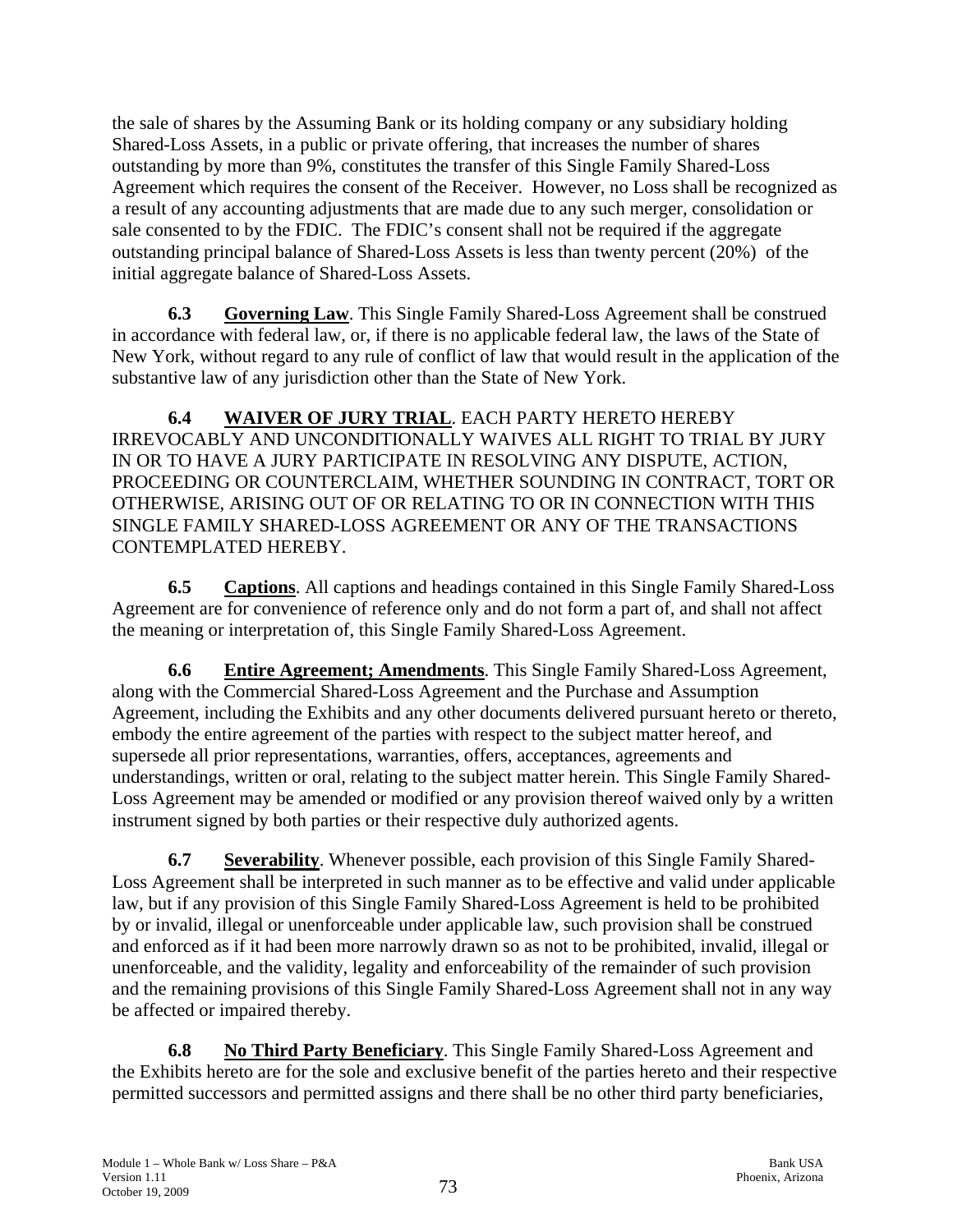and nothing in this Single Family Shared-Loss Agreement or the Exhibits shall be construed to grant to any other Person any right, remedy or Claim under or in respect of this Single Family Shared-Loss Agreement or any provision hereof.

**6.9 Counterparts**. This Single Family Shared-Loss Agreement may be executed separately by Receiver and Assuming Bank in any number of counterparts, each of which when executed and delivered shall be an original, but such counterparts shall together constitute one and the same instrument.

**6.10 Consent**. Except as otherwise provided herein, when the consent of a party is required herein, such consent shall not be unreasonably withheld or delayed.

**6.11 Rights Cumulative**. Except as otherwise expressly provided herein, the rights of each of the parties under this Single Family Shared-Loss Agreement are cumulative, may be exercised as often as any party considers appropriate and are in addition to each such party's rights under the Purchase and Sale Agreement and any of the related agreements or under law. Except as otherwise expressly provided herein, any failure to exercise or any delay in exercising any of such rights, or any partial or defective exercise of such rights, shall not operate as a waiver or variation of that or any other such right.

## **ARTICLE VII DISPUTE RESOLUTION**

# **7.1 Dispute Resolution Procedures.**

(a) In the event a dispute arises about the interpretation, application, calculation of Loss, or calculation of payments or otherwise with respect to this Single Family Shared-Loss Agreement ("SF Shared-Loss Dispute Item"), then the Receiver and the Assuming Bank shall make every attempt in good faith to resolve such items within sixty (60) days following the receipt of a written description of the SF Shared-Loss Dispute Item, with notification of the possibility of taking the matter to arbitration (the date on which such 60-day period expires, or any extension of such period as the parties hereto may mutually agree to in writing, herein called the "Resolution Deadline Date"). If the Receiver and the Assuming Bank resolve all such items to their mutual satisfaction by the Resolution Deadline Date, then within thirty (30) days following such resolution, any payment arising out such resolution shall be made arising from the settlement of the SF Shared-Loss Dispute.

(b) If the Receiver and the Assuming Bank fail to resolve any outstanding SF Shared-Loss Dispute Items by the Resolution Deadline Date, then either party may notify the other of its intent to submit the SF Shared-Loss Dispute Item to arbitration pursuant to the provisions of this Article VII. Failure of either party to notify the other of its intent to submit any unresolved SF Shared-Loss Dispute Item to arbitration within thirty (30) days following the Resolution Deadline Date (the date on which such thirty (30) day period expires is herein called the "Arbitration Deadline Date") shall be deemed an acceptance of such SF Shared-Loss Dispute not submitted to arbitration, as well as a waiver of the submitting party's right to dispute such nonsubmitted SF Shared-Loss Dispute Item but not a waiver of any similar claim which may arise in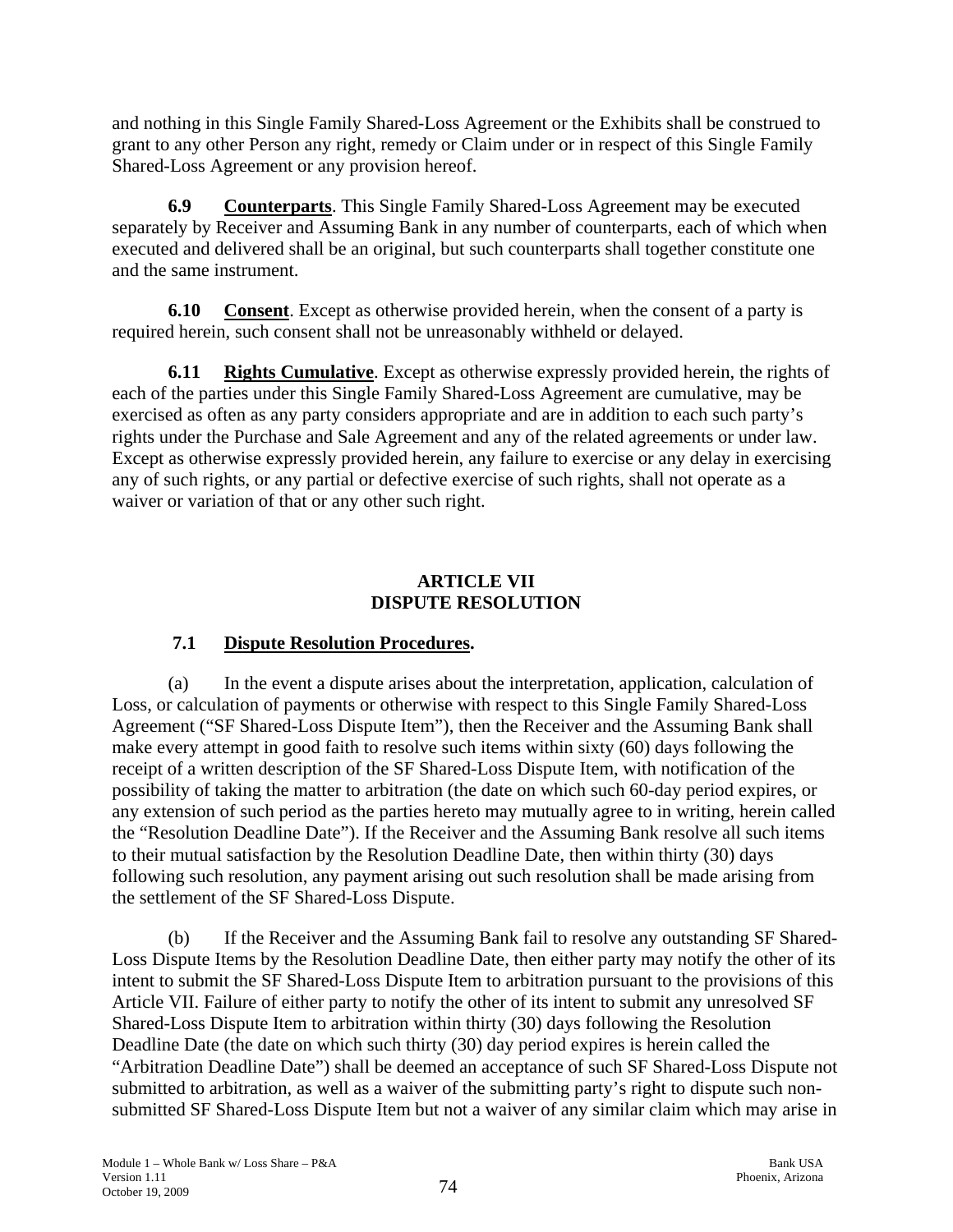the future.

(c) If a SF Shared-Loss Dispute Item is submitted to arbitration, it shall be governed by the rules of the American Arbitration Association (the "AAA"), except as otherwise provided herein. Either party may submit a matter for arbitration by delivering a notice, prior to the Arbitration Deadline Date, to the other party in writing setting forth:

> (i) A brief description of each SF Shared-Loss Dispute Item submitted for arbitration;

(ii) A statement of the moving party's position with respect to each SF Shared-Loss Dispute Item submitted for arbitration;

(iii) The value sought by the moving party, or other relief requested regarding each SF Shared-Loss Dispute Item submitted for arbitration, to the extent reasonably calculable; and

(iv) The name and address of the arbiter selected by the moving party (the "Moving Arbiter"), who shall be a neutral, as determined by the AAA.

Failure to adequately include any information above shall not be deemed to be a waiver of the parties right to arbitrate so long as after notification of such failure the moving party cures such failure as promptly as reasonably practicable.

(d) The non-moving party shall, within thirty (30) days following receipt of a notice of arbitration pursuant to this Section 7.1, deliver a notice to the moving party setting forth:

> (i) The name and address of the arbiter selected by the non-moving party (the "Respondent Arbiter"), who shall be a neutral, as determined by the AAA;

> (ii) A statement of the position of the respondent with respect to each Dispute Item; and

> (iii) The ultimate resolution sought by the respondent or other relief, if any, the respondent deems is due the moving party with respect to each SF Shared-Loss Dispute Item.

Failure to adequately include any information above shall not be deemed to be a waiver of the non-moving party's right to defend such arbitration so long as after notification of such failure the non-moving party cures such failure as promptly as reasonably practicable

(e) The Moving Arbiter and Respondent Arbiter shall select a third arbiter from a list furnished by the AAA. In accordance with the rules of the AAA, the three (3) arbiters shall constitute the arbitration panel for resolution of each SF Loss-Share Dispute Item. The concurrence of any two (2) arbiters shall be deemed to be the decision of the arbiters for all purposes hereunder. The arbitration shall proceed on such time schedule and in accordance with the Rules of Commercial Arbitration of the AAA then in effect, as modified by this Section 7.1. The arbitration proceedings shall take place at such location as the parties thereto may mutually agree, but if they cannot agree, then they will take place at the offices of the Corporation in Washington, DC, or Arlington, Virginia.

(f) The Receiver and Assuming Bank shall facilitate the resolution of each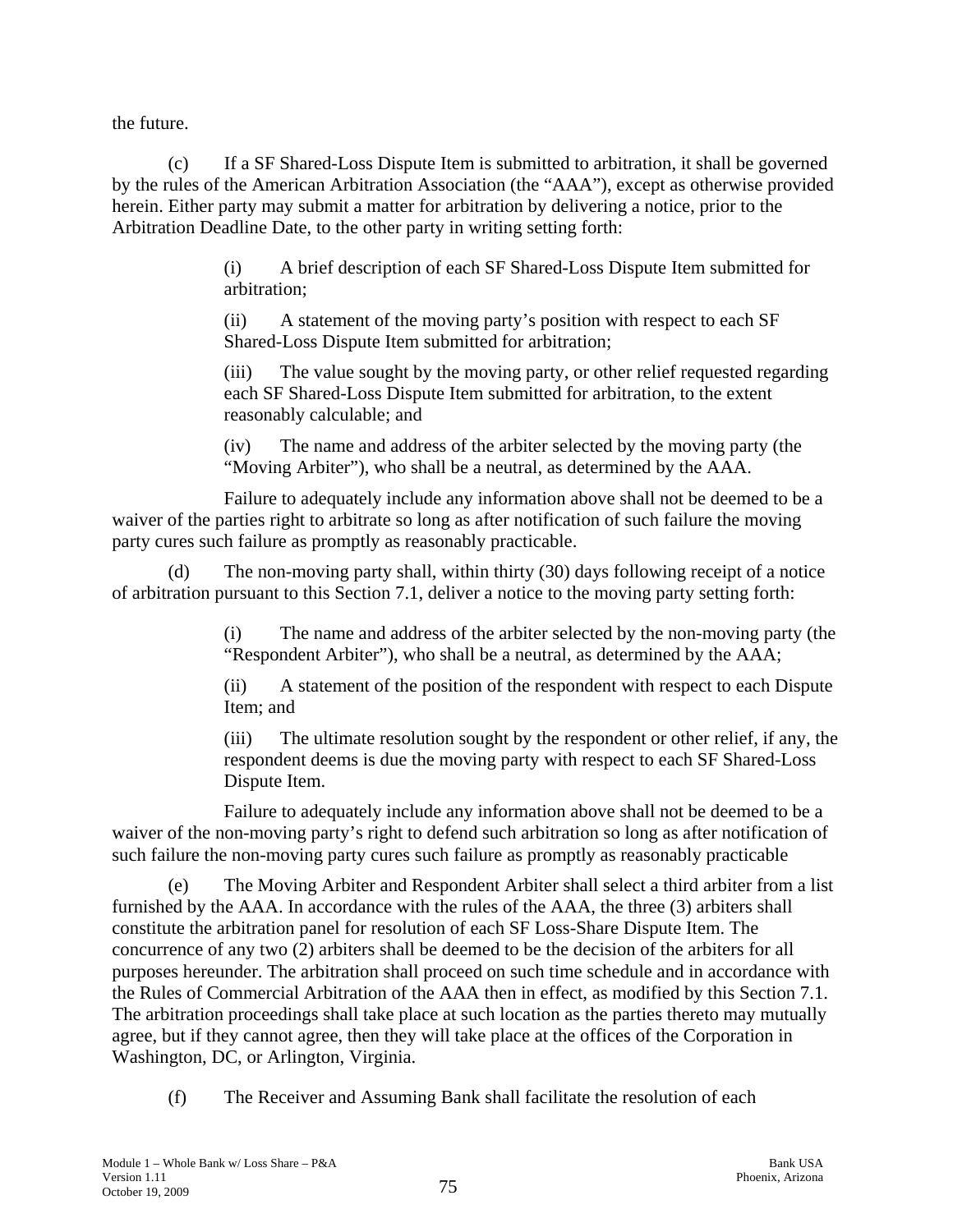outstanding SF Shared-Loss Dispute Item by making available in a prompt and timely manner to one another and to the arbiters for examination and copying, as appropriate, all documents, books, and records under their respective control and that would be discoverable under the Federal Rules of Civil Procedure.

(g) The arbiters designated pursuant to subsections (c), (d) and (e) hereof shall select, with respect to each Dispute Item submitted to arbitration pursuant to this Section 7.1, either (i) the position and relief submitted by the Assuming Bank with respect to each SF Shared-Loss Dispute Item, or (ii) the position and relief submitted by the Receiver with respect to each SF Shared-Loss Dispute Item, in either case as set forth in its respective notice of arbitration. The arbiters shall have no authority to select a value for each Dispute Item other than the determination set forth in Section 7.1(c) and Section 7.1(d). The arbitration shall be final, binding and conclusive on the parties.

(h) Any amounts ultimately determined to be payable pursuant to such award shall bear interest at the Settlement Interest Rate from and including the date specified for the arbiters decisions specified in this Section 7.1, without regard to any extension of the finality of such award, to but not including the date paid. All payments required to be made under this Section 7.1 shall be made by wire transfer.

(i) For the avoidance of doubt, to the extent any notice of a SF Shared-Loss Dispute Item(s) is provided prior to the Termination Date, the terms of this Single Family Shared-Loss Agreement shall remain in effect with respect to the Single Family Shared-Loss Loans that are the subject of such SF Shared-Loss Dispute Item(s) until such time as any such dispute is finally resolved.

**7.2** Fees and Expenses of Arbiters. The aggregate fees and expenses of the arbiters shall be borne equally by the parties. The parties shall pay the aggregate fees and expenses within thirty (30) days after receipt of the written decision of the arbiters (unless the arbiters agree in writing on some other payment schedule).

Exhibit 1

# **Monthly Certificate**

# **SEE FOLLOWING PAGE**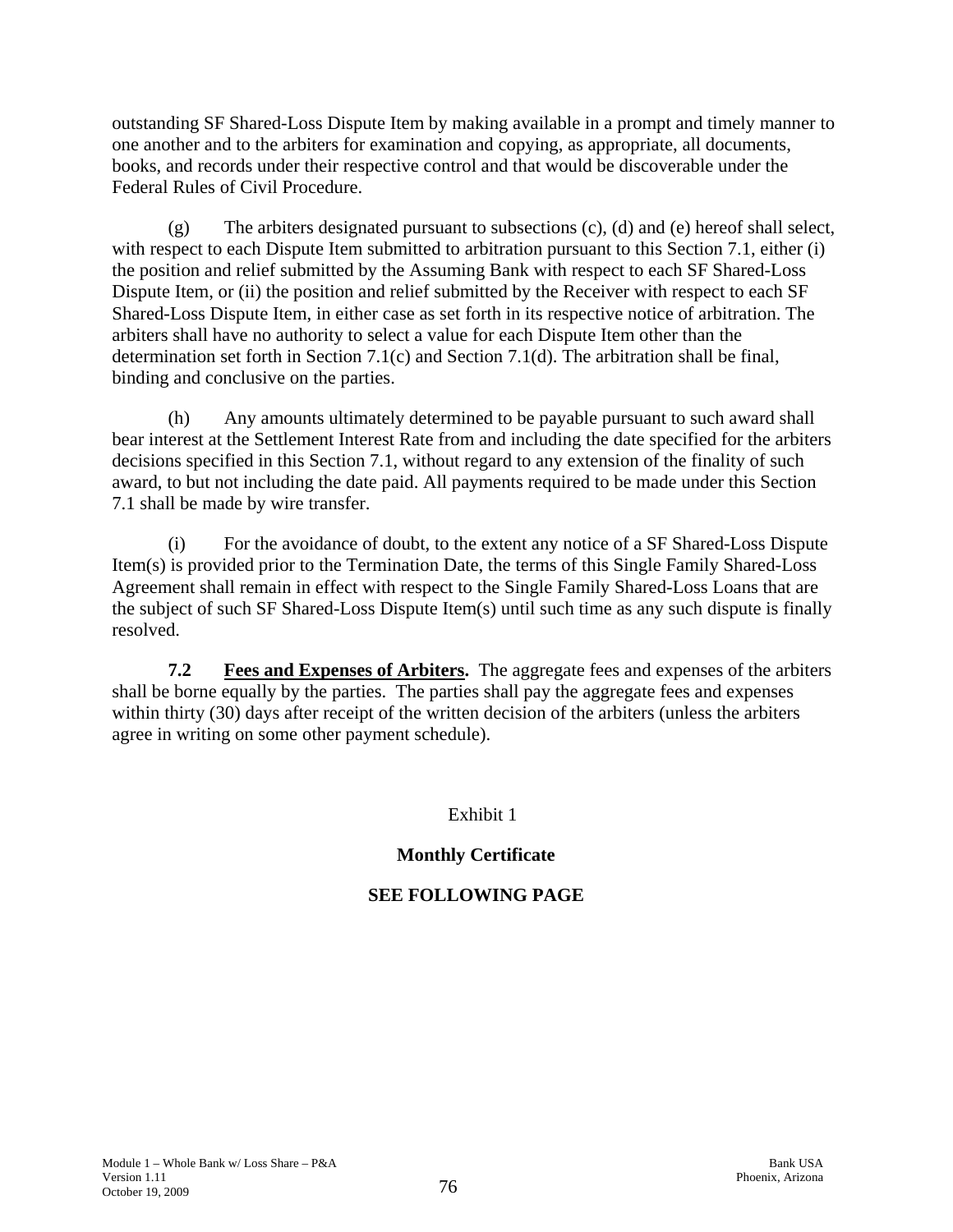| <b>PART 1 - CURRENT MONTH NET LOSS</b> |                      |            |                                   |                          |                             |
|----------------------------------------|----------------------|------------|-----------------------------------|--------------------------|-----------------------------|
|                                        |                      |            |                                   |                          |                             |
|                                        |                      |            | Specify loss type                 |                          |                             |
| <b>MONTH ENDED:</b>                    | [input report month] |            | as Foreclosure,<br>or Short-Sale. |                          |                             |
| <b>Losses</b>                          |                      |            |                                   |                          |                             |
|                                        |                      | Loss       |                                   |                          |                             |
| Loan No.                               | Loss Type            | Amount     |                                   |                          |                             |
|                                        |                      |            |                                   |                          |                             |
|                                        |                      |            |                                   |                          |                             |
|                                        |                      |            |                                   |                          |                             |
|                                        |                      |            |                                   | <b>Loss Amount</b>       | <b>Loss Month is</b>        |
|                                        |                      |            |                                   | is the amount<br>of Loss | the reporting<br>month in   |
| <b>TOTAL</b>                           |                      | XX         | A                                 | incurred and             | which the                   |
|                                        |                      |            |                                   | reported on              | Loss was                    |
| <b>Recoveries</b>                      |                      |            |                                   | the loan in a            | reported.                   |
|                                        |                      | Recovery   | $Loss \nightharpoonup$            | ×<br>Loss                |                             |
| Loan No.                               |                      | Amount     | Amount                            | Month                    |                             |
|                                        |                      |            |                                   |                          |                             |
|                                        |                      |            |                                   |                          |                             |
|                                        |                      |            |                                   |                          |                             |
|                                        |                      |            |                                   |                          |                             |
|                                        |                      |            |                                   |                          |                             |
|                                        |                      |            |                                   |                          |                             |
|                                        |                      |            |                                   |                          |                             |
| <b>TOTAL</b>                           |                      | XX         | $\mathsf B$                       |                          |                             |
| <b>Net Losses</b>                      |                      | XX         | $C = A - B$                       |                          |                             |
| (Recoveries)                           |                      |            |                                   |                          |                             |
|                                        |                      |            |                                   |                          |                             |
|                                        |                      |            |                                   |                          | If Col. D minus Col. E is   |
|                                        |                      |            |                                   |                          | less than zero, enter zero. |
| <b>PART 2 - FIRST LOSS TEST</b>        |                      |            |                                   |                          |                             |
|                                        |                      |            |                                   | Col. D - Col.            |                             |
|                                        |                      | Col. D     | Col. E                            | Е                        |                             |
|                                        |                      | Cumulative |                                   | Cumulative               |                             |
|                                        |                      | Loss       | <b>First Loss</b>                 | Shared-Loss              |                             |
|                                        |                      | Amount     | Tranche                           | Amount                   |                             |
| Balance, beginning of month            |                      | XX         | XX                                | XX                       | $\mathsf F$                 |
| Current month Net Losses (from Part 1) |                      | XX         |                                   |                          |                             |
|                                        |                      |            |                                   |                          |                             |
| Balance, end of month                  |                      | XX         | XX                                | XX                       | G                           |
|                                        |                      |            |                                   |                          |                             |
|                                        |                      |            |                                   |                          |                             |
| Shared Loss Amount                     |                      |            |                                   | XX                       | $G - F$                     |
| Times Loss Share percentage            |                      |            |                                   | 80%                      |                             |
|                                        |                      |            |                                   |                          |                             |
| Amount due from (to) FDIC as Receiver  |                      |            |                                   | XX                       |                             |
|                                        |                      |            |                                   |                          |                             |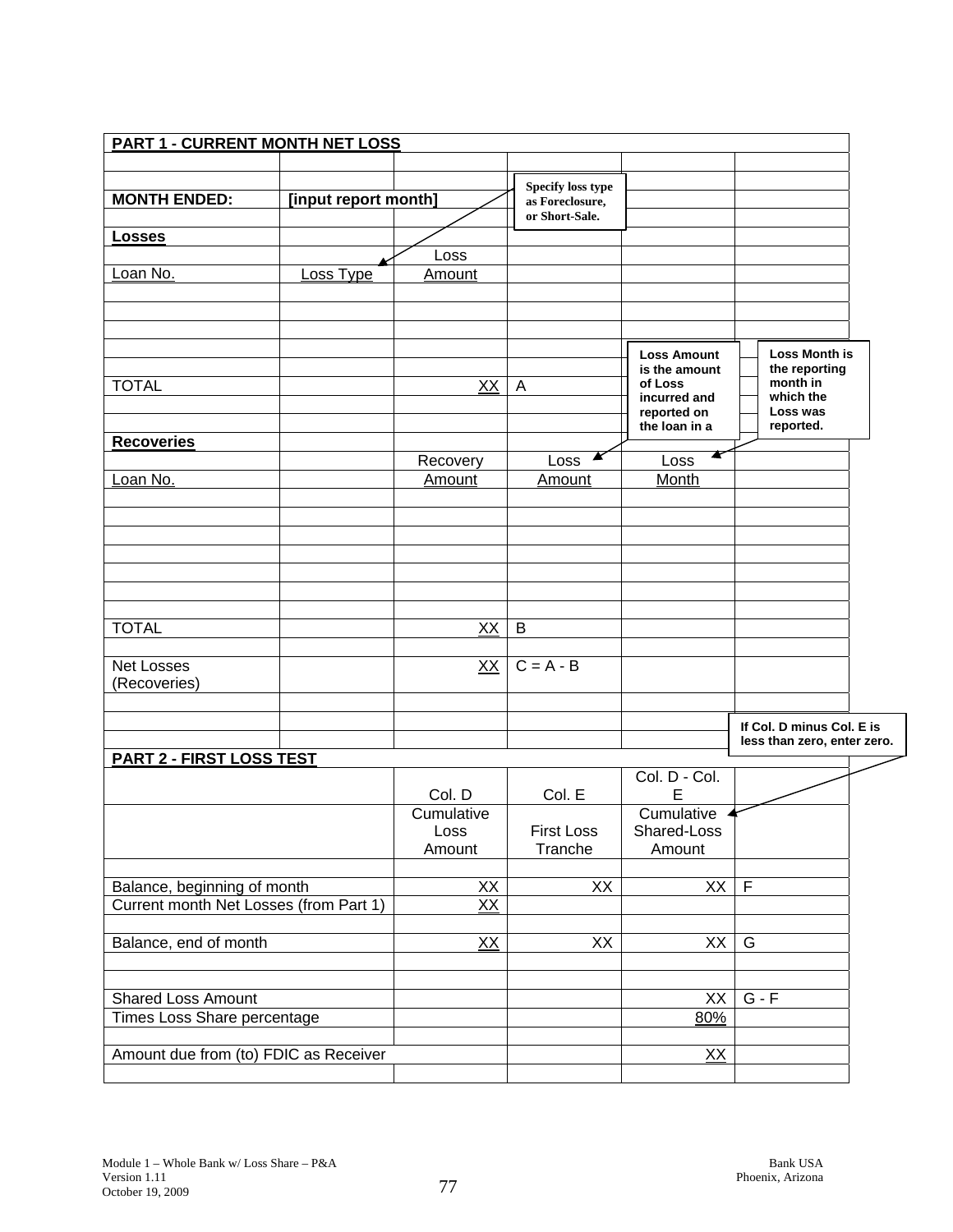| Pursuant to Section 2.1 of the Single Family Shared-Loss Agreement, the undersigned hereby certifies |  |  |  |  |
|------------------------------------------------------------------------------------------------------|--|--|--|--|
| the information on this Certificate is true, complete and correct.                                   |  |  |  |  |
| <b>OFFICER SIGNATURE</b>                                                                             |  |  |  |  |
| <b>TITLE</b><br><b>OFFICER NAME:</b>                                                                 |  |  |  |  |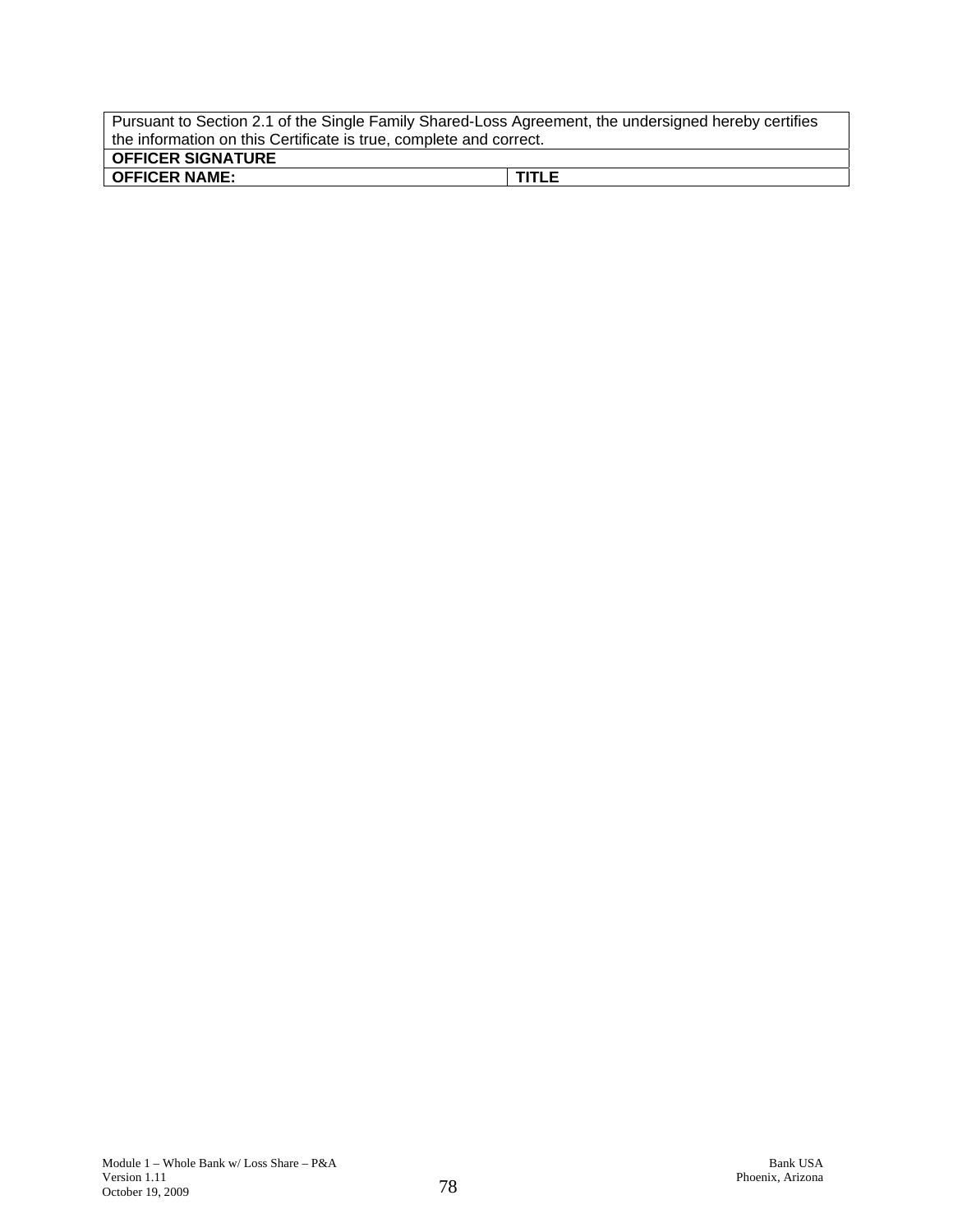#### **Exhibit 2a**

This exhibit contains three versions of the loss share calculation for foreclosure, plus explanatory notes.

#### **Exhibit 2a(1) CALCULATION OF FORECLOSURE LOSS Foreclosure Occurred Prior to Loss Share Agreement**

|    | 1 Shared-Loss Month<br>2 Loan no:<br>3 REO #              | May-09<br>364574<br>621 |
|----|-----------------------------------------------------------|-------------------------|
|    | 4 Foreclosure date                                        | 12/18/08                |
|    | 5 Liquidation date                                        | 4/12/09                 |
|    | 6 Note Interest rate                                      | 8.100%                  |
|    | 7 Most recent BPO                                         | 228,000                 |
|    | 8 Most recent BPO date                                    | 1/21/09                 |
|    | <b>Foreclosure Loss calculation</b>                       |                         |
|    | 9 Book value at date of Loss Share agreement              | 244,900                 |
|    | Accrued interest, limited to 90 days or days from failure |                         |
|    | 10 to sale, whichever is less                             | 3,306                   |
|    | 11 Costs incurred after Loss Share agreement in place:    |                         |
| 12 | Attorney's fees                                           | 0                       |
|    | Foreclosure costs, including title search, filing fees,   |                         |
|    | 13 advertising, etc.                                      | 0                       |
| 14 | Property protection costs, maint. and repairs             | 6,500                   |
| 15 | Tax and insurance advances                                | 0                       |
|    | <b>Other Advances</b>                                     |                         |
| 16 | Appraisal/Broker's Price Opinion fees                     | 0                       |
| 17 | Inspections                                               | 0                       |
| 18 | Other                                                     | 0                       |
|    | 19 Gross balance recoverable by Purchaser                 | 254,706                 |
|    | <b>Cash Recoveries:</b>                                   |                         |
|    | 20 Net liquidation proceeds (from HUD-1 settl stmt)       | 219,400                 |
|    | 21 Hazard Insurance proceeds                              | 0                       |
|    | 22 Mortgage Insurance proceeds                            | 0                       |
|    | 23 T & I escrow account balances, if positive             | 0                       |
|    | 24 Other credits, if any (itemize)                        | 0                       |
| 25 | <b>Total Cash Recovery</b>                                | 219,400                 |
|    | 26 Loss Amount                                            | 35,306                  |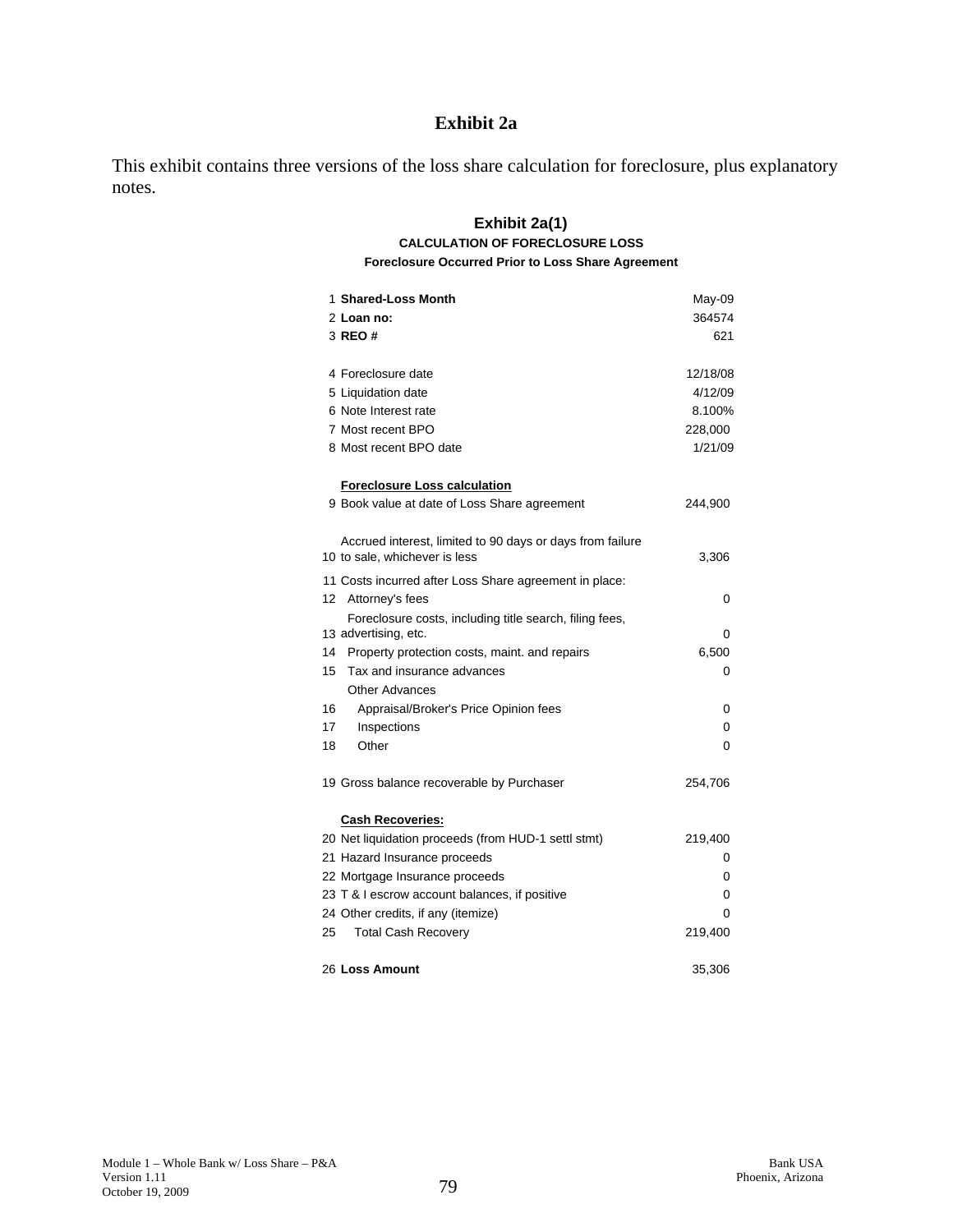#### **Exhibit 2a(2)**

#### **CALCULATION OF FORECLOSURE LOSS**

#### **No Preceeding Loan Mod under Loss Share**

| 1 Shared-Loss Month                                                             | May-09         |
|---------------------------------------------------------------------------------|----------------|
| 2 Loan no:                                                                      | 292334         |
| 3 REO #                                                                         | 477            |
| 4 Interest paid-to-date                                                         | 4/30/08        |
| 5 Foreclosure date                                                              | 1/15/09        |
| 6 Liquidation date                                                              | 4/12/09        |
| 7 Note Interest rate                                                            | 8.000%         |
| 8 Owner occupied?                                                               | Yes            |
| 9 If owner-occupied:                                                            |                |
| 10<br>Borrower current gross annual income                                      | 42,000         |
| Estimated NPV of loan mod<br>11                                                 | 195,000        |
| 12 Most recent BPO                                                              | 235,000        |
| 13 Most recent BPO date                                                         | 1/21/09        |
| <b>Foreclosure Loss calculation</b>                                             |                |
| 16 Loan Principal balance after last paid installment                           | 300,000        |
| 17 Accrued interest, limited to 90 days                                         | 6,000          |
| 18 Attorney's fees                                                              | 0              |
| Foreclosure costs, including title search, filing fees,<br>19 advertising, etc. |                |
| 20 Property protection costs, maint. and repairs                                | 4,000<br>5,500 |
| 21 Tax and insurance advances                                                   | 1,500          |
| <b>Other Advances</b>                                                           |                |
| 22<br>Appraisal/Broker's Price Opinion fees                                     | 0              |
| 23<br>Inspections                                                               | 50             |
| 24<br>Other                                                                     | 0              |
| 25 Gross balance recoverable by Purchaser                                       | 317,050        |
| <b>Cash Recoveries:</b>                                                         |                |
| 26 Net liquidation proceeds (from HUD-1 settl stmt)                             | 205,000        |
| 27 Hazard Insurance proceeds                                                    | 0              |
| 28 Mortgage Insurance proceeds                                                  | 0              |
| 29 T & I escrow account balances, if positive                                   | 0              |
| 30 Other credits, if any (itemize)                                              | 0              |
| 31<br><b>Total Cash Recovery</b>                                                | 205,000        |
| 32 Loss Amount                                                                  | 112,050        |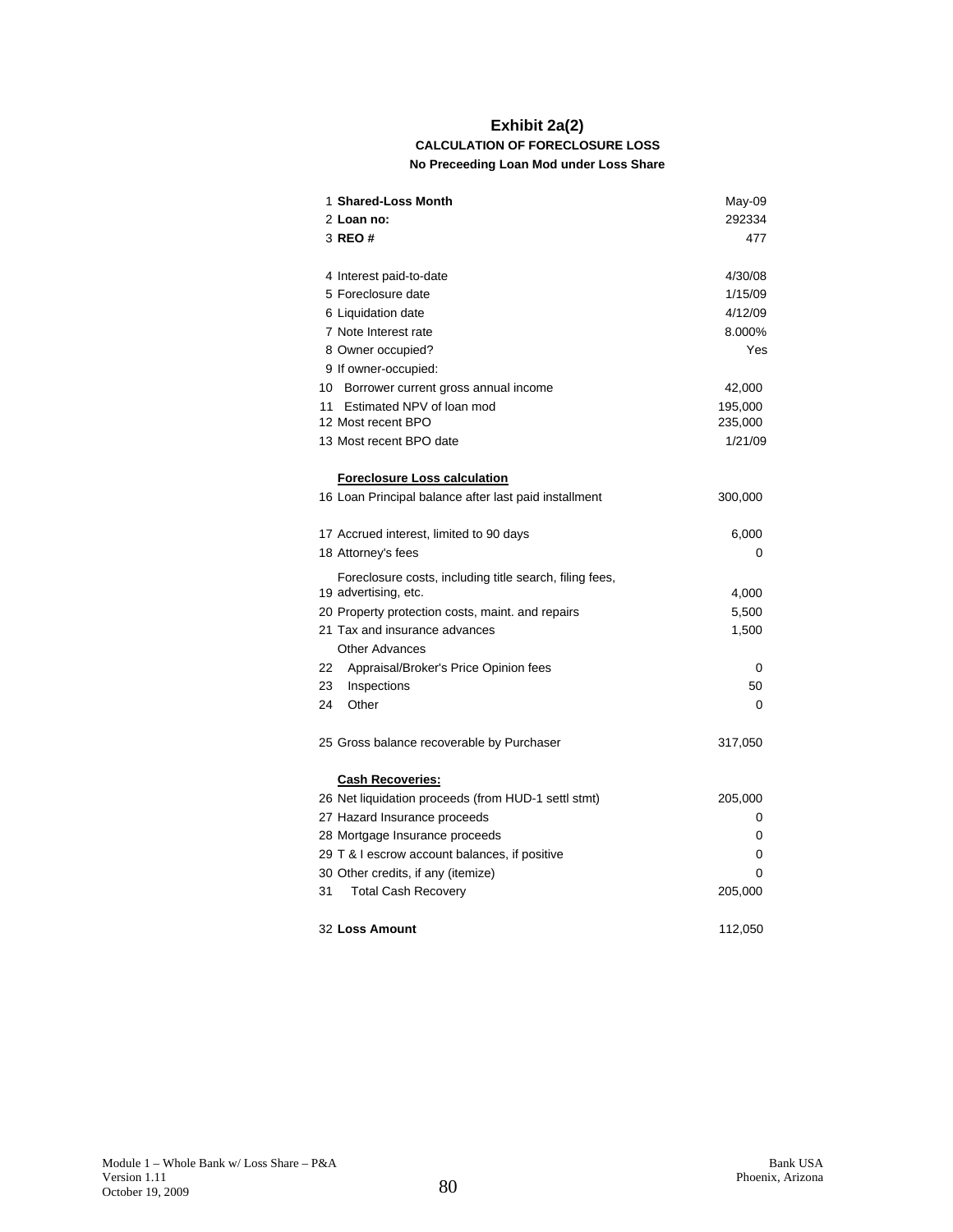## **Exhibit 2a(3)**

#### **CALCULATION OF FORECLOSURE LOSS Foreclosure after a Covered Loan Mod**

| 1 Shared-Loss Month                                                  | May-09  |
|----------------------------------------------------------------------|---------|
| 2 Loan no:                                                           | 138554  |
| 3 REO #                                                              | 843     |
|                                                                      |         |
| 4 Loan mod date                                                      | 1/17/08 |
| 5 Interest paid-to-date                                              | 4/30/08 |
| 6 Foreclosure date                                                   | 1/15/09 |
| 7 Liquidation date                                                   | 4/12/09 |
| 8 Note Interest rate                                                 | 4.000%  |
| 9 Most recent BPO                                                    | 210,000 |
| 10 Most recent BPO date                                              | 1/20/09 |
|                                                                      |         |
| <b>Foreclosure Loss calculation</b>                                  |         |
| 11 NPV of projected cash flows at loan mod                           | 285,000 |
| 12 Less: Principal payments between loan mod and deliquency          | 2,500   |
| 13 Plus:                                                             |         |
| 14<br>Attorney's fees                                                | 0       |
| Foreclosure costs, including title search, filing fees, advertising, |         |
| 15 etc.                                                              | 4,000   |
| 16<br>Property protection costs, maint. and repairs                  | 7,000   |
| 17<br>Tax and insurance advances                                     | 2,000   |
| <b>Other Advances</b><br>18                                          |         |
| 19 Appraisal/Broker's Price Opinion fees                             | 0       |
| 20<br>Inspections                                                    | 0       |
| 21<br>Other                                                          | 0       |
|                                                                      |         |
| 22 Gross balance recoverable by Purchaser                            | 295,500 |
| <b>Cash Recoveries:</b>                                              |         |
| 23 Net liquidation proceeds (from HUD-1 settl stmt)                  | 201,000 |
| 24 Hazard Insurance proceeds                                         | 0       |
| 25 Mortgage Insurance proceeds                                       | 0       |
| 26 T & I escrow account balances, if positive                        | 0       |
| 27 Other credits, if any (itemize)                                   | 0       |
| 28<br><b>Total Cash Recovery</b>                                     | 201,000 |
|                                                                      |         |
| 29 Loss Amount                                                       | 94,500  |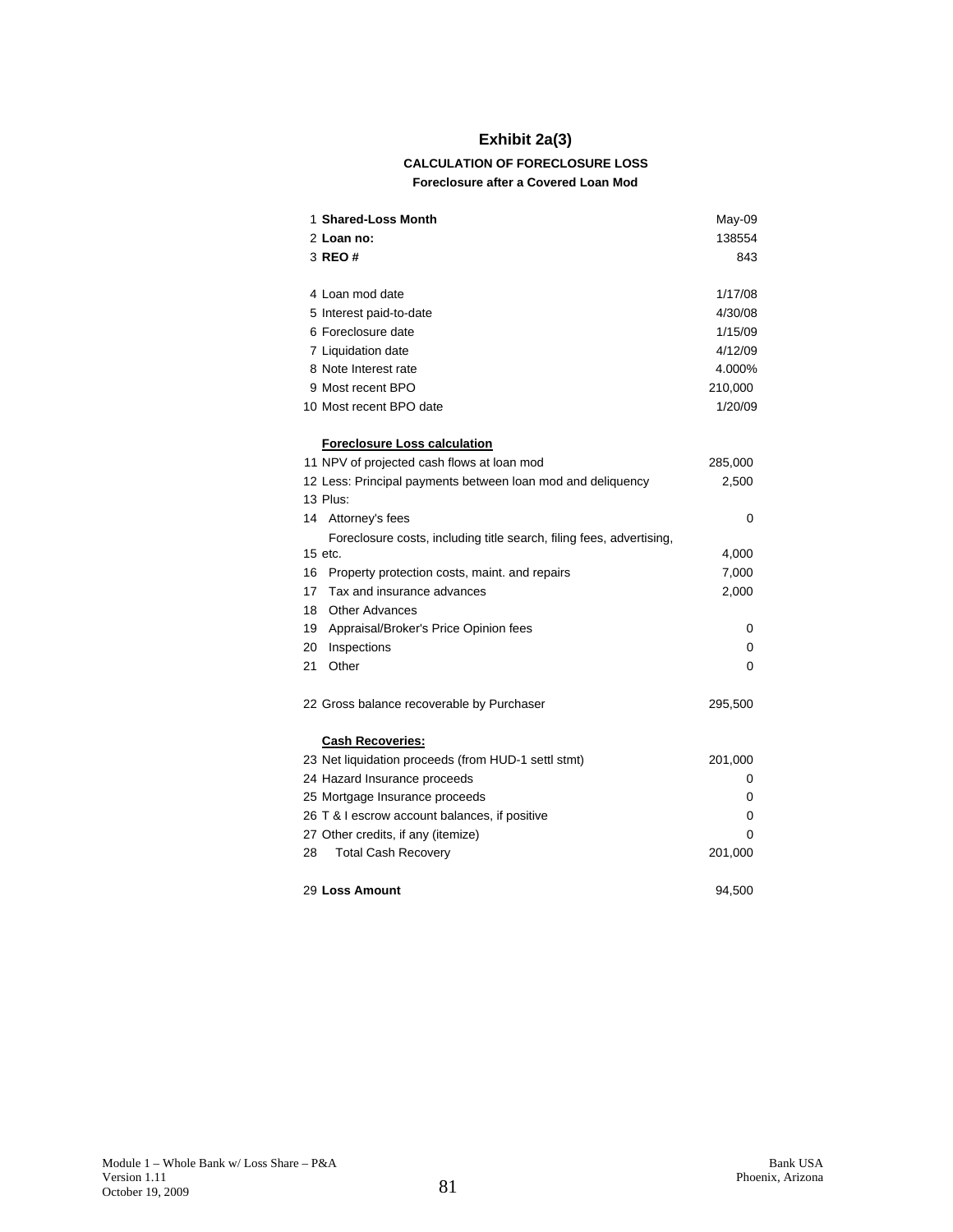## **Notes to Exhibit 2a (foreclosure)**

- 1.The data shown are for illustrative purpose. The figures will vary for actual restructurings.
- 2.The covered loss is the difference between the gross balance recoverable by Purchaser and the total cash recovery. There are three methods of calculation for covered losses from foreclosures, depending upon the circumstances. They are shown below:
	- a. If foreclosure occurred prior to the beginning of the Loss Share agreement, use Exhibit 2a(1). This version uses the book value of the REO as the starting point for the covered loss.
	- b.If foreclosure occurred after the Loss Share agreement was in place, and if the loan was not restructured when the Loss Share agreement was in place, use Exhibit 2a(2). This version uses the unpaid balance of the loan as of the last payment as the starting point for the covered loss.
	- c. If the loan was restructured when the Loss Share agreement was in place, and then foreclosure occurred, use Exhibit 2a(3). This version uses the Net Present Value (NPV) of the modified loan as the starting point for the covered loss.
- 3. For Exhibit  $2a(1)$ , the gross balance recoverable by the purchaser is calculated as the sum of lines  $9 - 18$ ; it is shown in line 19. For Exhibit 2a(2), the gross balance recoverable by the purchaser is calculated as the sum of lines  $16 - 24$ ; it is shown in line 25. For Exhibit 2a(3), the gross balance recoverable by the purchaser is calculated as line 11 minus line 12 plus lines  $13 - 21$ ; it is shown in line 22.
- 4. For Exhibit 2a(1), the total cash recovery is calculated as the sum of lines  $20 24$ ; it is shown in line 25. For Exhibit 2a(2), the total cash recovery is calculated as the sum of lines  $26 - 30$ ; it is shown in line 31. For Exhibit 2a(3), the total cash recovery is calculated as the sum of lines  $23 - 27$ ; it is shown in line 28.
- 5. Reasonable and customary third party attorney's fees and expenses incurred by or on behalf of Assuming Bank in connection with any enforcement procedures, or otherwise with respect to such loan, are reported under Attorney's fees.
- 6.Assuming Bank's (or Third Party Servicer's) reasonable and customary out-of-pocket costs paid to either a third party or an affiliate (if affiliate is pre-approved by the FDIC) for foreclosure, property protection and maintenance costs, repairs, assessments, taxes, insurance and similar items are treated as part of the gross recoverable balance, to the extent they are not paid from funds in the borrower's escrow account. Allowable costs are limited to amounts per Freddie Mac and Fannie Mae guidelines (as in effect from time to time), where applicable, provided that this limitation shall not apply to costs or expenses relating to environmental conditions.
- 7.Do not include late fees, prepayment penalties, or any similar lender fees or charges by the Failed Bank or Assuming Bank to the loan account, any allocation of Assuming Bank's servicing costs, or any allocations of Assuming Bank's general and administrative (G&A) or other operating costs.
- 8. If Exhibit  $2a(3)$  is used, then no accrued interest may be included as a covered loss. Otherwise, the amount of accrued interest that may be included as a covered loss is limited to the minimum of:
	- a.90 days
	- b.The number of days that the loan is delinquent when the property was sold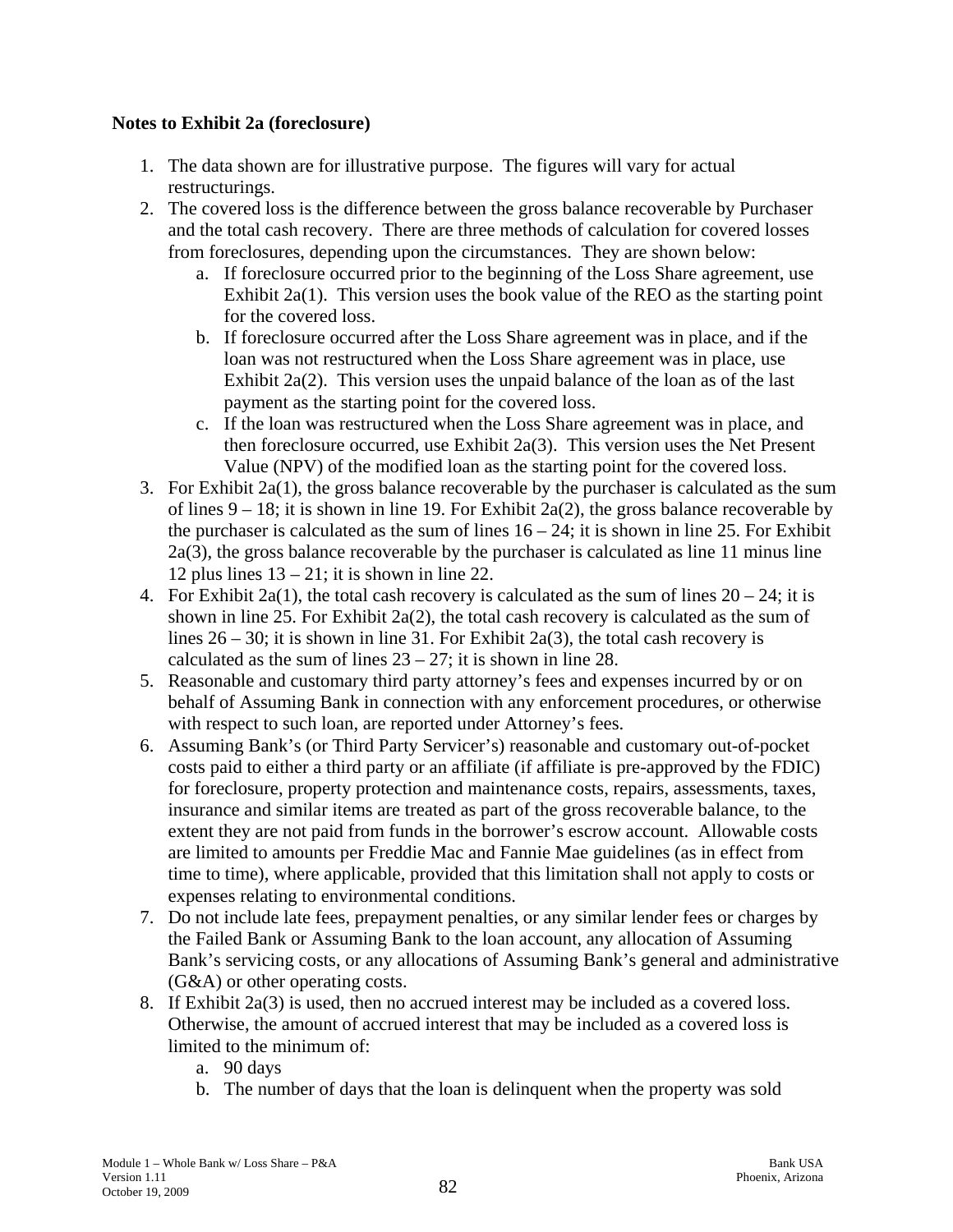c. The number of days between the resolution date and the date when the property was sold

To calculate accrued interest, apply the note interest rate that would have been in effect if the loan were performing to the principal balance after application of the last payment made by the borrower.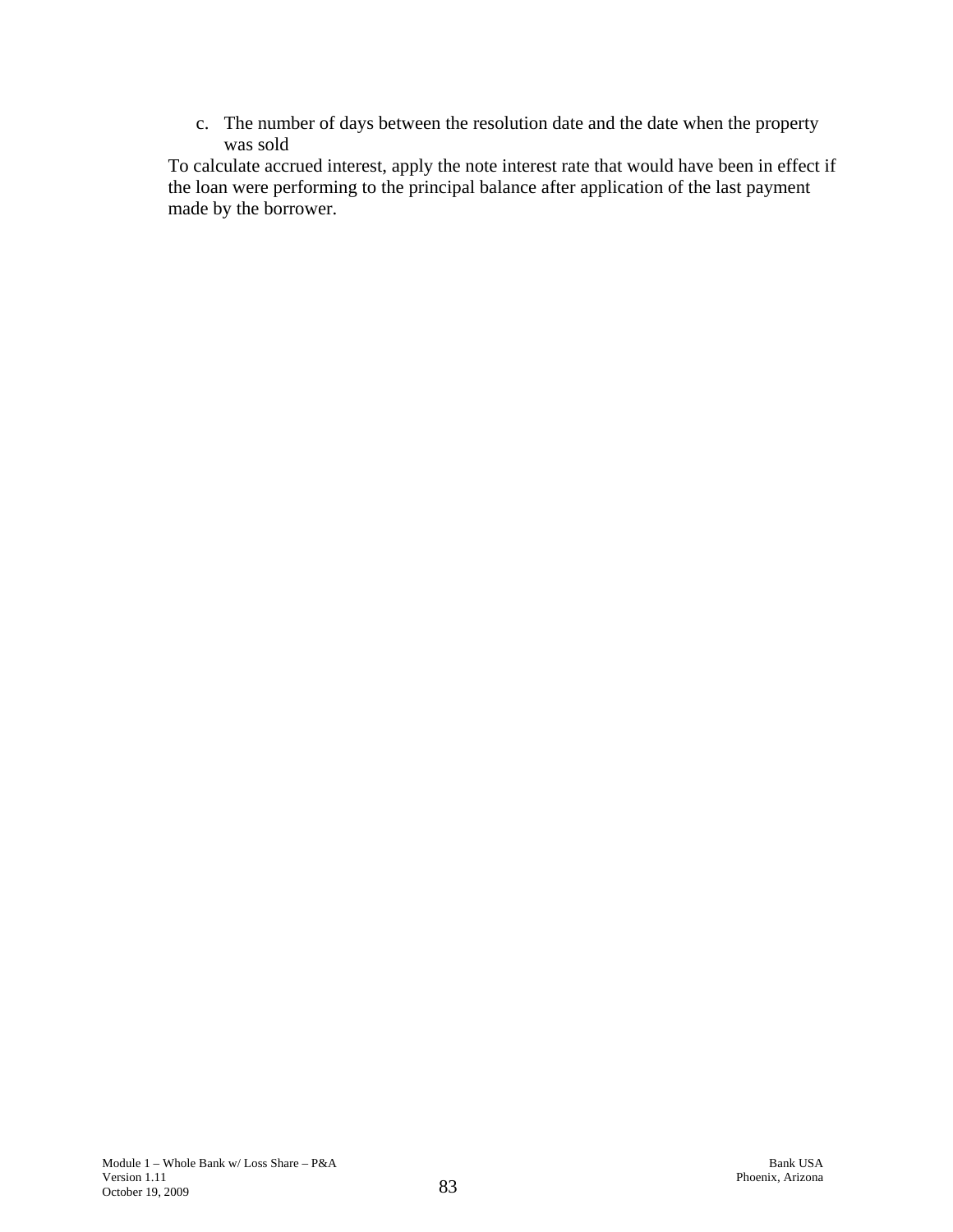## **Exhibit 2b**

This exhibit contains the loss share calculation for restructuring (loan mod), plus explanatory notes.

#### **Exhibit 2b CALCULATION OF RESTRUCTURING LOSS**

|       | 1 Shared-Loss Month                                                  | May-09             |        |
|-------|----------------------------------------------------------------------|--------------------|--------|
|       | 2 Loan no:                                                           | 123456             |        |
|       | <b>Loan before Restructuring</b>                                     |                    |        |
|       | 3 Original loan amount                                               | 500,000            |        |
|       | 4 Current unpaid principal balance                                   | 450,000            |        |
|       | 5 Remaining term                                                     | 298                |        |
|       | 6 Interest rate                                                      | 7.500%             |        |
|       | 7 Interest Paid-To-Date                                              | 2/29/08            |        |
|       |                                                                      |                    |        |
|       | 8 Monthly payment - P&I                                              | 3,333              |        |
|       | 9 Monthly payment - T&I                                              | 1,000              |        |
|       | 10 Total monthly payment                                             | 4,333              |        |
|       | 11 Loan type (fixed-rate, ARM, I/O, Option ARM, etc.)                | Option ARM         |        |
|       | 12 Borrower current annual income                                    | 82,000             |        |
|       | <b>Terms of Modified/Restructured Loan</b>                           |                    |        |
|       | 13 Closing date on modified/restructured loan                        | 4/19/09            |        |
|       | 14 New Principal balance                                             | 461,438            |        |
|       | 15 Remaining term                                                    | 313                |        |
|       | 16 Interest rate                                                     | 3.500%             |        |
|       | 17 Monthly payment - P&I                                             | 1,346              |        |
|       | 18 Monthly payment - T&I                                             | 800                |        |
|       | 19 Total monthly payment                                             | 2,146              |        |
|       | 20 Loan type (fixed-rate, ARM, I/O, Option ARM, etc.)                | IO Hybrid          |        |
|       | 21 Lien type (1st, 2nd)                                              | 1st                |        |
|       | If adjustable:                                                       |                    |        |
| 22    | Initial interest rate                                                | 3.500%             |        |
| 23    | Term - initial interest rate                                         | 60 Months          |        |
|       | 24 Initial payment amount                                            | 2,146              |        |
|       | 25 Term-initial payment amount                                       | 60 Months          |        |
|       | 26 Negative amortization?                                            | N <sub>0</sub>     |        |
|       |                                                                      | 6 Months           |        |
|       | 27 Rate reset frequency after first adjustment<br>28 Next reset date | 5/1/14             |        |
|       |                                                                      |                    |        |
|       | 29 Index                                                             | <b>LIBOR</b>       |        |
|       | 30 Margin                                                            | 2.750%             |        |
|       | 31 Cap per adjustment                                                | 2.000%             |        |
|       | 32 Lifetime Cap                                                      | 9.500%             |        |
|       | 33 Floor                                                             | 2.750%             |        |
|       | 34 Front end DTI                                                     | 31%                |        |
|       | 35 Back end DTI                                                      | 45%                |        |
|       | <b>Restructuring Loss Calculation</b>                                |                    |        |
|       | 36 Loan Principal balance before restructuring                       | 450,000            |        |
|       | 37 Accrued interest, limited to 90 days                              | 8,438              |        |
|       | 38 Tax and insurance advances                                        | 3,000              |        |
|       | 39 3rd party fees due                                                |                    |        |
|       | 40 Total loan balance due before restructuring                       | 461,438            |        |
|       | <b>Assumptions for NPV Calculation, Restructured Loan:</b>           |                    |        |
|       | 41 Discount rate for projected cash flows                            | 5.530%             |        |
|       | 42 Loan prepayment in full                                           | 120 Months         |        |
|       | 43 NPV of projected cash flows                                       | 403,000            |        |
|       | 44 Loss Amount                                                       | 58,438             |        |
| - P&A |                                                                      |                    | Bank U |
|       |                                                                      | $D$ hoaniv $A$ riz |        |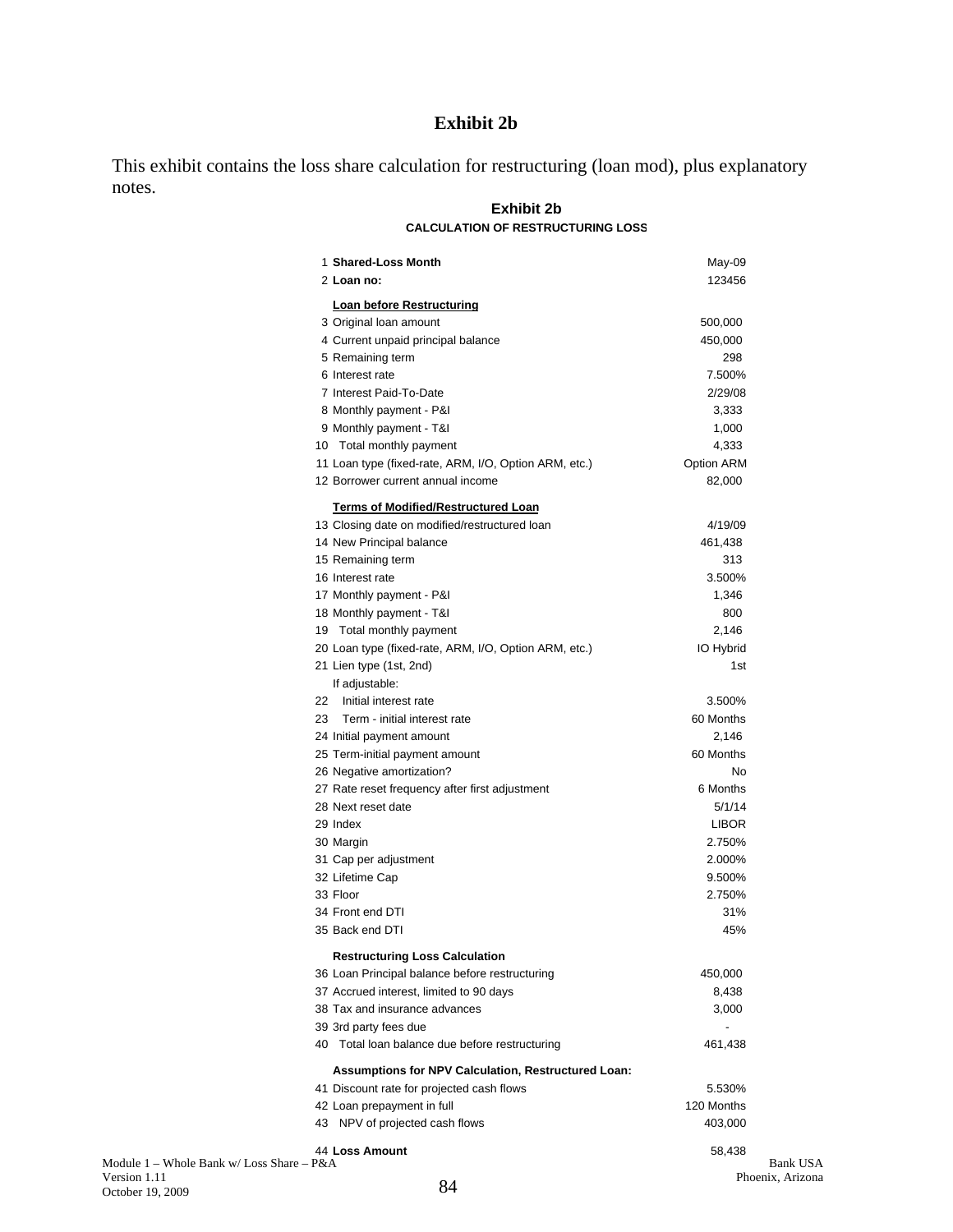## **Notes to Exhibit 2b (restructuring)**

- 1.The data shown are for illustrative purpose. The figures will vary for actual restructurings.
- 2.For purposes of loss sharing, losses on restructured loans are calculated as the difference between:
	- a. The principal, accrued interest, advances due on the loan, and allowable  $3<sup>rd</sup>$  party fees prior to restructuring (lines 36-39), and
	- b.The Net Present Value (NPV) of the estimated cash flows (line 43). The cash flows should assume no default or prepayment for 10 years, followed by prepayment in full at the end of 10 years (120 months).
- 3.For owner-occupied residential loans, the NPV is calculated using the most recently published Freddie Mac survey rate on 30-year fixed rate loans as of the restructure date.
- 4.For investor owned or non-owner occupied residential loans, the NPV is calculated using commercially reasonable rate on 30-year fixed rate loans as of the restructure date.
- 5.If the new loan is an adjustable-rate loan, interest rate resets and related cash flows should be projected based on the index rate in effect at the date of the loan restructuring. If the restructured loan otherwise provides for specific charges in monthly P&I payments over the term of the loan, those changes should be reflected in the projected cash flows. Assuming Bank must retain supporting schedule of projected cash flows as required by Section 2.1 of the Single Family Shared-Loss Agreement and provide it to the FDIC if requested for a sample audit.
- 6.Do not include late fees, prepayment penalties, or any similar lender fees or charges by the Failed Bank or Assuming Bank to the loan account, any allocation of Assuming Bank's servicing costs, or any allocations of Assuming Bank's general and administrative (G&A) or other operating costs.
- 7.The amount of accrued interest that may be added to the balance of the loan is limited to the minimum of:
	- a.90 days
	- b.The number of days that the loan is delinquent at the time of restructuring

c. The number of days between the resolution date and the restructuring To calculate accrued interest, apply the note interest rate that would have been in effect if the loan were performing to the principal balance after application of the last payment made by the borrower.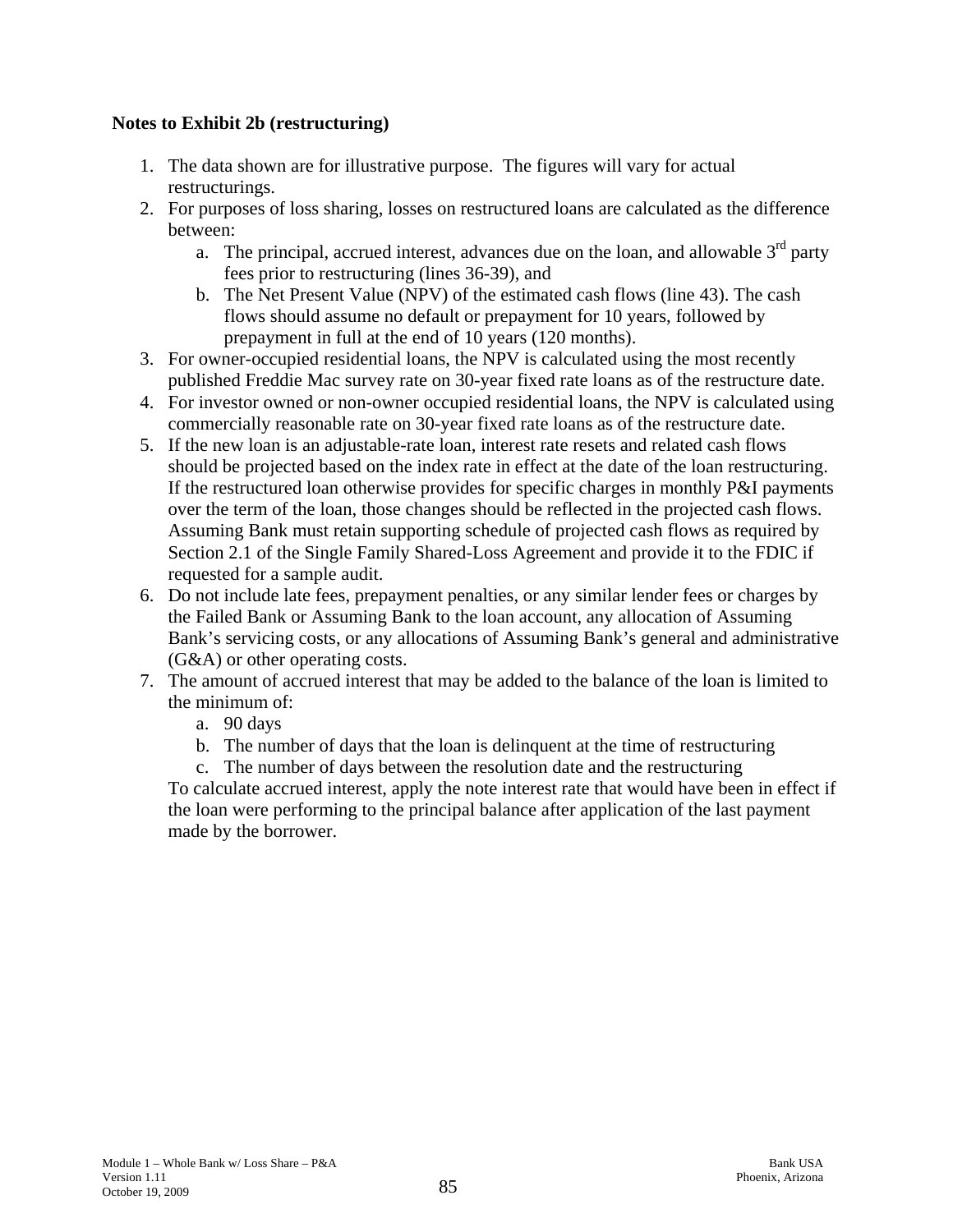#### **Exhibit 2c**

This exhibit contains two versions of the loss share calculation for short sales, plus explanatory notes.

#### **Exhibit 2c(1) CALCULATION OF LOSS FOR SHORT SALE LOANS No Preceeding Loan Mod under Loss Share**

| 1 Shared-Loss Month:<br>2 Loan #<br>3 RO # | May-09<br>58776<br>542 |
|--------------------------------------------|------------------------|
| 4 Interest paid-to-date                    | 7/31/08                |
| 5 Short Payoff Date                        | 4/17/09                |
| 6 Note Interest rate                       | 7.750%                 |
| 7 Owner occupied?                          | Yes                    |
| If so:                                     |                        |
| Borrower current gross annual income<br>8  | 38,500                 |
| Estimated NPV of loan mod<br>9             | 200,000                |
| 10 Most recent BPO                         | 380,000                |
| 11 Most recent BPO date                    | 1/31/06                |
| <b>Short-Sale Loss calculation</b>         |                        |
| 12 Loan Principal balance                  | 375,000                |
| 13 Accrued interest, limited to 90 days    | 7,266                  |
| 14 Attorney's fees                         | 0                      |
| 15 Tax and insurance advances              | 0                      |
| 16 3rd party fees due                      | 2,800                  |
| 17 Incentive to borrower                   | 2,000                  |
| 18 Gross balance recoverable by Purchaser  | 387,066                |
| 19 Amount accepted in Short-Sale           | 255,000                |
| 20 Hazard Insurance                        | 0                      |
| 21 Mortgage Insurance                      | 0                      |
| 22 Total Cash Recovery                     | 255,000                |
| 23 Loss Amount                             | 132,066                |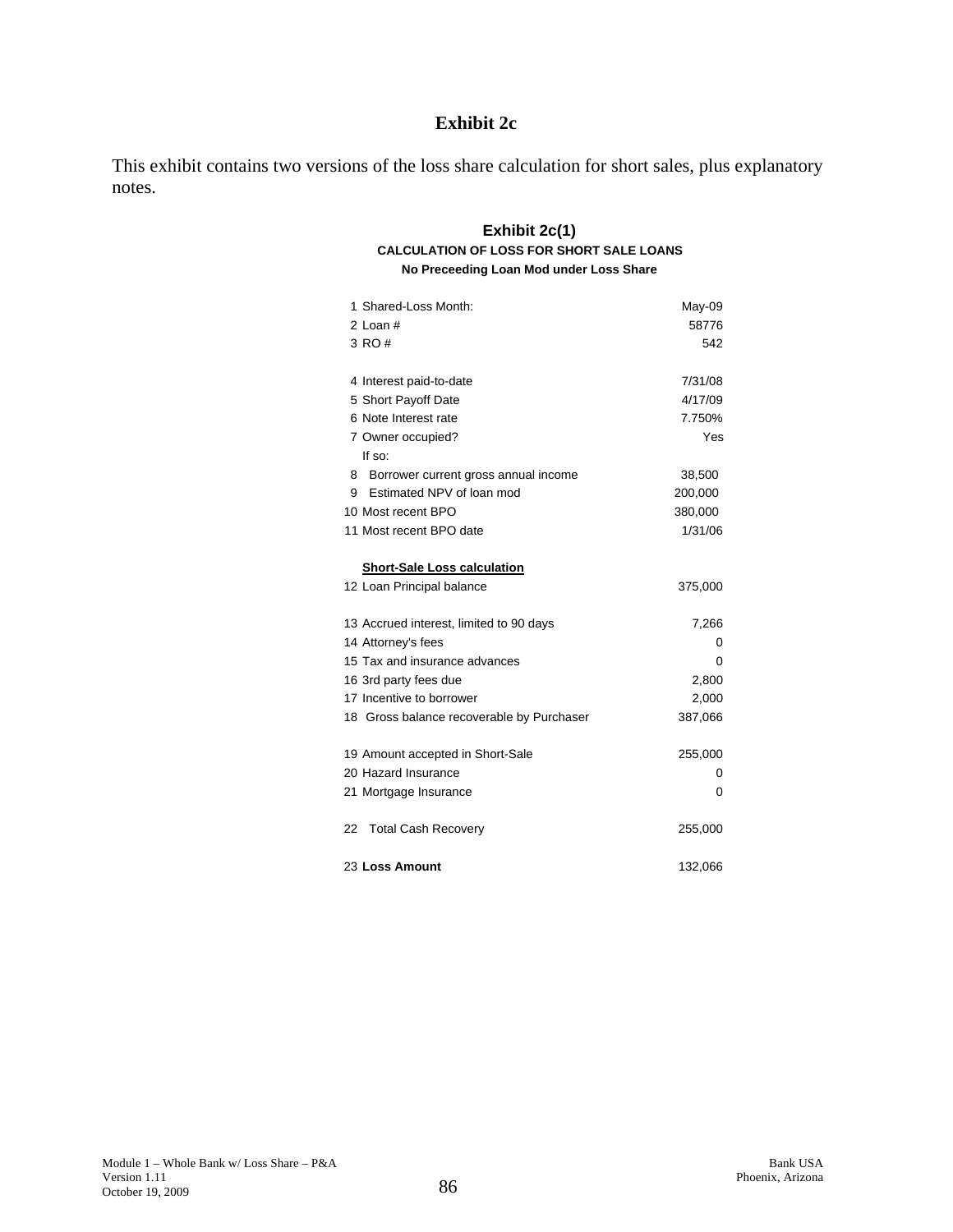#### **Exhibit 2c(2) CALCULATION OF LOSS FOR SHORT SALE LOANS Short Sale after a Covered Loan Mod**

| 1 Shared-Loss Month:                                        | May-09  |
|-------------------------------------------------------------|---------|
| 2 Loan $#$                                                  | 20076   |
| 3 REO #                                                     | 345     |
|                                                             |         |
| 4 Loan mod date                                             | 5/12/08 |
| 5 Interest paid-to-date                                     | 9/30/08 |
| 6 Short Payoff Date                                         | 4/2/09  |
| 7 Note Interest rate                                        | 7.500%  |
| 8 Most recent BPO                                           | 230,000 |
| 9 Most recent BPO date                                      | 1/21/09 |
|                                                             |         |
| <b>Short-Sale Loss calculation</b>                          |         |
| 11 NPV of projected cash flows at loan mod                  | 311,000 |
| 12 Less: Principal payments between loan mod and deliquency | 1,000   |
| Plus:                                                       |         |
| Attorney's fees<br>13                                       | 0       |
| Tax and insurance advances<br>14                            | 1,500   |
| 3rd party fees due<br>15                                    | 2,600   |
| 16<br>Incentive to borrower                                 | 3,500   |
| 17 Gross balance recoverable by Purchaser                   | 317,600 |
|                                                             |         |
| 18 Amount accepted in Short-Sale                            | 234,000 |
| 19 Hazard Insurance                                         | 0       |
| 20 Mortgage Insurance                                       | 0       |
|                                                             |         |
| <b>Total Cash Recovery</b><br>21                            | 234,000 |
|                                                             |         |
| 22 Loss Amount                                              | 83,600  |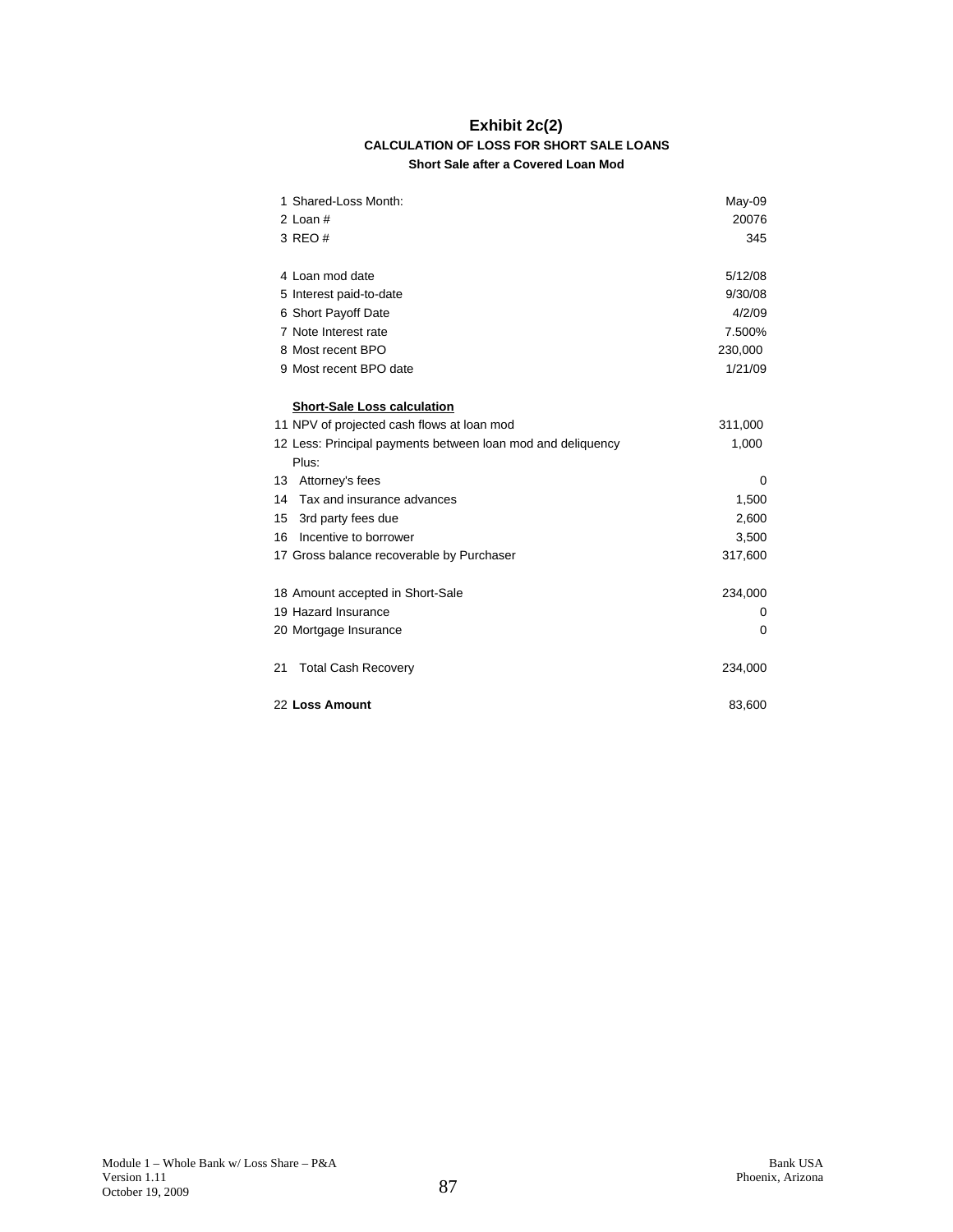## **Notes to Exhibit 2c (short sale)**

- 1.The data shown are for illustrative purpose. The figures will vary for actual short sales.
- 2.The covered loss is the difference between the gross balance recoverable by Purchaser and the total cash recovery. There are two methods of calculation for covered losses from short sales, depending upon the circumstances. They are shown below:
	- a. If the loan was restructured when the Loss Share agreement was in place, and then the short sale occurred, use Exhibit  $2c(2)$ . This version uses the Net Present Value (NPV) of the modified loan as the starting point for the covered loss.
	- b. Otherwise, use Exhibit  $2c(1)$ . This version uses the unpaid balance of the loan as of the last payment as the starting point for the covered loss.
- 3. For Exhibit  $2c(1)$ , the gross balance recoverable by the purchaser is calculated as the sum of lines  $12 - 17$ ; it is shown in line 18. For Exhibit 2a(2), the gross balance recoverable by the purchaser is calculated as line 11 minus line 12 plus lines 13 – 16; it is shown in line 17.
- 4. For Exhibit  $2c(1)$ , the total cash recovery is calculated as the sum of lines  $19 21$ ; it is shown in line 22. For Exhibit  $2c(2)$ , the total cash recovery is calculated as the sum of lines  $18 - 20$ ; it is shown in line 21.
- 5. Reasonable and customary third party attorney's fees and expenses incurred by or on behalf of Assuming Bank in connection with any enforcement procedures, or otherwise with respect to such loan, are reported under Attorney's fees.
- 6.Do not include late fees, prepayment penalties, or any similar lender fees or charges by the Failed Bank or Assuming Bank to the loan account, any allocation of Assuming Bank's servicing costs, or any allocations of Assuming Bank's general and administrative (G&A) or other operating costs.
- 7. If Exhibit  $2c(2)$  is used, then no accrued interest may be included as a covered loss. Otherwise, the amount of accrued interest that may be included as a covered loss is limited to the minimum of:
	- d. 90 days
	- e.The number of days that the loan is delinquent when the property was sold
	- f.The number of days between the resolution date and the date when the property was sold

To calculate accrued interest, apply the note interest rate that would have been in effect if the loan were performing to the principal balance after application of the last payment made by the borrower.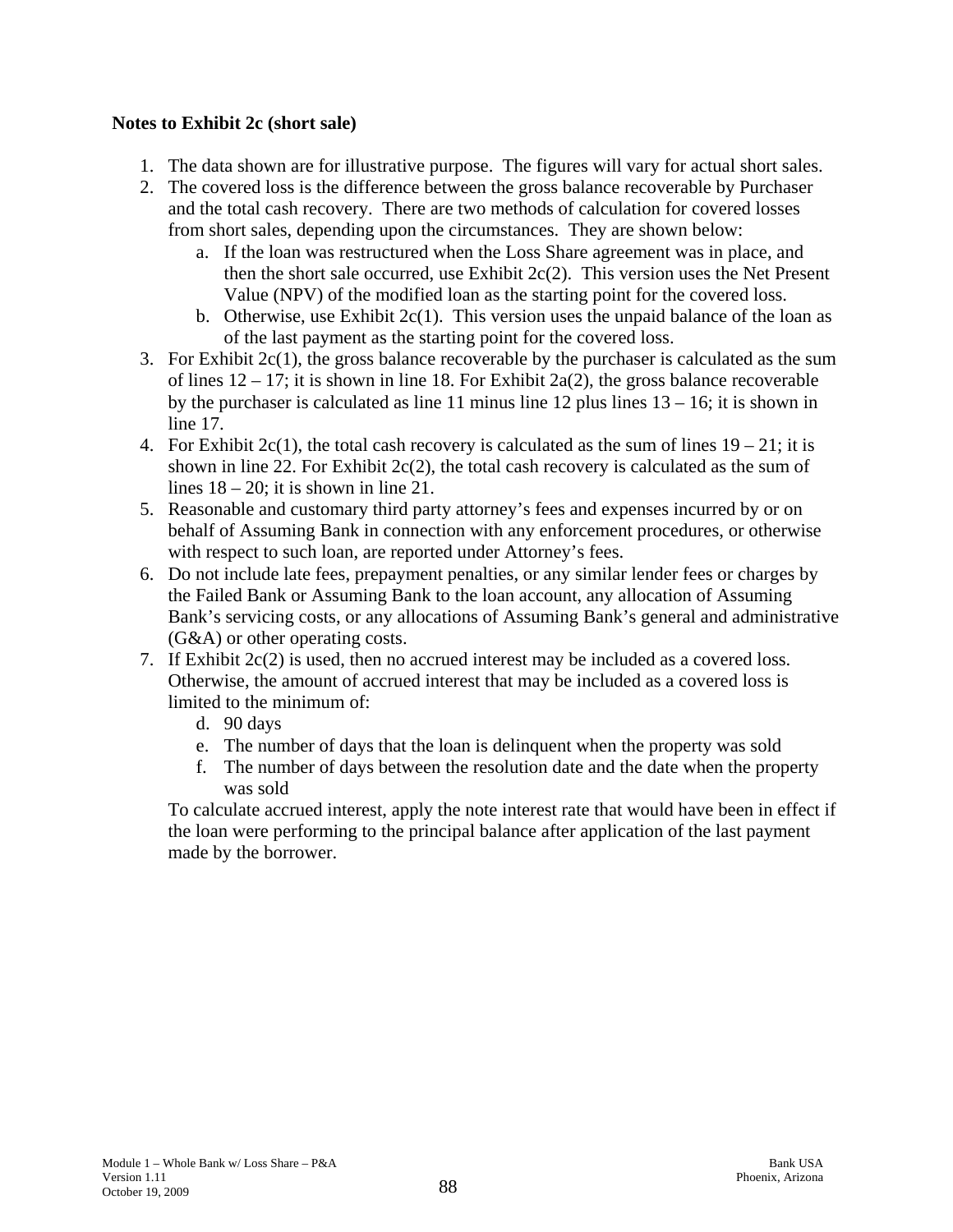## **Exhibit 2d**

| [input month]<br><b>Shared-Loss Month:</b>                                                                                                                |     |                 |         |
|-----------------------------------------------------------------------------------------------------------------------------------------------------------|-----|-----------------|---------|
| Loan no.:                                                                                                                                                 |     |                 |         |
|                                                                                                                                                           |     |                 |         |
|                                                                                                                                                           |     |                 |         |
| <b>NOTE</b>                                                                                                                                               |     |                 |         |
| The calculation of recovery on a loan for which a Restructuring Loss has been paid will only apply if the                                                 |     |                 |         |
| loan is sold.                                                                                                                                             |     |                 |         |
|                                                                                                                                                           |     |                 |         |
| <b>EXAMPLE CALCULATION</b>                                                                                                                                |     |                 |         |
|                                                                                                                                                           |     |                 |         |
| <b>Restructuring Loss Information</b>                                                                                                                     |     |                 |         |
| Loan principal balance before restructuring                                                                                                               |     | \$200,000       | A       |
| NPV, restructured loan                                                                                                                                    |     | 165,000         | B       |
| Loss on restructured loan                                                                                                                                 |     | \$35,000        | $A - B$ |
| Times FDIC applicable loss share % (80% or 95%)                                                                                                           |     | 80%             |         |
| Loss share payment to purchaser                                                                                                                           |     | \$28,000        | C       |
|                                                                                                                                                           |     |                 |         |
| Calculation - Recovery amount due to Receiver                                                                                                             |     |                 |         |
| Loan sales price                                                                                                                                          |     | \$190,000       |         |
| NPV of restructured loan at mod date                                                                                                                      |     | 165,000         |         |
| Gain - step 1                                                                                                                                             |     | 25,000          | D       |
| <b>PLUS</b>                                                                                                                                               |     |                 |         |
| Loan UPB after restructuring                                                                                                                              | (1) | 200,000         |         |
| Loan UPB at liquidation date                                                                                                                              |     | 192,000         | Е       |
| Gain - step 2 (principal collections after restructuring)<br>Recovery amount                                                                              |     | 8,000<br>33,000 | $D + E$ |
| Times FDIC loss share %                                                                                                                                   |     | 80%             |         |
| <b>Recovery due to FDIC</b>                                                                                                                               |     | \$26,400        | F       |
|                                                                                                                                                           |     |                 |         |
| Net loss share paid to purchaser $(C - F)$                                                                                                                |     | \$<br>1,600     |         |
|                                                                                                                                                           |     |                 |         |
| <b>Proof Calculation</b>                                                                                                                                  | (2) |                 |         |
| Loan principal balance                                                                                                                                    |     | \$200,000       | G       |
|                                                                                                                                                           |     |                 |         |
| Principal collections on loan                                                                                                                             |     | 8,000           |         |
| Sales price for loan                                                                                                                                      |     | 190,000         |         |
| Total collections on loan                                                                                                                                 |     | 198,000         | H       |
| Net loss on loan                                                                                                                                          |     | \$<br>2,000     | G – H   |
| Times FDIC applicable loss share % (80% or 95%)                                                                                                           |     | 80%             |         |
| Loss share payment to purchaser                                                                                                                           |     | 1,600<br>\$     |         |
|                                                                                                                                                           |     |                 |         |
|                                                                                                                                                           |     |                 |         |
| (1) This example assumes that the FDIC loan modification program as shown in Exhibit 5 is applied and                                                     |     |                 |         |
| the loan restructuring does not result in a reduction in the loan principal balance due from the                                                          |     |                 |         |
| borrower.                                                                                                                                                 |     |                 |         |
| (2) This proof calculation is provided to illustrate the concept and the Assuming Bank is not required to<br>provide this with its Recovery calculations. |     |                 |         |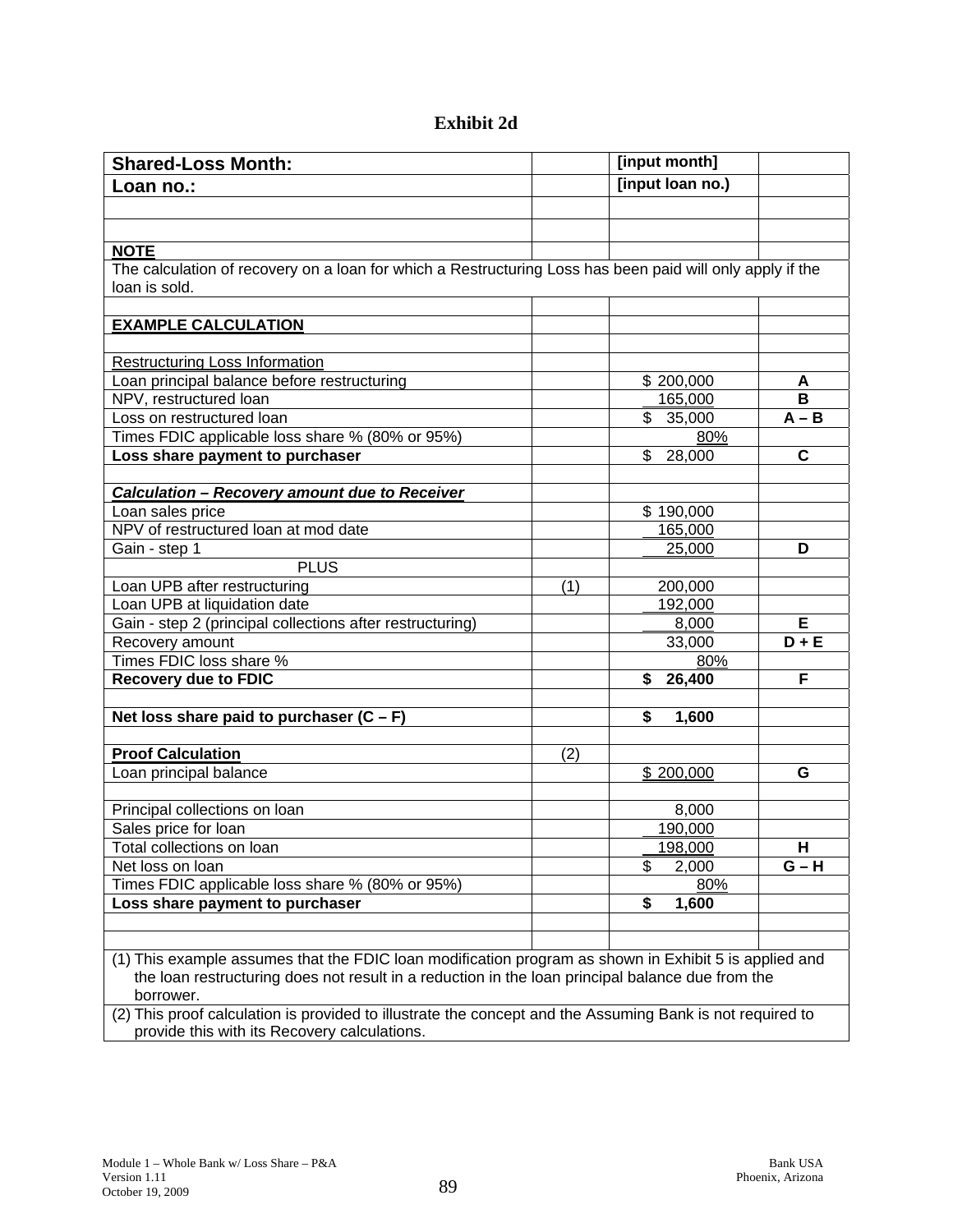| <b>SHARED-LOSS LOANS</b><br>PORTFOLIO PERFORMANCE AND SUMMARY SCHEDULE |                      |               |                  |
|------------------------------------------------------------------------|----------------------|---------------|------------------|
| <b>MONTH ENDED:</b>                                                    | [input report month] |               |                  |
|                                                                        |                      |               |                  |
|                                                                        |                      |               |                  |
| <b>POOL SUMMARY</b>                                                    |                      |               |                  |
|                                                                        | #                    | $\frac{1}{2}$ |                  |
| Loans at Sale Date                                                     | XX                   | XX            |                  |
|                                                                        |                      |               |                  |
| Loans as of this month-end                                             | XX                   | XX            |                  |
| <b>STATED THRESHOLD TRACKING</b>                                       | $\#$                 | $\frac{1}{2}$ |                  |
| <b>Stated Threshold amount</b>                                         |                      |               | A                |
| Cumulative loss payments, prior month                                  |                      |               |                  |
| Loss payment for current month                                         |                      |               |                  |
| Cumulative loss payment, this month                                    |                      |               |                  |
| Cumulative Commercial & Other Loans Net Charge-Offs                    |                      |               |                  |
|                                                                        |                      |               | B                |
| Remaining to Stated Threshold                                          |                      |               | $A - B$          |
|                                                                        |                      |               |                  |
|                                                                        |                      |               | Percent of Total |
| <b>PORTFOLIO PERFORMANCE STATUS</b>                                    | $\#$                 | $\frac{1}{2}$ | #                |
| Current                                                                |                      |               |                  |
| $30 - 59$ days past due                                                |                      |               |                  |
| $60 - 89$ days past due                                                |                      |               |                  |
| $90 - 119$ days past due                                               |                      |               |                  |
| 120 and over days past due                                             |                      |               |                  |
| In foreclosure                                                         |                      |               |                  |
| <b>ORE</b>                                                             |                      |               |                  |
| Total                                                                  |                      |               |                  |
|                                                                        |                      |               |                  |
| Memo Item:                                                             |                      |               |                  |
| Loans in process of restructuring - total                              |                      |               |                  |
| Loans in bankruptcy                                                    |                      |               |                  |
|                                                                        |                      |               |                  |
| Loans in process of restructuring by delinquency status                |                      |               |                  |
| Current                                                                |                      |               |                  |
| 30 - 59 days past due                                                  |                      |               |                  |
| 60 - 89 days past due                                                  |                      |               |                  |
| 90 - 119 days past due                                                 |                      |               |                  |
| 120 and over days past due In foreclosure<br>Total                     |                      |               |                  |
|                                                                        |                      |               |                  |
|                                                                        |                      |               |                  |

## **Exhibit 3 Portfolio Performance and Summary Schedule**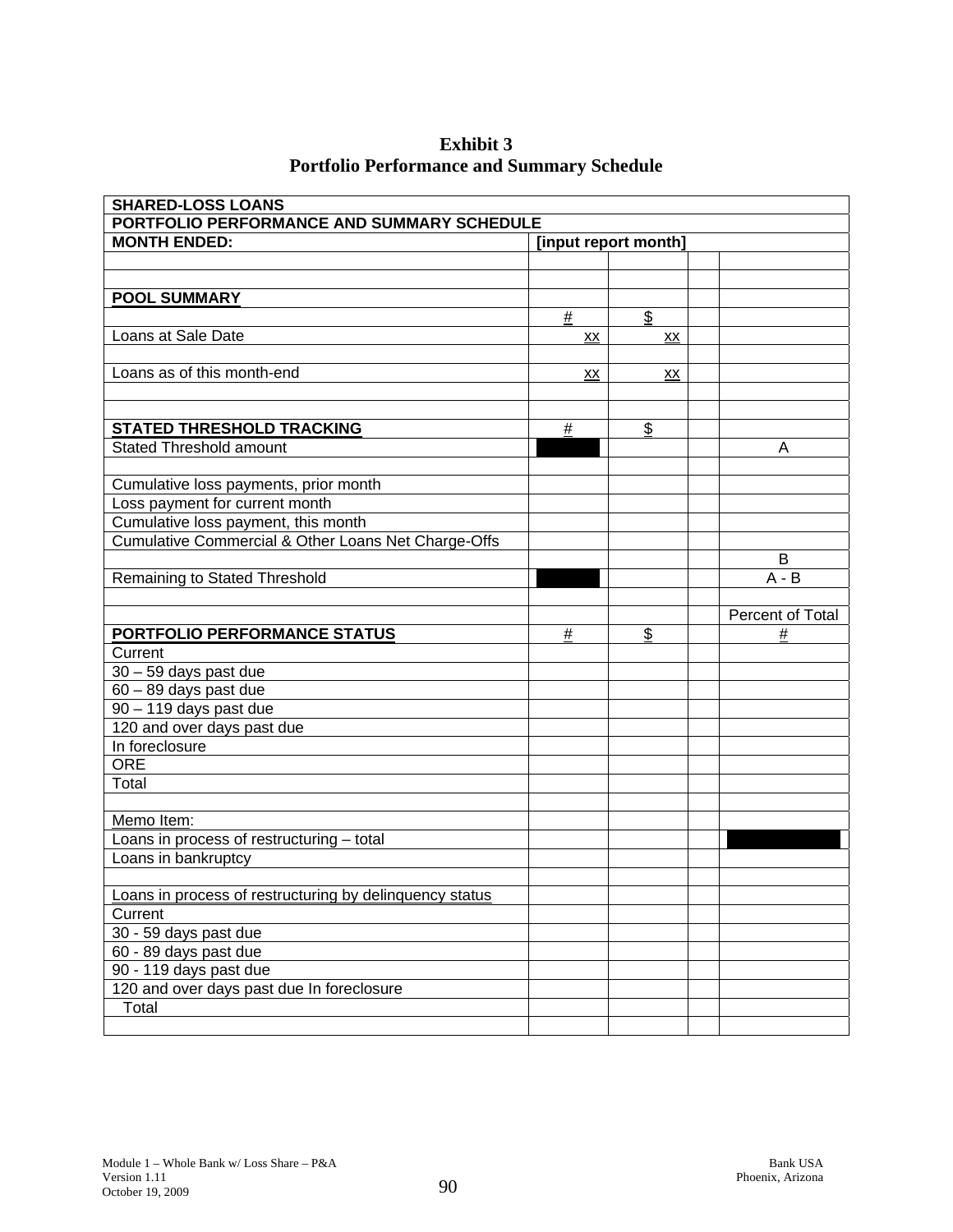| List of Loans Paid Off During Month    |                      |  |  |
|----------------------------------------|----------------------|--|--|
|                                        | Principal            |  |  |
| Loan #                                 | <b>Balance</b>       |  |  |
|                                        |                      |  |  |
| <b>List of Loans Sold During Month</b> |                      |  |  |
|                                        |                      |  |  |
|                                        | Principal<br>Balance |  |  |
| Loan #                                 |                      |  |  |
|                                        |                      |  |  |
|                                        |                      |  |  |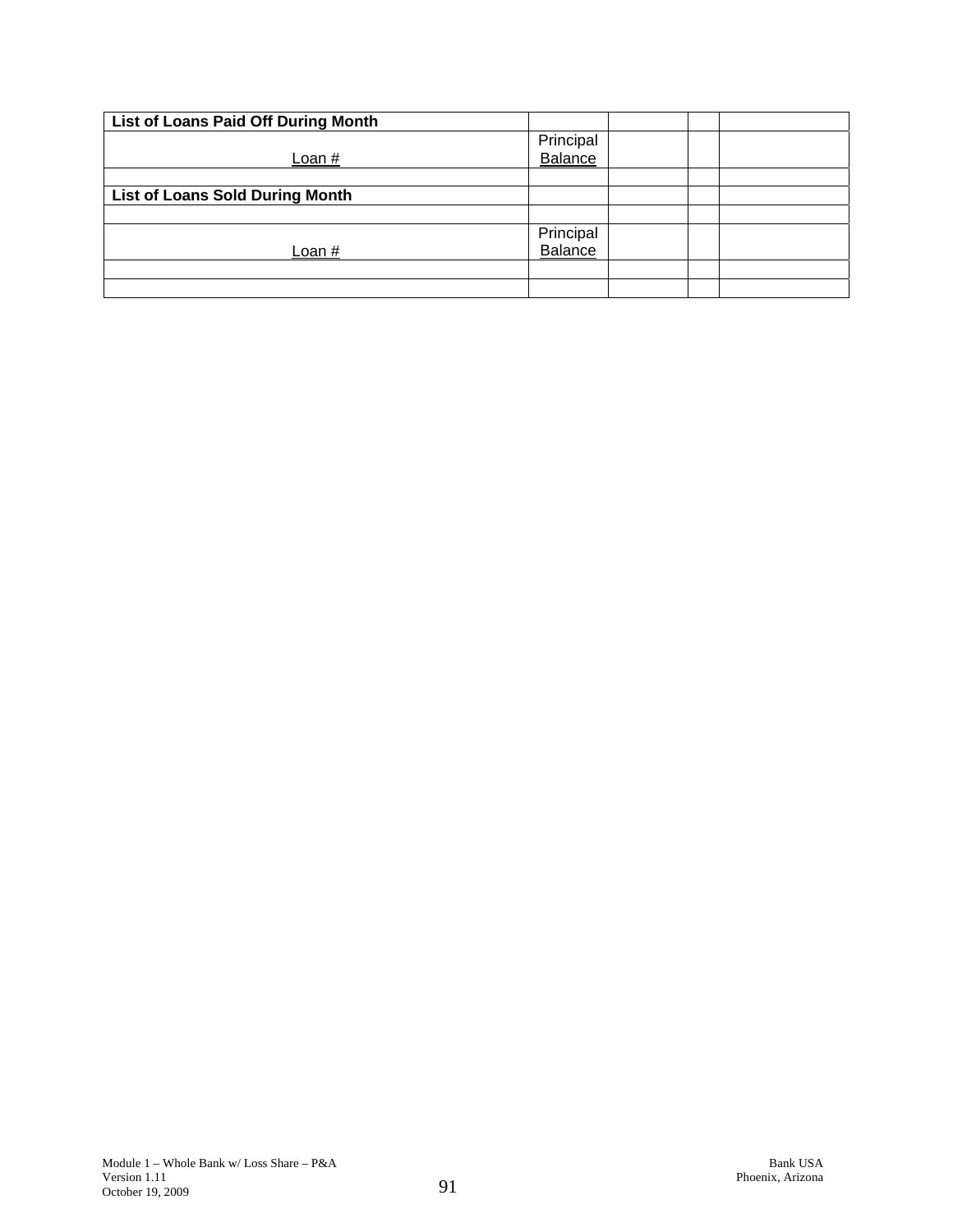## **Exhibit 4 Wire Transfer Instructions**

# **PURCHASER WIRING INSTRUCTIONS**

| <b>BANK RECEIVING WIRE</b>            |  |
|---------------------------------------|--|
|                                       |  |
| <b>9 DIGIT ABA ROUTING NUMBER</b>     |  |
|                                       |  |
| <b>ACCOUNT NUMBER</b>                 |  |
|                                       |  |
| <b>NAME OF ACCOUNT</b>                |  |
|                                       |  |
| <b>ATTENTION TO WHOM</b>              |  |
| <b>PURPOSE OF WIRE</b>                |  |
|                                       |  |
| FDIC RECEIVER WIRING INSTRUCTIONS     |  |
|                                       |  |
| <b>BANK RECEIVING WIRE</b>            |  |
|                                       |  |
| <b>SHORT NAME</b>                     |  |
|                                       |  |
| <b>ADDRESS OF BANK RECEIVING WIRE</b> |  |
|                                       |  |
| <b>9 DIGIT ABA ROUTING NUMBER</b>     |  |
|                                       |  |
| <b>ACCOUNT NUMBER</b>                 |  |
|                                       |  |
| <b>NAME OF ACCOUNT</b>                |  |
| <b>ATTENTION TO WHOM</b>              |  |
|                                       |  |
| <b>PURPOSE OF WIRE</b>                |  |
|                                       |  |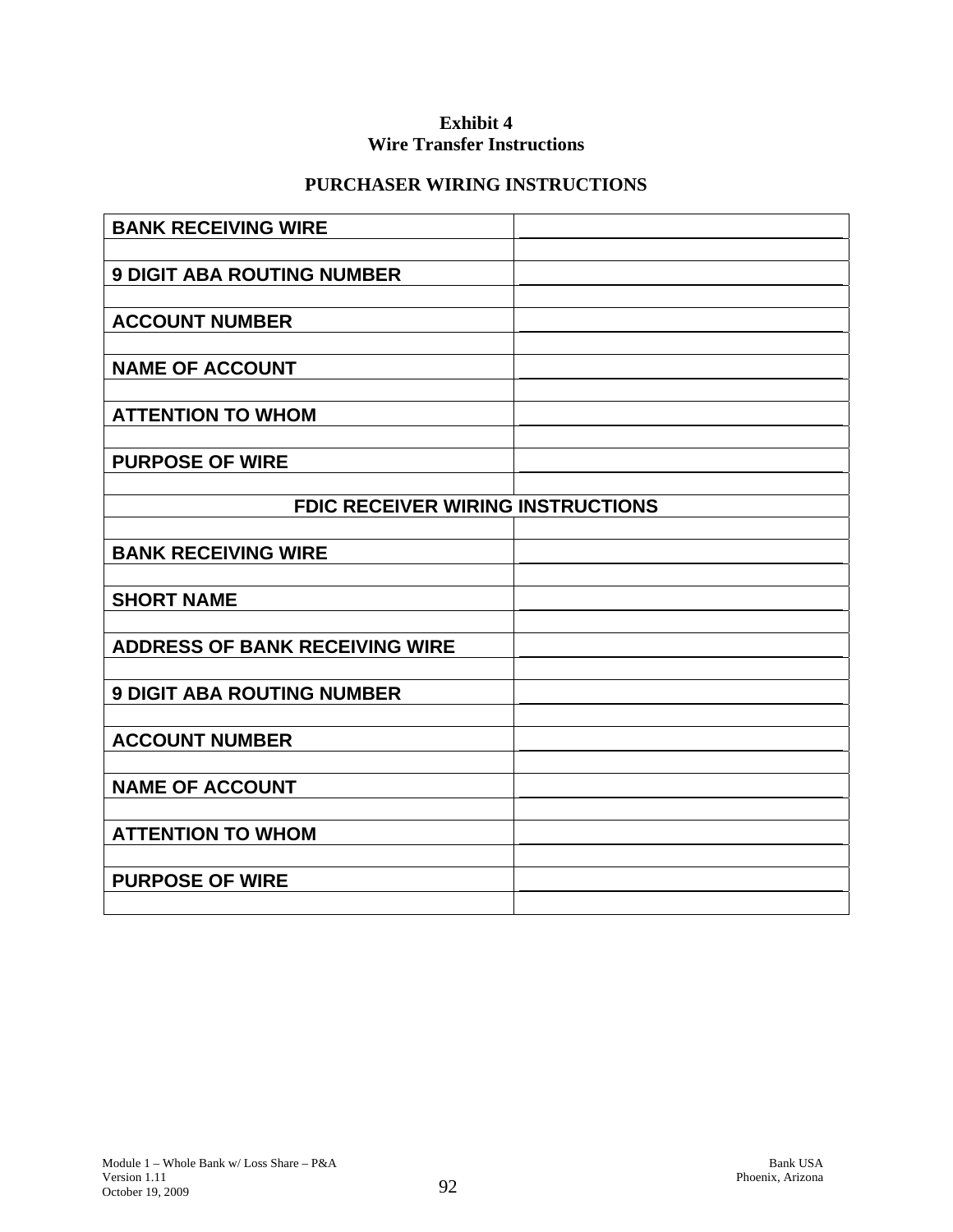# **EXHIBIT 5**

# EXHIBIT 5<br>FDIC MORTGAGE LOAN MODIFICATION PROGRAM

## **Objective**

The objective of this FDIC Mortgage Loan Modification Program ("Program") is to modify the terms of certain residential mortgage loans so as to improve affordability, increase the probability of performance, allow borrowers to remain in their homes and increase the value of the loans to the FDIC and assignees. The Program provides for the modification of Qualifying Loans (as defined below) by reducing the borrower's monthly housing debt to income ratio ("DTI Ratio") to no more than 31% at the time of the modification and eliminating adjustable interest rate and negative amortization features.

## Qualifying Mortgage Loans

In order for a mortgage loan to be a Qualifying Loan it must meet all of the following criteria, which must be confirmed by the lender:

- The collateral securing the mortgage loan is owner-occupied and the owner's primary residence; and
- •The mortgagor has a first priority lien on the collateral; and
- •Either the borrower is at least 60 days delinquent or a default is reasonably foreseeable.

## Modification Process

The lender shall undertake a review of its mortgage loan portfolio to identify Qualifying Loans. For each Qualifying Loan, the lender shall determine the net present value of the modified loan and, if it will exceed the net present value of the foreclosed collateral upon disposition, then the Qualifying Loan shall be modified so as to reduce the borrower's monthly DTI Ratio to no more than 31% at the time of the modification. To achieve this, the lender shall use a combination of interest rate reduction, term extension and principal forbearance, as necessary.

The borrower's monthly DTI Ratio shall be a percentage calculated by dividing the borrower's monthly income by the borrower's monthly housing payment (including principal, interest, taxes and insurance). For these purposes, (1) the borrower's monthly income shall be the amount of the borrower's (along with any co-borrowers') documented and verified gross monthly income, and (2) the borrower's monthly housing payment shall be the amount required to pay monthly principal and interest plus one-twelfth of the then current annual amount required to pay real property taxes and homeowner's insurance with respect to the collateral.

In order to calculate the monthly principal payment, the lender shall capitalize to the outstanding principal balance of the Qualifying Loan the amount of all delinquent interest, delinquent taxes, past due insurance premiums, third party fees and (without duplication) escrow advances (such amount, the "Capitalized Balance").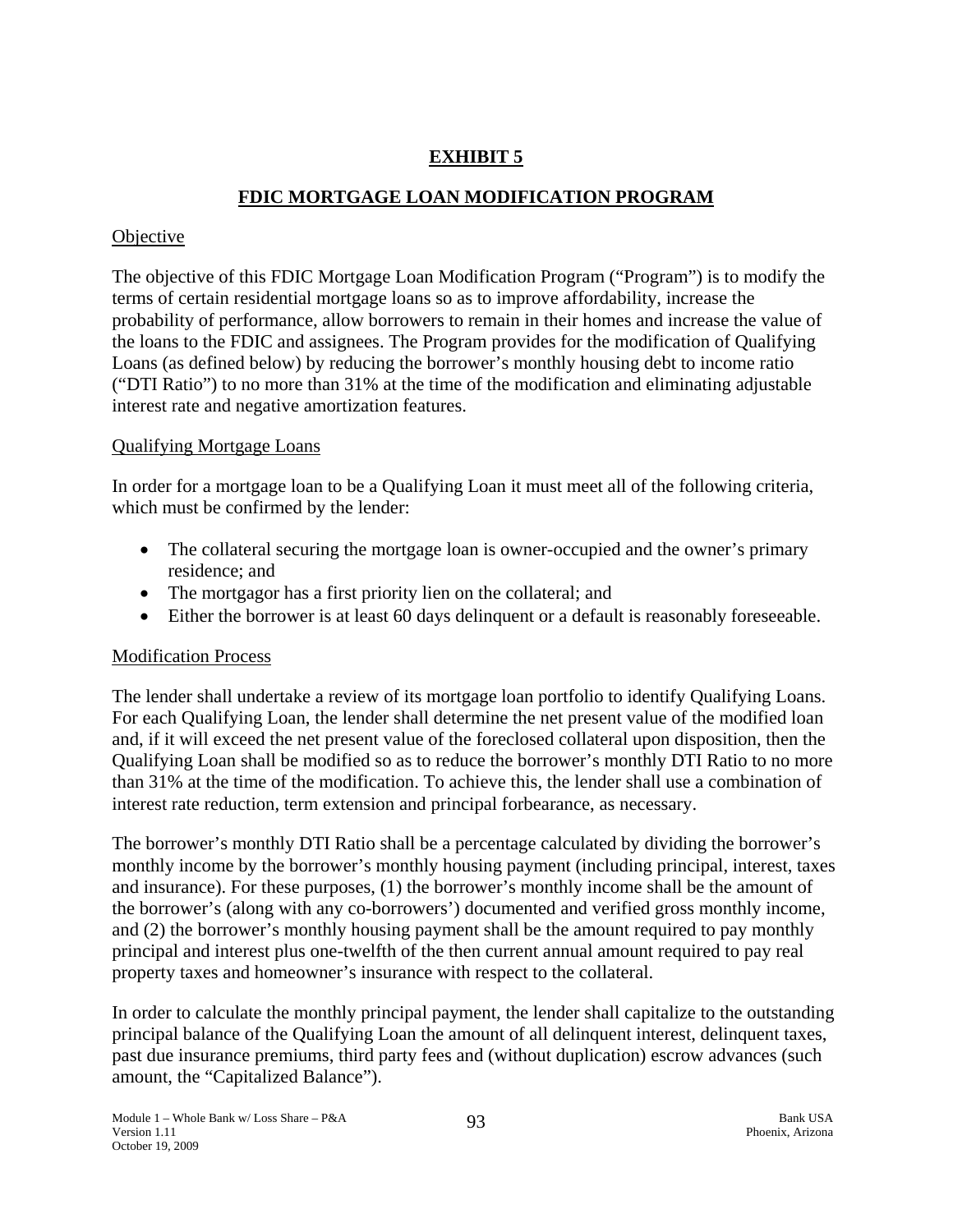In order to achieve the goal of reducing the DTI Ratio to 31%, the lender shall take the following steps in the following order of priority with respect to each Qualifying Loan:

- 1. Reduce the interest rate to the then current Freddie Mac Survey Rate for 30-year fixed rate mortgage loans, and adjust the term to 30 years.
- 2. If the DTI Ratio is still in excess of 31%, reduce the interest rate further, but no lower than 3%, until the DTI ratio of 31% is achieved.
- 3.If the DTI Ratio is still in excess of 31% after adjusting the interest rate to 3%, extend the remaining term of the loan by 10 years.
- 4.If the DTI Ratio is still in excess of 31%, calculate a new monthly payment (the "Adjusted Payment Amount") that will result in the borrower's monthly DTI Ratio not exceeding 31%. After calculating the Adjusted Payment Amount, the lender shall bifurcate the Capitalized Balance into two portions – the amortizing portion and the non-amortizing portion. The amortizing portion of the Capitalized Balance shall be the mortgage amount that will fully amortize over a 40-year term at an annual interest rate of 3% and monthly payments equal to the Adjusted Payment Amount. The nonamortizing portion of the Capitalized Balance shall be the difference between the Capitalized Balance and the amortizing portion of the Capitalized Balance. If the amortizing portion of the Capitalized Balance is less than 75% of the current estimated value of the collateral, then the lender may choose not to restructure the loan. If the lender chooses to restructure the loan, then the lender shall forbear on collecting the non-amortizing portion of the Capitalized Balance, and such amount shall be due and payable only upon the earlier of (i) maturity of the modified loan, (ii) a sale of the property or (iii) a pay-off or refinancing of the loan. No interest shall be charged on the non-amortizing portion of the Capitalized Balance, but repayment shall be secured by a first lien on the collateral.

## Special Note:

The net present value calculation used to determine whether a loan should be modified based on the modification process above is distinct and different from the net present value calculation used to determine the covered loss if the loan is modified. Please refer only to the net present value calculation described in this exhibit for the modification process, with its separate assumptions, when determining whether to provide a modification to a borrower. Separate assumptions may include, without limitation, Assuming Bank's determination of a probability of default without modification, a probability of default with modification, home price forecasts, prepayment speeds, and event timing. These assumptions are applied to different projected cash flows over the term of the loan, such as the projected cash flow of the loan performing or defaulting without modification and the projected cash flow of the loan performing or defaulting with modification.

change, the net present value calculation for determining the covered loss remains constant.<br>
Module 1 – Whole Bank w/ Loss Share – P&A Bank USA Bank USA Phoenix, Arizona<br>
Version 1.11 Phoenix, Arizona By contrast, the net present value for determining the covered loss is based on a 10 year period. While the assumptions in the net present value calculation used in the modification process may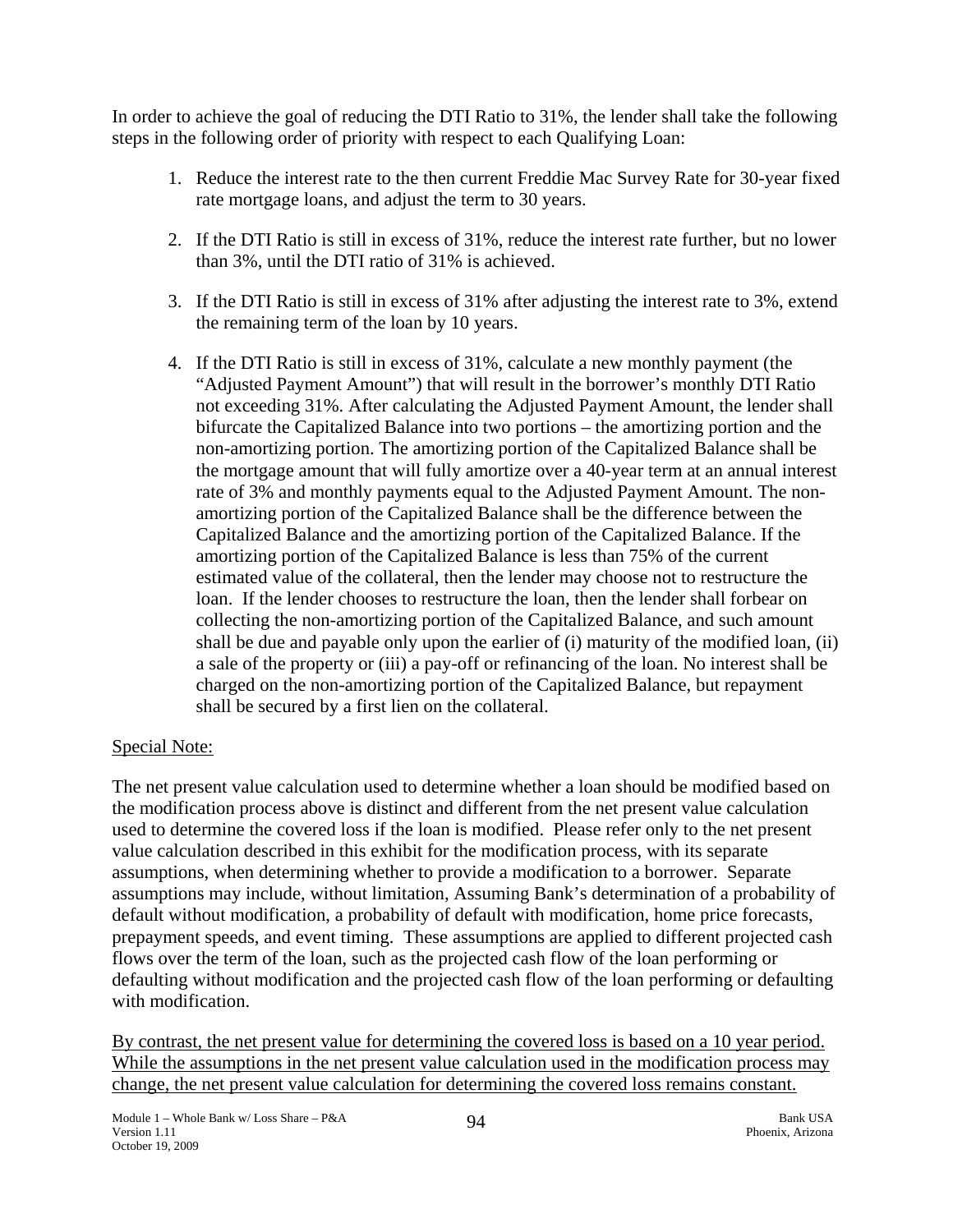#### **EXHIBIT 4.15B**

#### **COMMERCIAL AND OTHER ASSETS SHARED-LOSS AGREEMENT**

This agreement for reimbursement of loss sharing expenses on certain loans and other assets (the "Commercial Shared-Loss Agreement") shall apply when the Assuming Bank purchases Shared-Loss Assets as that term is defined herein. The terms hereof shall modify and supplement, as necessary, the terms of the Purchase and Assumption Agreement to which this Commercial Shared-Loss Agreement is attached as Exhibit 4.15B and incorporated therein. To the extent any inconsistencies may arise between the terms of the Purchase and Assumption Agreement and this Commercial Shared-Loss Agreement with respect to the subject matter of this Commercial Shared-Loss Agreement, the terms of this Commercial Shared-Loss Agreement shall control. References in this Commercial Shared-Loss Agreement to a particular Section shall be deemed to refer to a Section in this Commercial Shared-Loss Agreement unless the context indicates that a Section of the Purchase and Assumption Agreement is intended.

#### **ARTICLE I -- DEFINITIONS**

Capitalized terms used in this Commercial Shared-Loss Agreement that are not defined in this Commercial Shared-Loss Agreement are defined in the Purchase and Assumption Agreement In addition to the terms defined above, defined below are certain additional terms relating to loss-sharing, as used in this Commercial Shared-Loss Agreement.

**"AAA"** means the American Arbitration Association as provided in Section 2.1(f)(iii) of this Commercial Shared-Loss Agreement.

**"Accrued Interest"** means, with respect to any Shared-Loss Loan, Permitted Advance or Shared-Loss Loan Commitment Advance at any time, the amount of earned and unpaid interest, taxes, credit life and/or disability insurance premiums (if any) payable by the Obligor accrued on or with respect to such Shared-Loss Loan, Permitted Advance or Shared-Loss Loan Commitment Advance, all as reflected on the Accounting Records of the Failed Bank or the Assuming Bank (as applicable); provided, that Accrued Interest shall not include any amount that accrues on or with respect to any Shared-Loss Loan, Permitted Advance or Shared-Loss Loan Commitment Advance after that Asset has been placed on non-accrual or nonperforming status by either the Failed Bank or the Assuming Bank (as applicable).

"**Additional ORE**" means Shared-Loss Loans that become Other Real Estate after Bank Closing Date.

"**Affiliate**" shall have the meaning set forth in the Purchase and Assumption Agreement; provided, that, for purposes of this Commercial Shared-Loss Agreement, no Third Party Servicer shall be deemed to be an Affiliate of the Assuming Bank.

**Examplicable Anniversary of the Commencement Date"** means the fifth (5th) anniversary of the Commencement Date.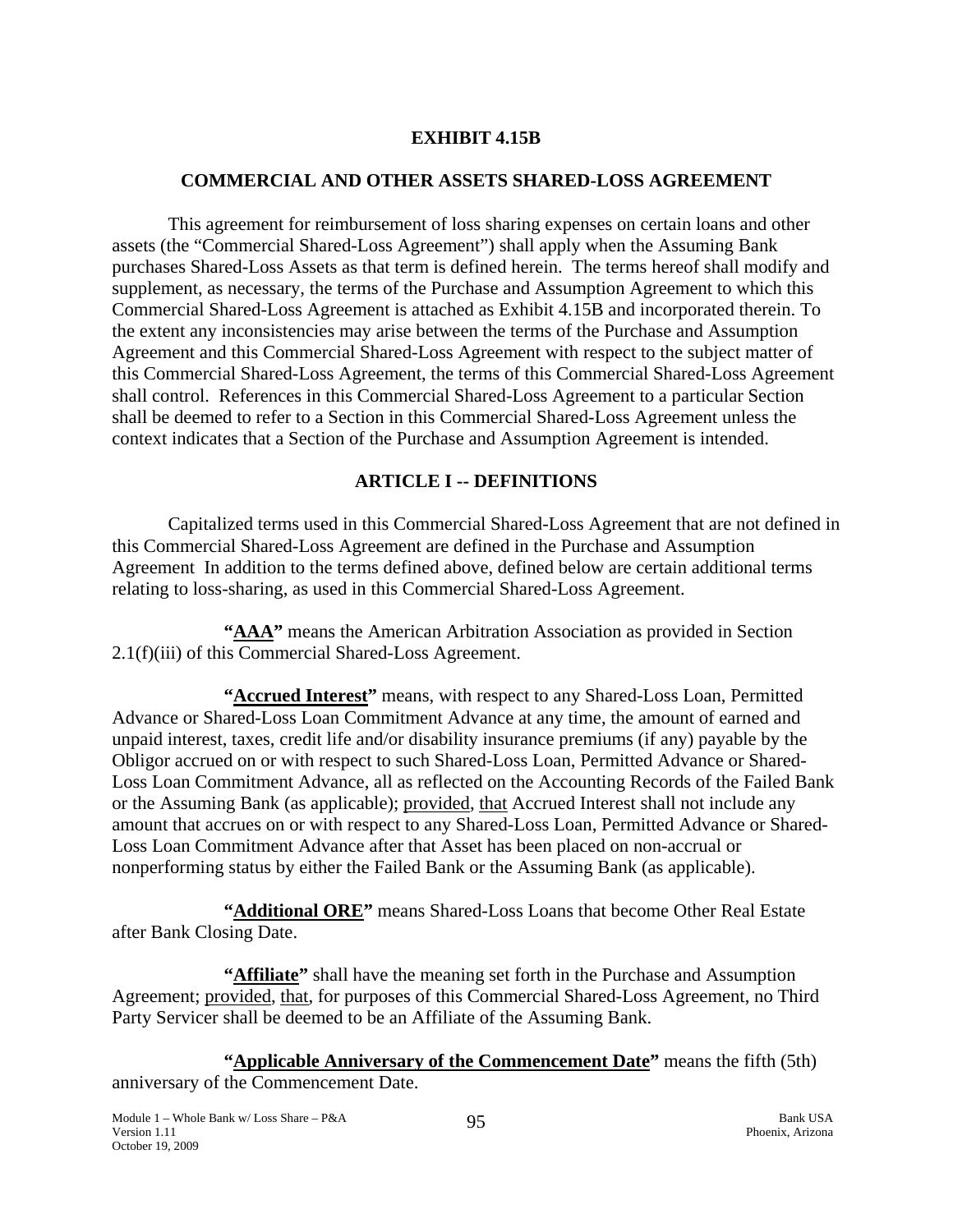**"Calendar Quarter"** means a quarterly period (a) for the first such period, beginning on the Commencement Date and ending on the last calendar day of either March, June, September or December, whichever is the first to occur after the Commencement Date, and (b) for quarterly periods thereafter, beginning on the first calendar day of the calendar month immediately after the month that ended the prior period and ending on the last calendar day of each successive three-calendar-month period thereafter (i.e., each March, June, September and December, starting in the applicable order depending on the ending date of first such period) of any year.

**"Capitalized Expenditures"** means those expenditures that (i) would be capitalized under generally accepted accounting principles, and (ii) are incurred with respect to Shared-Loss Loans, Other Real Estate, Additional ORE or Subsidiary ORE. Capitalized Expenditures shall not include expenses related to environmental conditions including, but not limited to, remediation, storage or disposal of any hazardous or toxic substances or any pollutant or contaminant.

**"Charge-Offs"** means, with respect to any Shared-Loss Assets for any period, an amount equal to the aggregate amount of loans or portions of loans classified as "Loss" under the Examination Criteria, including (a) charge-offs of (i) the principal amount of such assets net of unearned interest (including write-downs associated with Other Real Estate, Additional ORE, Subsidiary ORE or loan modification(s)) (ii) Accrued Interest, and (iii) Capitalized Expenditures plus (b) Pre-Charge-Off Expenses incurred on the respective Shared-Loss Loans, all as effected by the Assuming Bank during such period and reflected on the Accounting Records of the Assuming Bank; provided, that: (i) the aggregate amount of Accrued Interest (including any reversals thereof) for the period after Bank Closing that shall be included in determining the amount of Charge-Offs for any Shared-Loss Loan shall not exceed ninety (90) days' Accrued Interest; (ii) no Charge-Off shall be taken with respect to any anticipated expenditure by the Assuming Bank until such expenditure is actually incurred; (iii) any financial statement adjustments made in connection with the purchase of any Assets pursuant to this Purchase and Assumption Agreement or any future purchase, merger, consolidation or other acquisition of the Assuming Bank shall not constitute "Charge-Offs"; and (iv) except for Portfolio Sales or any other sales or dispositions consented to by the Receiver, losses incurred on the sale or other disposition of Shared-Loss Assets to any Person (other than the sale or other disposition of Other Real Estate, Additional ORE or Subsidiary ORE to a Person other than an Affiliate of the Assuming Bank which is conducted in a commercially reasonable and prudent manner) shall not constitute Charge-Offs.

**"Commencement Date"** means the first calendar day following Bank Closing.

**"Consumer Loans"** means Loans to individuals for household, family and other personal expenditures (including United States and/or State-guaranteed student loans and extensions of credit pursuant to a credit card plan or debit card plan).

**"Cumulative Servicing Amount"** means the sum of the Period Servicing Amounts for every consecutive twelve-month period prior to and ending on the True-Up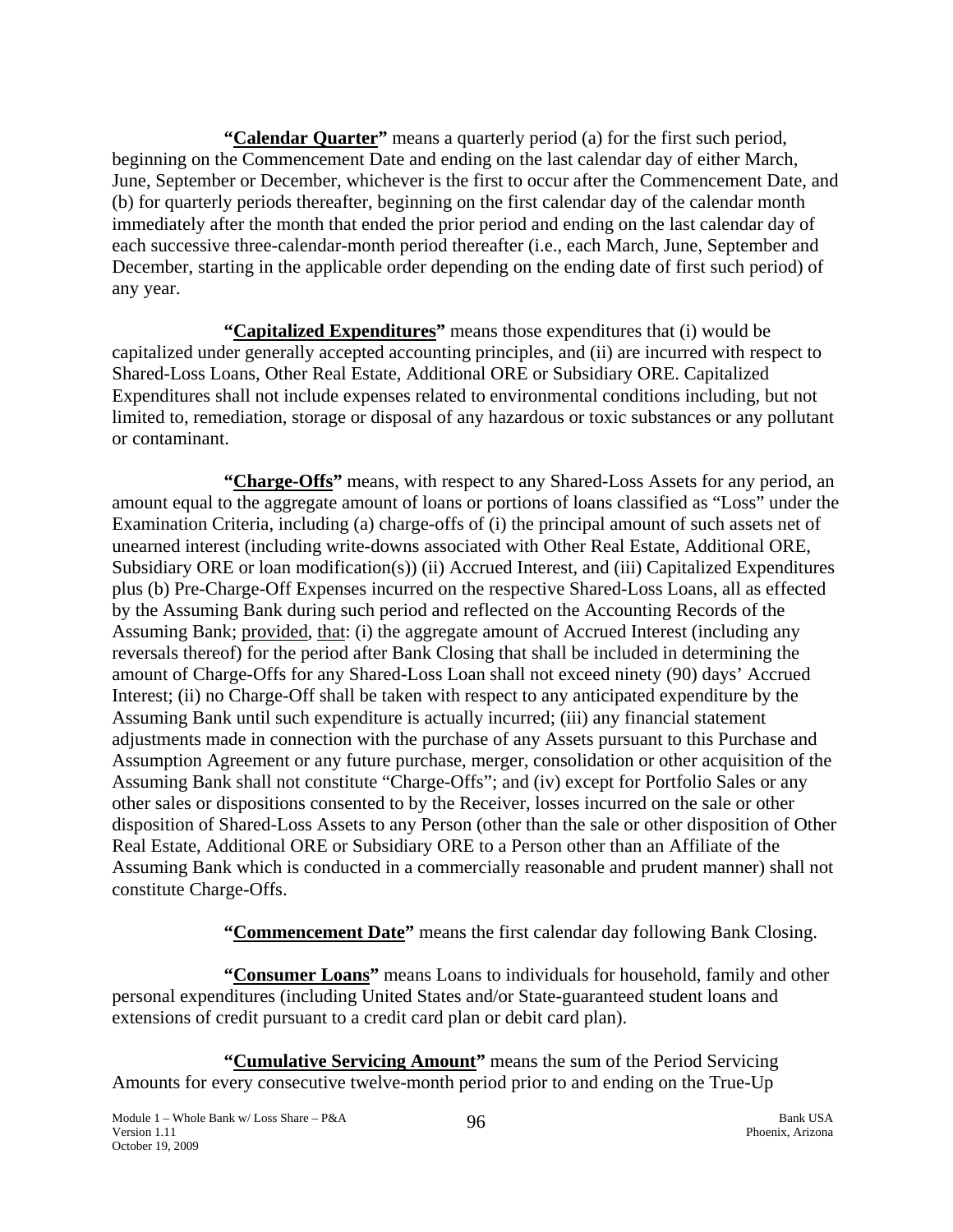Measurement Date in respect of each of the Shared-Loss Agreements during which the losssharing provisions of the applicable Shared-Loss Agreement is in effect.

**"Cumulative Shared-Loss Payments"** means (i) the aggregate of all of the payments made or payable to the Assuming Bank under the Shared-Loss Agreements minus (ii) the aggregate of all of the payments made or payable to the Receiver under the Shared-Loss Agreements.

**"Environmental Assessment"** means an assessment of the presence, storage or release of any hazardous or toxic substance, pollutant or contaminant with respect to the collateral securing a Shared-Loss Loan that has been fully or partially charged off.

**"Examination Criteria"** means the loan classification criteria employed by, or any applicable regulations of, the Assuming Bank's Chartering Authority at the time such action is taken, as such criteria may be amended from time to time.

**"Failed Bank Charge-Offs/Write-Downs"** means, with respect to any Shared-Loss Asset, an amount equal to the aggregate amount of reversals or charge-offs of Accrued Interest and charge-offs and write-downs of principal effected by the Failed Bank with respect to that Shared-Loss Asset as reflected on the Accounting Records of the Failed Bank.

**"Fair Value"** means the value of a Shared Loss MTM Asset as stated on the books and records of the Failed Bank as of Bank Closing, inclusive of all adjustments.

**"FDIC Party"** has the meaning provided in Section 2.1(f)(ii) of this Commercial Shared-Loss Agreement.

**"Net Charge-Offs"** means, with respect to any period, an amount equal to the aggregate amount of Charge-Offs for such period less the amount of Recoveries for such period.

 Commercial Shared-Loss Agreement. **"Neutral Member"** has the meaning provided in Section 2.1(f)(ii) of this

**"New Shared-Loss Loans"** means loans that would otherwise be subject to loss sharing under this Commercial Shared-Loss Agreement that were originated after July 24<sup>th</sup>, 2009 and before Bank Closing.

**"Notice of Dispute"** has the meaning provided in Section 2.1(f)(iii) of this Commercial Shared-Loss Agreement.

**"ORE Subsidiary"** means any Subsidiary of the Assuming Bank that engages solely in holding, servicing, managing or liquidating interests of a type described in clause (A) of the definition of "Other Real Estate," which interests have arisen from the collection or settlement of a Shared-Loss Loan.

**"Other Real Estate"** means all of the following (including any of the following fully or partially charged off the books and records of the Failed Bank or the Assuming Bank) Module 1 – Whole Bank w/ Loss Share – P&A Bank USA Bank USA Bank USA Bank USA Bank USA 97 Version 1.11 October 19, 2009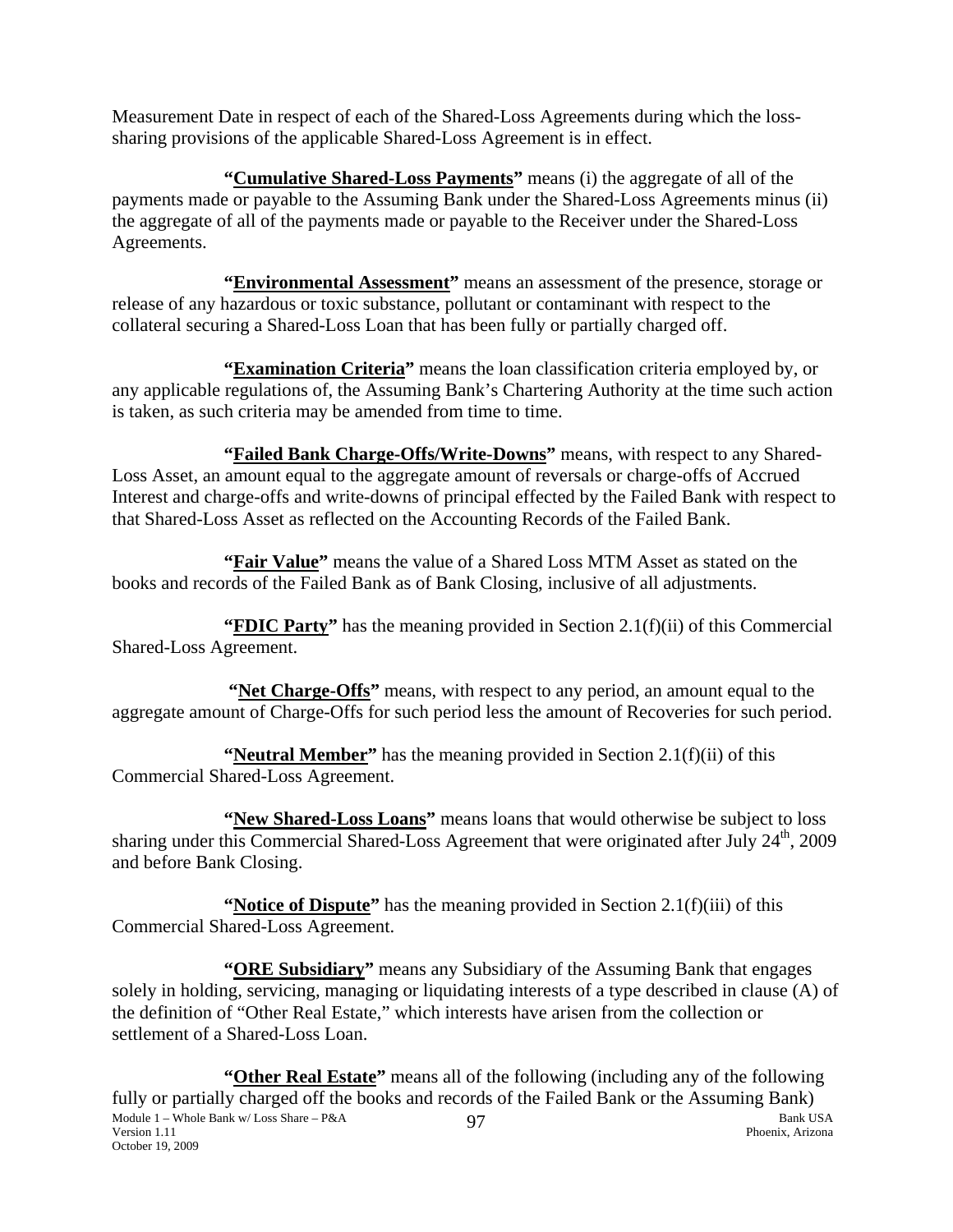that (i) are owned by the Failed Bank as of Bank Closing and are purchased pursuant to the Purchase and Assumption Agreement or (ii) have arisen subsequent to Bank Closing from the collection or settlement by the Assuming Bank of a Shared-Loss Loan:

(A) all interests in real estate (other than Bank Premises and Fixtures), including but not limited to mineral rights, leasehold rights, condominium and cooperative interests, air rights and development rights; and

(B) all other assets (whether real or personal property) acquired by foreclosure or in full or partial satisfaction of judgments or indebtedness.

**"Period Servicing Amount"** means, for any twelve month period with respect to each of the Shared-Loss Agreements during which the loss-sharing provisions of the applicable Shared-Loss Agreement are in effect, the product of (i) the simple average of the principal amount of Shared-Loss Loans and Shared-Loss Assets (other than the Shared-Loss Securities) (in each case as defined in the Shared-Loss Agreements), as the case may be, at the beginning of such period and at the end of such period times (ii) one percent (1%).

**"Permitted Advance"** means an advance of funds by the Assuming Bank with respect to a Shared-Loss Loan, or the making of a legally binding commitment by the Assuming Bank to advance funds with respect to a Shared-Loss Loan, that (i) in the case of such an advance, is actually made, and, in the case of such a commitment, is made and all of the proceeds thereof actually advanced, within one (1) year after the Commencement Date, (ii) does not cause the sum of (A) the book value of such Shared-Loss Loan as reflected on the Accounting Records of the Assuming Bank after any such advance has been made by the Assuming Bank plus (B) the unfunded amount of any such commitment made by the Assuming Bank related thereto, to exceed 110% of the Book Value of such Shared-Loss Loan, (iii) is not made with respect to a Shared-Loss Loan with respect to which (A) there exists a related Shared-Loss Loan Commitment or (B) the Assuming Bank has taken a Charge-Off and (iv) is made in good faith, is supported at the time it is made by documentation in the Credit Files and conforms to and is in accordance with the applicable requirements set forth in Article III of this Commercial Shared-Loss Agreement and with the then effective written internal credit policy guidelines of the Assuming Bank; provided, that the limitations in subparagraphs (i), (ii) and (iii) of this definition shall not apply to any such action (other than to an advance or commitment related to the remediation, storage or final disposal of any hazardous or toxic substance, pollutant or contaminant) that is taken by Assuming Bank in its reasonable discretion to preserve or secure the value of the collateral for such Shared-Loss Loan.

**"Permitted Amendment"** means, with respect to any Shared-Loss Loan Commitment or Shared-Loss Loan, any amendment, modification, renewal or extension thereof, or any waiver of any term, right, or remedy thereunder, made by the Assuming Bank in good faith and otherwise in accordance with the applicable requirements set forth in Article III of this Commercial Shared-Loss Agreement and the then effective written internal credit policy guidelines of the Assuming Bank; provided, that:

(i) with respect to a Shared-Loss Loan Commitment or a Shared-Loss Loan that is not a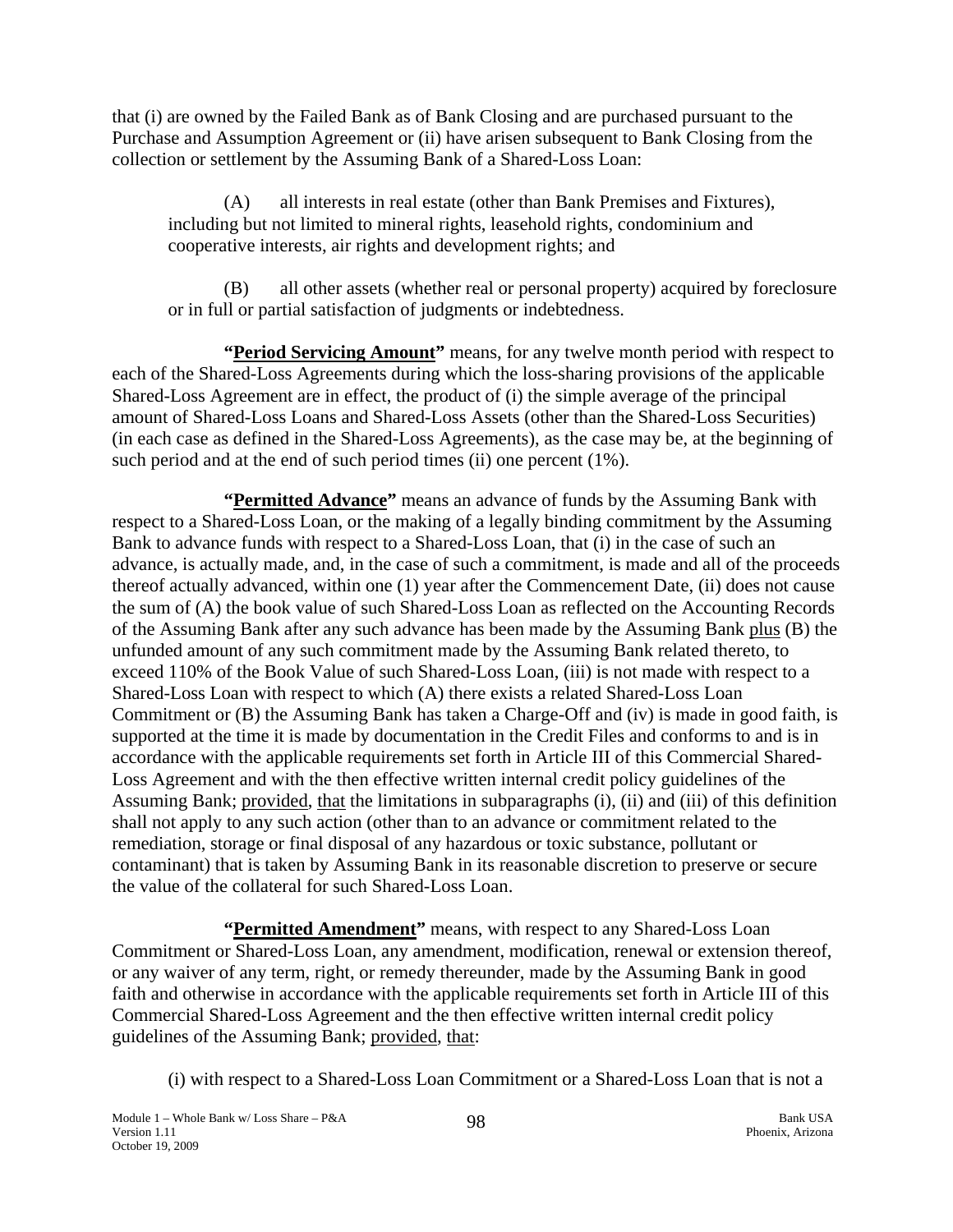revolving line of credit, no such amendment, modification, renewal, extension, or waiver, except as allowed under the definition of Permitted Advance, shall operate to increase the amount of principal (A) then remaining available to be advanced by the Assuming Bank under the Shared-Loss Loan Commitment or (B) then outstanding under the Shared-Loss Loan;

(ii) with respect to a Shared-Loss Loan Commitment or a Shared-Loss Loan that is a revolving line of credit, no such amendment, modification, renewal, extension, or waiver, except as allowed under the definition of Permitted Advance, shall operate to increase the maximum amount of principal authorized as of Bank Closing to be outstanding at any one time under the underlying revolving line of credit relationship with the debtor (regardless of the extent to which such revolving line of credit may have been funded as of Bank Closing or may subsequently have been funded and/or repaid); and

(iii) no such amendment, modification, renewal, extension or waiver shall extend the term of such Shared-Loss Loan Commitment or Shared-Loss Loan beyond the end of the final Shared-Loss Quarter unless the term of such Shared-Loss Loan Commitment or Shared-Loss Loan as existed on Bank Closing was beyond the end of the final Shared-Loss Quarter, in which event no such amendment, modification, renewal, extension or waiver shall extend such term beyond the term as existed as of Bank Closing.

"**Pre-Charge-Off Expenses"** means those expenses incurred in the usual and prudent management of a Shared-Loss Loan that would qualify as a Reimbursable Expense or Recovery Expense if incurred after a Charge-Off of the related Shared-Loss Asset had occurred.

**"Quarterly Certificate"** has the meaning provided in Section 2.1(a)(i) of this Commercial Shared-Loss Agreement.

**"Recoveries"** (I)(A) In addition to any sums to be applied as Recoveries pursuant to subparagraph (II) below, "Recoveries" means, with respect to any period, the sum of (without duplication):

**Shared-Loss Quarter; plus** (i) the amount of collections during such period by the Assuming Bank on Charge-Offs of Shared-Loss Assets effected by the Assuming Bank prior to the end of the final

(ii) the amount of collections during such period by the Assuming Bank on Failed Bank Charge-Offs/Write-Downs; plus

(iii) the amount of gain on any sale or other disposition during such period by the Assuming Bank of Shared Loss Loans, Other Real Estate, Additional ORE or Subsidiary ORE (provided, that the amount of any such gain included in Recoveries shall not exceed the aggregate amount of the related Failed Bank Charge-Offs/Write-Downs and Charge-Offs taken and any related Reimbursable Expenses and Recovery Expenses); plus

(iv) the amount of collections during such period by the Assuming Bank of any Reimbursable Expenses or Recovery Expenses; plus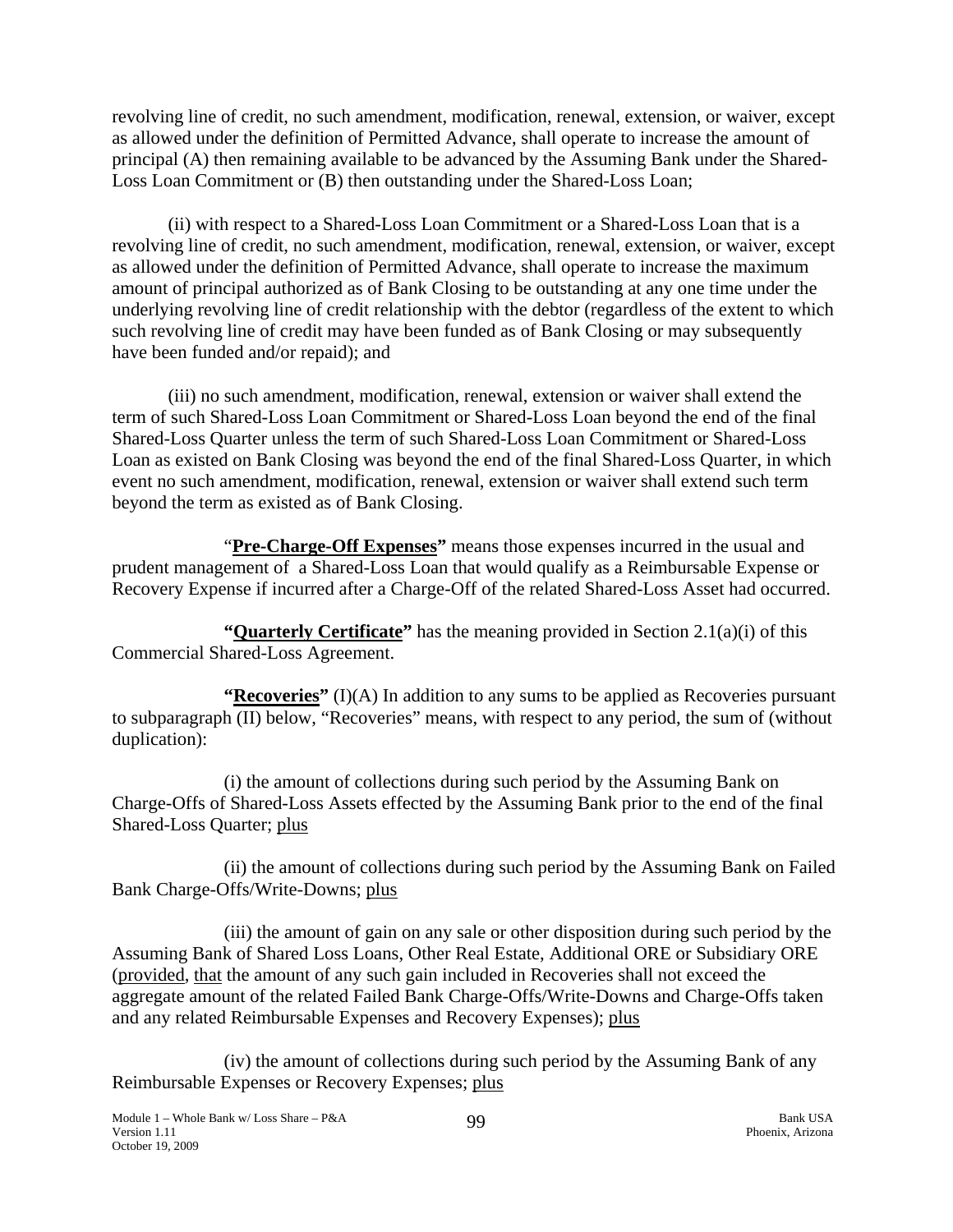(v) the amount of any fee or other consideration received by the Assuming Bank during or prior to such period in connection with any amendment, modification, renewal, extension, refinance, restructure, commitment or other similar action taken by the Assuming Bank with respect to a Shared-Loss Asset with respect to which there exists a Failed Bank Charge-Off/Write-Down or a Shared-Loss Loan as to which a Charge-Off has been effected by the Assuming Bank during or prior to such period (provided, that the amount of any such fee or other consideration included in Recoveries shall not exceed the aggregate amount of the related Failed Bank Charge-Offs/Write-Downs and Charge-Offs taken and any related Reimbursable Expenses and Recovery Expenses).

(I)(B) For the purpose of determining the amounts to be applied as Recoveries pursuant to subparagraph  $(I)(A)$  above, the Assuming Bank shall apply amounts received on the Assets that are not otherwise applied to reduce the book value of principal of a Shared-Loss Loan (or, in the case of Other Real Estate, Additional ORE, Subsidiary ORE and Capitalized Expenditures, that are not otherwise applied to reduce the book value thereof) in the following order: first to Charge-Offs and Failed Bank Charge-Offs/Write Downs; then to Reimbursable Expenses and Recovery Expenses; then to interest income; and then to other expenses incurred by the Assuming Bank.

(II) If there occurs an amendment, modification, renewal, extension, refinance, restructure, commitment, sale or other similar action with respect to a Shared-Loss Loan as to which there exists a Failed Bank Charge-Off/Write Down or as to which a Charge-Off has been effected by the Assuming Bank during or prior to such period, and if, as a result of such occurrence, the Assuming Bank recognizes any interest income for financial accounting purposes on that Shared-Loss Loan, then "Recoveries" shall also include the portion of the total amount of any such interest income recognized by the Assuming Bank which is derived by multiplying:

(A) the total amount of any such interest income recognized by the Assuming Bank during such period with respect to that Shared-Loss Loan as described above, by

(B) a fraction, the numerator of which is the aggregate principal amount (excluding reversals or charge-offs of Accrued Interest) of all such Failed Bank Charge-Offs/Write-Downs and Charge-Offs effected by the Assuming Bank with respect to that Shared-Loss Loan plus the principal amount of that Shared-Loss Loan that has not yet been chargedoff but has been placed on nonaccrual status, all of which occurred at any time prior to or during the period in which the interest income referred to in subparagraph (II)(A) immediately above was recognized, and the denominator of which is the total amount of principal indebtedness (including all such prior Failed Bank Charge-Offs/Write-Downs and Charge-Offs as described above) due from the Obligor on that Shared-Loss Loan as of the end of such period;

provided, however, that the amount of any interest income included as Recoveries for a particular Shared-Loss Loan shall not exceed the aggregate amount of (a) Failed Bank Charge-Offs/Write-Downs, (b) Charge-Offs effected by the Assuming Bank during or prior to the period in which the amount of Recoveries is being determined, plus (c) any Reimbursable Expenses and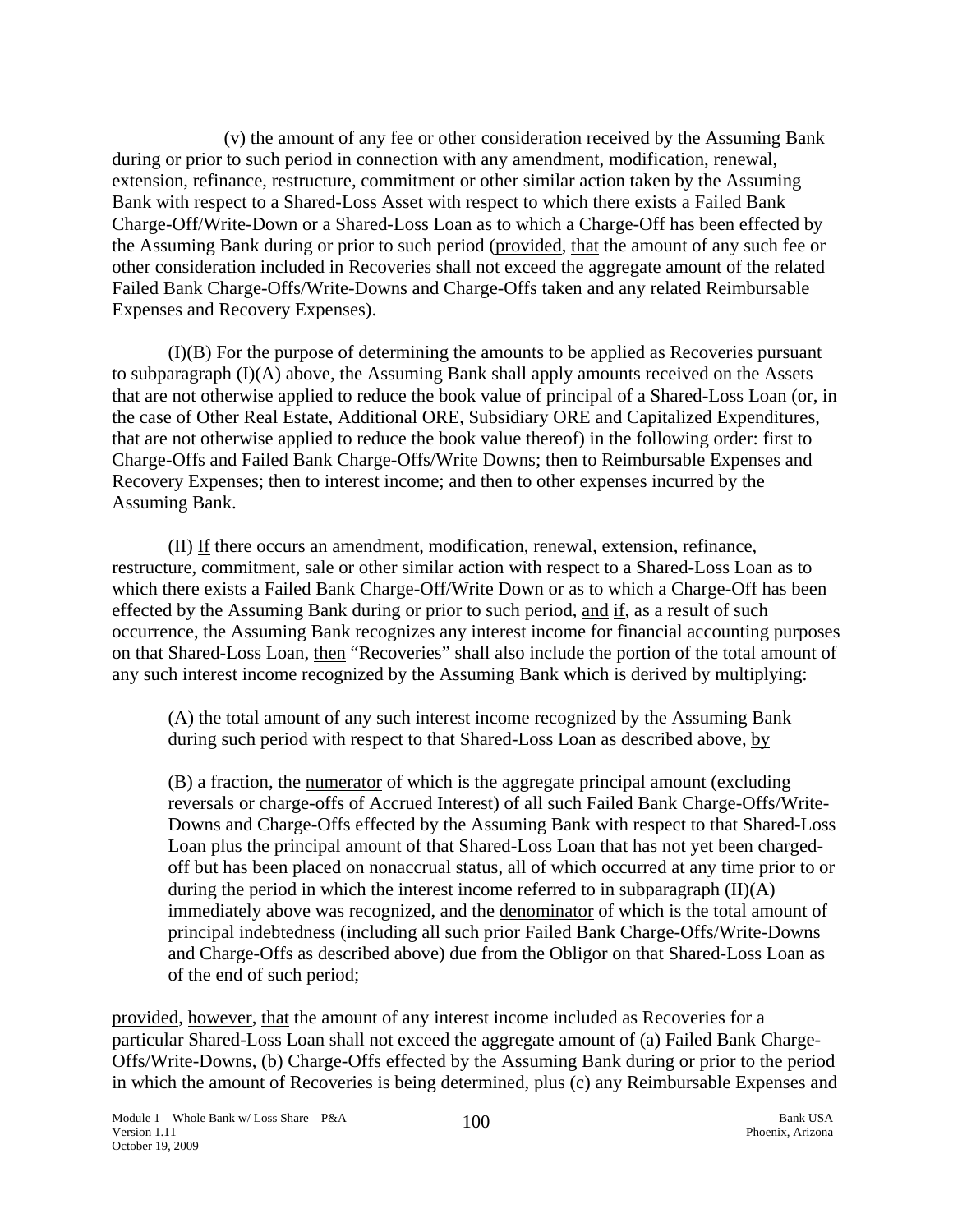Recovery Expenses paid to the Assuming Bank pursuant to this Commercial Shared-Loss Agreement during or prior to the period in which the amount of Recoveries is being determined, all with respect to that particular Shared-Loss Loan; and, provided, further, that any collections on any such Shared-Loss Loan that are not applied to reduce book value of principal or recognized as interest income shall be applied pursuant to subparagraph (I) above.

(III) Notwithstanding subparagraphs (I) and (II) above, the term "Recoveries" shall not include: (a) any amounts paid to the Assuming Bank by the Receiver pursuant to Section 2.1 of this Commercial Shared-Loss Agreement, (b) amounts received with respect to Charge-Offs effected by the Assuming Bank after the final Shared-Loss Quarter, (c) after the final Shared-Loss Quarter, income received by the Assuming Bank from the operation of, and any gains recognized by the Assuming Bank on the disposition of, Other Real Estate, Additional ORE or Subsidiary ORE (such income and gains being hereinafter together referred to as "ORE Income"), except to the extent that aggregate ORE Income exceeds the aggregate expenses paid to third parties by or on behalf of the Assuming Bank after the final Shared-Loss Quarter to manage, operate and maintain Other Real Estate, Additional ORE or Subsidiary ORE (such expenses being hereinafter referred to as "ORE Expenses"). In determining the extent aggregate ORE Income exceeds aggregate ORE Expenses for any Recovery Quarter as set forth immediately above in subparagraph (c), the Assuming Bank will subtract (i) ORE Expenses paid to third parties during such Recovery Quarter (provided, that, in the case of the final Recovery Quarter only, the Assuming Bank will subtract ORE Expenses paid to third parties from the beginning of the final Recovery Quarter up to the date the Assuming Bank is required to deliver the final Quarterly Certificate pursuant to this Commercial Shared-Loss Agreement) from (ii) ORE Income received during such Recovery Quarter, to calculate net ORE income ("Net ORE Income") for that Recovery Quarter. If the amount of Net ORE Income so calculated for a Recovery Quarter is positive, such amount shall be reported as Recoveries on the Quarterly Certificate for such Recovery Quarter. If the amount of Net ORE Income so calculated for a Recovery Quarter is negative ("Net ORE Loss Carryforward"), such amount shall be added to any ORE Expenses paid to third parties in the next succeeding Recovery Quarter, which sum shall then be subtracted from ORE Income for that next succeeding Recovery Quarter, for the purpose of determining the amount of Net ORE Income (or, if applicable, Net ORE Loss Carryforward) for that next succeeding Recovery Quarter. If, as of the end of the final Recovery Quarter, a Net ORE Loss Carryforward exists, then the amount of the Net ORE Loss Carryforward that does not exceed the aggregate amount of Net ORE Income reported as Recoveries on Quarterly Certificates for all Recovery Quarters may be included as a Recovery Expense on the Quarterly Certificate for the final Recovery Quarter.

**"Recovery Amount"** has the meaning provided in Section 2.1(b)(ii) of this Commercial Shared-Loss Agreement.

**"Recovery Expenses"** means, for any Recovery Quarter, the amount of actual, reasonable and necessary out-of-pocket expenses (other than Capitalized Expenditures) paid to third parties (other than Affiliates of the Assuming Bank) by or on behalf of the Assuming Bank, as limited by Sections 3.2(c) and (d) of Article III to this Commercial Shared-Loss Agreement, to recover amounts owed with respect to (i) any Shared-Loss Asset as to which a Charge-Off was effected prior to the end of the final Shared-Loss Quarter (provided that such amounts were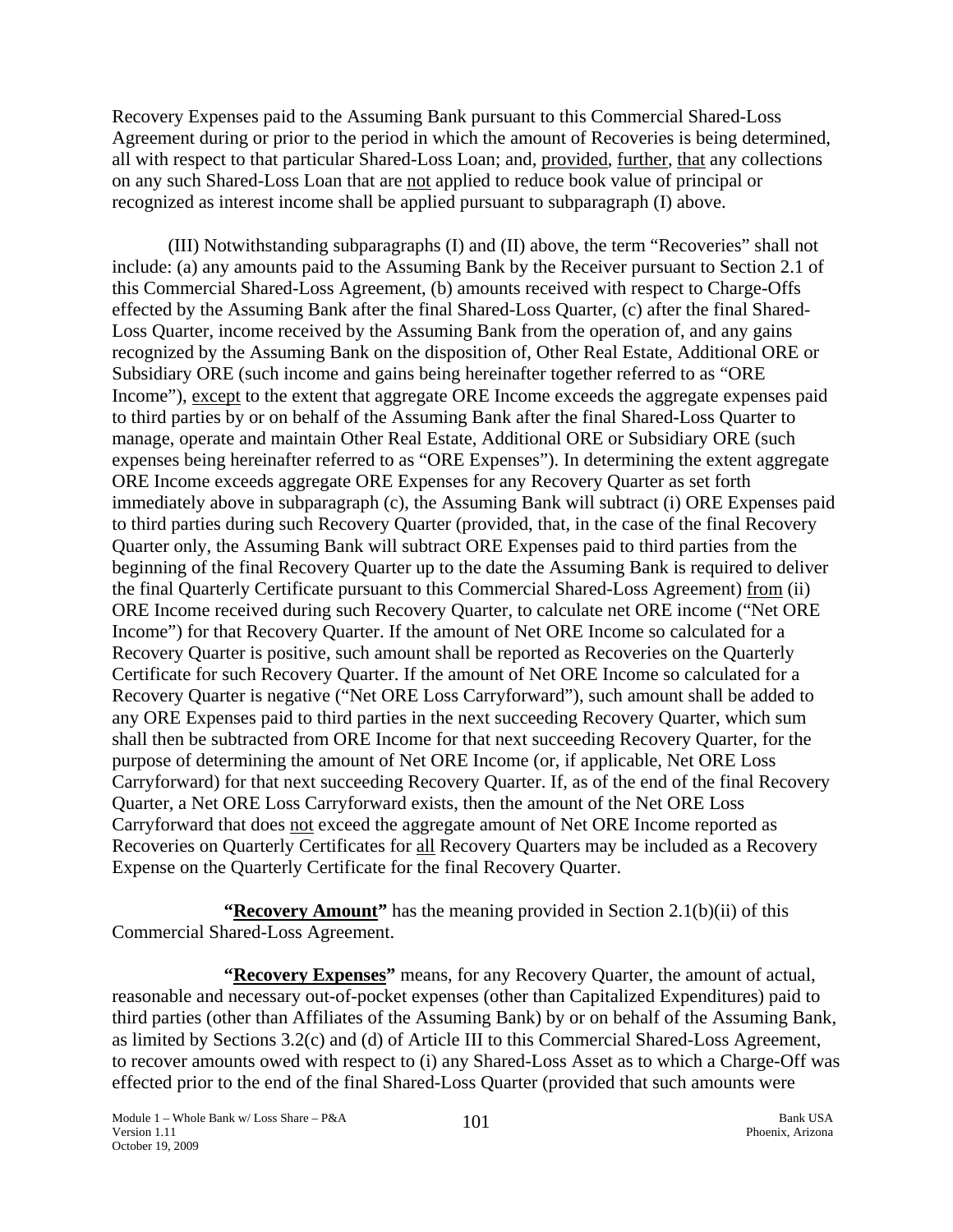incurred no earlier than the date the first Charge-Off on such Shared-Loss Asset could have been reflected on the Accounting Records of the Assuming Bank), and (ii) Failed Bank Charge-Offs/Write-Downs (including, in each case, all costs and expenses related to an Environmental Assessment and any other costs or expenses related to any environmental conditions with respect to the Shared-Loss Assets (it being understood that any remediation expenses for any such pollutant or contaminant are not recoverable if in excess of \$200,000 per Shared-Loss Asset, without the Assuming Bank having obtained the prior consent of the Receiver for such expenses); provided, that, so long as income with respect to a Shared-Loss Loan is being prorated pursuant to the arithmetical formula in subsection (II) of the definition of "Recoveries", the term "Recovery Expenses" shall not include that portion of any such expenses paid during such Recovery Quarter to recover any amounts owed on that Shared-Loss Loan that is derived by:

subtracting (1) the product derived by multiplying:

(A) the total amount of any such expenses paid by or on behalf of the Assuming Bank during such Recovery Quarter with respect to that Shared-Loss Loan, by

(B) a fraction, the numerator of which is the aggregate principal amount (excluding reversals or charge-offs of Accrued Interest) of all such Failed Bank Charge-Offs/Write-Downs and Charge-Offs effected by the Assuming Bank with respect to that Shared-Loss Loan plus the principal amount of that Shared-Loss Loan that has not yet been charged-off but has been placed on nonaccrual status, all of which occurred at any time prior to or during the period in which the interest income referred to in subparagraph  $(II)(A)$  of the definition of "Recoveries" was recognized, and the denominator of which is the total amount of principal indebtedness (including all such prior Failed Bank Charge-Offs/Write-Downs and Charge-Offs as described above) due from the Obligor on that Shared-Loss Loan as of the end of such period;

from (2) the total amount of any such expenses paid during that Recovery Quarter with respect to that Shared-Loss Loan.

**"Recovery Quarter"** has the meaning provided in Section 2.1(a)(ii) of this Commercial Shared-Loss Agreement.

**"Reimbursable Expenses"** means, for any Shared-Loss Quarter, the amount of actual, reasonable and necessary out-of-pocket expenses (other than Capitalized Expenditures), paid to third parties (other than Affiliates of the Assuming Bank) by or on behalf of the Assuming Bank, as limited by Sections 3.2(c) and (d) of Article III of this Commercial Shared-Loss Agreement, to:

(i) recover amounts owed with respect to any Shared-Loss Asset as to which a Charge-Off has been effected prior to the end of the final Shared-Loss Quarter (provided that such amounts were incurred no earlier than the date the first Charge-Off on such Shared-Loss Asset could have been reflected on the Accounting Records of the Assuming Bank) and recover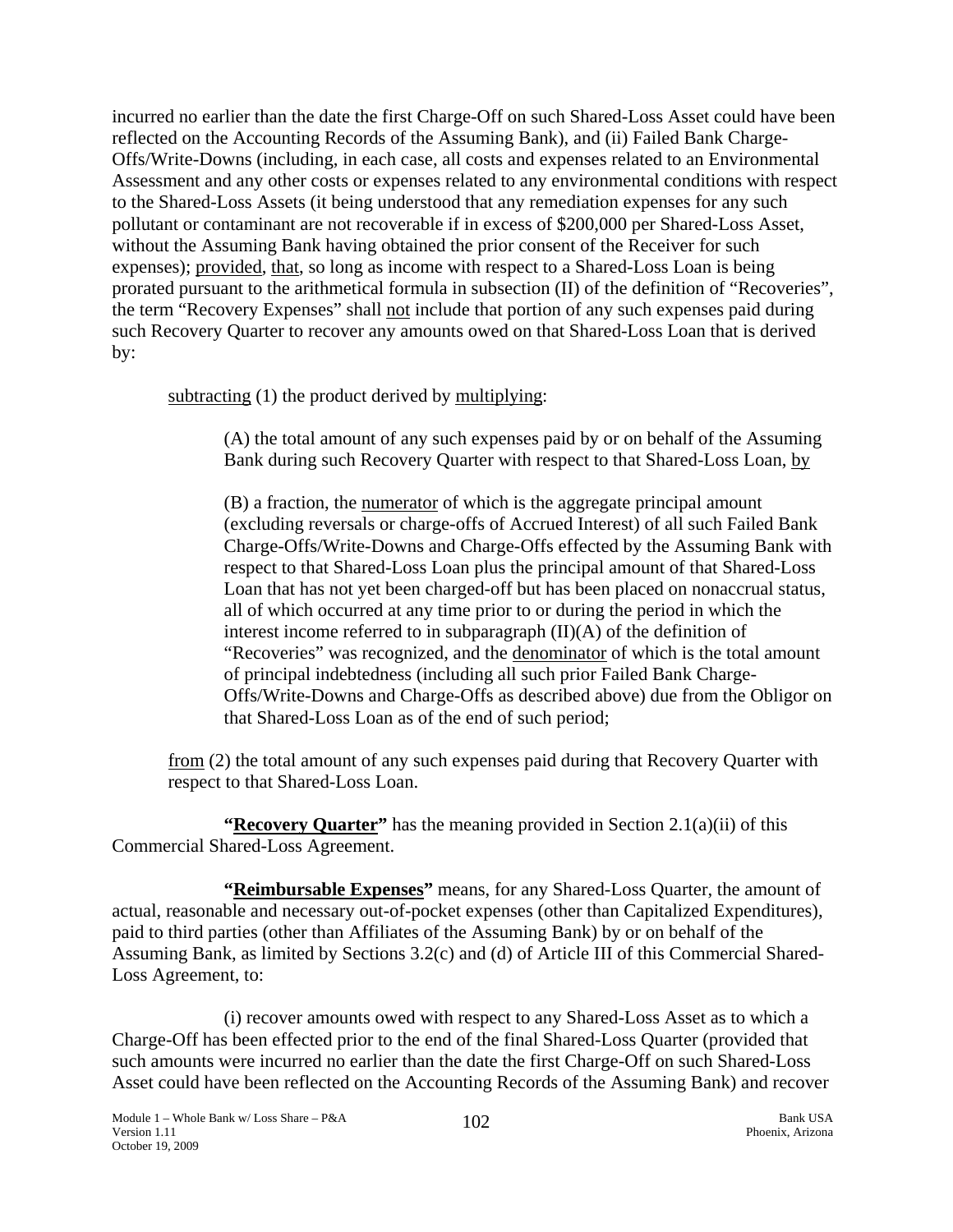amounts owed with respect to Failed Bank Charge-Offs/Write-Downs (including, in each case, all costs and expenses related to an Environmental Assessment and any other costs or expenses related to any environmental conditions with respect to the Shared-Loss Assets (it being understood that any such remediation expenses for any such pollutant or contaminant are not recoverable if in excess of \$200,000 per Shared-Loss Asset, without the Assuming Bank having obtained the prior consent of the Receiver for such expenses); provided, that, so long as income with respect to a Shared-Loss Loan is being pro-rated pursuant to the arithmetical formula in subsection (II) of the definition of "Recoveries", the term "Reimbursable Expenses" shall not include that portion of any such expenses paid during such Shared-Loss Quarter to recover any amounts owed on that Shared-Loss Loan that is derived by:

subtracting (1) the product derived by multiplying:

(A) the total amount of any such expenses paid by or on behalf of the Assuming Bank during such Shared-Loss Quarter with respect to that Shared-Loss Loan, by

(B) a fraction, the numerator of which is the aggregate principal amount (excluding reversals or charge-offs of Accrued Interest) of all such Failed Bank Charge-Offs/Write-Downs and Charge-Offs effected by the Assuming Bank with respect to that Shared-Loss Loan plus the principal amount of that Shared-Loss Loan that has not yet been charged-off but has been placed on nonaccrual status, all of which occurred at any time prior to or during the period in which the interest income referred to in subparagraph (II)(A) of the definition of "Recoveries" was recognized, and the denominator of which is the total amount of principal indebtedness (including all such prior Failed Bank Charge-Offs/Write-Downs and Charge-Offs as described above) due from the Obligor on that Shared-Loss Loan as of the end of such period;

from (2) the total amount of any such expenses paid during that Shared-Loss Quarter with respect to that Shared-Loss Loan; and

(ii) manage, operate or maintain Other Real Estate, Additional ORE or Subsidiary ORE less the amount of any income received by the Assuming Bank during such Shared-Loss Quarter with respect to such Other Real Estate, Additional ORE or Subsidiary ORE (which resulting amount under this clause (ii) may be negative).

**"Review Board"** has the meaning provided in Section 2.1(f)(i) of this Commercial Shared-Loss Agreement.

**"Shared-Loss Amount"** has the meaning provided in Section 2.1(b)(i) of this Commercial Shared-Loss Agreement.

**"Shared-Loss Asset Repurchase Price"** means, with respect to any Shared-Loss Asset, the principal amount thereof plus any other fees or penalties due from an Obligor (including, subject to the limitations discussed below, the amount of any Accrued Interest) stated on the Accounting Records of the Assuming Bank, as of the date as of which the Shared-Loss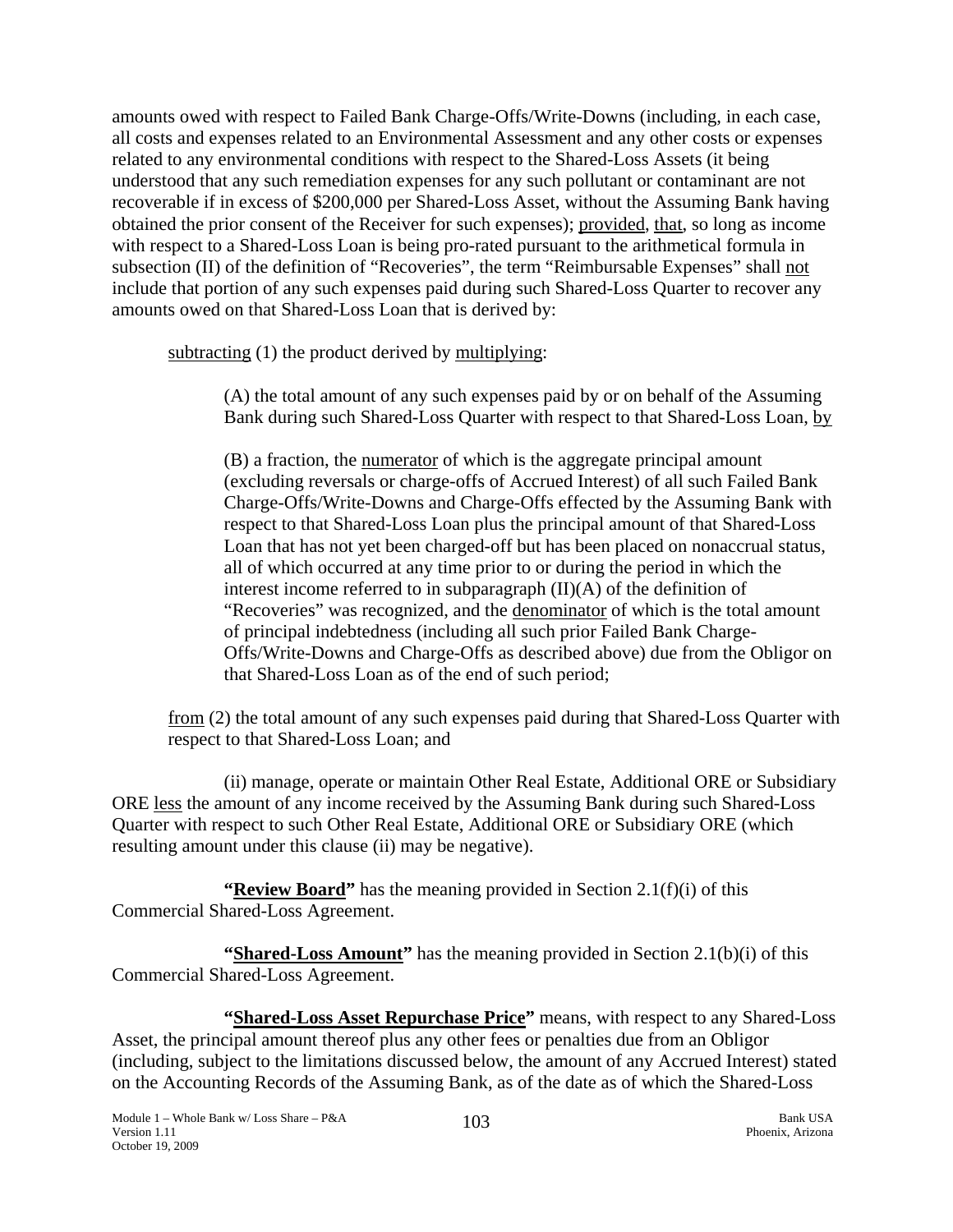Asset Repurchase Price is being determined (regardless, in the case of a Shared-Loss Loan, of the Legal Balance thereof) plus all Reimbursable Expenses and Recovery Expenses incurred up to and through the date of consummation of purchase of such Shared-Loss Asset; provided, that (i) in the case of a Shared-Loss Loan there shall be excluded from such amount the amount of any Accrued Interest accrued on or with respect to such Shared-Loss Loan prior to the ninety (90)-day period ending on the day prior to the purchase date determined pursuant to Sections 2.1(e)(i) or 2.1(e)(iii) of this Commercial Shared-Loss Agreement, except to the extent such Accrued Interest was included in the Book Value of such Shared-Loss Loan, and (ii) any collections on a Shared-Loss Loan received by the Assuming Bank after the purchase date applicable to such Shared-Loss Loan shall be applied (without duplication) to reduce the Shared-Loss Asset Repurchase Price of such Shared-Loss Loan on a dollar-for-dollar basis. For purposes of determining the amount of unpaid interest which accrued during a given period with respect to a variable-rate Shared-Loss Loan, all collections of interest shall be deemed to be applied to unpaid interest in the chronological order in which such interest accrued.

**"Shared-Loss Assets"** means Shared-Loss Loans, Other Real Estate purchased by the Assuming Bank, Additional ORE, Subsidiary ORE and Capitalized Expenditures, but does not include Shared Loss MTM Assets.

## "Shared-Loss Loan Commitment" means:

(i) any Commitment to make a further extension of credit or to make a further advance with respect to an existing Shared-Loss Loan; and

(ii) any Shared-Loss Loan Commitment (described in subparagraph (i) immediately preceding) with respect to which the Assuming Bank has made a Permitted Amendment.

**"Shared-Loss Loan Commitment Advance"** means an advance pursuant to a Shared-Loss Loan Commitment with respect to which the Assuming Bank has not made a Permitted Advance.

## **"Shared-Loss Loans"** means:

(i)(A) Loans purchased by the Assuming Bank pursuant to the Purchase and Assumption Agreement set forth on Exhibit 4.15(b) to the Purchase and Assumption Agreement, (B) New Shared-Loss Loans purchased by the Assuming Bank pursuant to the Purchase and Assumption Agreement, (C) Permitted Advances and (D) Shared-Loss Loan Commitment Advances, if any; provided, that Shared-Loss Loans shall not include Loans, New Shared-Loss Loans, Permitted Advances and Shared-Loss Loan Commitment Advances with respect to which an Acquired Subsidiary, or a constituent Subsidiary thereof, is an Obligor; (E) Loans owned by any Subsidiary which are not Shared-Loss Loans under the Single Family Shared-Loss Agreement; and (F) Consumer Loans; and

(ii) any Shared-Loss Loans (described in subparagraph (i) immediately preceding) with respect to which the Assuming Bank has made a Permitted Amendment.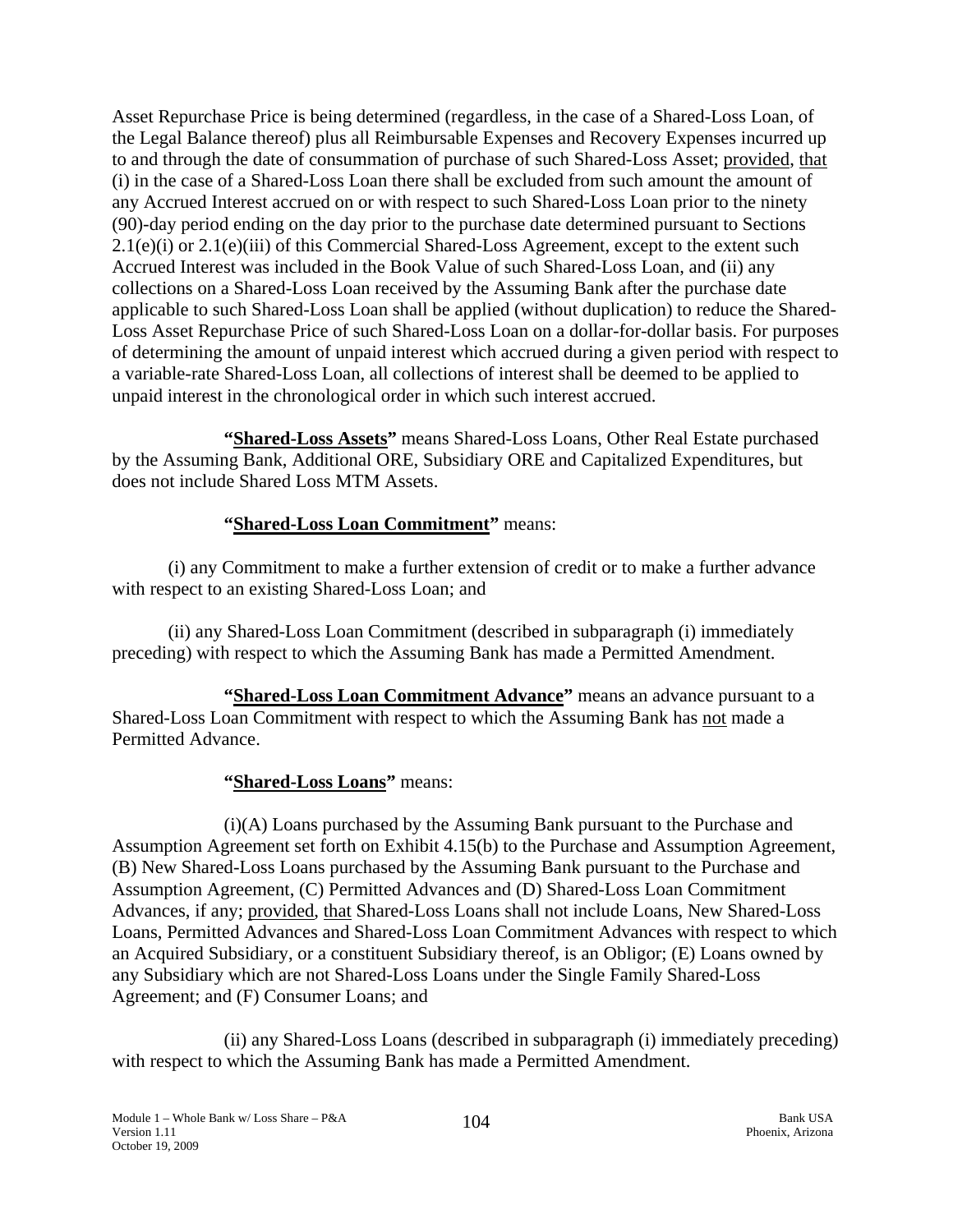"**Shared-Loss MTM Assets"** means those securities and other assets listed on Exhibit  $4.15(C)$ .

**"Shared-Loss Payment Trigger"** means when the sum of the Cumulative Loss Amount under the Single Family Shared-Loss Agreement and the cumulative Net Charge-Offs under this Commercial Shared-Loss Agreement, exceeds the First Loss Tranche. If the First Loss Tranche is zero or a negative number, the Shared-Loss Payment Trigger shall be deemed to have been reached upon Bank Closing.

**"Shared-Loss Quarter"** has the meaning provided in Section 2.1(a)(i) of this Commercial Shared-Loss Agreement.

**"Stated Threshold"** means total losses under the shared loss agreements in the amount of \$33,000,000.

**"Subsidiary ORE"** means all assets owned by ORE Subsidiaries that would constitute Additional ORE if such assets were on the books of the Assuming Bank.

**"Termination Date"** means the eighth (8th) anniversary of the Commencement Date.

**"Third Party Servicer"** means any servicer appointed from time to time by the Assuming Bank or any Affiliate of the Assuming Bank to service the Shared-Loss Assets on behalf of the Assuming bank, the identity of which shall be given to the Receiver prior to or concurrent with the appointment thereof.

## **ARTICLE II** -- **SHARED-LOSS ARRANGEMENT**

#### **2.1 Shared-Loss Arrangement.**

**(a) Quarterly Certificates.** (i) Not later than thirty (30) days after the end of each Calendar Quarter from and including the initial Calendar Quarter to and including the Calendar Quarter in which the Applicable Anniversary of the Commencement Date falls (each of such Calendar Quarters being referred to herein as a "Shared-Loss Quarter"), the Assuming Bank shall deliver to the Receiver a certificate, signed by the Assuming Bank's chief executive officer and its chief financial officer, setting forth in such form and detail as the Receiver may specify (a "Quarterly Certificate"):

> (A) the amount of Charge-Offs, the amount of Recoveries and the amount of Net Charge-Offs (which amount may be negative) during such Shared-Loss Quarter with respect to the Shared-Loss Assets (and for Recoveries, with respect to the Assets for which a charge-off was effected by the Failed Bank prior to Bank Closing); and

(B) the aggregate amount of Reimbursable Expenses (which amount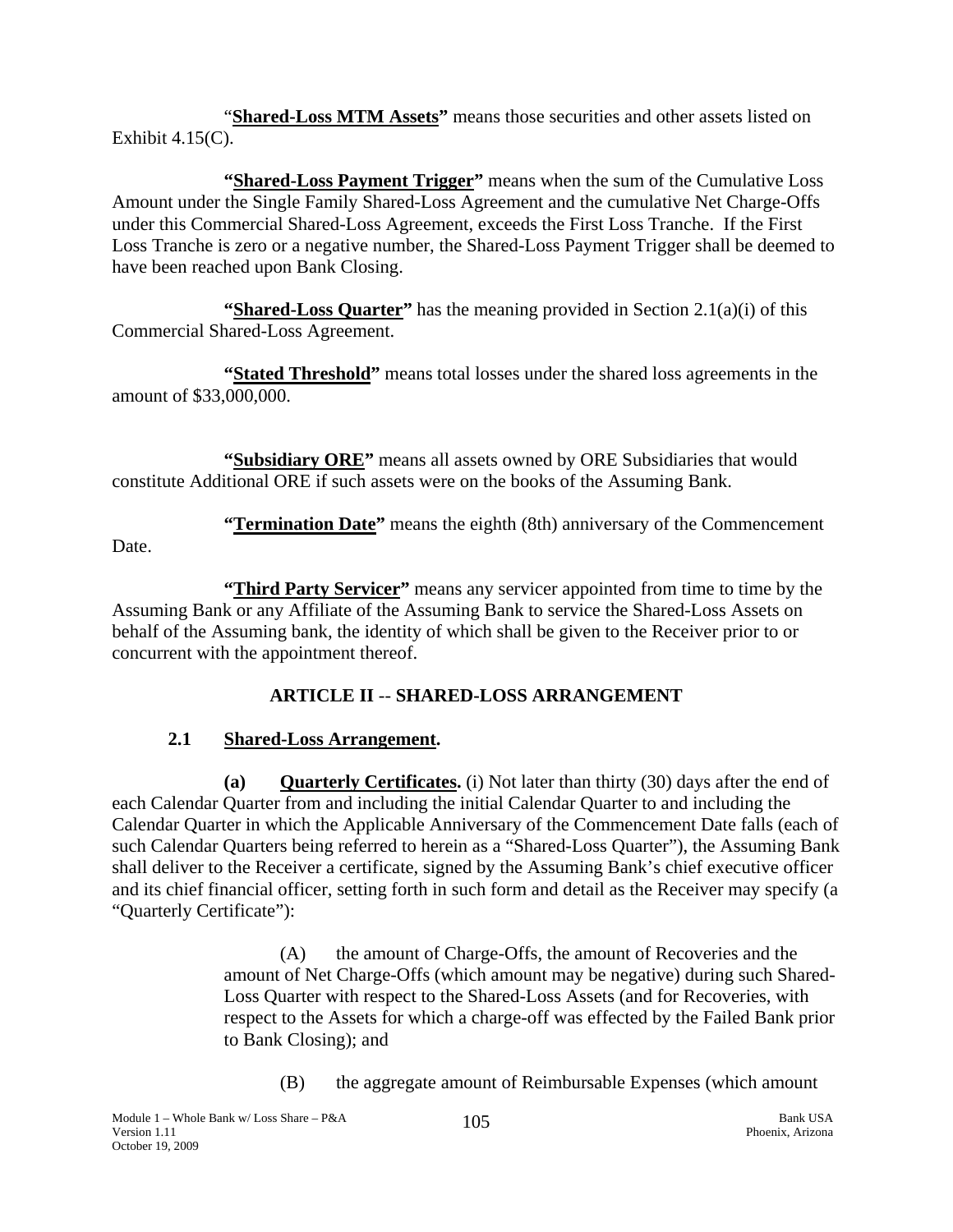may be negative) during such Shared-Loss Quarter; and

(C) net realized loss on the Shared Loss MTM Assets determined pursuant to FAS 115, expressed as a positive number (MTM Net Realized Loss), or net realized gain on the Shared Loss MTM assets, expressed as a negative number (MTM Net Realized Gain); and

(D) any other than temporary impairment of the Shared Loss MTM Assets, determined pursuant to FAS 115, expressed as a positive number ("OTTI Loss") or reversals of OTTI Loss, expressed as a negative number (for the avoidance of doubt, normal and customary unrealized mark-to-market changes by reason of the application of fair value accounting do not qualify for loss sharing payments).

(ii) Not later than thirty (30) days after the end of each Calendar Quarter from and including the first Calendar Quarter following the final Shared-Loss Quarter to and including the Calendar Quarter in which the Termination Date falls (each of such Calendar Quarters being referred to herein as a "Recovery Quarter"), the Assuming Bank shall deliver to the Receiver a Quarterly Certificate setting forth, in such form and detail as the Receiver may specify

> (A) the amount of Recoveries and Recovery Expenses during such Recovery Quarter. On the Quarterly Certificate for the first Recovery Quarter only, the Assuming Bank may report as a separate item, in such form and detail as the Receiver may specify, the aggregate amount of any Reimbursable Expenses that: (a) were incurred prior to or during the final Shared-Loss Quarter, and (b) had not been included in any Quarterly Certificate for any Shared-Loss Quarter because they had not been actually paid by or on behalf of the Assuming Bank (in accordance with the terms of this Commercial Shared-Loss Agreement) during any Shared-Loss Quarter and (c) were actually paid by or on behalf of the Assuming Bank (in accordance with the terms of this Commercial Shared-Loss Agreement) during the first Recovery Quarter; and

(B) net realized gain on the Shared Loss MTM Assets.

## **(b) Payments With Respect to Shared-Loss Assets.**

(i) For purposes of this Section 2.1(b), the Assuming Bank shall initially record the Shared-Loss Assets on its Accounting Records at Book Value, and initially record the Shared Loss MTM Assets on its Accounting Records at Fair Value, and adjust such amounts as such values may change after the Bank Closing. If the amount of all Net Charge-Offs during any Shared-Loss Quarter plus Reimbursable Expenses, plus MTM Net Realized Gain or MTM Net Realized Loss, plus OTTI Loss during such Shared-Loss Quarter (the "Shared-Loss Amount") is positive, then, except as provided in Sections 2.1(c) and (e) below, and subject to the provisions of Section 2.1(b)(vi) below, not later than fifteen (15) days after the date on which the Receiver receives the Quarterly Certificate with respect to such Shared-Loss Quarter, the Receiver shall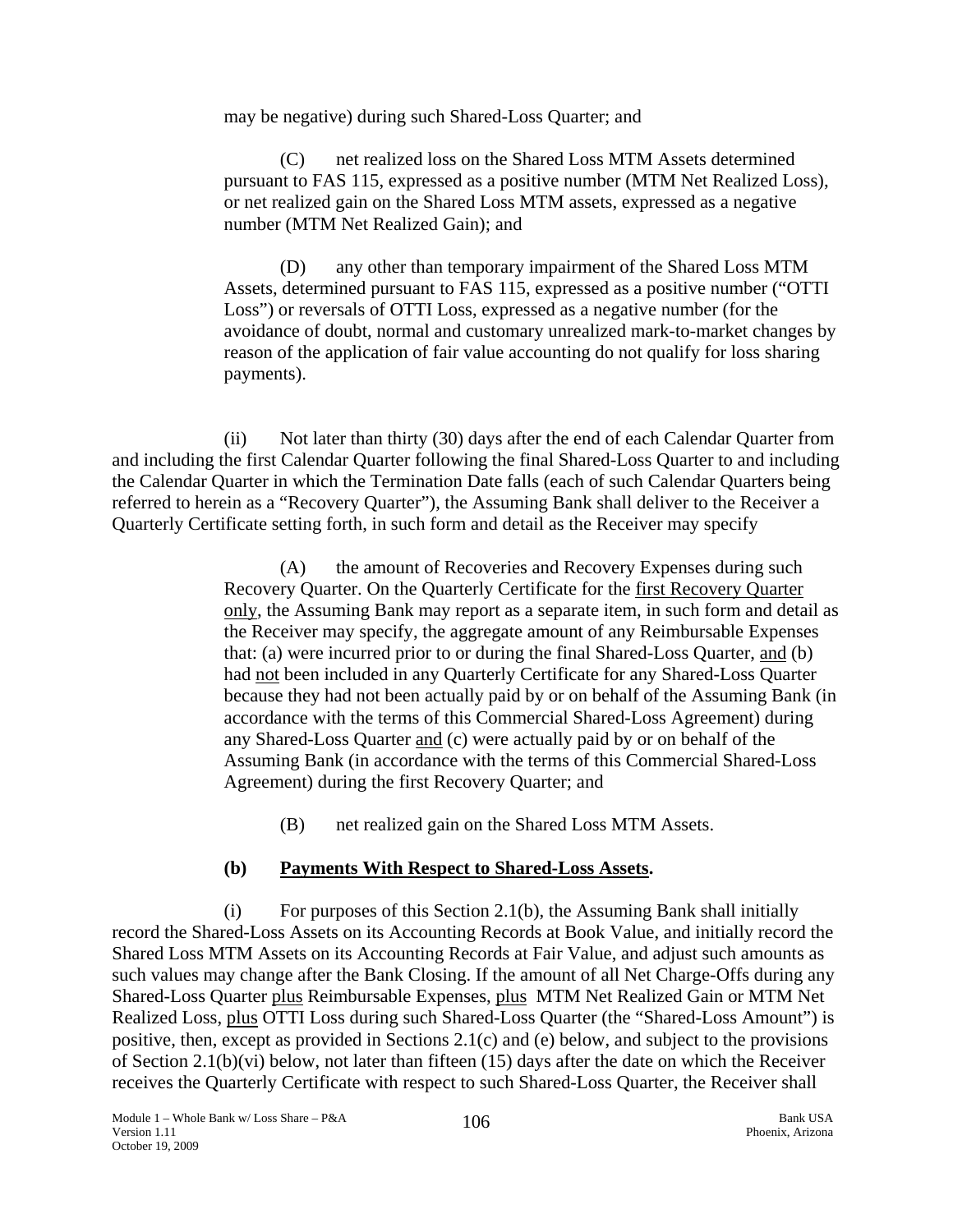pay to the Assuming Bank an amount equal to eighty percent (80%) of the Shared-Loss Amount for such Shared-Loss Quarter. If the Shared-Loss Amount during any Shared-Loss Quarter is negative, the Assuming Bank shall pay to the Receiver an amount equal to eighty percent (80%) of the Shared-Loss Amount for such Shared-Loss Quarter, which payment shall be delivered to the Receiver together with the Quarterly Certificate for such Shared-Loss Quarter. When the cumulative Shared-Loss Amounts for all Shared-Loss Quarters plus the Cumulative Loss Amount under the Single Family Shared-Loss Agreement equals or exceeds the Stated Threshold, the Receiver shall pay to the Assuming Bank an amount equal to ninety-five percent ((95%) of the Shared-Loss Amount for each Shared-Loss Quarter, until such time as the cumulative Shared-Loss Amount for all Shared-Loss Quarters is less than the Stated Threshold, when the percentage shall revert back to eighty percent (80%).

(ii) If the amount of gross Recoveries during any Recovery Quarter less Recovery Expenses during such Recovery Quarter plus net realized gains or reversals of OTTI Loss on Shared Loss MTM Assets (the "Recovery Amount") is positive, then, simultaneously with its delivery of the Quarterly Certificate with respect to such Recovery Quarter, the Assuming Bank shall pay to the Receiver an amount equal to eighty percent (80%) of the Recovery Amount for such Recovery Quarter. If the Recovery Amount is negative, then such negative amount shall be subtracted from the amount of gross Recoveries during the next succeeding Recovery Quarter in determining the Recovery Amount in such next succeeding Recovery Quarter; provided, that this Section 2.1(b)(ii) shall operate successively in the event that the Recovery Amount (after giving effect to this Section 2.1(b)(ii)) in such next succeeding Recovery Quarter is negative. The Assuming Bank shall specify, in the Quarterly Certificate for the final Recovery Quarter, the aggregate amount for all Recovery Quarters only, as of the end of, and including, the final Recovery Quarter of (A) Recoveries plus net realized gains or reversals of OTTI Loss on Shared Loss MTM Assets ("Aggregate Recovery Period Recoveries"), (B) Recovery Expenses ("Aggregate Recovery Expenses"), and (C) only those Recovery Expenses that have been actually "offset" against Aggregate Recovery Period Recoveries (including those so "offset" in that final Recovery Quarter) ("Aggregate Offset Recovery Expenses"); as used in this sentence, the term "offset" means the amount that has been applied to reduce gross Recoveries in any Recovery Quarter pursuant to the methodology set forth in this Section 2.1(b)(ii). If, at the end of the final Recovery Quarter the amount of Aggregate Recovery Expenses exceeds the amount of Aggregate Recovery Period Recoveries, the Receiver shall have no obligation to pay to the Assuming Bank all or any portion of such excess. Subsequent to the Assuming Bank's calculation of the Recovery Amount (if any) for the final Recovery Quarter, the Assuming Bank shall also show on the Quarterly Certificate for the final Recovery Quarter the results of the following three mathematical calculations: (i) Aggregate Recovery Period Recoveries minus Aggregate Offset Recovery Expenses; (ii) Aggregate Recovery Expenses minus Aggregate Offset Recovery Expenses; and (iii) the lesser of the two amounts calculated in (i) and (ii) immediately above ("Additional Recovery Expenses") multiplied by 80% (the amount so calculated in (iii) being defined as the "Additional Recovery Expense Amount"). If the Additional Recovery Expense Amount is greater than zero, then the Assuming Bank may request in the Quarterly Certificate for the final Recovery Quarter that the Receiver reimburse the Assuming Bank the amount of the Additional Recovery Expense Amount and the Receiver shall pay to the Assuming Bank the Additional Recovery Expense Amount within fifteen (15) days after the date on which the Receiver receives that Quarterly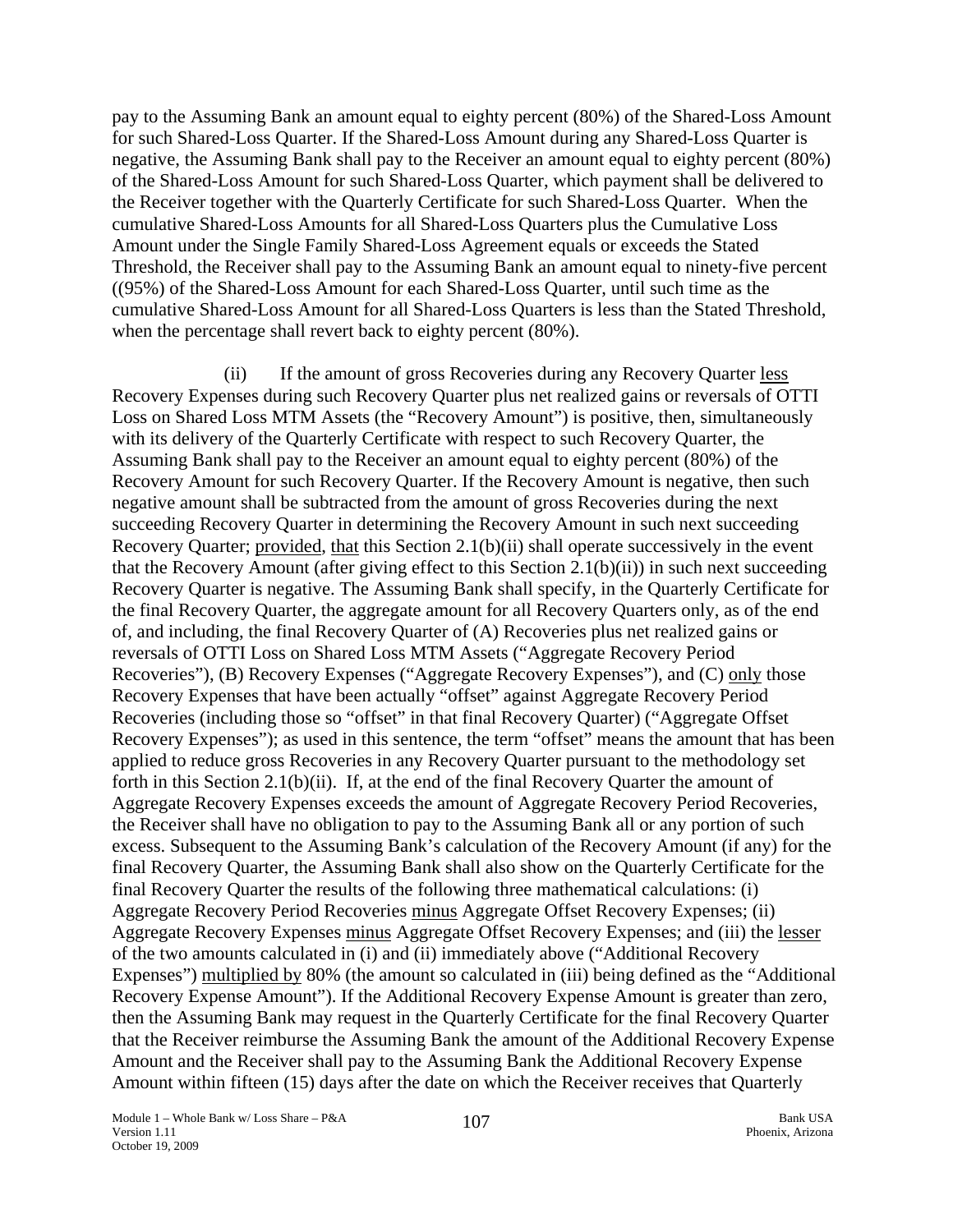Certificate. On the Quarterly Certificate for the final Recovery Quarter only, the Assuming Bank may include, in addition to any Recovery Expenses for that Recovery Quarter that were paid by or on behalf of the Assuming Bank in that Recovery Quarter, those Recovery Expenses that: (a) were incurred prior to or during the final Recovery Quarter, and (b) had not been included in any Quarterly Certificate for any Recovery Quarter because they had not been actually paid by or on behalf of the Assuming Bank (in accordance with the terms of this Commercial Shared-Loss Agreement) during any Recovery Quarter, and (c) were actually paid by or on behalf of the Assuming Bank (in accordance with the terms of this Commercial Shared-Loss Agreement) prior to the date the Assuming Bank is required to deliver that final Quarterly Certificate to the Receiver under the terms of Section 2.1(a)(ii).

(iii) With respect to each Shared-Loss Quarter and Recovery Quarter, collections by or on behalf of the Assuming Bank on any charge-off effected by the Failed Bank prior to Bank Closing on an Asset other than a Shared-Loss Asset or Shared-Loss MTM Assets shall be reported as Recoveries under this Section 2.1 only to the extent such collections exceed the Book Value of such Asset, if any. For any Shared-Loss Quarter or Recovery Quarter in which collections by or on behalf of the Assuming Bank on such Asset are applied to both Book Value and to a charge-off effected by the Failed Bank prior to Bank Closing, the amount of expenditures incurred by or on behalf of the Assuming Bank attributable to the collection of any such Asset, that shall be considered a Reimbursable Expense or a Recovery Expense under this Section 2.1 will be limited to a proportion of such expenditures which is equal to the proportion derived by dividing (A) the amount of collections on such Asset applied to a charge-off effected by the Failed Bank prior to Bank Closing, by (B) the total collections on such Assets.

(iv) If the Assuming Bank has duly specified an amount of Reimbursable Expenses on the Quarterly Certificate for the first Recovery Quarter as described above in the last sentence of Section 2.1(a)(ii), then, not later than fifteen (15) days after the date on which the Receiver receives that Quarterly Certificate, the Receiver shall pay to the Assuming Bank an amount equal to eighty percent (80%) (or, if the Cumulative Loss Amount under the Single Family Shared-Loss Agreement plus the cumulative Shared-Loss Amount for all Shared-Loss Quarters equals or exceeds the Stated Threshold, ninety-five percent (95%)) of the amount of such Reimbursable Expenses.

(v) If the First Loss Tranche as determined under the Purchase and Assumption Agreement is a positive number, Receiver has no obligation to make payment for any Shared Loss Quarters until the Shared-Loss Payment Trigger is satisfied.

(vi) Payments from the Receiver with respect to this Commercial Shared-Loss Agreement are administrative expenses of the Receiver. To the extent the Receiver needs funds for shared-loss payments respect to this Commercial Shared-Loss Agreement, the Receiver shall request funds under the Master Loan and Security Agreement, as amended ("MLSA"), from FDIC in its corporate capacity. The Receiver will not agree to any amendment of the MLSA that would prevent the Receiver from drawing on the MLSA to fund shared-loss payments.

**(c) Limitation on Shared-Loss Payment.** The Receiver shall not be required to make any payments pursuant to this Section 2.1 with respect to any Charge-Off of a Shared-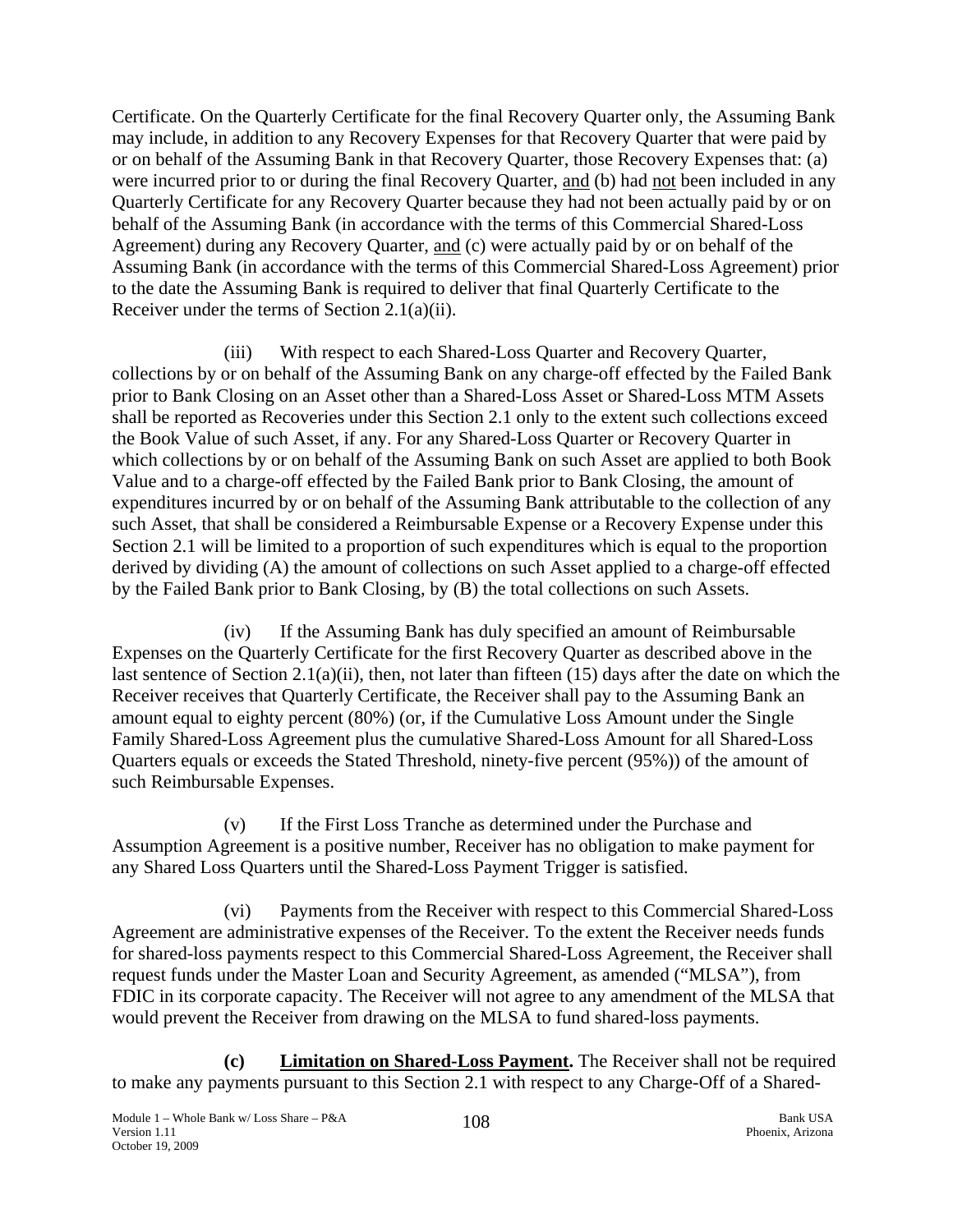Loss Asset that the Receiver or the Corporation determines, based upon the Examination Criteria, should not have been effected by the Assuming Bank; provided, (x) the Receiver must provide notice to the Assuming Bank detailing the grounds for not making such payment, (y) the Receiver must provide the Assuming Bank with a reasonable opportunity to cure any such deficiency and (z) (1) to the extent curable, if cured, the Receiver shall make payment with respect to any properly effected Charge-Off and (2) to the extent not curable, the Receiver shall make a payment as to all Charge-Offs (or portion of Charge-Offs) that were effected which would have been payable as a Charge-Off if the Assuming Bank had properly effected such Charge-Off. In the event that the Receiver does not make any payments with respect to any Charge-Off of a Shared-Loss Asset pursuant to this Section 2.1 or determines that a payment was improperly made, the Assuming Bank and the Receiver shall, upon final resolution, make such accounting adjustments and payments as may be necessary to give retroactive effect to such corrections.

Loan to the detriment of such Shared-Loss Asset to which such loan is related; provided, that **(d) Sale of, or Additional Advances or Amendments with Respect to, Shared-Loss Loans and Administration of Related Loans.** No Shared-Loss Loan shall be treated as a Shared-Loss Asset pursuant to this Section 2.1 (i) if the Assuming Bank sells or otherwise transfers such Shared-Loss Loan or any interest therein (whether with or without recourse) to any Person, (ii) after the Assuming Bank makes any additional advance, commitment or increase in the amount of a commitment with respect to such Shared-Loss Loan that does not constitute a Permitted Advance or a Shared-Loss Loan Commitment Advance, (iii) after the Assuming Bank makes any amendment, modification, renewal or extension to such Shared-Loss Loan that does not constitute a Permitted Amendment, or (iv) after the Assuming Bank has managed, administered or collected any "Related Loan" (as such term is defined in Section 3.4 of Article III of this Commercial Shared-Loss Agreement) in any manner which would have the effect of increasing the amount of any collections with respect to the Related any such Shared-Loss Loan that has been the subject of Charge-Offs prior to the taking of any action described in clause (i), (ii), (iii) or (iv) of this Section 2.1(d) by the Assuming Bank shall be treated as a Shared-Loss Asset pursuant to this Section 2.1 solely for the purpose of treatment of Recoveries on such Charge-Offs until such time as the amount of Recoveries with respect to such Shared-Loss Asset equals such Charge-Offs.

#### **(e) Option to Purchase.**

(i) In the event that the Assuming Bank determines that there is a substantial likelihood that continued efforts to collect a Shared-Loss Asset or an Asset for which a chargeoff was effected by the Failed Bank with, in either case, a Legal Balance of \$500,000 or more on the Accounting Records of the Assuming Bank will result in an expenditure, after Bank Closing, of funds by on behalf of the Assuming Bank to a third party for a specified purpose (the expenditure of which, in its best judgment, will maximize collections), which do not constitute Reimbursable Expenses or Recovery Expenses, and such expenses will exceed ten percent (10%) of the then book value thereof as reflected on the Accounting Records of the Assuming Bank, the Assuming Bank shall (i) promptly so notify the Receiver and (ii) request that such expenditure be treated as a Reimbursable Expense or Recovery Expense for purposes of this Section 2.1. (Where the Assuming Bank determines that there is a substantial likelihood that the previously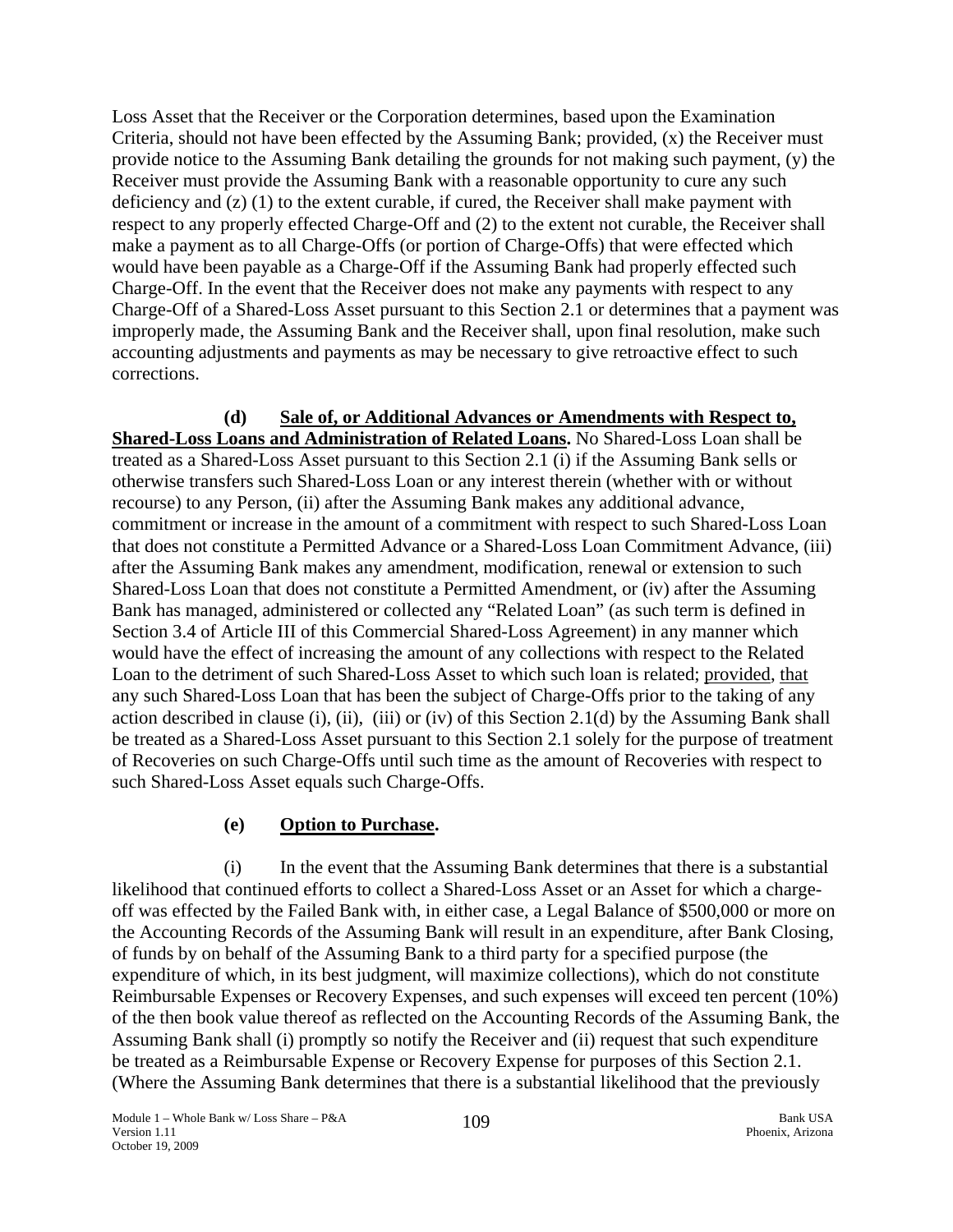mentioned situation exists with respect to continued efforts to collect a Shared-Loss Asset or an Asset for which a charge-off was effected by the Failed Bank with, in either case, a Legal Balance of less than \$1,000,000 on the Accounting Records of the Assuming Bank, the Assuming Bank may so notify the Receiver and request that such expenditure be treated as a Reimbursable Expense or Recovery Expense.) Within thirty (30) days after its receipt of such a notice, the Receiver will advise the Assuming Bank of its consent or denial, that such expenditures shall be treated as a Reimbursable Expense or Recovery Expense, as the case may be. Notwithstanding the failure of the Receiver to give its consent with respect to such expenditures, the Assuming Bank shall continue to administer such Shared-Loss Asset in accordance with Section 2.2, except that the Assuming Bank shall not be required to make such expenditures. At any time after its receipt of such a notice and on or prior to the Termination Date the Receiver shall have the right to purchase such Shared-Loss Asset or Asset as provided in Section 2.1(e)(iii), notwithstanding any consent by the Receiver with respect to such expenditure.

(ii) During the period prior to the Termination Date, the Assuming Bank shall notify the Receiver within fifteen (15) days after any of the following becomes fully or partially charged-off:

> (A) a Shared-Loss Loan having a Legal Balance (or, in the case of more than one (1) Shared-Loss Loan made to the same Obligor, a combined Legal Balance) of \$500,000 or more in circumstances in which the legal claim against the relevant Obligor survives; or

(B) a Shared-Loss Loan to a director, an "executive officer" as defined in 12 C.F.R. 215.2(d), a "principal shareholder" as defined in 12 C.F.R. 215.2(l), or an Affiliate of the Assuming Bank.

(iii) If the Receiver determines in its discretion that the Assuming Bank is not diligently pursuing collection efforts with respect to any Shared-Loss Asset which has been fully or partially charged-off or written-down (including any Shared-Loss Asset which is identified or required to be identified in a notice pursuant to Section  $2.1(e)(ii)$  or any Asset for which there exists a Failed Bank Charge-Off/Write-Down, the Receiver may at its option, exercisable at any time on or prior to the Termination Date, require the Assuming Bank to assign, transfer and convey such Shared-Loss Asset or Asset to and for the sole benefit of the Receiver for a price equal to the Shared-Loss Asset Repurchase Price thereof less the Related Liability Amount with respect to any Related Liabilities related to such Shared-Loss Asset or Asset.

(iv) Not later than ten (10) days after the date upon which the Assuming Bank receives notice of the Receiver's intention to purchase or require the assignment of any Shared-Loss Asset or Asset pursuant to Section 2.1(e)(i) or (iii), the Assuming Bank shall transfer to the Receiver such Shared-Loss Asset or Asset and any Credit Files relating thereto and shall take all such other actions as may be necessary and appropriate to adequately effect the transfer of such Shared-Loss Asset or Asset from the Assuming Bank to the Receiver. Not later than fifteen (15) days after the date upon which the Receiver receives such Shared-Loss Asset or Asset and any Credit Files relating thereto, the Receiver shall pay to the Assuming Bank an amount equal to the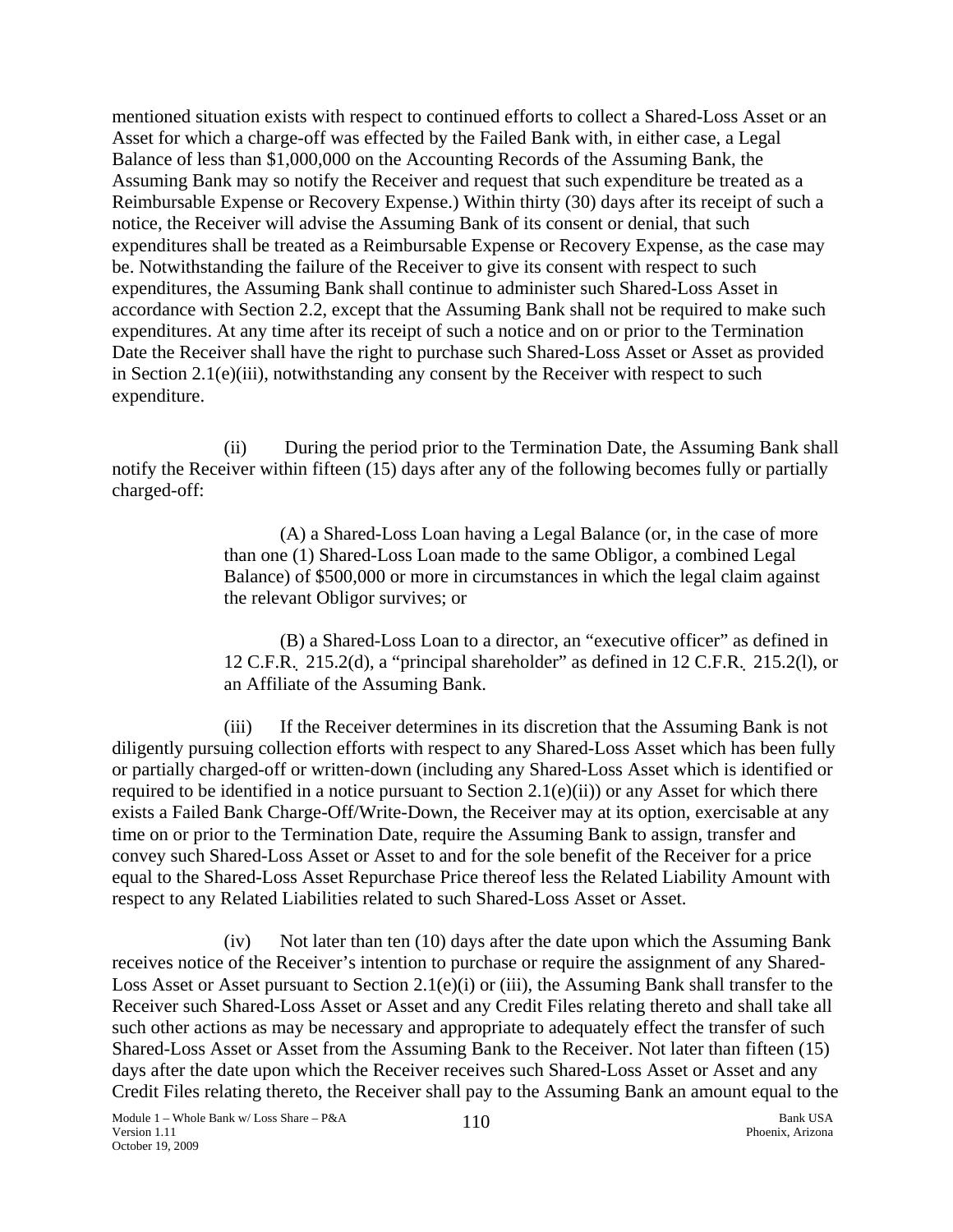Shared-Loss Asset Repurchase Price of such Shared-Loss Asset or Asset less the Related Liability Amount.

(v) The Receiver shall assume all Related Liabilities with respect to any Shared-Loss Asset or Asset set forth in the notice described in Section 2.1(e)(iv).

### **(f) Dispute Resolution.**

(i) (A) Any dispute as to whether a Charge-Off of a Shared-Loss Asset was made in accordance with Examination Criteria shall be resolved by the Assuming Bank's Chartering Authority. (B) With respect to any other dispute arising under the terms of this Commercial Shared-Loss Agreement which the parties hereto cannot resolve after having negotiated such matter, in good faith, for a thirty (30) day period, other than a dispute the Corporation is not permitted to submit to arbitration under the Administrative Dispute Resolution Act of 1996 ("ADRA"), as amended, such other dispute shall be resolved by determination of a review board (a "Review Board") established pursuant to Section 2.1(f). Any Review Board under this Section 2.1(f) shall follow the provisions of the Federal Arbitration Act and shall follow the provisions of the ADRA. (C) Any determination by the Assuming Bank's Chartering Authority or by a Review Board shall be conclusive and binding on the parties hereto and not subject to further dispute, and judgment may be entered on said determination in accordance with applicable arbitration law in any court having jurisdiction thereof.

(ii) A Review Board shall consist of three (3) members, each of whom shall have such expertise as the Corporation and the Assuming Bank agree is relevant. As appropriate, the Receiver or the Corporation (the "FDIC Party") will select one member, one member will be selected by the Assuming Bank and the third member (the "Neutral Member") will be selected by the other two members. The member of the Review Board selected by a party may be removed at any time by such party upon two (2) days' written notice to the other party of the selection of a replacement member. The Neutral Member may be removed by unanimous action of the members appointed by the FDIC Party and the Assuming Bank after two (2) days' prior written notice to the FDIC Party and the Assuming Bank of the selection of a replacement Neutral Member. In addition, if a Neutral Member fails for any reason to serve or continue to serve on the Review Board, the other remaining members shall so notify the parties to the dispute and the Neutral Member in writing that such Neutral Member will be replaced, and the Neutral Member shall thereafter be replaced by the unanimous action of the other remaining members within twenty (20) business days of that notification.

(iii) No dispute may be submitted to a Review Board by any of the parties to this Commercial Shared-Loss Agreement unless such party has provided to the other party a written notice of dispute ("Notice of Dispute"). During the forty-five (45)-day period following the providing of a Notice of Dispute, the parties to the dispute will make every effort in good faith to resolve the dispute by mutual agreement. As part of these good faith efforts, the parties should consider the use of less formal dispute resolution techniques, as judged appropriate by each party in its sole discretion. Such techniques may include, but are not limited to, mediation, settlement conference, and early neutral evaluation. If the parties have not agreed to a resolution of the dispute by the end of such forty-five (45)-day period, then, subject to the discretion of the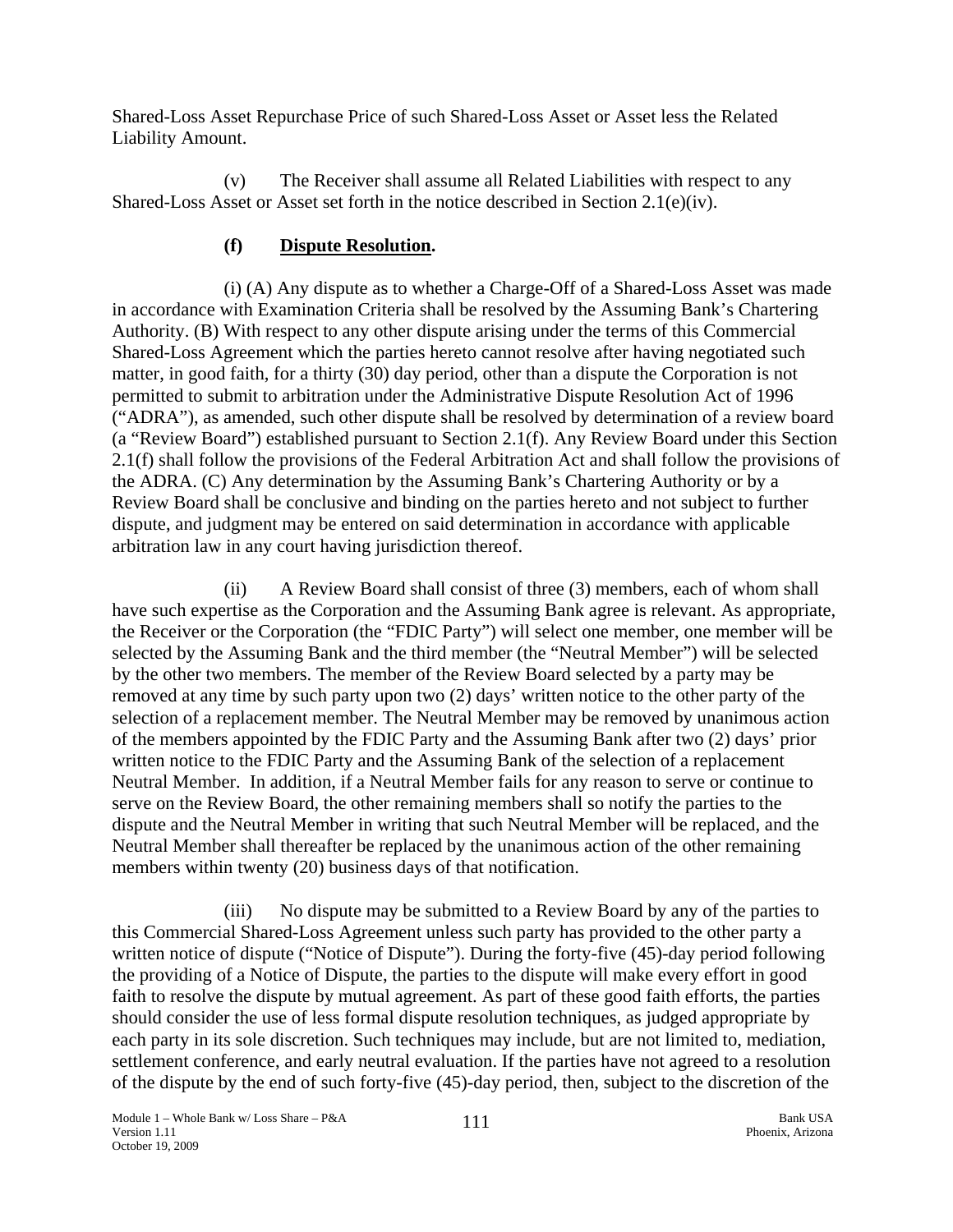Corporation and the written consent of the Assuming Bank as set forth in Section 2.1(f)(i)(B) above, on the first day following the end of such period, the FDIC Party and the Assuming Bank shall notify each other of its selection of its member of the Review Board and such members shall be instructed to promptly select the Neutral Member of the Review Board. If the members appointed by the FDIC Party and the Assuming Bank are unable to promptly agree upon the initial selection of the Neutral Member, or a timely replacement Neutral Member as set forth in Section 2.1(f)(ii) above, the two appointed members shall apply to the American Arbitration Association ("AAA"), and such Neutral Member shall be appointed in accordance with the Commercial Arbitration Rules of the AAA.

(iv) The resolution of a dispute pursuant to this Section 2.1(f) shall be governed by the Commercial Arbitration Rules of the AAA to the extent that such rules are not inconsistent with this Section 2.1(f). The Review Board may modify the procedures set forth in such rules from time to time with the prior approval of the FDIC Party and the Assuming Bank.

(v) Within fifteen (15) days after the last to occur of the final written submissions of both parties, the presentation of witnesses, if any, and oral presentations, if any, the Review Board shall adopt the position of one of the parties and shall present to the parties a written award regarding the dispute. The determination of any two (2) members of a Review Board will constitute the determination of such Review Board.

(vi) The FDIC Party and the Assuming Bank will each pay the fees and expenses of the member of the Review Board selected by it. The FDIC Party and Assuming Bank will share equally the fees and expenses of the Neutral Member. No such fees or expenses incurred by or on behalf of the Assuming Bank shall be subject to reimbursement by the FDIC Party under this Commercial Shared-Loss Agreement or otherwise.

(vii) Each party will bear all costs and expenses incurred by it in connection with the submission of any dispute to a Review Board. No such costs or expenses incurred by or on behalf of the Assuming Bank shall be subject to reimbursement by the FDIC Party under this Commercial Shared-Loss Agreement or otherwise. The Review Board shall have no authority to award costs or expenses incurred by either party to these proceedings.

(viii) Any dispute resolution proceeding held pursuant to this Section 2.1(f) shall not be public. In addition, each party and each member of any Review Board shall strictly maintain the confidentiality of all issues, disputes, arguments, positions and interpretations of any such proceeding, as well as all information, attachments, enclosures, exhibits, summaries, compilations, studies, analyses, notes, documents, statements, schedules and other similar items associated therewith, except as the parties agree in writing or such disclosure is required pursuant to law, rule or regulation. Pursuant to ADRA, dispute resolution communications may not be disclosed either by the parties or by any member of the Review board unless:

(1) all parties to the dispute resolution proceeding agree in writing;

- (2) the communication has already been made public;
- (3) the communication is required by statute, rule or regulation to be made public;

or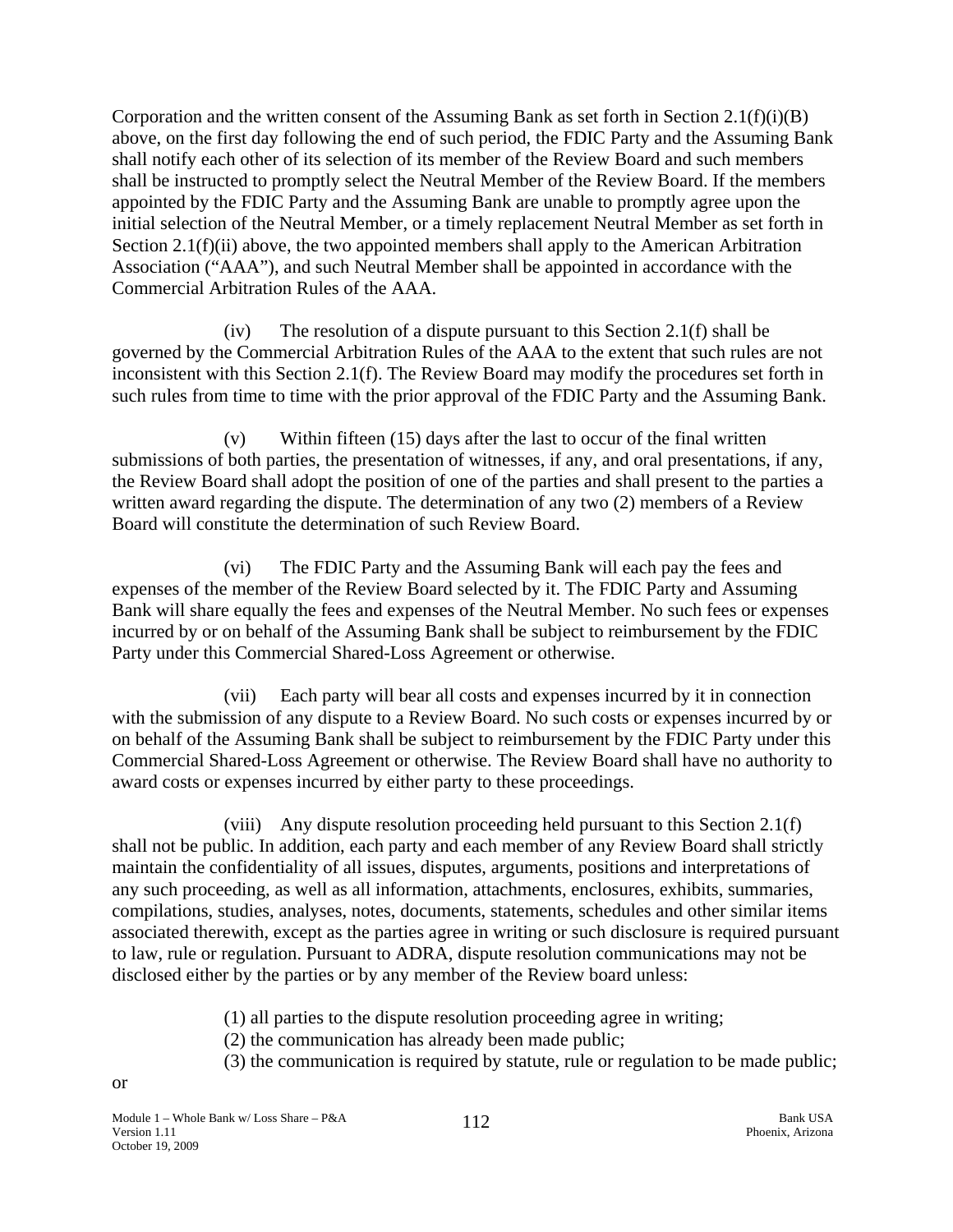(4) a court determines that such testimony or disclosure is necessary to prevent a manifest injustice, help establish a violation of the law or prevent harm to the public health or safety, or of sufficient magnitude in the particular case to outweigh the integrity of dispute resolution proceedings in general by reducing the confidence of parties in future cases that their communications will remain confidential.

 $(ix)$  Any dispute resolution proceeding pursuant to this Section 2.1(f) (whether as a matter of good faith negotiations, by resort to a Review Board, or otherwise) is a compromise negotiation for purposes of the Federal Rules of Evidence and state rules of evidence. The parties agree that all proceedings, including any statement made or document prepared by any party, attorney or other participants are privileged and shall not be disclosed in any subsequent proceeding or document or construed for any purpose as an admission against interest. Any document submitted and any statements made during any dispute resolution proceeding are for settlement purposes only. The parties further agree not to subpoena any of the members of the Review Board or any documents submitted to the Review Board. In no event will the Neutral Member voluntarily testify on behalf of any party.

(x) No decision, interpretation, determination, analysis, statement, award or other pronouncement of any Review Board shall constitute precedent as regards any subsequent proceeding (whether or not such proceeding involves dispute resolution under this Commercial Shared-Loss Agreement) nor shall any Review Board be bound to follow any decision, interpretation, determination, analysis, statement, award or other pronouncement rendered by any previous Review Board or any other previous dispute resolution panel which may have convened in connection with a transaction involving other failed financial institutions or Federal assistance transactions.

(xi) The parties may extend any period of time in this Section 2.1(f) by mutual agreement. Notwithstanding anything above to the contrary, no dispute shall be submitted to a Review Board until each member of the Review Board, and any substitute member, if applicable, agrees to be bound by the provisions of this Section 2.1(f) as applicable to members of a Review Board. Prior to the commencement of the Review Board proceedings, or, in the case of a substitute Neutral Member, prior to the re-commencement of such proceedings subsequent to that substitution, the Neutral Member shall provide a written oath of impartiality.

(xii) For the avoidance of doubt, and notwithstanding anything herein to the contrary, in the event any notice of dispute is provided to a party under this Section 2.1(g) prior to the Termination Date, the terms of this Commercial Shared-Loss Agreement shall remain in effect with respect to any such items set forth in such notice until such time as any such dispute with respect to such item is finally resolved.

 (g) **Payment in the Event Losses Fail to Reach Expected Level**. On the date that is 45 days following the last day (such day, the "True-Up Measurement Date") of the calendar month in which the tenth anniversary of the calendar day following the Bank Closing occurs, the Assuming Bank shall pay to the Receiver fifty percent (50%) of the excess, if any, of (i) twenty percent  $(20%)$  of the Stated Threshold less (ii) the sum of  $(A)$  twenty-five percent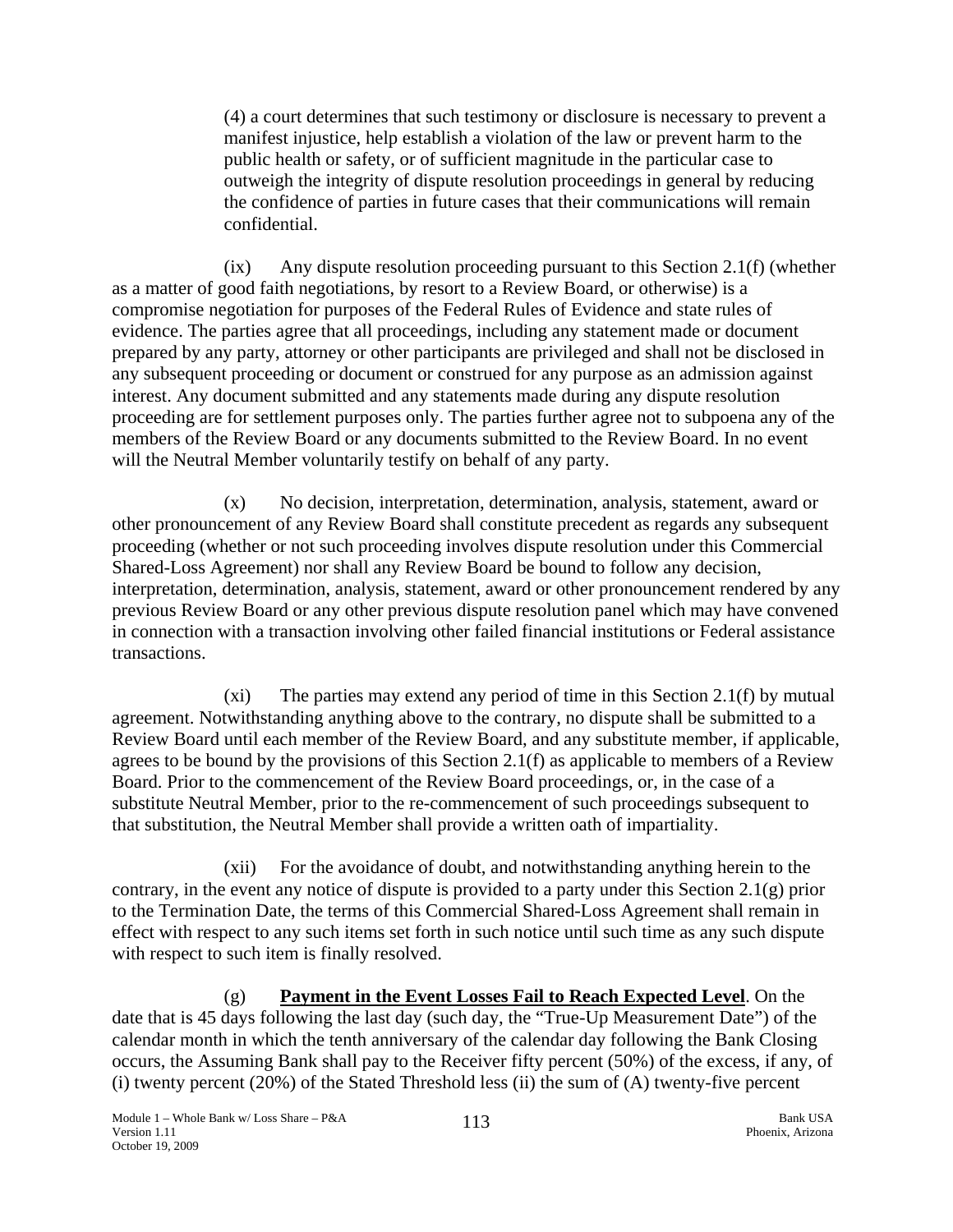(25%) of the asset premium (discount) plus (B) twenty-five percent (25%) of the Cumulative Shared-Loss Payments plus (C) the Cumulative Servicing Amount. The Assuming Bank shall deliver to the Receiver not later than 30 days following the True-Up Measurement Date, a schedule, signed by an officer of the Assuming Bank, setting forth in reasonable detail the calculation of the Cumulative Shared-Loss Payments and the Cumulative Servicing Amount.

**2.2 Administration of Shared-Loss Assets.** The Assuming Bank shall at all times prior to the Termination Date comply with the Rules Regarding the Administration of Shared-Loss Assets as set forth in Article III of this Commercial Shared-Loss Agreement.

## **2.3 Auditor Report; Right to Audit.**

(a) Within ninety (90) days after the end of each fiscal year from and including the fiscal year during which Bank Closing falls to and including the calendar year during which the Termination Date falls, the Assuming Bank shall deliver to the Corporation and to the Receiver a report signed by its independent public accountants stating that they have reviewed the terms of this Commercial Shared-Loss Agreement and that, in the course of their annual audit of the Assuming Bank's books and records, nothing has come to their attention suggesting that any computations required to be made by the Assuming Bank during such year by this Article II were not made by the Assuming Bank in accordance herewith. In the event that the Assuming Bank cannot comply with the preceding sentence, it shall promptly submit to the Receiver corrected computations together with a report signed by its independent public accountants stating that, after giving effect to such corrected computations, nothing has come to their attention suggesting that any computations required to be made by the Assuming Bank during such year by this Article II were not made by the Assuming Bank in accordance herewith. In such event, the Assuming Bank and the Receiver shall make all such accounting adjustments and payments as may be necessary to give effect to each correction reflected in such corrected computations, retroactive to the date on which the corresponding incorrect computation was made. It is the intention of this provision to align the timing of the audit required under this Commercial Shared-Loss Agreement with the examination audit required pursuant to 12 CFR Section 363.

(b) The Assuming Bank shall perform on an annual basis an internal audit of its compliance with the provisions of this Article II and shall provide the Receiver and the Corporation with copies of the internal audit reports and access to internal audit workpapers related to such internal audit.

(c) The Receiver or the Corporation may perform an audit to determine the Assuming Bank's compliance with the provisions of this Commercial Shared-Loss Agreement, including this Article II, at any time by providing not less than ten (10) Business Days prior written notice. The scope and duration of any such audit shall be within the discretion of the Receiver or the Corporation, as the case may be, but shall in no event be administered in a manner that unreasonably interferes with the operation of the Assuming Bank's business. The Receiver or the Corporation, as the case may be, shall bear the expense of any such audit. In the event that any corrections are necessary as a result of such an audit, the Assuming Bank and the Receiver shall make such accounting adjustments and payments as may be necessary to give retroactive effect to such corrections.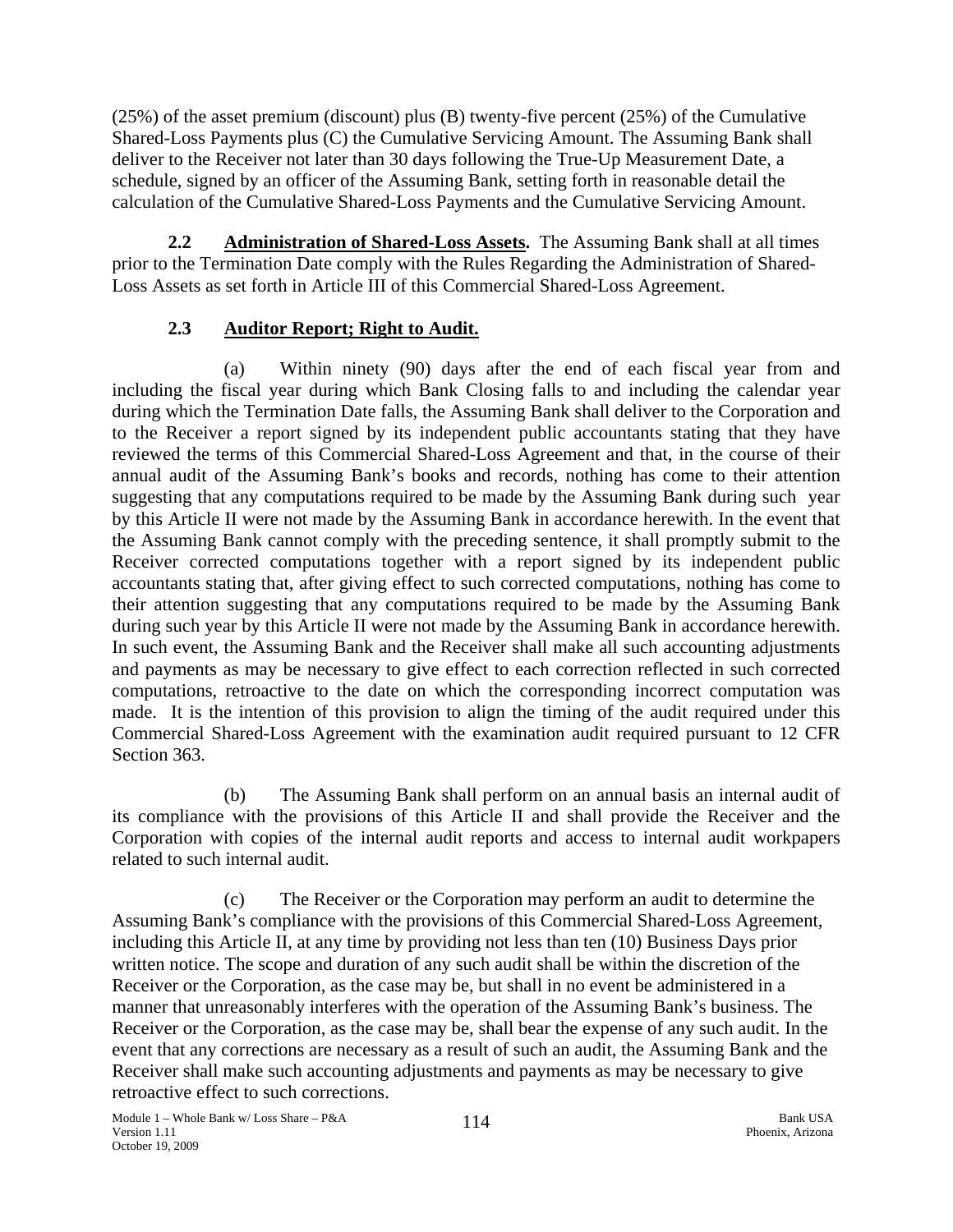**2.4 Withholdings.** Notwithstanding any other provision in this Article II, the Receiver, upon the direction of the Director (or designee) of the Corporation's Division of Resolutions and Receiverships, may withhold payment for any amounts included in a Quarterly Certificate delivered pursuant to Section 2.1, if, in its judgment, there is a reasonable basis under the terms of this Commercial Shared-Loss Agreement for denying the eligibility of an item for which reimbursement or payment is sought under such Section. In such event, the Receiver shall provide a written notice to the Assuming Bank detailing the grounds for withholding such payment. At such time as the Assuming Bank demonstrates to the satisfaction of the Receiver that the grounds for such withholding of payment, or portion of payment, no longer exist or have been cured, then the Receiver shall pay the Assuming Bank the amount withheld which the Receiver determines is eligible for payment, within fifteen (15) Business Days. In the event the Receiver or the Assuming Bank elects to submit the issue of the eligibility of the item for reimbursement or payment for determination under the dispute resolution procedures of Section 2.1(f), then (i) if the dispute is settled by the mutual agreement of the parties in accordance with Section 2.1(f)(iii), the Receiver shall pay the amount withheld (to the extent so agreed) within fifteen (15) Business Days from the date upon which the dispute is determined by the parties to be resolved by mutual agreement, and (ii) if the dispute is resolved by the determination of a Review Board, the Receiver shall pay the amount withheld (to the extent so determined) within fifteen (15) Business Days from the date upon which the Receiver is notified of the determination by the Review Board of its obligation to make such payment. Any payment by the Receiver pursuant to this Section 2.4 shall be made together with interest on the amount thereof from the date the payment was agreed or determined otherwise to be due, at the interest rate per annum determined by the Receiver to be equal to the coupon equivalent of the three (3)-month U.S. Treasury Bill Rate in effect as of the first Business Day of each Calendar Quarter during which such interest accrues as reported in the Federal Reserve Board's Statistical Release for Selected Interest Rates H.15 opposite the caption "Auction Average - 3-Month" or, if not so reported for such day, for the next preceding Business Day for which such rate was so reported.

**2.5 Books and Records**. The Assuming Bank shall at all times during the term of this Commercial Shared-Loss Agreement keep books and records which fairly present all dealings and transactions carried out in connection with its business and affairs. Except as otherwise provided for in the Purchase and Assumption Agreement or this Commercial Shared-Loss Agreement, all financial books and records shall be kept in accordance with generally accepted accounting principles, consistently applied for the periods involved and in a manner such that information necessary to determine compliance with any requirement of the Purchase and Assumption Agreement or this Commercial Shared-Loss Agreement will be readily obtainable, and in a manner such that the purposes of the Purchase and Assumption Agreement or this Commercial Shared-Loss Agreement may be effectively accomplished. Without the prior written approval of the Corporation, the Assuming Bank shall not make any change in its accounting principles adversely affecting the value of the Shared-Loss Assets except as required by a change in generally accepted accounting principles. The Assuming Bank shall notify the Corporation of any change in its accounting principles affecting the Shared-Loss Assets which it believes are required by a change in generally accepted accounting principles.

**2.6 Information**. The Assuming Bank shall promptly provide to the Corporation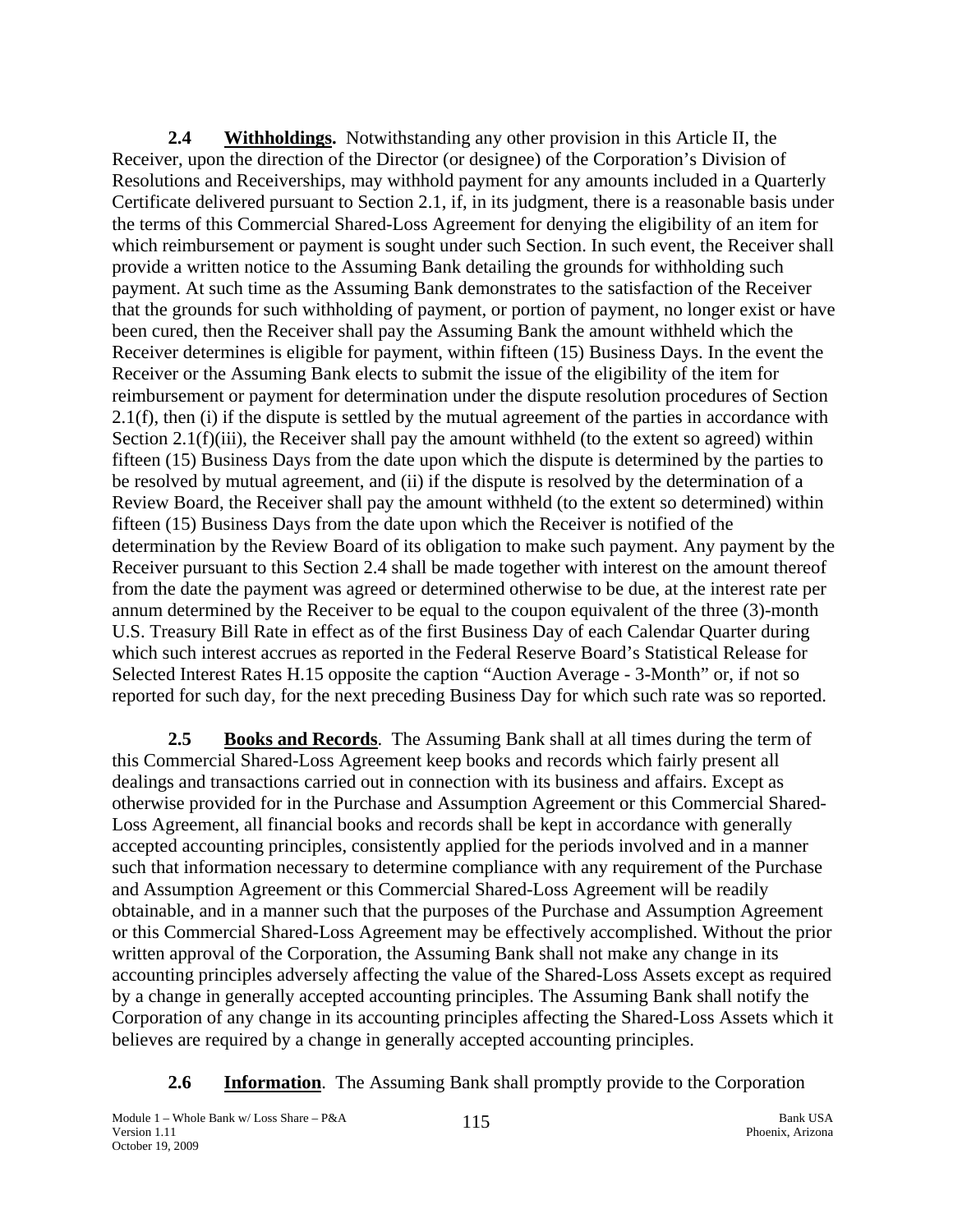such other information, including financial statements and computations, relating to the performance of the provisions of the Purchase and Assumption Agreement or otherwise relating to its business and affairs or this Commercial Shared-Loss Agreement, as the Corporation or the Receiver may request from time to time.

**2.7 Tax Ruling.** The Assuming Bank shall not at any time, without the Corporation's prior written consent, seek a private letter ruling or other determination from the Internal Revenue Service or otherwise seek to qualify for any special tax treatment or benefits associated with any payments made by the Corporation pursuant to the Purchase and Assumption Agreement or this Commercial Shared-Loss Agreement.

## **ASSETS AND SHARED-LOSS MTM ASSETS ARTICLE III - RULES REGARDING THE ADMINISTRATION OF SHARED-LOSS**

**3.1** Agreement with Respect to Administration. The Assuming Bank shall (and shall cause any of its Affiliates to which the Assuming Bank transfers any Shared-Loss Assets or Shared-Loss MTM Assets) to, or a Third Party Servicer to, manage, administer, and collect the Shared-Loss Assets and Shared-Loss MTM Assets while owned by the Assuming Bank or any Affiliate thereof during the term of this Commercial Shared-Loss Agreement in accordance with the rules set forth in this Article III ("Rules"). The Assuming Bank shall be responsible to the Receiver and the Corporation in the performance of its duties hereunder and shall provide to the Receiver and the Corporation such reports as the Receiver or the Corporation reasonably deems advisable, including but not limited to the reports required by Section 3.3 hereof, and shall permit the Receiver and the Corporation at all times to monitor the Assuming Bank's performance of its duties hereunder.

# **3.2 Duties of the Assuming Bank with Respect to Shared-Loss Assets.**

(a) In performance of its duties under these Rules, the Assuming Bank shall:

(i) manage, administer, collect and effect Charge-Offs and Recoveries with respect to each Shared-Loss Asset in a manner consistent with (A) usual and prudent business and banking practices; (B) the Assuming Bank's (or, in the case a Third Party Servicer is engaged, the Third Party Servicer's) practices and procedures including, without limitation, the then-effective written internal credit policy guidelines of the Assuming Bank, with respect to the management, administration and collection of and taking of charge-offs and write-downs with respect to loans, other real estate and repossessed collateral that do not constitute Shared Loss Assets;

(ii) exercise its best business judgment in managing, administering, collecting and effecting Charge-Offs with respect to Shared-Loss Assets;

(iii) use its best efforts to maximize collections with respect to Shared-Loss Assets and, if applicable for a particular Shared-Loss Asset, without regard to the effect of maximizing collections on assets held by the Assuming Bank or any of its Affiliates that are not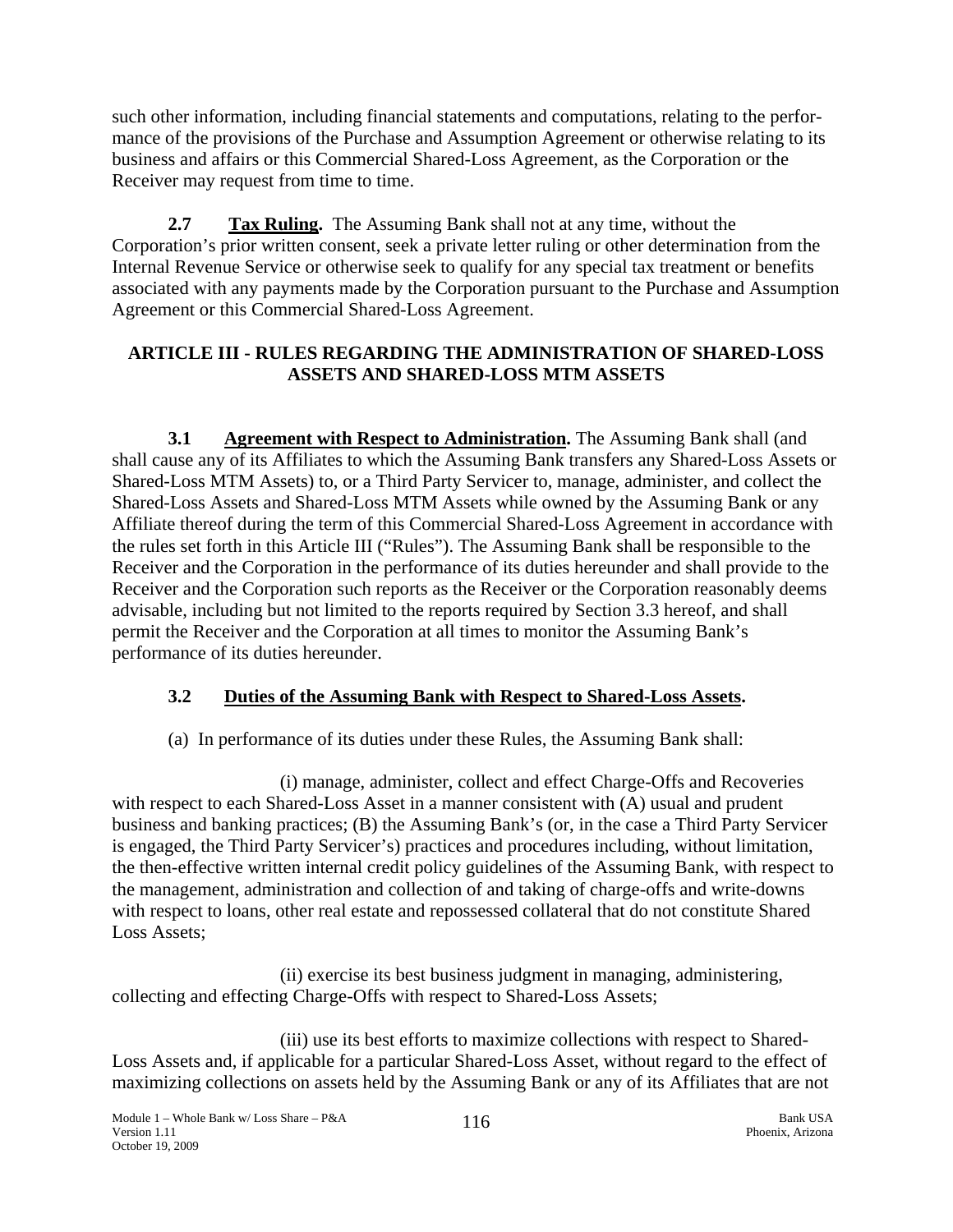Shared-Loss Assets;

(iv) adopt and implement accounting, reporting, record-keeping and similar systems with respect to the Shared-Loss Assets, as provided in Section 3.4 hereof;

(v) retain sufficient staff to perform its duties hereunder; and

(vi) provide written notification in accordance with Article IV of this Commercial Shared-Loss Agreement immediately after the execution of any contract pursuant to which any third party (other than an Affiliate of the Assuming Bank) will manage, administer or collect any of the Shared-Loss Assets, together with a copy of that contract.

(b) Any transaction with or between any Affiliate of the Assuming Bank with respect to any Shared-Loss Asset including, without limitation, the execution of any contract pursuant to which any Affiliate of the Assuming Bank will manage, administer or collect any of the Shared-Loss Assets, or any other action involving self-dealing, shall be subject to the prior written approval of the Receiver or the Corporation.

(c) The following categories of expenses shall not be deemed to be Reimbursable Expenses or Recovery Expenses:

(i) Federal, State, or local income taxes and expenses related thereto;

(ii) salaries or other compensation and related benefits of Assuming Bank employees and the employees of its Affiliates including, without limitation, any bonus, commission or severance arrangements, training, payroll taxes, dues, or travel- or relocationrelated expenses,;

(iii) the cost of space occupied by the Assuming Bank, any Affiliate thereof and their staff, the rental of and maintenance of furniture and equipment, and expenses

for data processing including the purchase or enhancement of data processing systems;<br>(iv) except as otherwise provided herein, fees for accounting and other independent professional consultants (other than consultants retained to assess the presence, storage or release of any hazardous or toxic substance, or any pollutant or contaminant with respect to the collateral securing a Shared-Loss Loan that has been fully or partially charged-off); provided, that for purposes of this Section 3.2(c)(iv), fees of attorneys and appraisers engaged as necessary to assist in collections with respect to Shared-Loss Assets shall not be deemed to be fees of other independent consultants;

(v) allocated portions of any other overhead or general and administrative expense other than any fees relating to specific assets, such as appraisal fees or environmental audit fees, for services of a type the Assuming Bank does not normally perform internally;

(vi) any expense not incurred in good faith and with the same degree of care that the Assuming Bank normally would exercise in the collection of troubled assets in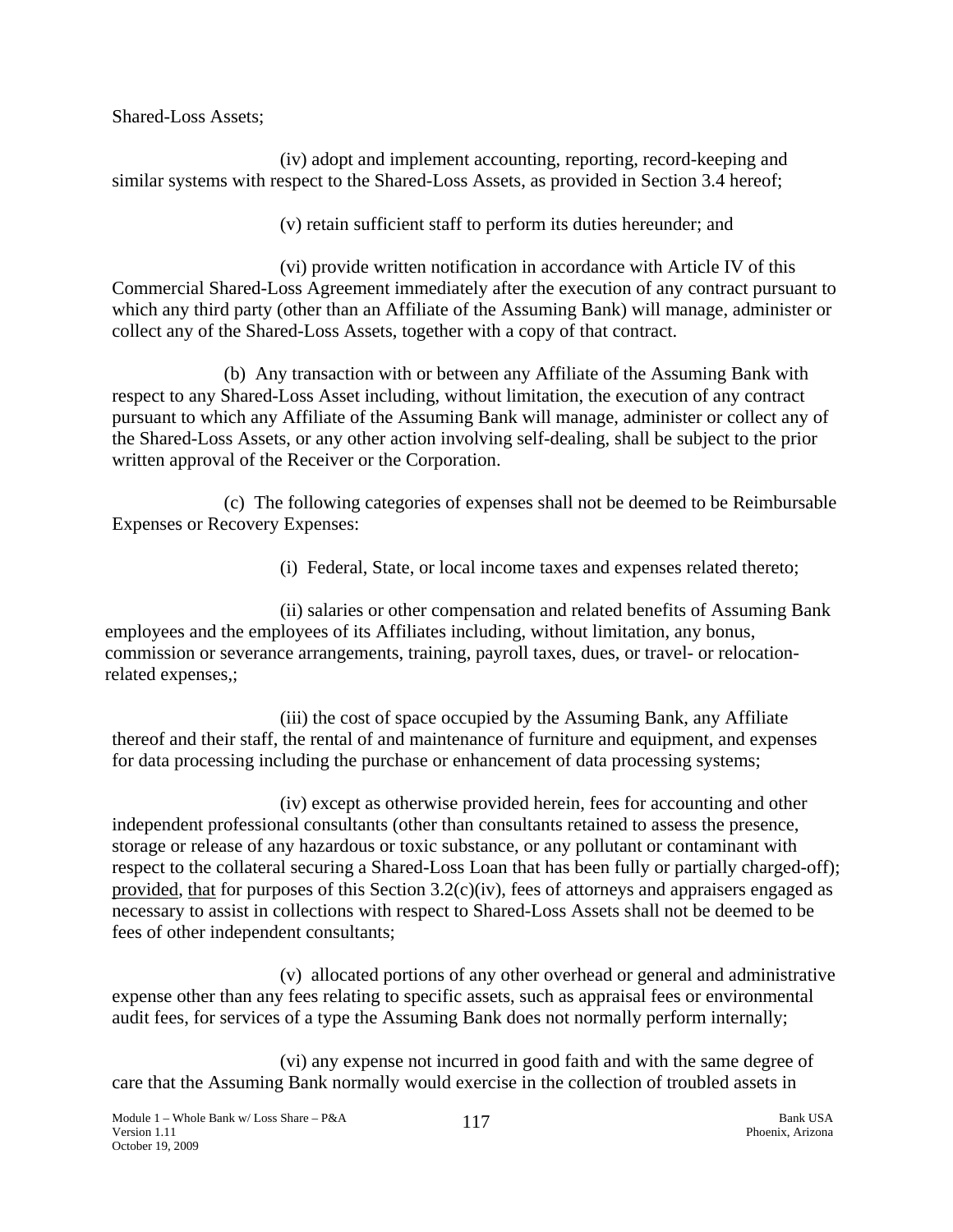which it alone had an interest; and

(vii) any expense incurred for a product, service or activity that is of an extravagant nature or design.

(d) Subject to Section 3.7, the Assuming Bank shall not contract with third parties to provide services the cost of which would be a Reimbursable Expense or Recovery Expense if the Assuming Bank would have provided such services itself if the relevant Shared-Loss Assets were not subject to the loss-sharing provisions of Section 2.1 of this Commercial Shared-Loss Agreement.

## **3.3 Duties of the Assuming Bank with Respect to Shared-Loss MTM Assets.**

(a) In performance of its duties under these Rules, the Assuming Bank shall:

(i) manage, administer, collect and each Shared-Loss MTM Asset in a manner consistent with  $(A)$  usual and prudent business and banking practices;  $(B)$  the Assuming Bank's practices and procedures including, without limitation, the then-effective written internal credit policy guidelines of the Assuming Bank, with respect to the management, administration and collection of similar assets that are not Shared-Loss MTM Assets;

(ii) exercise its best business judgment in managing, administering, collecting and effecting Charge-Offs with respect to Shared-Loss MTM Assets;

(iii) use its best efforts to maximize collections with respect to Shared-Loss MTM Assets and, if applicable for a particular Shared-Loss MTM Asset, without regard to the effect of maximizing collections on assets held by the Assuming Bank or any of its Affiliates that are not Shared-Loss MTM Assets, provided that, any sale of a Shared-Loss MTM Asset shall only be made with the prior approval of the Receiver or the Corporation;

(iv) adopt and implement accounting, reporting, record-keeping and similar systems with respect to the Shared-Loss MTM Assets, as provided in Section 3.4 hereof;

(v) retain sufficient staff to perform its duties hereunder; and

(vi) provide written notification in accordance with Article IV of this Commercial Shared-Loss Agreement immediately after the execution of any contract pursuant to which any third party (other than an Affiliate of the Assuming Bank) will manage, administer or collect any of the Shared-Loss MTM Assets, together with a copy of that contract.

(b) Any transaction with or between any Affiliate of the Assuming Bank with respect to any Shared-Loss MTM Asset including, without limitation, the execution of any contract pursuant to which any Affiliate of the Assuming Bank will manage, administer or collect any of the Shared-Loss Assets, or any other action involving self-dealing, shall be subject to the prior written approval of the Receiver or the Corporation.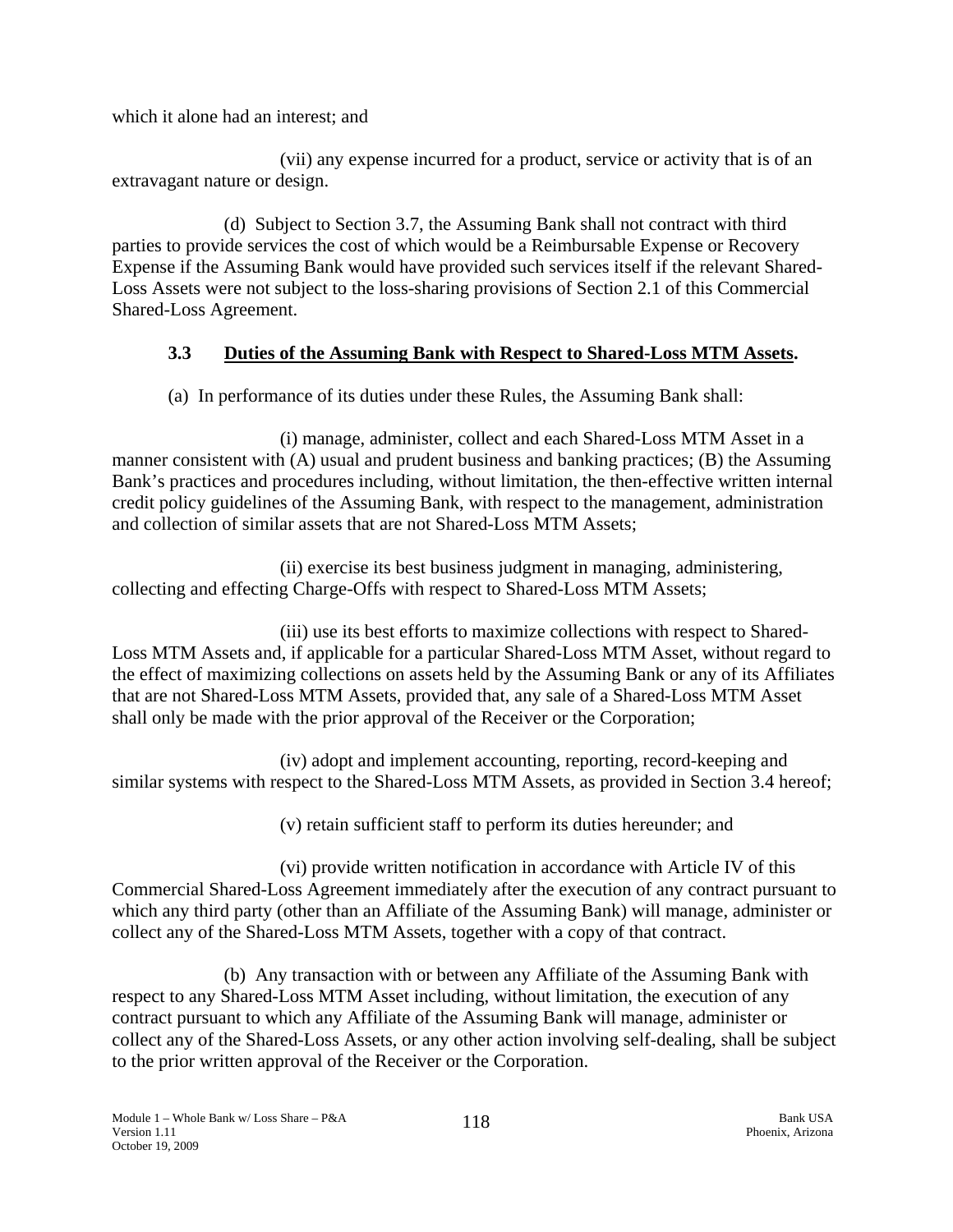(c) The Assuming Bank shall not contract with third parties to provide services the cost of which would be a Reimbursable Expense or Recovery Expense if the Assuming Bank would have provided such services itself if the relevant Shared-Loss Assets were not subject to the loss-sharing provisions of Section 2.1 of this Commercial Shared-Loss Agreement.

**3.4 Records and Reports**. The Assuming Bank shall establish and maintain records on a separate general ledger, and on such subsidiary ledgers as may be appropriate to account for the Shared-Loss Assets and the Shared-Loss MTM Assets, in such form and detail as the Receiver or the Corporation may require, to enable the Assuming Bank to prepare and deliver to the Receiver or the Corporation such reports as the Receiver or the Corporation may from time to time request regarding the Shared-Loss Assets, the Shared-Loss MTM Assets and the Quarterly Certificates required by Section 2.1 of this Commercial Shared-Loss Agreement.

# **3.5 Related Loans**.

(a) The Assuming Bank shall not manage, administer or collect any "Related Loan" in any manner which would have the effect of increasing the amount of any collections with respect to the Related Loan to the detriment of the Shared-Loss Asset to which such loan is related. A "Related Loan" means any loan or extension of credit held by the Assuming Bank at any time on or prior to the end of the final Recovery Quarter that is: (i) made to the same Obligor with respect to a Loan that is a Shared-Loss Asset or with respect to a Loan from which Other Real Estate, Additional ORE or Subsidiary ORE derived, or (ii) attributable to the same primary Obligor with respect to any Loan described in clause (i) under the rules of the Assuming Bank's Chartering Authority concerning the legal lending limits of financial institutions organized under its jurisdiction as in effect on the Commencement Date, as applied to the Assuming Bank.

(b) The Assuming Bank shall prepare and deliver to the Receiver with the Quarterly Certificates for the Calendar Quarters ending June 30 and December 31 for all Shared-Loss Quarters and Recovery Quarters, a schedule of all Related Loans which are commercial loans or commercial real estate loans with Legal Balances of \$500,000 or more on the Accounting Records of the Assuming Bank as of the end of each such semi-annual period, and all other commercial loans or commercial real estate loans attributable to the same Obligor on such loans of \$500,000 or more.

**3.6 Legal Action; Utilization of Special Receivership Powers**. The Assuming Bank shall notify the Receiver in writing (such notice to be given in accordance with Article IV below and to include all relevant details) prior to utilizing in any legal action any special legal power or right which the Assuming Bank derives as a result of having acquired a Shared-Loss Asset from the Receiver, and the Assuming Bank shall not utilize any such power unless the Receiver shall have consented in writing to the proposed usage. The Receiver shall have the right to direct such proposed usage by the Assuming Bank and the Assuming Bank shall comply in all respects with such direction. Upon request of the Receiver, the Assuming Bank will advise the Receiver as to the status of any such legal action. The Assuming Bank shall immediately notify the Receiver of any judgment in litigation involving any of the aforesaid special powers or rights.

**3.7 Third Party Servicer**. The Assuming Bank may perform any of its obligations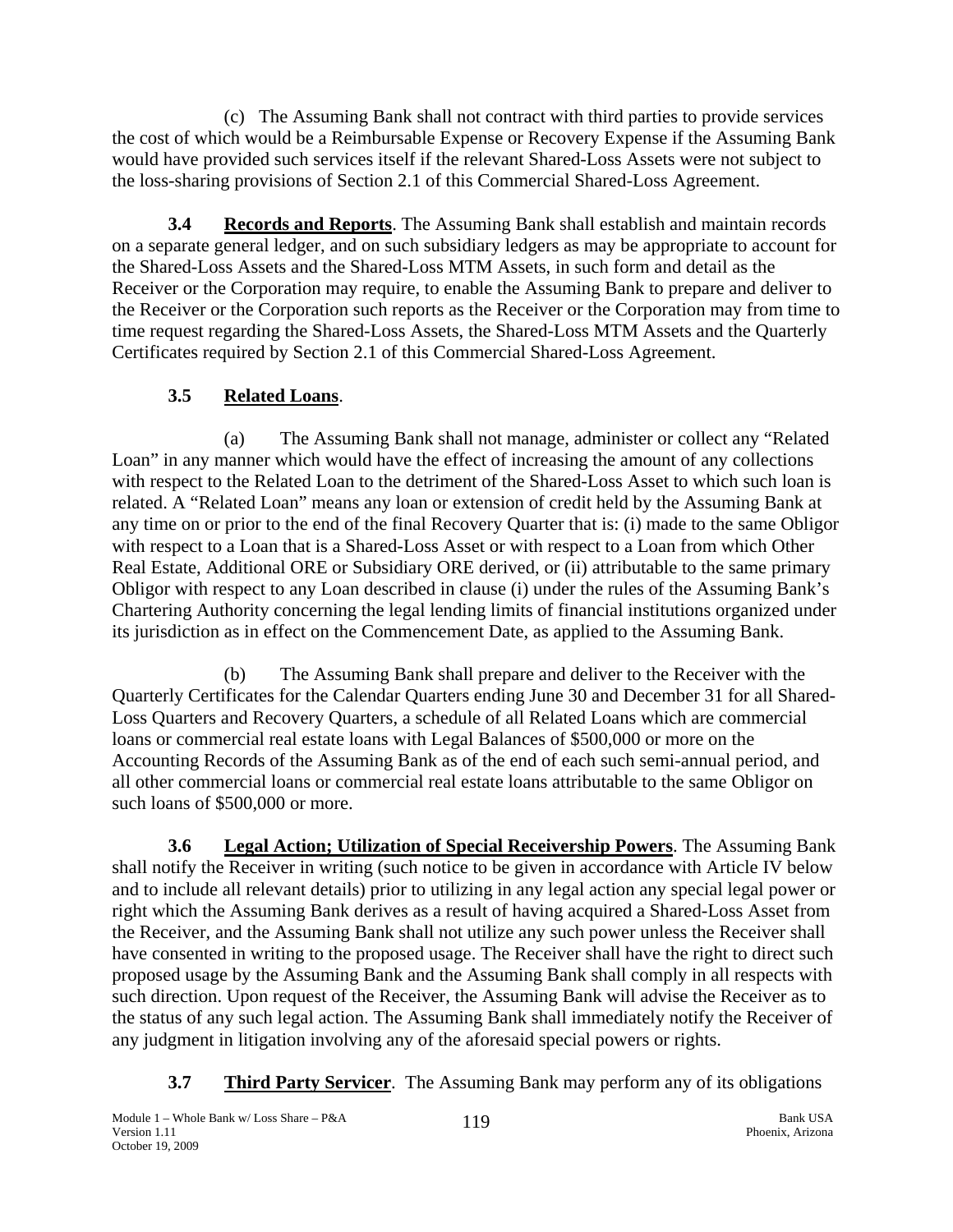and/or exercise any of its rights under this Commercial Shared-Loss Agreement through or by one or more Third Party Servicers, who may take actions and make expenditures as if any such Third Party Servicer was the Assuming Bank hereunder (and, for the avoidance of doubt, such expenses incurred by any such Third Party Servicer on behalf of the Assuming Bank shall be Reimbursable Expenses or Recovery Expenses, as the case may be, to the same extent such expenses would so qualify if incurred by the Assuming Bank); provided, however, that the use thereof by the Assuming Bank shall not release the Assuming Bank of any obligation or liability hereunder.

### **ARTICLE IV -- PORTFOLIO SALE**

**4.1 Assuming Bank Portfolio Sales of Remaining Shared-Loss Assets**. The Assuming Bank shall have the right with the concurrence of the Receiver, commencing as of the first day of the third to last Shared-Loss Quarter, to liquidate for cash consideration, in one or more transactions, all or a portion of Shared-Loss Assets held by the Assuming Bank ("Portfolio Sales"). If the Assuming Bank exercises its option under this Section 4.1, it must give thirty (30) days notice in writing to the Receiver setting forth the details and schedule for the Portfolio Sale which shall be conducted by means of sealed bid sales to third parties, not including any of the Assuming Bank's affiliates, contractors, or any affiliates of the Assuming Bank's contractors.

**4.2 Calculation of Sale Gain or Loss**. For Shared-Loss Assets gain or loss on the sales under Section 4.1 will be calculated as the sale price received by the Assuming Bank less the book value of the remaining Shared-Loss Assets.

### **RECEIVERARTICLE V -- LOSS-SHARING NOTICES GIVEN TO CORPORATION AND/OR**

As a supplement to the notice provisions contained in Section 13.7 of the Purchase and Assumption Agreement, any notice, request, demand, consent, approval, or other communication (a "Notice") given to the Corporation and/or the Receiver in the loss-sharing context shall be given as follows:

**5.1** With respect to a Notice under Section 2 and Sections 3.1-3.5 of this Commercial Shared-Loss Agreement:

> 550 17th Street, N.W. Federal Deposit Insurance Corporation Division of Resolutions and Receiverships Washington, D.C. 20429

Attention: Assistant Director, Franchise and Asset Marketing

**5.2** With respect to a Notice under Section 3.6 of this Commercial Shared-Loss Agreement: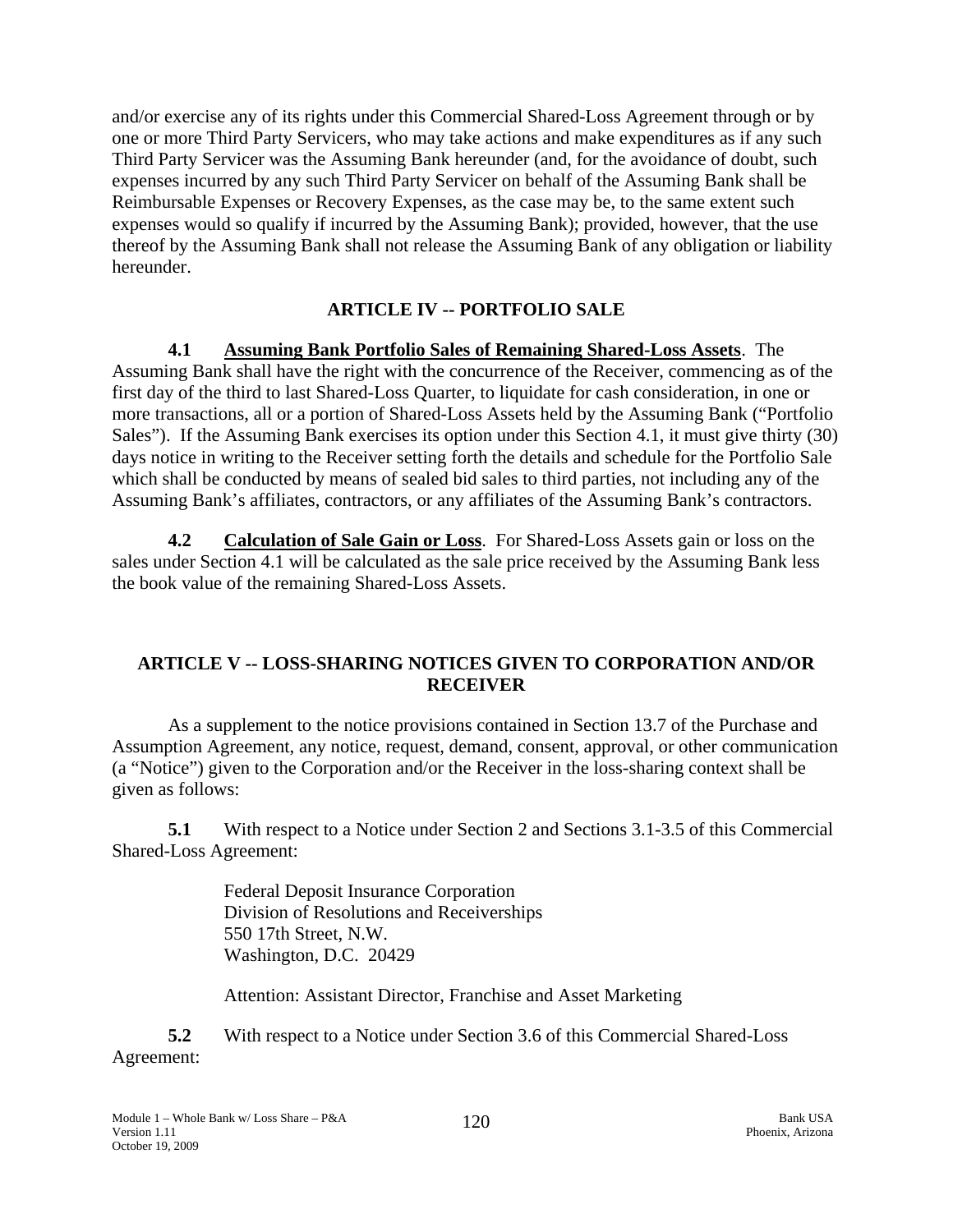Federal Deposit Insurance Corporation Legal Division 40 Pacifica, Irvine, CA 92618 Attention: Managing Counsel

with a copy to:

550 17th Street, N.W. Federal Deposit Insurance Corporation Legal Division Washington, D.C. 20429 Attention: Senior Counsel (Special Issues Group)

### **ARTICLE VI – MISCELLANEOUS**

**6.1** Expenses. Except as otherwise expressly provided herein, all costs and expenses incurred by a party hereto in connection with this Commercial Shared-Loss Agreement shall be borne by such party whether or not the transactions contemplated herein shall be consummated.

**6.2 Successors and Assigns; Specific Performance.** All terms and provisions of this Commercial Shared-Loss Agreement shall be binding upon and shall inure to the benefit of the parties hereto only; provided, however, that, Receiver may assign or otherwise transfer this Commercial Shared-Loss Agreement (in whole or in part) to the Federal Deposit Insurance Corporation in its corporate capacity without the consent of Assuming Bank. Notwithstanding anything to the contrary contained in this Commercial Shared-Loss Agreement, except as is expressly permitted in this Section 6.2, Assuming Bank may not assign or otherwise transfer this Commercial Shared-Loss Agreement (in whole or in part) without the prior written consent of the Receiver, which consent may be granted or withheld by the Receiver in its sole discretion, and any attempted assignment or transfer in violation of this provision shall be void *ab initio.*  For the avoidance of doubt, a merger or consolidation of the Assuming Bank with and into another financial institution, the sale of all or substantially all of the assets of the Assuming Bank to another financial institution constitutes the transfer of this Commercial Shared-Loss Agreement which requires the consent of the Receive; and for a period of thirty-six (36) months after Bank Closing, a merger or consolidation shall also include the sale by any individual shareholder, or shareholders acting in concert, of more than 9% of the outstanding shares of the Assuming Bank, or of its holding company, or of any subsidiary holding Shared-Loss Assets, or the sale of shares by the Assuming Bank or its holding company or any subsidiary holding Shared-Loss Assets, in a public or private offering, that increases the number of shares outstanding by more than 9%, constitutes the transfer of thisCommercial Shared-Loss Agreement which requires the consent of the Receiver. However, no Loss shall be recognized as a result of any accounting adjustments that are made due to any such merger, consolidation or sale consented to by the FDIC. The FDIC's consent shall not be required if the aggregate outstanding principal balance of Shared-Loss Assets is less than twenty percent (20%) of the initial aggregate balance of Shared-Loss Assets.

**6.3 Governing Law**. This Commercial Shared-Loss Agreement shall be construed in accordance with federal law, or, if there is no applicable federal law, the laws of the State of New York, without regard to any rule of conflict of law that would result in the application of the substantive law of any jurisdiction other than the State of New York.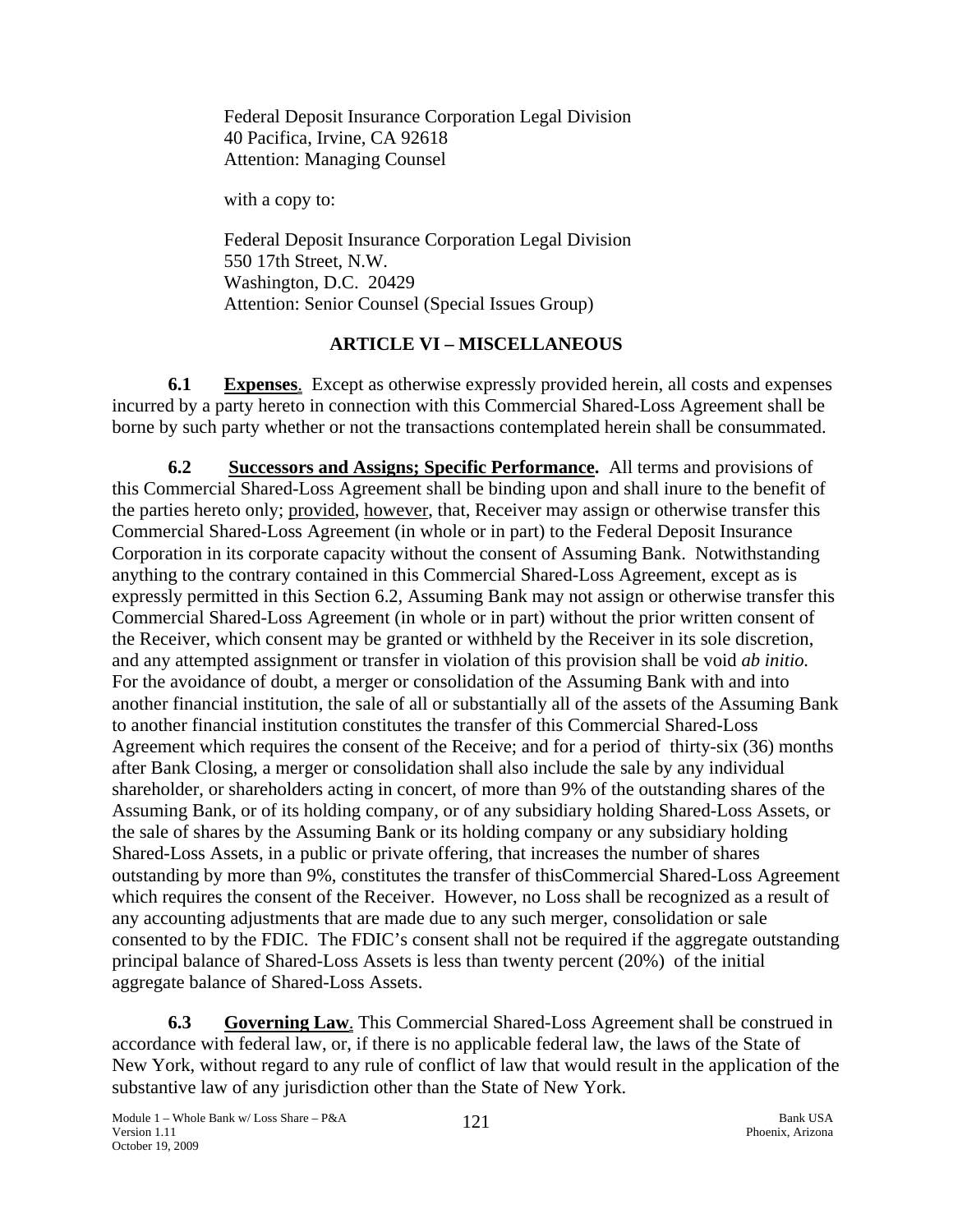**6.4 WAIVER OF JURY TRIAL**. EACH PARTY HERETO HEREBY IRREVOCABLY AND UNCONDITIONALLY WAIVES ALL RIGHT TO TRIAL BY JURY IN OR TO HAVE A JURY PARTICIPATE IN RESOLVING ANY DISPUTE, ACTION, PROCEEDING OR COUNTERCLAIM, WHETHER SOUNDING IN CONTRACT, TORT OR OTHERWISE, ARISING OUT OF OR RELATING TO OR IN CONNECTION WITH THIS COMMERCIAL SHARED-LOSS AGREEMENT OR ANY OF THE TRANSACTIONS CONTEMPLATED HEREBY.

**6.5 Captions**. All captions and headings contained in this Commercial Shared-Loss Agreement are for convenience of reference only and do not form a part of, and shall not affect the meaning or interpretation of, this Commercial Shared-Loss Agreement.

**6.6 Entire Agreement; Amendments**. This Commercial Shared-Loss Agreement, along with the Single Family Shared-Loss Agreement and the Purchase and Assumption Agreement, including the Exhibits and any other documents delivered pursuant hereto, embody the entire agreement of the parties with respect to the subject matter hereof, and supersede all prior representations, warranties, offers, acceptances, agreements and understandings, written or oral, relating to the subject matter herein. This Commercial Shared-Loss Agreement may be amended or modified or any provision thereof waived only by a written instrument signed by both parties or their respective duly authorized agents.

**6.7 Severability**. Whenever possible, each provision of this Commercial Shared-Loss Agreement shall be interpreted in such manner as to be effective and valid under applicable law, but if any provision of this Commercial Shared-Loss Agreement is held to be prohibited by or invalid, illegal or unenforceable under applicable law, such provision shall be construed and enforced as if it had been more narrowly drawn so as not to be prohibited, invalid, illegal or unenforceable, and the validity, legality and enforceability of the remainder of such provision and the remaining provisions of this Commercial Shared-Loss Agreement shall not in any way be affected or impaired thereby.

**6.8 No Third Party Beneficiary.** This Commercial Shared-Loss Agreement and the Exhibits hereto are for the sole and exclusive benefit of the parties hereto and their respective permitted successors and permitted assigns and there shall be no other third party beneficiaries, and nothing in Commercial Shared-Loss Agreement or the Exhibits shall be construed to grant to any other Person any right, remedy or claim under or in respect of this Commercial Shared-Loss Agreement or any provision hereof.

**6.9** Consent. Except as otherwise provided herein, when the consent of a party is required herein, such consent shall not be unreasonably withheld or delayed.